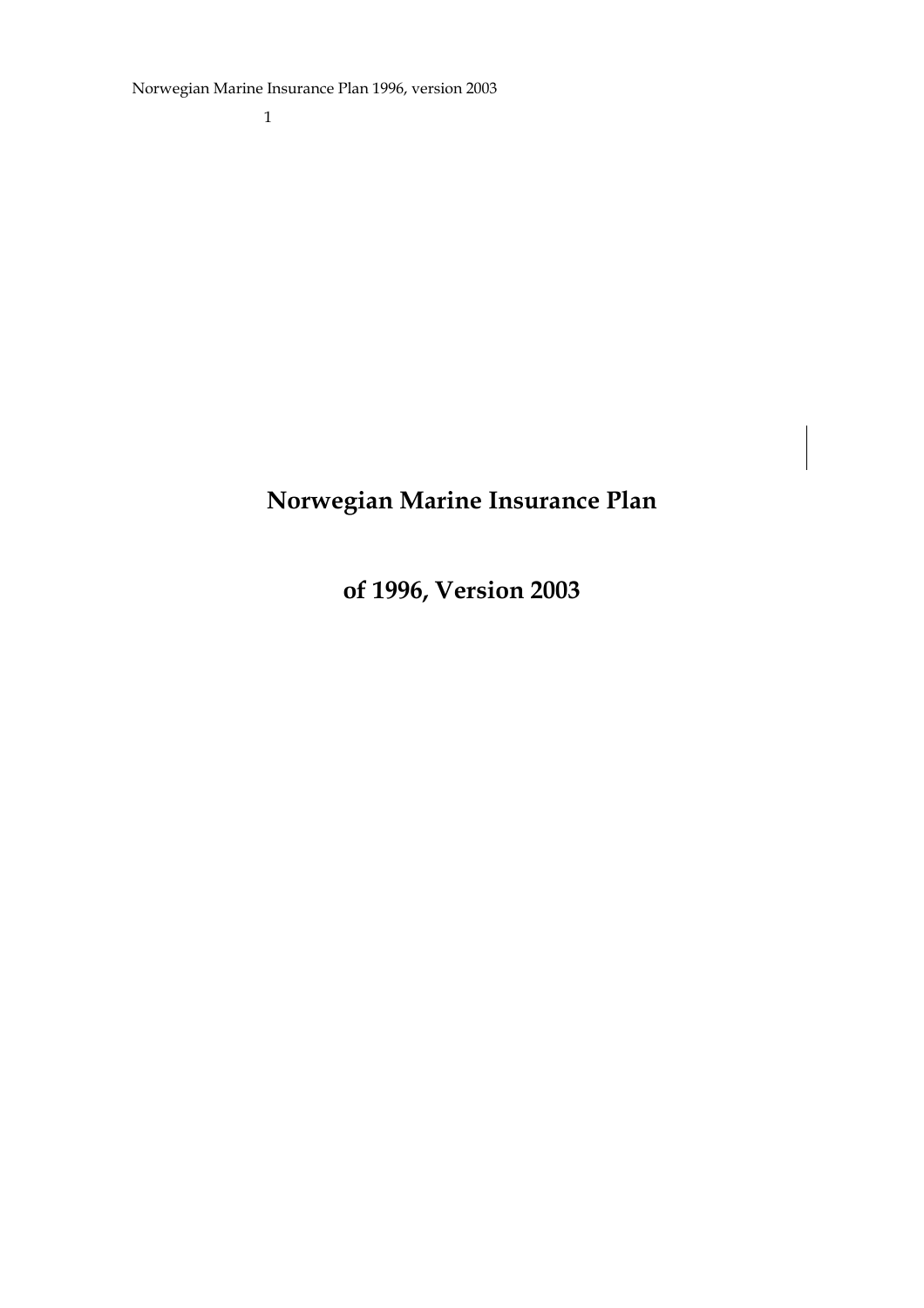## **Preface**

## **Norwegian Marine Insurance Plan of 1996, Version 2003**

Since 1 November 2001 the Central Union of Marine Underwriters Norway (CEFOR) has been responsible for publishing the 1996 Norwegian Marine Insurance Plan (NMIP). As far as Version 2003 is concerned, the text of the Plan has been published in printed form by Det Norske Veritas. The Commentary to Version 2003 has not been published in printed form, but it is available on the Internet along with the text of the Plan. Det Norske Veritas will continue to be responsible for the Internet edition, which may be found at the following website:

English version: http://exchange.dnv.com/NMIP/ Norwegian version: http://exchange.dnv.com/NMIP-NO/

This preface covers the work on Version 2003 of the 1996 NMIP. For previous versions, please refer to the prefaces of the Version 1999 and Version 2002 editions.

During the preparation of the 1996 NMIP, Version 2003, the Standing Revision Committee has comprised the following persons:

Hans Jacob Bull, Professor, LL.D., Chairman Trine-Lise Wilhelmsen, Professor, LL.D., Secretary

#### **The Central Union of Marine Underwriters Norway (CEFOR)**

Haakon Stang Lund, legal counsel Einar Kvammen, Claims Director Sveinung Måkestad, Adjusting Manager

#### **Coastal Marine Clubs' Mutual Company**

Palmer Sjåholm, Managing Director

#### **Norwegian Shipowners' Association**

Skule Adolfsen, Vice President, Insurance/Claims Karoline Bøhler, legal counsel

#### **Norwegian Average Adjusters**

Bjørn Slaatten, Average Adjuster

The amendments to Version 2003 primarily concern chapter 16 regarding loss-of-hire insurance. Amendments have been made to § 16-1, § 16-2, § 16-7, § 16-9, § 16-11, § 16-12, § 16-13 and § 16-15. Furthermore, the entire commentary to chapter 16 has been reviewed and simplified.

The Standing Revision Committee has otherwise adopted the following amendments to Version 2003: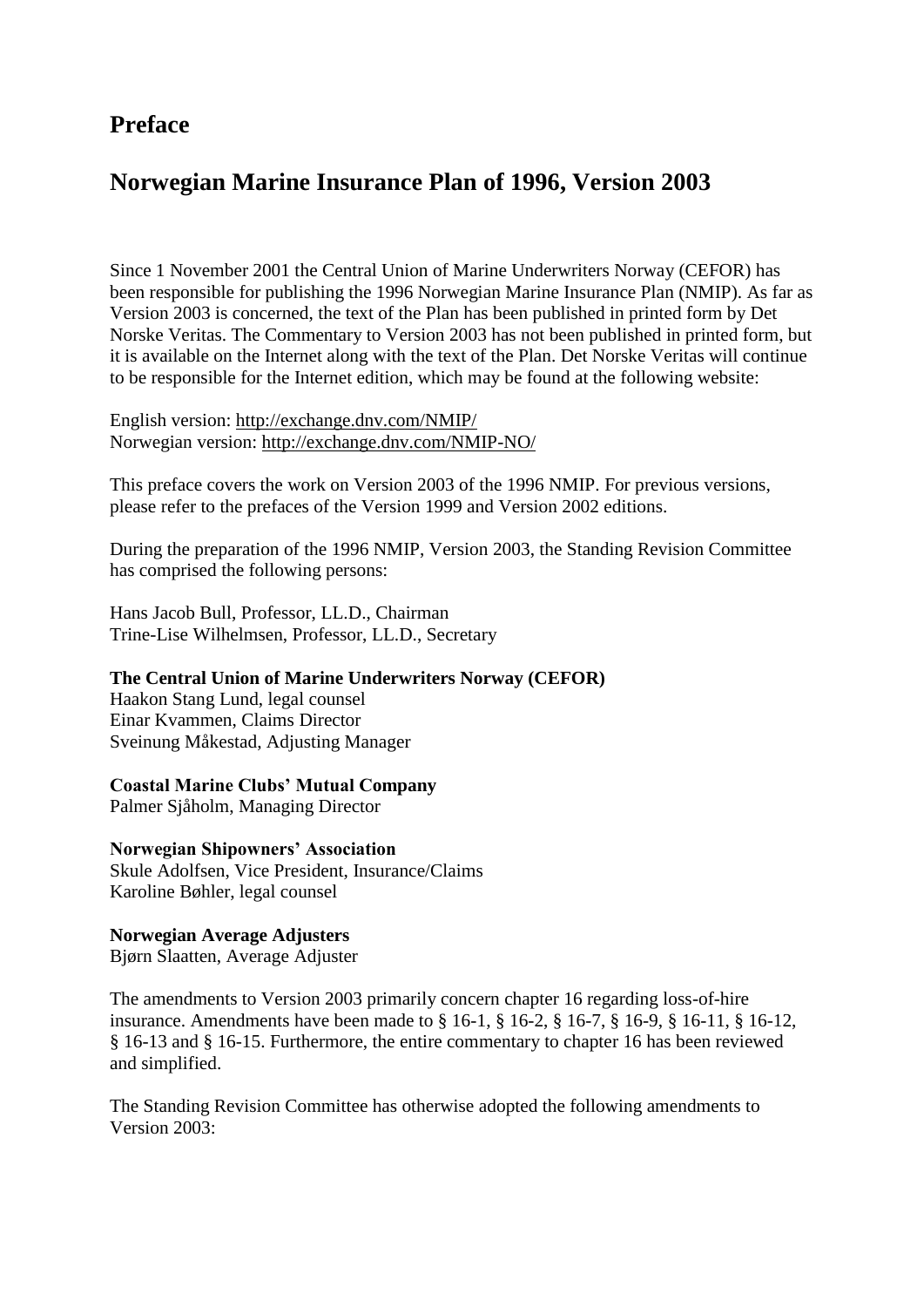- (1) A fourth subparagraph has been added to § 1-5 regarding multi-year insurance policies. This has led to amendments to the commentary to § 1-5, § 2-2, § 2-11, § 5-3, § 5-4, § 6-3, § 16-4 and § 16-14.
- (2) § 3-8, subparagraph 2, has been amended to make a change of the State of registration an explicit alteration of risk.
- (3) In § 13-1 (h), the term "loading and discharging pipes" has been amended to "loading and discharging appliances".
- (4) A new § 17-7 has been added to specify the relationship between section 2 regarding hull insurance for fishing vessels and chapters 10-13. The former § 17-7 has become § 17-7A.
- (5) § 17-12 has been given a new title to specify that the insurance pursuant to § 17-12 provides limited cover for damage to machinery.
- (6) The former § 17-17, § 17-18 and § 17-19 have been amalgamated and made more explicit in a new § 17-17 titled "Extended cover for damage to machinery".

As mentioned above, the commentary to chapter 16 has been extensively rewritten. The amendments have not been marked, but the title of the chapter has been italicised to show that the commentary has been rewritten. Other amendments to the text of the Plan and Commentary in Version 2003 have been marked in bold type. New titles have been italicised. In the Internet edition, amendments are also shown in a different colour.

New versions of the complete text of the Plan and Commentary will be published on the Internet every year, with all amendments specially marked in colour.

Oslo, December 2002

Hans Jacob Bull, Chairman

Trine-Lise Wilhelmsen, Secretary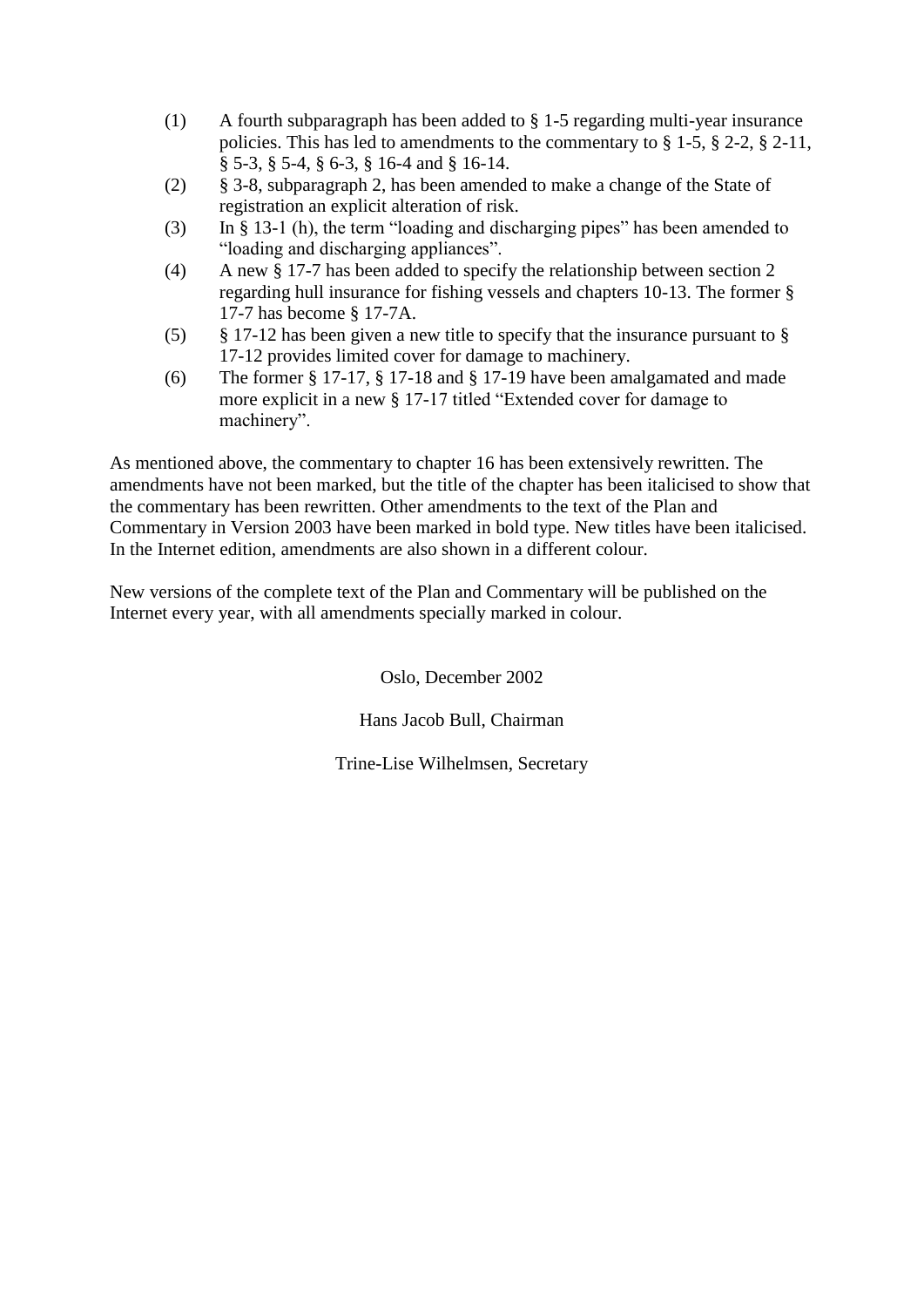# **Part one**

# **Rules common to all types of insurance**

## **Chapter 1.**

# **Introductory provisions**

### **§ 1-1. Definitions**

For the purposes of this Plan

- (a) the insurer (*assurandøren)*: means the party who under the terms of the contract has undertaken to grant insurance,
- (b) the person effecting the insurance *(forsikringstageren)*: means the party who has concluded the insurance contract with the insurer,
- (c) the assured (*sikrede)*: means the party who is entitled under the insurance contract to compensation or the sum insured. In liability insurance the assured is the party whose liability for damages is covered,
- (d) loss *(tap)*: means financial loss of any kind, including total loss, damage, loss of earnings, costs and liability,
- (e) particular loss *(partikulært tap)*, particular damage (*partikulær skade)* etc.: means loss, damage etc., which is not recoverable in general average.

### **§ 1-2. Policy**

1. When the contract is concluded, the person effecting the insurance may require that a policy be issued. The policy shall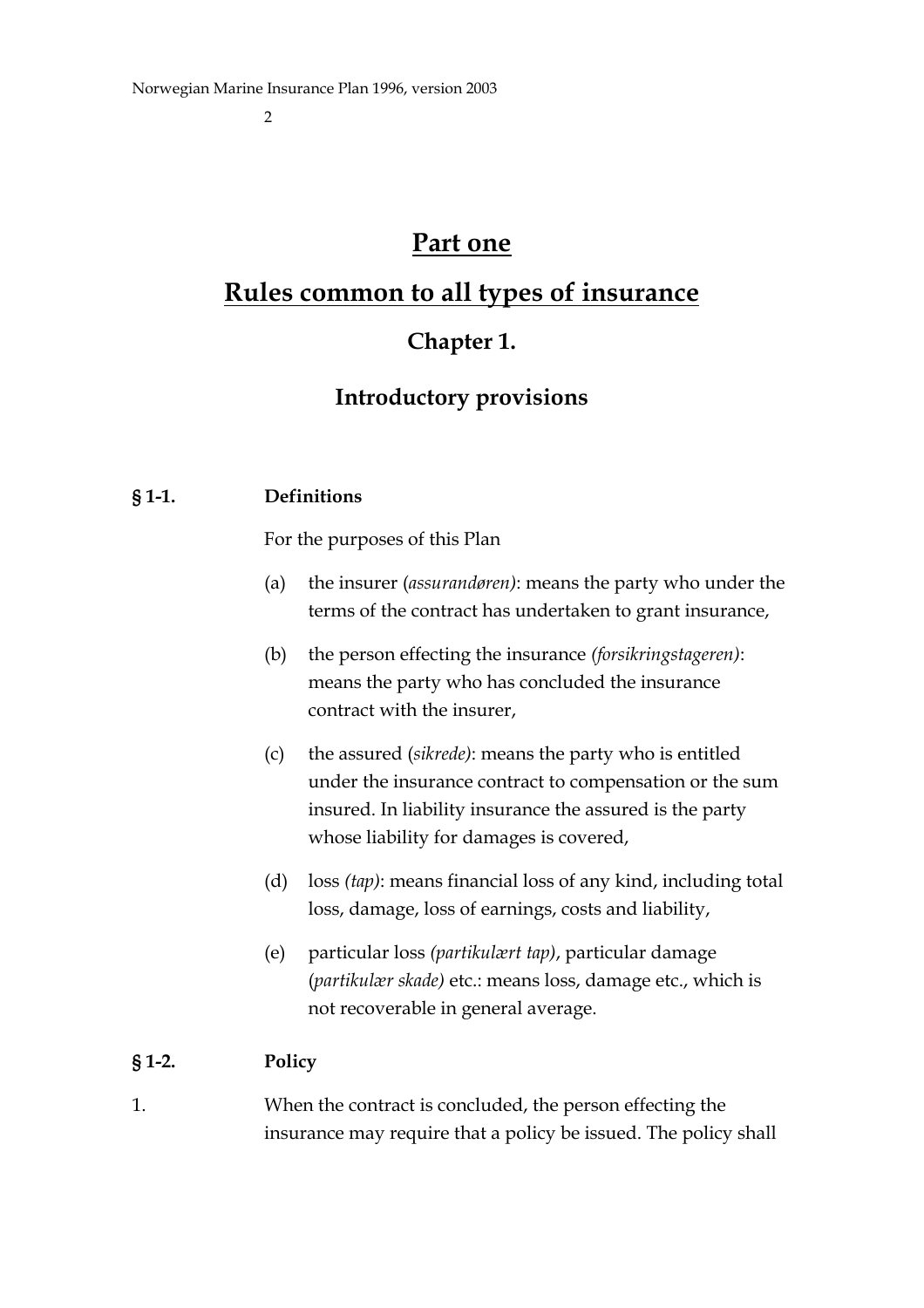confirm that an agreement has been entered into and shall refer to the conditions. If the insurer wishes to invoke conditions which are not written in the policy or incorporated in it by reference, he has the burden of proving that the person effecting the insurance was aware of the relevant condition and that it was part of the contract.

2. The person effecting the insurance must raise any objections to the content of the policy without undue delay. If he fails to do so, the policy shall be considered approved.

#### **§ 1-3. Contracts entered into through a broker**

- 1. If the person effecting the insurance instructs a broker to take out an insurance, the broker shall send him a draft insurance contract for his approval.
- 2. The approved draft shall be submitted to the insurer who shall, in the event of agreement, issue a written confirmation to the broker to the effect that the insurance contract has been concluded on the basis of the provisions contained in the draft.
- 3. The broker shall thereafter issue an identical confirmation to the person effecting the insurance. If the person effecting the insurance has objections to the content of the insurance confirmation, he must raise these with the broker without undue delay. If he fails to do so, the insurance confirmation shall be considered approved.
- 4. If the person effecting the insurance requires that a policy be issued in accordance with § 1-2 above, the broker shall assist in the issuing of such a policy. If the broker issues a policy on behalf of the insurer, the policy shall explicitly state that it has been issued by the broker on the authority of the insurer. The broker does not have the right to act on behalf of the insurer without written authority.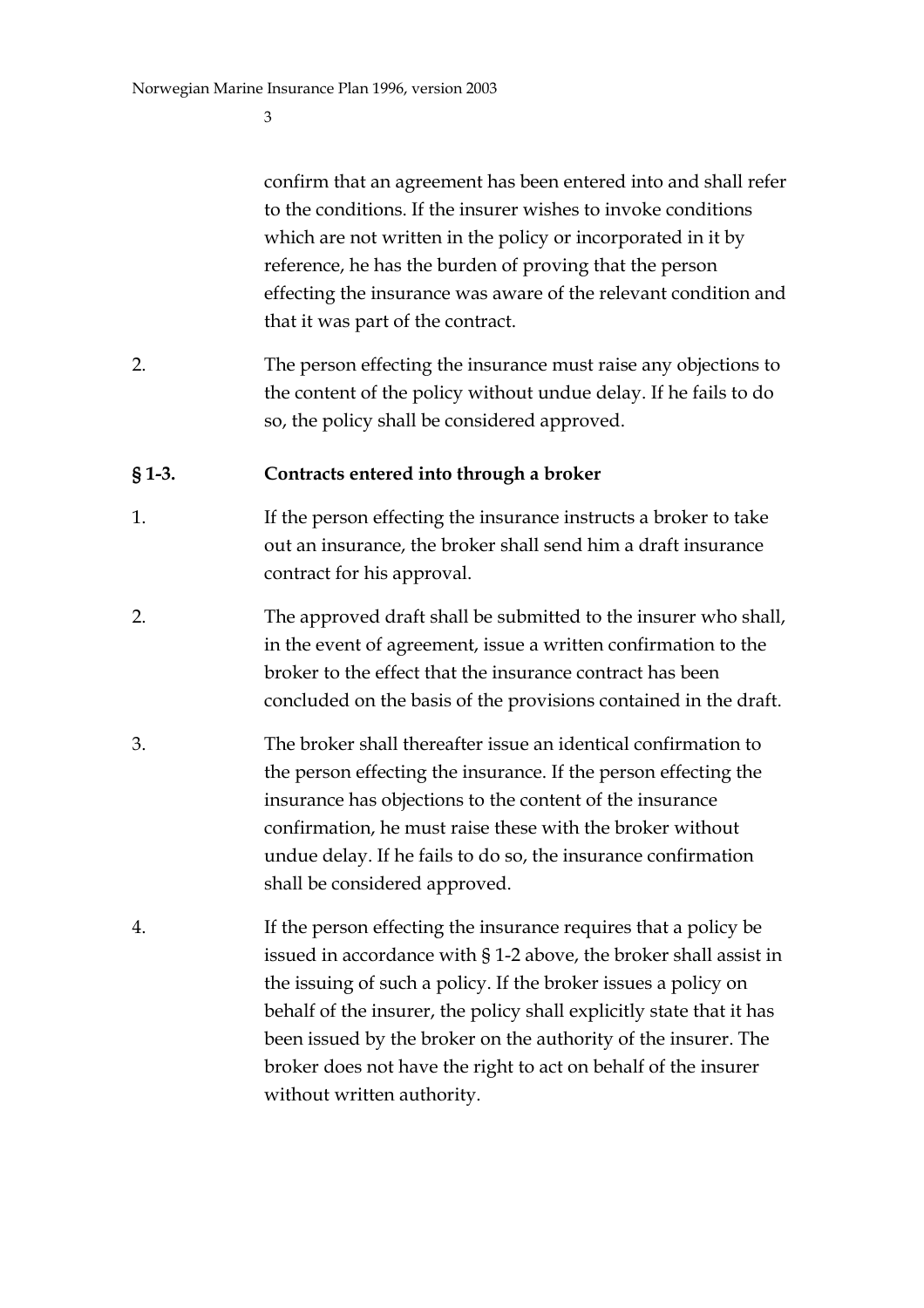#### **§ 1-4. Reference to Norwegian jurisdiction and choice of law**

- 1. If an insurance contract based on this Plan is concluded with a Norwegian leading insurer, it is agreed that:
	- (a) legal proceedings concerning any matter, dispute or disagreement of any kind, which may arise during or in connection with or which in any way concern the insurance contract, may only be instituted in Norway before Norwegian courts and on the basis of Norwegian law, and Norwegian law shall apply exclusively,
	- (b) the insurer(s) may not be sued before any other courts,
	- (c) the insurer(s) may only be sued in the venue where the leading insurer's head office is located.
- 2. The provision in subparagraph 1 may not be varied without the written consent of the insurer(s).
- 3. If an insurance contract has been concluded on the basis of this Plan with a foreign leading insurer, it is agreed that Norwegian law shall apply, and that the co-insurers may be sued in the venue of the leading underwriter.

#### **§ 1-5. Insurance period**

- 1. Unless otherwise agreed, the insurer's liability attaches when the person effecting the insurance or the insurer has approved the conditions stipulated by the other party.
- 2. If the insurer's liability under the agreement attaches on a particular day without any indication of time, liability commences at 0000 hours. If an insurance remains in effect until a certain day without the time being indicated, liability ceases at 2400 hours. The time shall be based on UTC.
- 3. The insurance terminates on expiry of the agreed insurance period, unless the parties agree to renew it. In the event of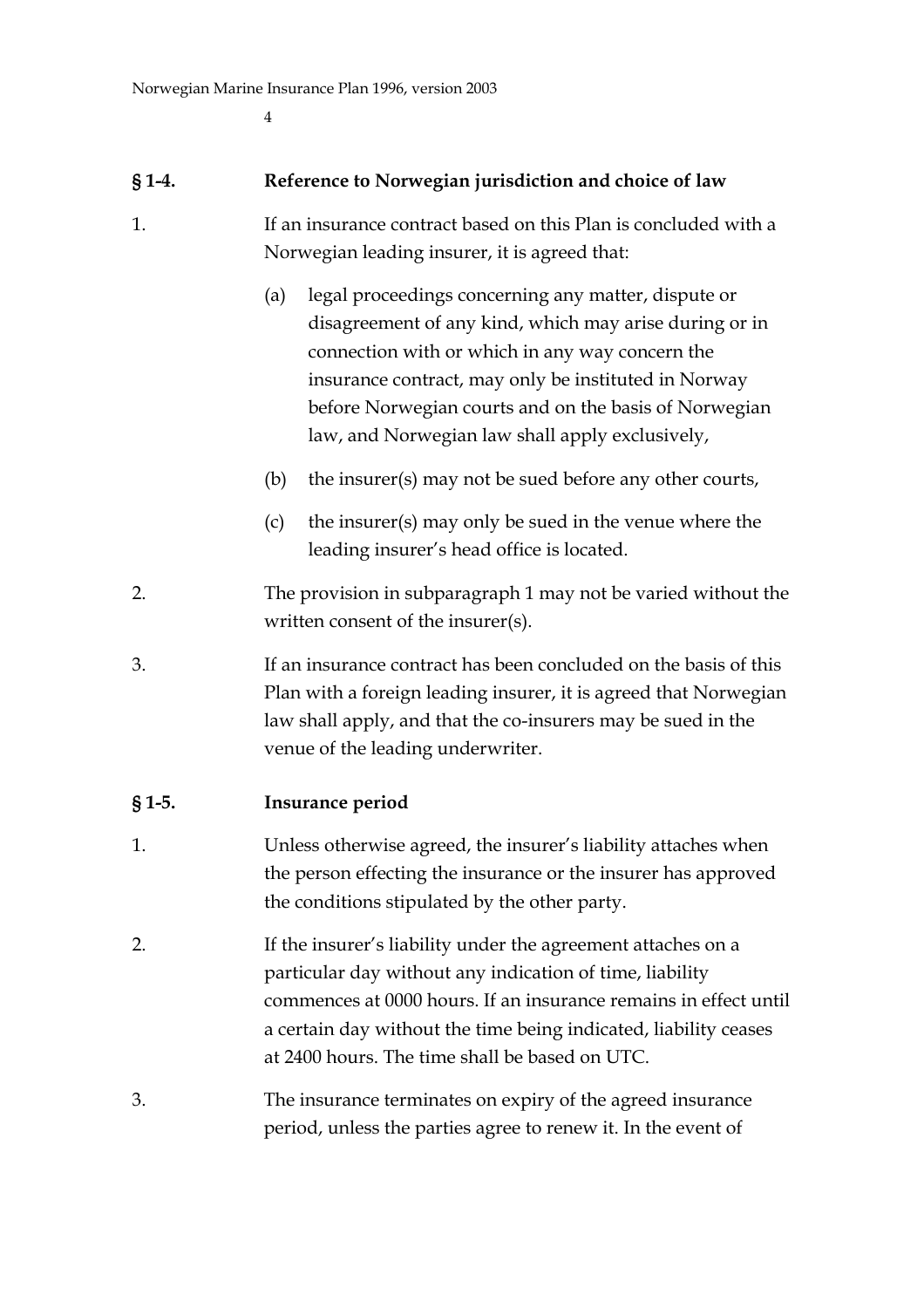renewal, the conditions then agreed shall apply. § 1-2 above shall apply correspondingly.

**4. If it has been agreed that the insurance shall attach for a period longer than one year, the insurance period shall nevertheless be deemed to be one year in relation to § 2-2, § 2- 11, § 5-3, last subparagraph, § 5-4, subparagraph 3, § 6-3, subparagraph 1, § 16-4, subparagraph 2, and § 16-14.**

## **Chapter 2.**

## **General rules relating to the scope of the insurance**

## **Section 1. Insurable interest and insurable value**

**§ 2-1. Insurance unrelated to any interest**

A contract concerning insurance which does not relate to any interest is void.

### **§ 2-2. Insurable value**

The insurable value is the full value of the interest at the inception of the insurance.

#### **§ 2-3. Assessed insurable value**

- 1. If the insurable value has by agreement between the parties been fixed at a certain amount - assessed insurable value (*takst*) - the insurer may demand to have it set aside only if the person effecting the insurance has given misleading information about characteristics of the subject-matter insured that are relevant for the assessment.
- 2. If, due to market fluctuations, the value of the interest insured has changed significantly after the insurance was entered into,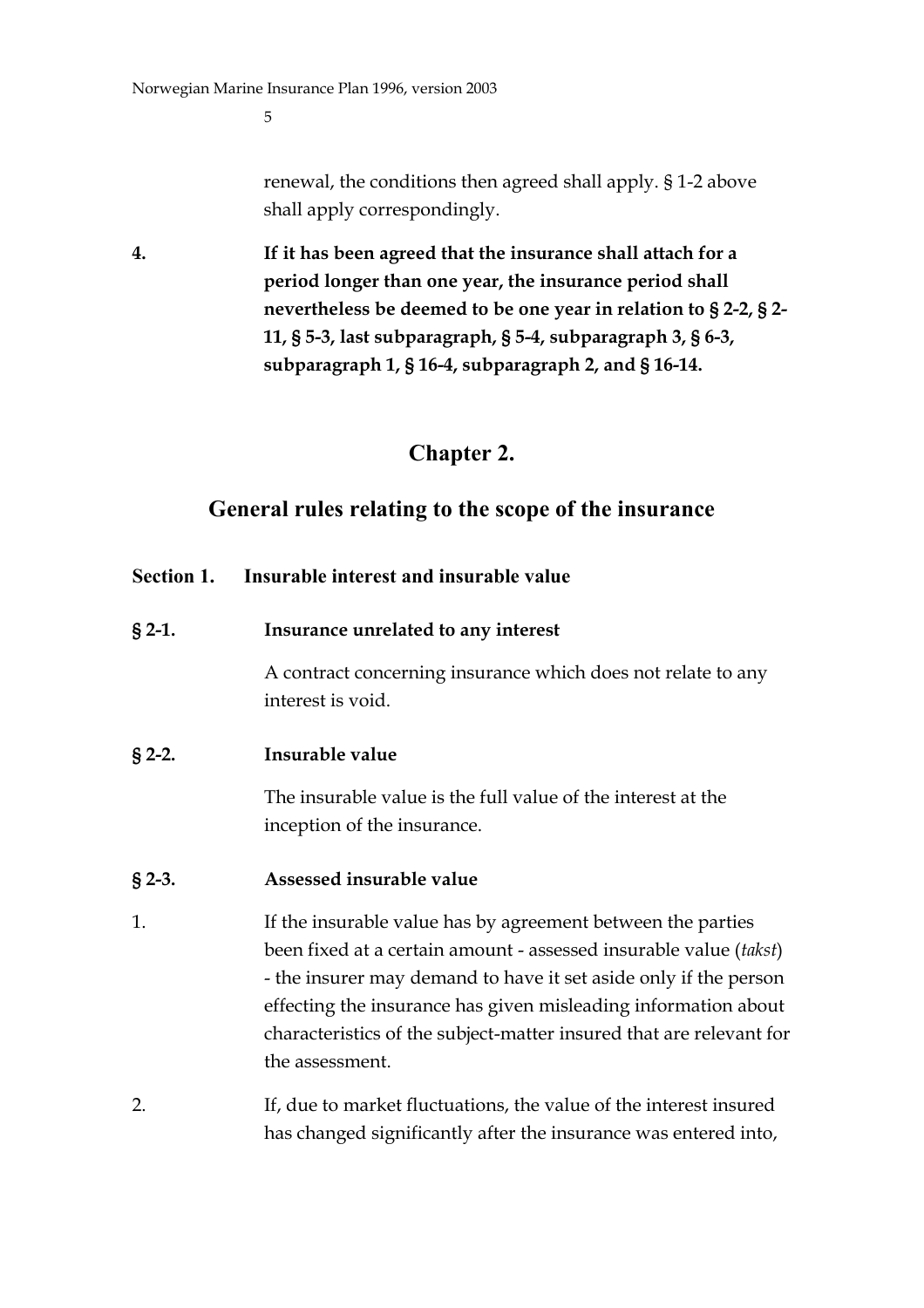both parties may require that the assessed insurable value be changed by giving fourteen days' notice.

3. If the parties disagree as to whether the conditions for changing the assessed insurable value according to subparagraph 2 are fulfilled, the question shall be submitted for final decision to a Norwegian Adjuster to be chosen by the assured.

### **§ 2-4. Under-insurance**

If the sum insured is lower than the insurable value, the insurer shall only compensate a portion of the loss corresponding to the proportion that the sum insured bears to the insurable value. If a valuation has been set aside in accordance with § 2-3 above, it shall nevertheless be regarded as the insurable value when the rule in this paragraph is applied.

#### **§ 2-5. Over-insurance**

- 1. If the sum insured exceeds the insurable value, the insurer shall only compensate the loss up to the insurable value.
- 2. If the interest is over-insured with fraudulent intent, the contract is not binding on the insurer.

#### **§ 2-6. Liability of the insurer when the interest is also insured with another insurer**

- 1. If the interest is insured against the same perils with two or more insurers, each of them is liable to the assured in accordance with their respective contracts until the assured has received the full compensation to which he is entitled.
- 2. If one of the insurers has disclaimed liability where the interest is also insured with another insurer, he shall only be liable to the extent that the assured has not obtained cover with other insurers.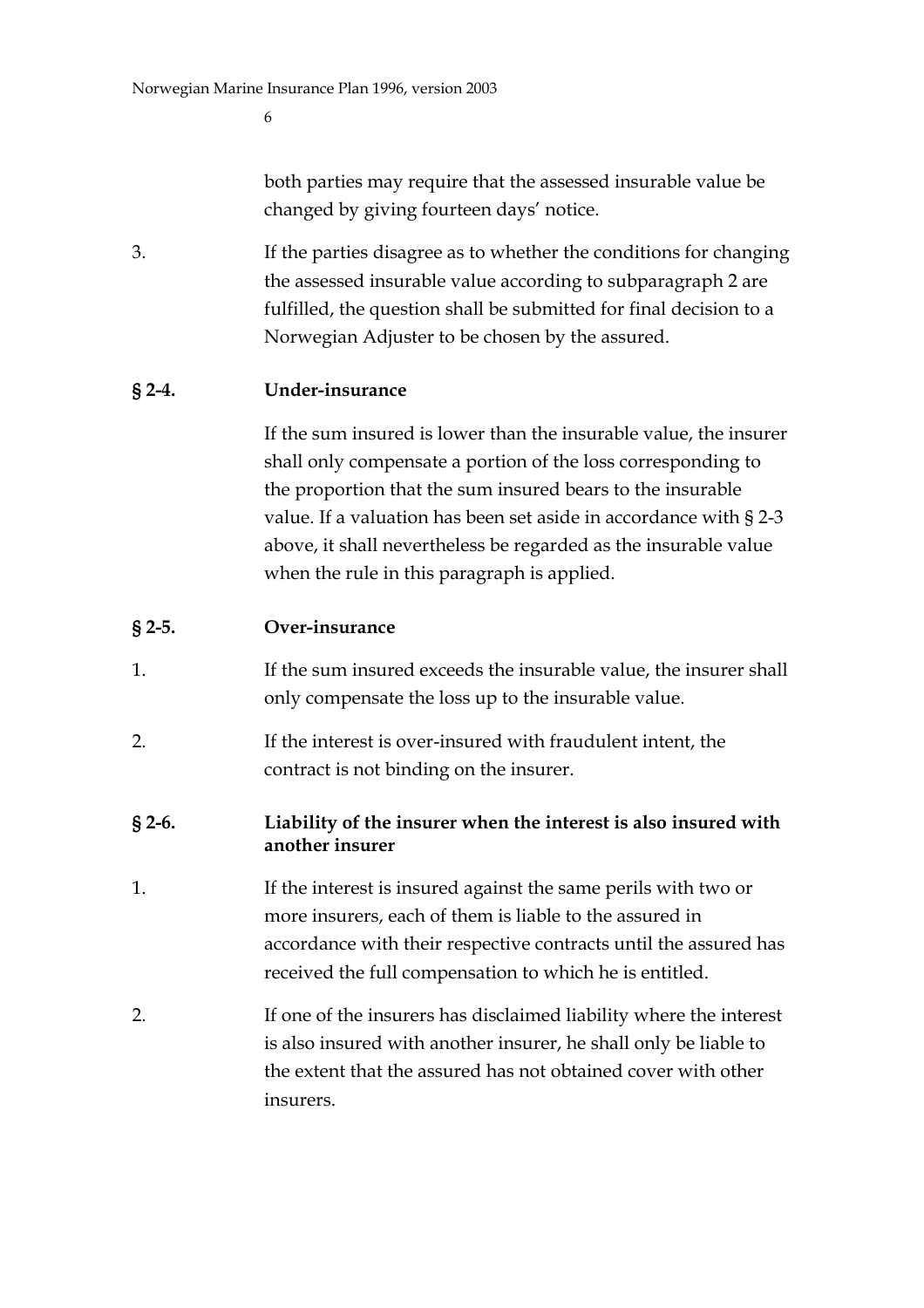| 3.         | If all of the insurers have disclaimed liability where the interest<br>is also insured with another insurer, the rules contained in<br>subparagraph 1 shall apply.                                                                                                                                                                                        |
|------------|-----------------------------------------------------------------------------------------------------------------------------------------------------------------------------------------------------------------------------------------------------------------------------------------------------------------------------------------------------------|
| $§$ 2-7.   | Recourse between the insurers where the interest is insured<br>with two or more insurers                                                                                                                                                                                                                                                                  |
| 1.         | If the interest is insured against the same perils with two or<br>more insurers, the total amount of compensation shall, in the<br>recourse settlement, be apportioned on the basis of the amounts<br>for which each insurer was liable.                                                                                                                  |
| 2.         | If all of the insurers have disclaimed liability where the interest<br>is also insured with another insurer and the assured has<br>received settlement under the rules contained in §2-6,<br>subparagraph 3, the rule concerning recourse in subparagraph<br>1 shall apply correspondingly.                                                               |
| 3.         | If the assured is entitled to recover costs incurred to prevent or<br>minimise loss from an insurer, that insurer shall, to the extent<br>of his liability, bear the full amount of such costs in the recourse<br>settlement. This applies even if all the insurers have disclaimed<br>liability where the interest is also insured with another insurer. |
| Section 2. | Perils insured against, causation and loss                                                                                                                                                                                                                                                                                                                |
| $§$ 2-8.   | Perils covered by an insurance against marine perils                                                                                                                                                                                                                                                                                                      |

An insurance against marine perils covers all perils to which the interest may be exposed, with the exception of:

- (a) the perils covered by an insurance against war perils in accordance with § 2-9,
- (b) intervention by a State power. A State power is understood to mean individuals or organisations exercising public or supranational authority. Measures taken by a State power for the purpose of averting or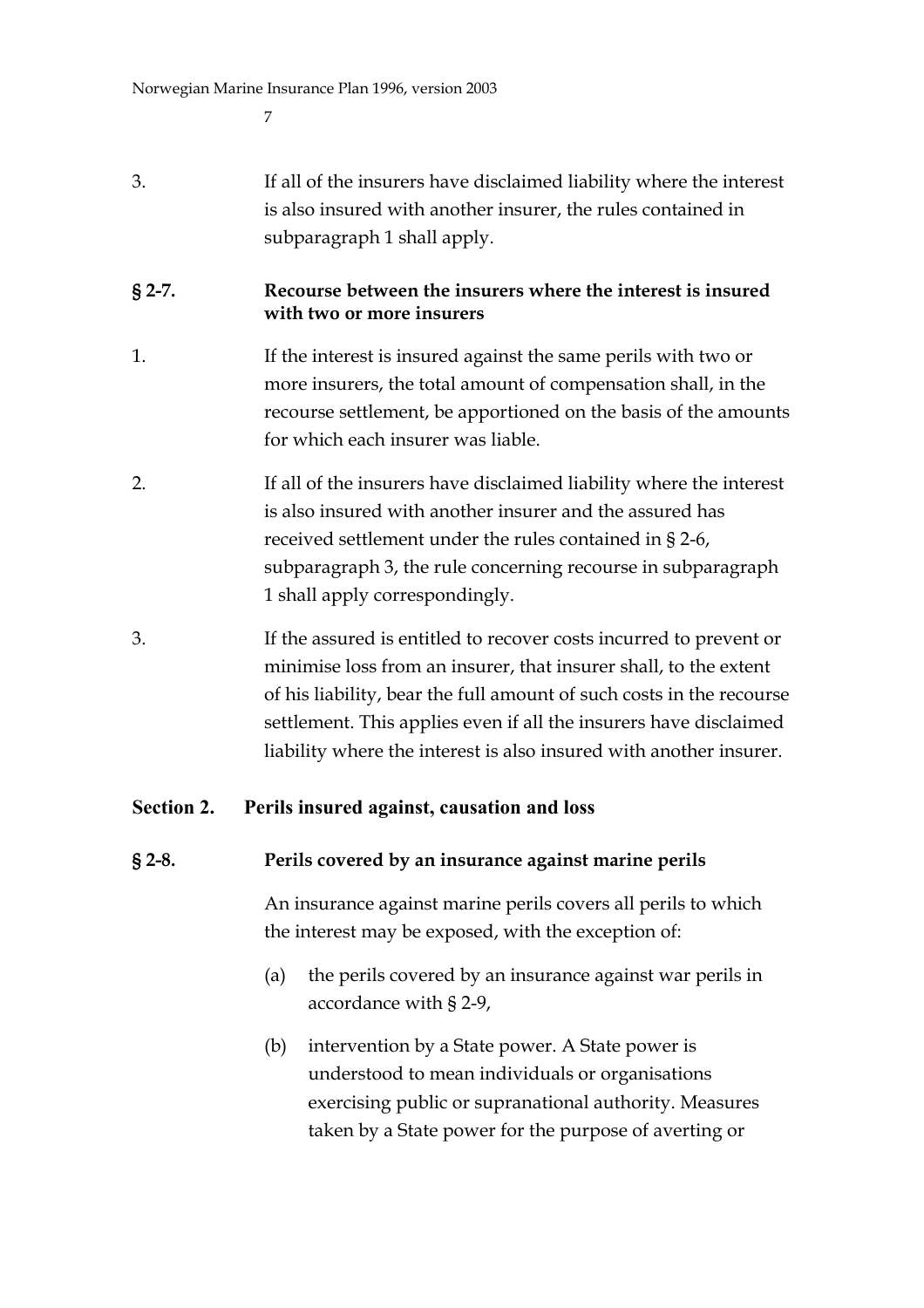limiting damage shall not be regarded as an intervention, provided that the risk of such damage is caused by a peril covered by the insurance against marine perils,

- (c) insolvency,
- (d) release of nuclear energy.

#### **§ 2-9. Perils covered by an insurance against war perils**

1. An insurance against war perils covers:

- (a) war or war-like conditions, or the use of arms or other implements of war in the course of military exercises in peacetime or in guarding against infringements of neutrality,
- (b) capture at sea, condemnation in prize, confiscation and other similar interventions by a foreign State power. Foreign State power is understood to mean any State power other than the State power in the ship's State of registration or in the State where the major ownership interests are located, as well as organisations and individuals who unlawfully purport to exercise public or supranational authority. Requisition for ownership or use by a State power shall not be regarded as an intervention,
- (c) riots, strikes, lockouts, sabotage, acts of terrorism and the like,
- (d) piracy and mutiny,
- (e) measures taken by a State power to avert or limit damage, provided that the risk of such damage is caused by a peril referred to in letters  $(a) - (d)$ .
- 2. The insurance does not cover:
	- (a) insolvency,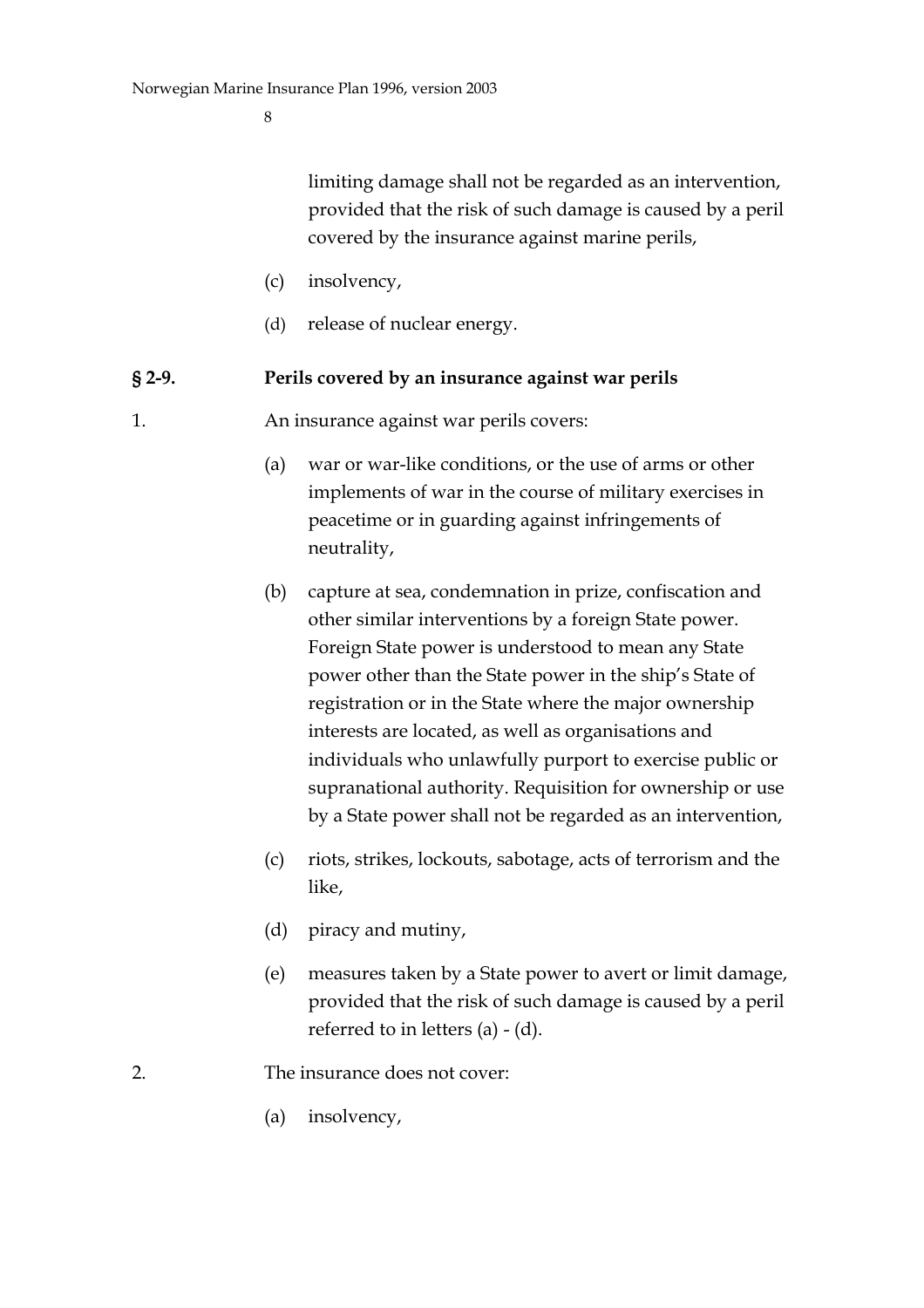$\Omega$ 

- (b) release of nuclear energy.
- 3. If the ship is insured with the Norwegian Shipowners' Mutual War Risks Insurance Association, an insurance against war perils also covers:
	- (a) requisition for ownership or use by a foreign State power,
	- (b) losses which are a direct and immediate consequence of an explosion caused by the use of nuclear arms for war purposes, provided that the ship has not proceeded beyond the ordinary trading limit, cf. § 3-15, subparagraph 1. Damage caused by radiation or radioactive fall-out is nevertheless not covered.

#### **§ 2-10. Perils insured against when no agreement has been made as to what perils are covered by the insurance**

Unless otherwise agreed, the insurance covers only marine perils.

### **§ 2-11. Causation. Incidence of loss**

- 1. The insurer is liable for loss incurred when the interest insured is struck by an insured peril during the insurance period.
- 2. A defect or damage which is unknown at the inception or on expiry of an insurance, and which later results in a casualty or an extension of the damage to other parts, shall be deemed to be a marine peril which strikes the ship at the time the casualty or damage to other parts occurs, or at such earlier time as the defect or the first damage became known.

#### **§ 2-12. Main rule relating to the burden of proof**

1. The assured has the burden of proving that he has suffered a loss of the kind covered by the insurance and of proving the extent of the loss.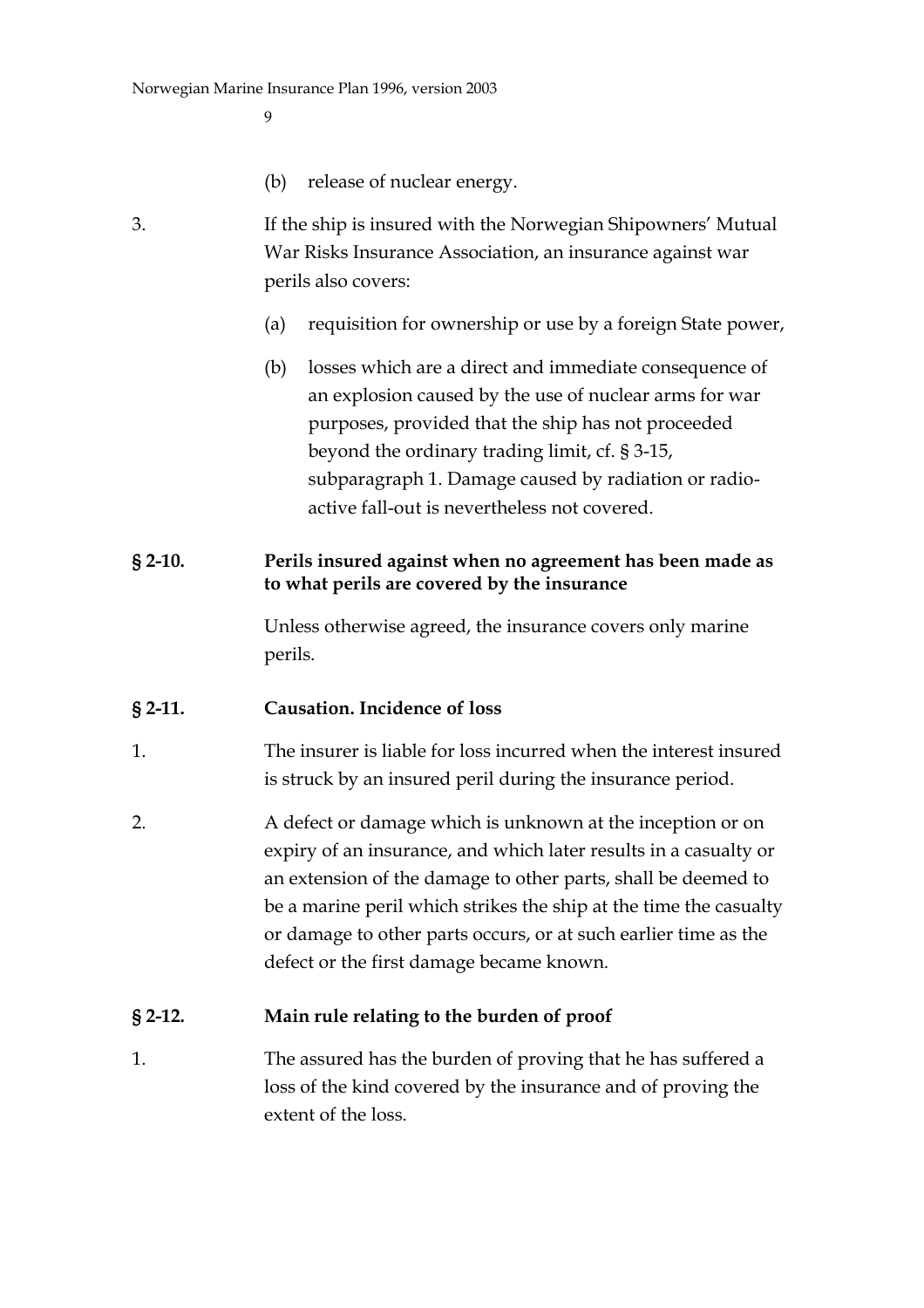| 2. | The insurer has the burden of proving that the loss has been   |
|----|----------------------------------------------------------------|
|    | caused by a peril that is not covered by the insurance, unless |
|    | other provisions of the Plan provide to the contrary.          |

3. The assured has the burden of proving that the loss has not been caused by the release of nuclear energy, cf. § 2-8 (d) and § 2-9, subparagraph 2 (b).

#### **§ 2-13. Combination of perils**

- 1. If the loss has been caused by a combination of different perils, and one or more of these perils are not covered by the insurance, the loss shall be apportioned over the individual perils according to the influence each of them must be assumed to have had on the occurrence and extent of the loss, and the insurer shall only be liable for that part of the loss which is attributable to the perils covered by the insurance.
- 2. If the release of nuclear energy, cf. § 2-8 (d) and § 2-9, subparagraph 2 (b) has contributed to the loss, the entire loss shall be attributed to that peril.

### **§ 2-14. Combination of marine and war perils**

If the loss is caused by a combination of marine perils, cf. § 2-8, and war perils, cf. § 2-9, the whole loss shall be deemed to have been caused by the class of perils which was the dominant cause. If neither of the perils are considered dominant, both shall be deemed to have had equal influence on the occurrence and extent of the loss.

#### **§ 2-15. Losses deemed to be caused entirely by war perils**

War perils shall always be deemed to be the dominant cause of:

(a) loss arising when the ship is damaged through the use of arms or other implements of war for war purposes, or in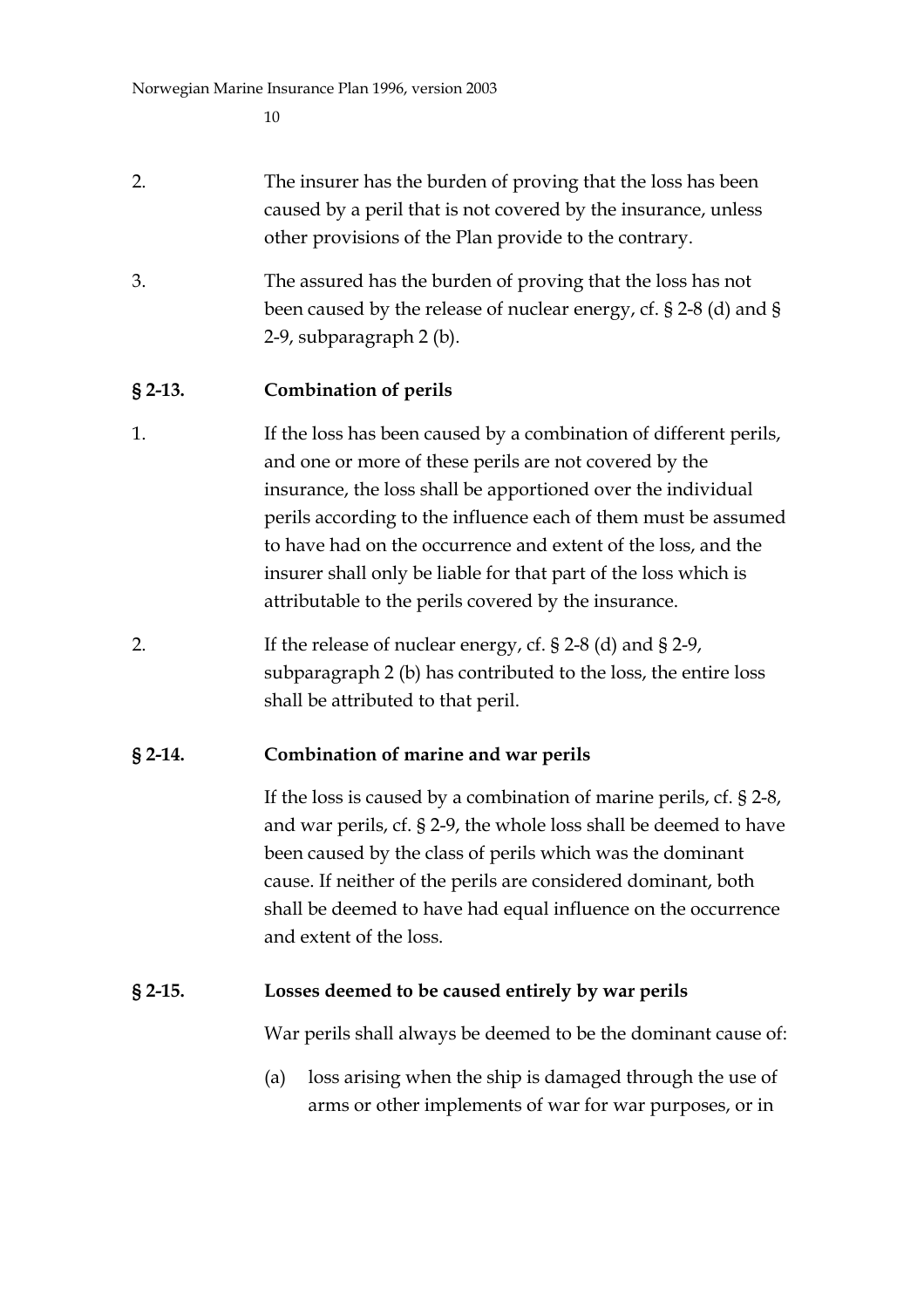the course of military manoeuvres in peacetime or in guarding against infringements of neutrality,

- (b) loss attributable to the ship, in consequence of war or warlike conditions, having a foreign crew placed on board which, wholly or partly, deprives the master of free command of the ship,
- (c) loss of or damage to a life-boat caused by it having been swung out due to war perils, and damage to the ship caused by such a boat.

#### **§ 2-16. Loss attributable either to marine or war perils**

If it is evident that a loss is caused either by marine perils, cf. § 2-8, or by war perils, cf. § 2-9, without it being possible to identify one or the other class as the more probable cause, the rule contained in § 2-14, second sentence, shall apply correspondingly.

## **Chapter 3.**

## **Duties of the person effecting the insurance and of the assured**

### **Section 1. Duty of disclosure of the person effecting the insurance**

- **§ 3-1. Scope of the duty of disclosure**
- 1. The person effecting the insurance shall, before the contract is concluded, make full and correct disclosure of all circumstances that are material to the insurer when deciding whether and on what conditions he is prepared to accept the insurance.
- 2. If the person effecting the insurance subsequently becomes aware that he has given incorrect or incomplete information regarding the risk, he shall without undue delay notify the insurer.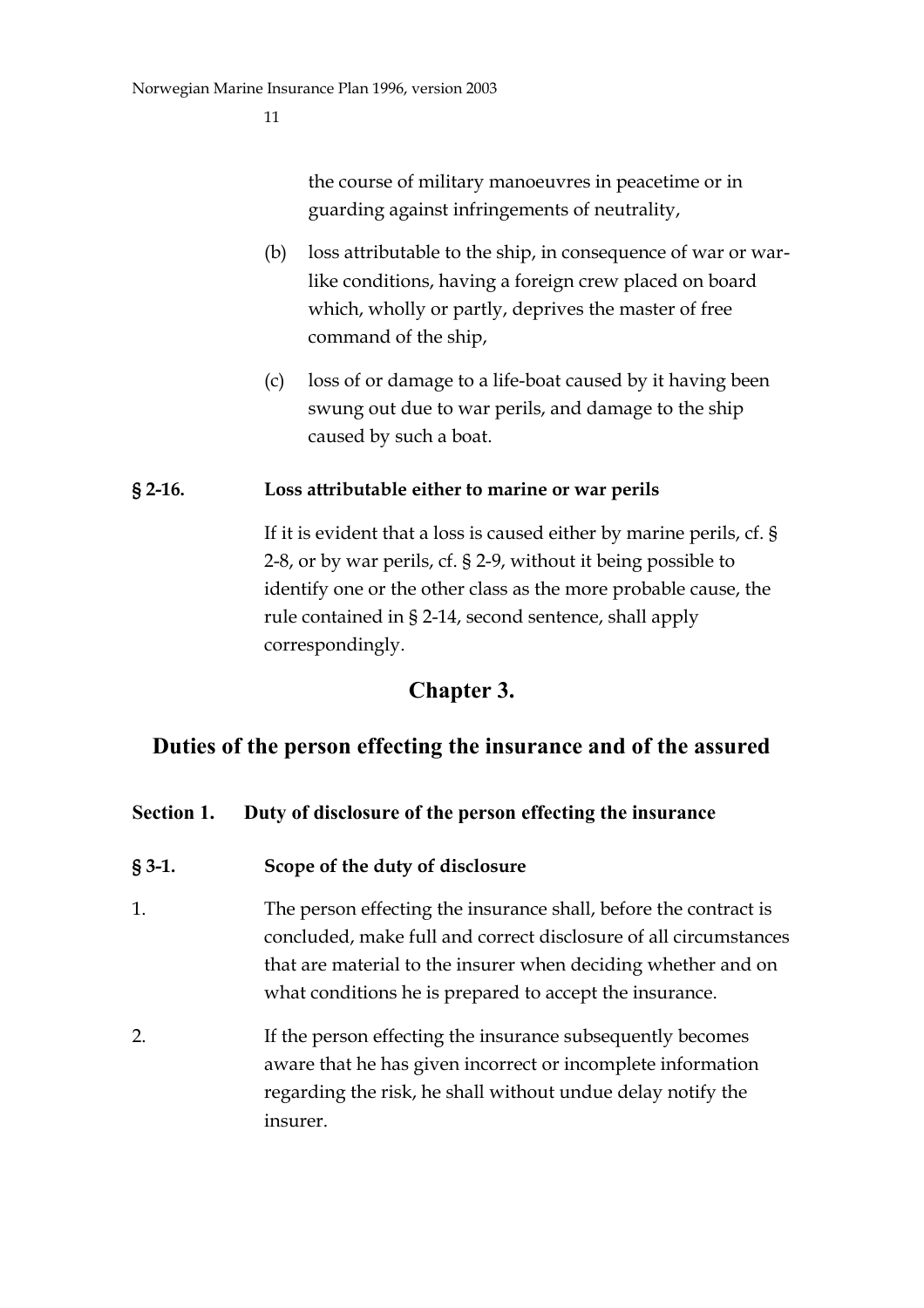#### **§ 3-2. Fraud**

- 1. If the person effecting the insurance has fraudulently failed to fulfil his duty of disclosure, the contract is not binding on the insurer.
- 2. The insurer may also cancel other insurance contracts he has with the person effecting the insurance by giving fourteen days' notice.

#### **§ 3-3. Other breaches of the duty of disclosure**

- 1. If the person effecting the insurance has, at the time the contract is concluded, in any other way been in breach of the duty of disclosure, and it must be assumed that the insurer would not have accepted the insurance if the person effecting the insurance had made such disclosure as it was his duty to make, the contract is not binding on the insurer.
- 2. If it must be assumed that the insurer would have accepted the insurance, but on other conditions, he shall only be liable to the extent that it is proved that the loss is not attributable to such circumstances as the person effecting the insurance should have disclosed. Liability is limited in the same manner if the person effecting the insurance has been in breach of the duty of disclosure after the contract was concluded, unless it is proved that the loss occurred before the person effecting the insurance was able to correct the information supplied by him.
- 3. In the cases referred to in subparagraph 2, the insurer may cancel the insurance by giving fourteen days' notice.

#### **§ 3-4. Innocent breach of the duty of disclosure**

If the person effecting the insurance has given incorrect or incomplete information without any blame attaching to him, the insurer is liable as if correct information had been given, but he may cancel the insurance by giving fourteen days' notice.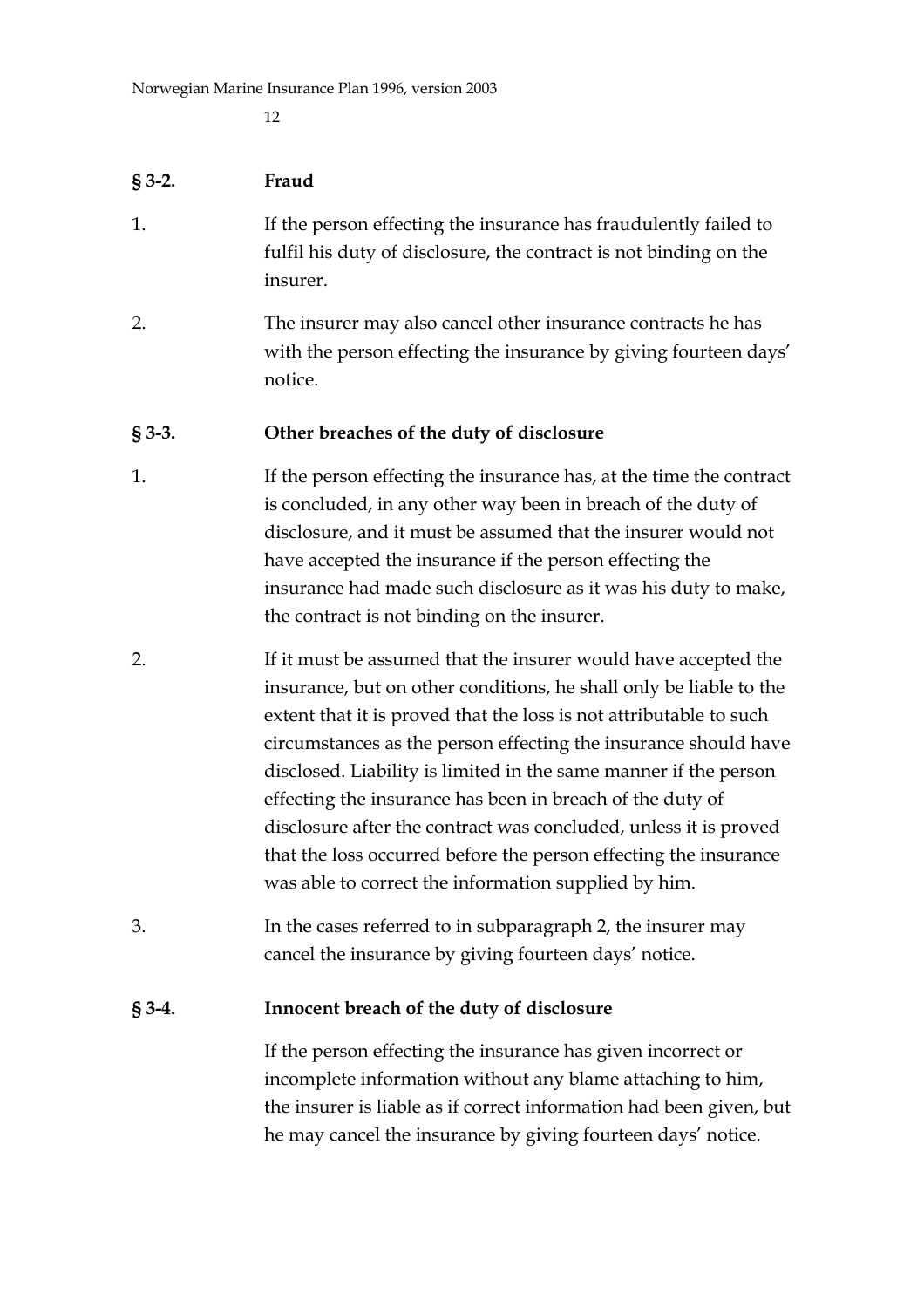#### **§ 3-5. Cases where the insurer may not invoke breach of the duty of disclosure**

The insurer may not plead that incorrect or incomplete information has been given if, at the time when the information should have been given, he knew or ought to have known of the matter. Nor may he invoke § 3-3 and § 3-4 if the circumstances about which incorrect or incomplete information was given have ceased to be material to him.

#### **§ 3-6. Duty of the insurer to give notice**

If the insurer becomes aware of the fact that incorrect or incomplete information has been given he shall, without undue delay and in writing, notify the person effecting the insurance of the extent to which he intends to invoke § 3-2, § 3-3 and § 3-4. If he fails to do so, he forfeits his right to invoke those provisions.

#### **§ 3-7. Right of the insurer to obtain particulars from the ship's classification society, etc.**

- 1. The person effecting the insurance shall, at the insurer's request, provide him with all available particulars from the classification society concerning the condition of the ship before and during the insurance period.
- 2. If the person effecting the insurance is in breach of his duty under subparagraph 1, the insurer may cancel the insurance by giving fourteen days' notice, however, the cancellation shall take effect no earlier than arrival of the ship at the nearest safe port, in accordance with the insurer's instructions.
- 3. The insurer is authorised to obtain information referred to in subparagraph 1 directly from the classification society and from the relevant authorities in the country where the ship is registered or has been through port-State control. The person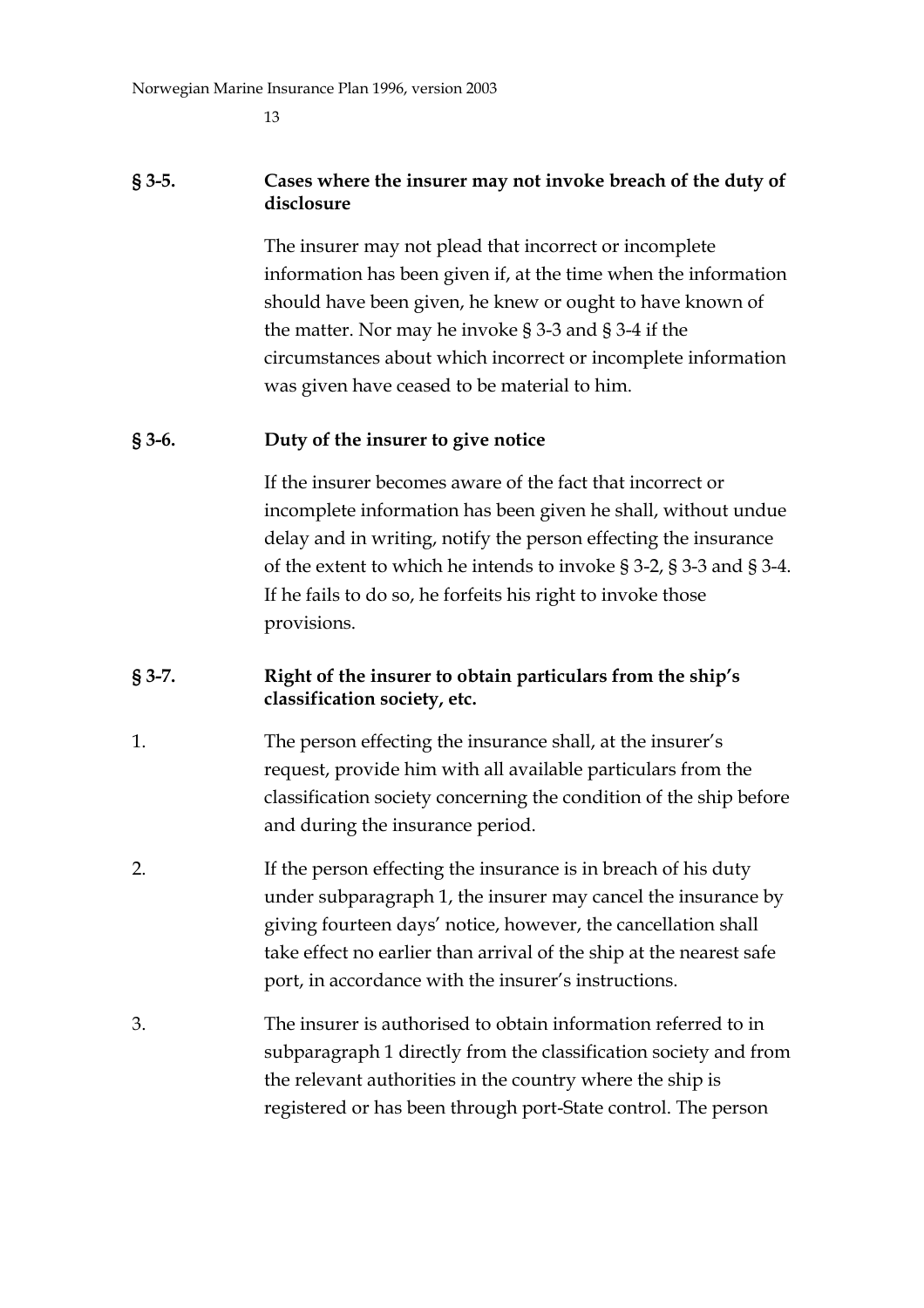effecting the insurance shall be notified no later than the time when the insurer seeks to obtain such information.

### **Section 2. Alteration of the risk**

### **§ 3-8. Alteration of the risk**

- 1. An alteration of the risk occurs when there is a change in the circumstances which, according to the contract, are to form the basis of the insurance, and which alter the risk contrary to the implied conditions of the contract.
- 2. A change **of the State of registration**, of the manager of the ship or the company which is responsible for the technical/maritime operation of the ship shall be deemed to be an alteration of the risk as defined by subparagraph 1.

## **§ 3-9. Alteration of the risk caused or agreed to by the assured**

- 1. If, after the conclusion of the contract, the assured has intentionally caused or agreed to an alteration of the risk, the insurer is free from liability, provided that he would not have accepted the insurance if, at the time the contract was concluded, he had known that the alteration would take place.
- 2. If it must be assumed that the insurer would have accepted the insurance, but on other conditions, he is only liable to the extent that the loss is proved not to be attributable to the alteration of the risk.

### **§ 3-10. Right of the insurer to cancel the insurance**

If an alteration of the risk occurs, the insurer may cancel the insurance by giving fourteen days' notice.

### **§ 3-11. Duty of the assured to give notice**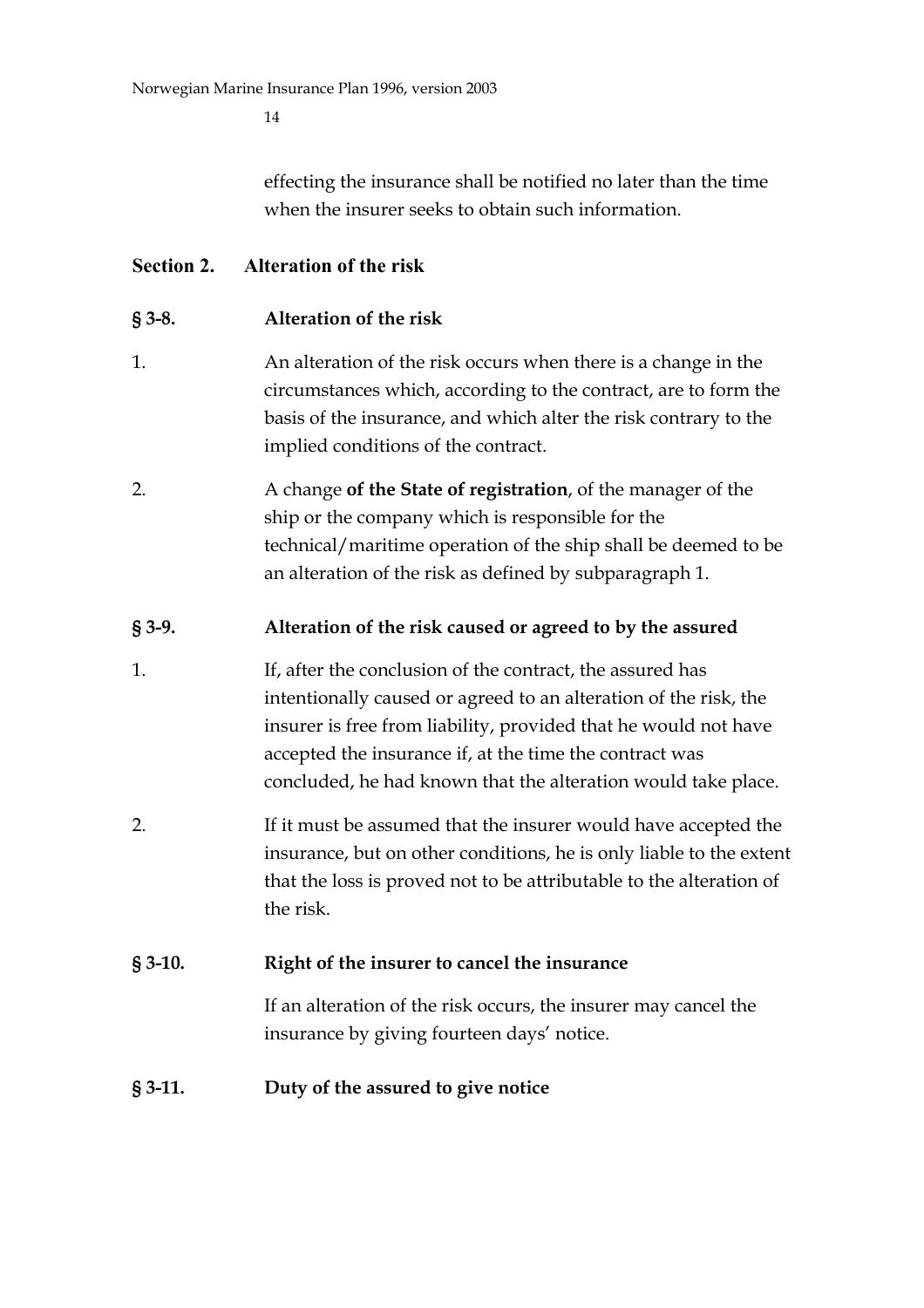If the assured becomes aware that an alteration of the risk will take place or has taken place, he shall, without undue delay, notify the insurer. If the assure, without justifiable reason, fails to do so, the rule in § 3-9 shall apply, even if the alteration was not caused by him or took place without his consent, and the insurer may cancel the insurance by giving fourteen days' notice.

### **§ 3-12. Cases where the insurer may not invoke alteration of the risk**

- 1. The insurer may not invoke § 3-9 and § 3-10 after the alteration of the risk has ceased to be material to him.
- 2. The same shall apply if the risk is altered by measures taken for the purpose of saving human life, or by the insured ship salvaging or attempting to salvage ships or goods during the voyage.

### **§ 3-13. Duty of the insurer to give notice**

If the insurer becomes aware that an alteration of the risk has taken place, he shall, without undue delay and in writing, notify the assured of the extent to which he intends to invoke § 3-9 and § 3-10. If he fails to do so, he forfeits his right to invoke those provisions.

### **§ 3-14. Loss of class or change of classification society**

- 1. When the insurance commences the ship shall be classed with a classification society approved by the insurer.
- 2. The insurance terminates in the event of loss of class or change of classification society, unless the insurer explicitly consents to a continuation of the insurance contract. If the ship is under way when the class is lost or changed, the insurance cover shall nevertheless continue until the ship arrives at the nearest safe port in accordance with the insurer's instructions.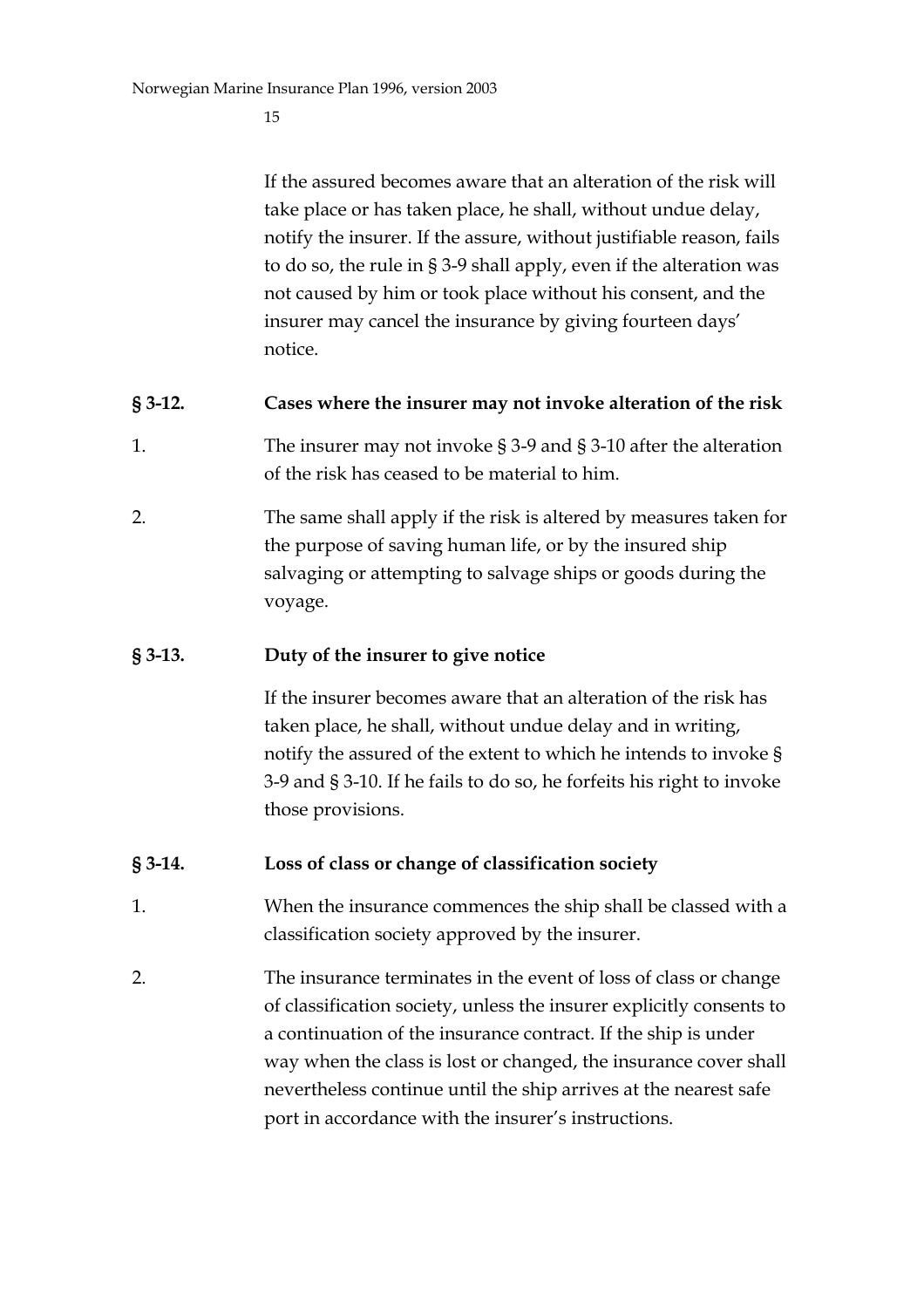3. Loss of class occurs where the assured, or someone on his behalf, requests that the class be cancelled, or where the class is suspended or withdrawn for reasons other than a casualty.

## **§ 3-15. Trading limits**

- 1. The ordinary trading area under the insurance comprises all waters, subject to the limitations laid down in the Appendix to the Plan as regards conditional and excluded areas. The person effecting the insurance shall notify the insurer before the ship proceeds beyond the ordinary trading limit.
- 2. The ship may sail in the conditional trading areas, subject to an additional premium and to any other conditions that might be stipulated by the insurer. If damage occurs while the ship is in a conditional area with the consent of the assured and without notice having been given, the claim shall be settled subject to a deduction of one fourth, maximum USD 150,000. The provision in § 12-19 shall apply correspondingly.
- 3. If the ship proceeds into an excluded trading area, the insurance ceases to be in effect, unless the insurer has given permission in advance, or the infringement was not the result of an intentional act by the master of the ship. If the ship, prior to expiry of the insurance period, leaves the excluded area, the insurance shall again come into effect. The provision in § 3-12, subparagraph 2, shall apply correspondingly.

## **§ 3-16. Illegal activities**

1. The insurer is not liable for loss which results from the ship being used for illegal purposes, unless the assured neither knew nor ought to have known of the facts at such a time that it would have been possible for him to intervene.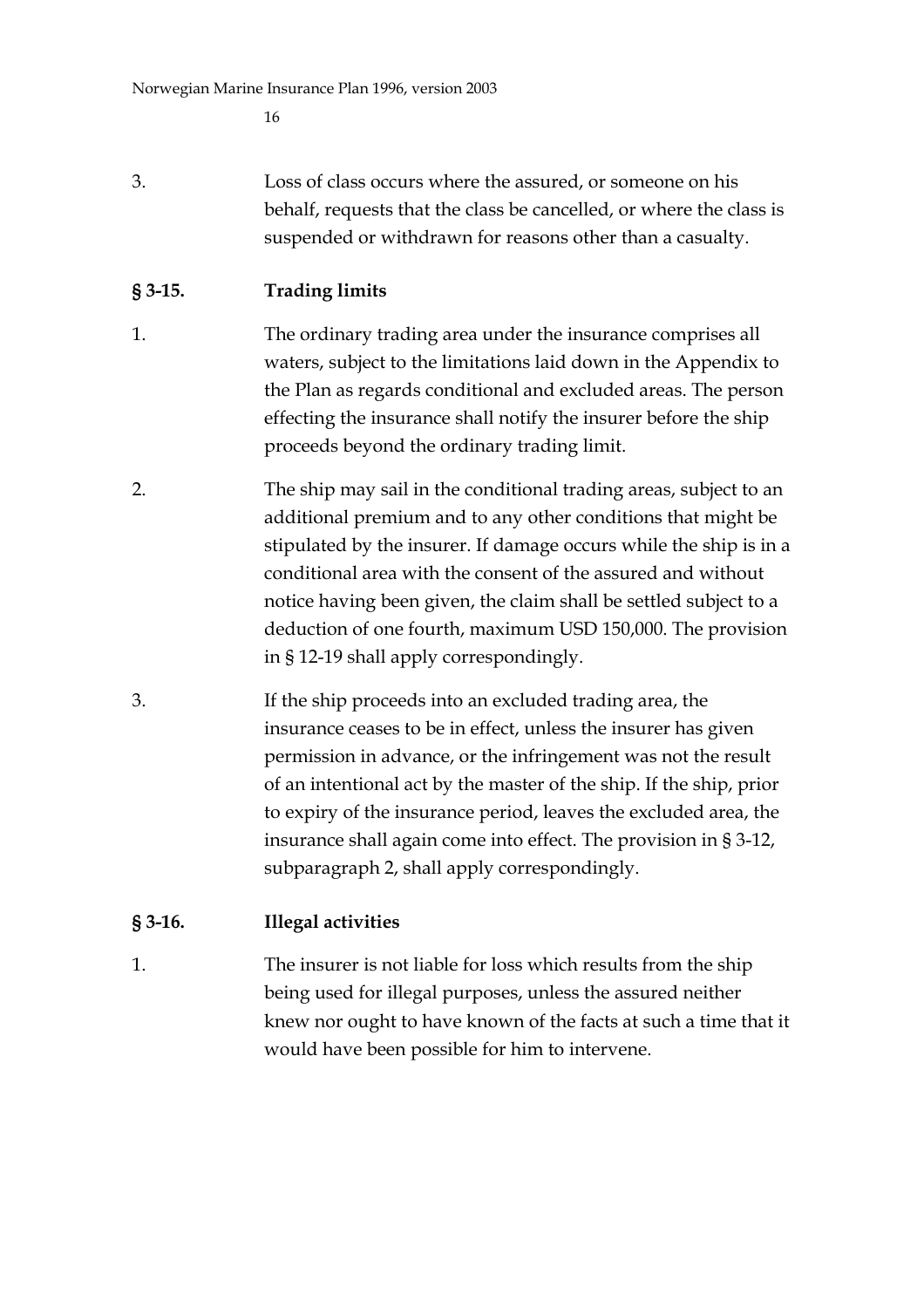- 2. If the assured fails to intervene without undue delay after becoming aware of the facts, the insurer may cancel the insurance by giving fourteen days' notice.
- 3. The insurance terminates if the ship, with the consent of the assured, is used primarily for the furtherance of illegal purposes.

### **§ 3-17. Suspension of the insurance in the event of requisition**

- 1. If the ship is requisitioned by a State power, the insurance against marine perils as well as war perils is suspended. If the requisition ceases before expiry of the insurance period, the insurance comes into force again. If the ship proves to be in substantially worse condition than it was prior to the requisition, the insurer may cancel the insurance by giving fourteen days' notice, to take effect at the earliest on arrival of the ship at the nearest safe port in accordance with the insurer's instructions.
- 2. If the ship is insured with The Norwegian Shipowners' Mutual War Risks Insurance Association, the insurance against war perils shall nevertheless not be suspended in the event of a requisition by a Foreign State power. The insurance against war perils shall in that case also cover the perils which, under § 2-8, are covered by an insurance against marine perils.

## **§ 3-18. Notification of requisition**

- 1. If the assured is informed that the ship has been or will be requisitioned, or that it has been or will be returned after the requisition, he shall notify the insurer without undue delay.
- 2. The insurer may demand that the assured have the ship surveyed in a dock for his own account immediately after the ship is returned. The insurer shall be notified well in advance of the survey.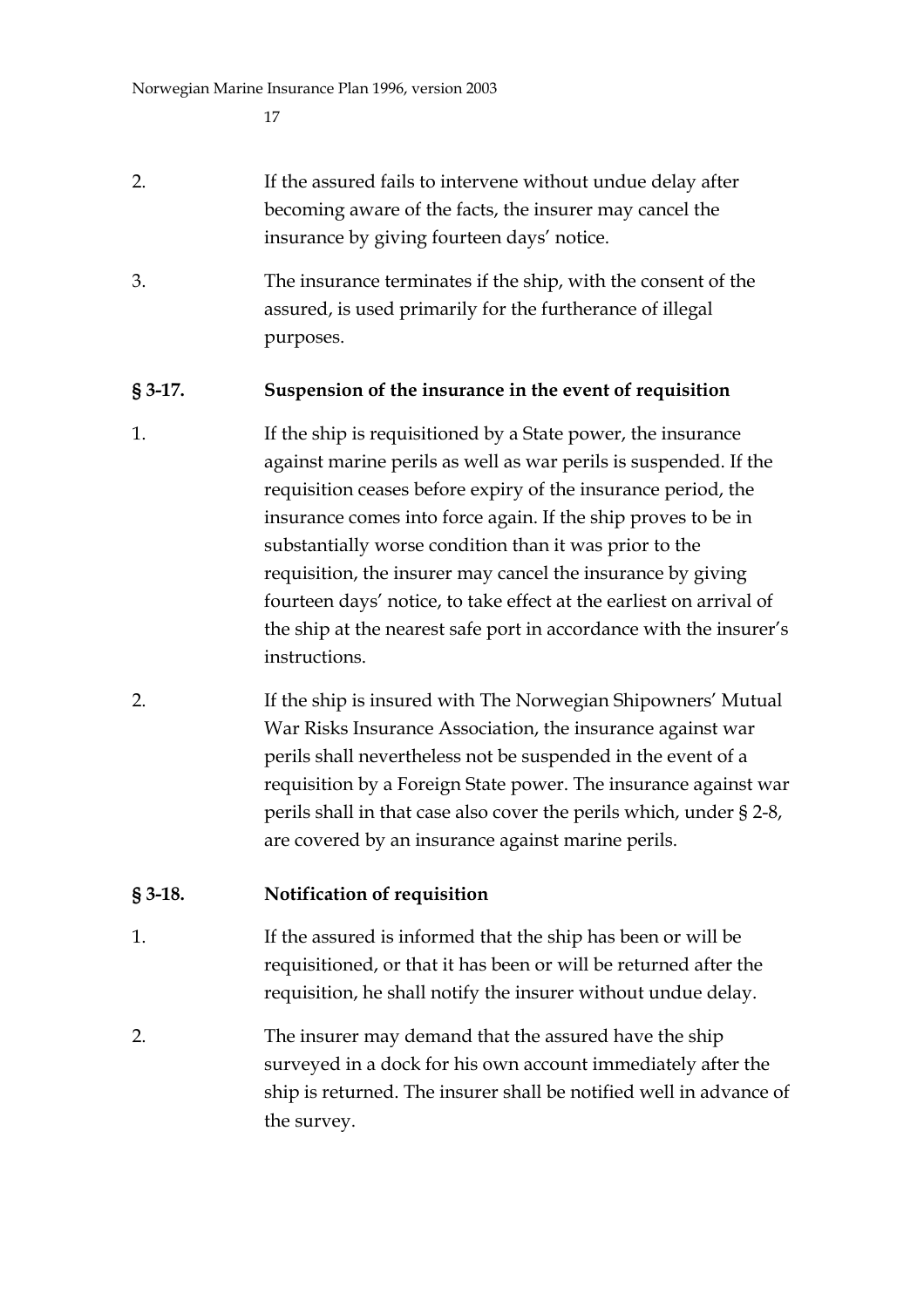3. If the assured has been negligent in fulfilling his duties according to subparagraph 1 or 2, he has the burden of proving that any loss is not attributable to casualties or other similar circumstances occurring whilst the ship was requisitioned.

### **§ 3-19. Suspension of insurance while the ship is temporarily seized**

- 1. If the ship is temporarily seized by a State power without § 3-17 becoming applicable, the insurance against marine perils is suspended. In that event the insurance against war perils shall also cover marine perils as defined in § 2-8.
- 2. § 3-18 shall apply correspondingly.

## **§ 3-20. Removal of ship to repair yard**

- 1. If there is reason to believe that the removal of a damaged ship to a repair yard will result in an increase of the risk, the assured shall notify the insurer of the removal in advance.
- 2. If the removal will result in a substantial increase of the risk, the insurer may, before the removal commences, notify the assured that he objects to the removal. If such notice has been given, or if the assured has neglected to notify the insurer in accordance with subparagraph 1, the insurer will not be liable for any loss that occurs during or as a consequence of the removal.

### **§ 3-21. Change of ownership**

The insurance terminates if the ownership of the ship changes by sale or in any other manner.

### **Section 3. Seaworthiness. Safety regulations**

### **§ 3-22. Unseaworthiness**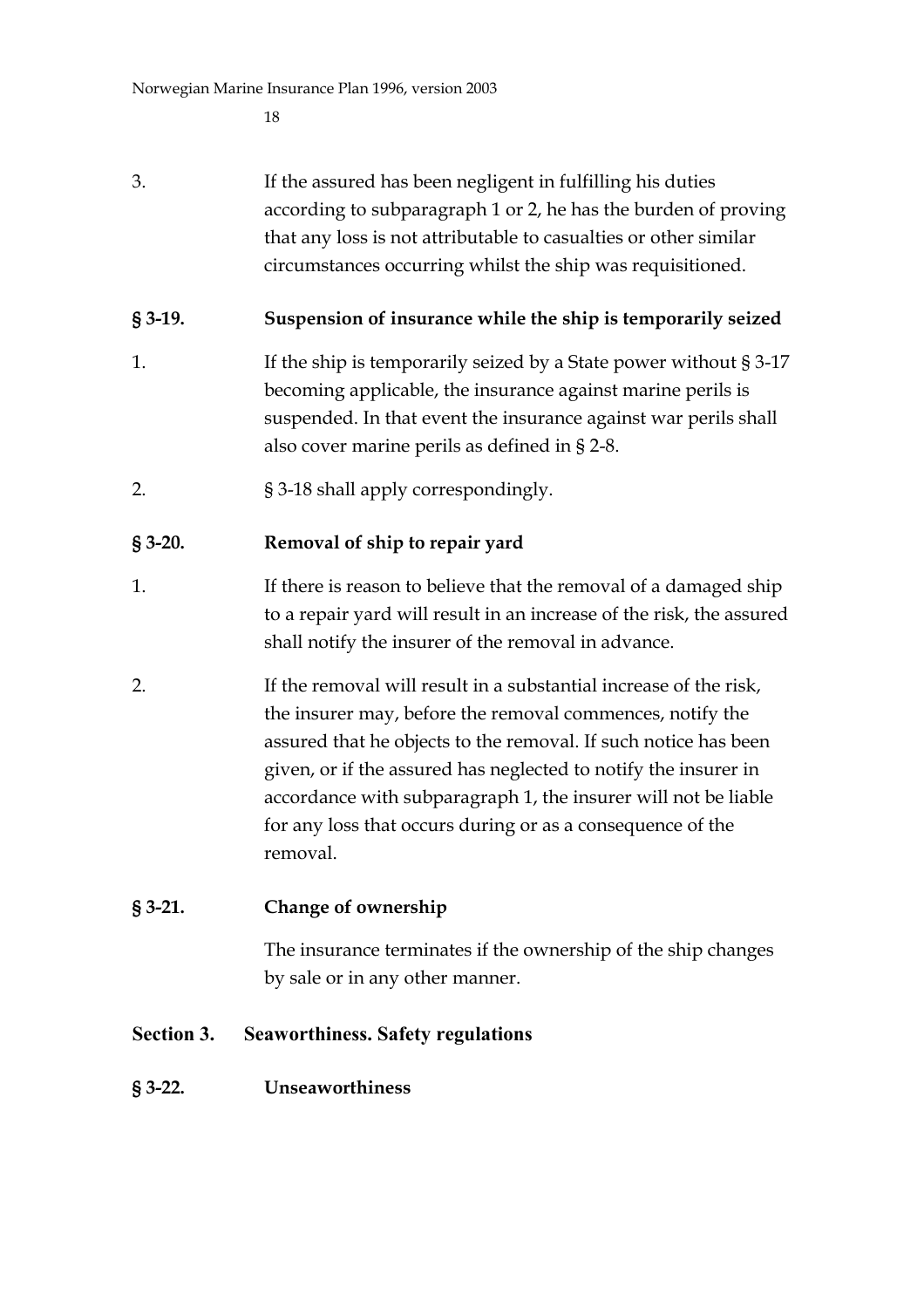Norwegian Marine Insurance Plan 1996, version 2003

19

- 1. The insurer is not liable for loss that is a consequence of the ship not being in a seaworthy condition, provided that the assured knew or ought to have known of the ship's defects at such a time that it would have been possible for him to intervene. However, this rule shall not apply if the assured is the master of the ship or a member of his crew and the fault that he has committed related to nautical matters.
- 2. The insurer has the burden of proving that the ship is not in seaworthy condition, unless the ship springs a leak whilst afloat. The assured has the burden of proving that he neither knew nor ought to have known of the defects, and that there is no causal connection between the unseaworthiness and the casualty.

## **§ 3-23. Right of the insurer to demand a survey of the ship**

- 1. The insurer has the right at any time during the insurance period to verify that the ship is in seaworthy condition. If necessary for the purpose of such verification, he may demand a complete or partial discharge of the cargo.
- 2. If the assured refuses to let the insurer undertake the necessary investigation, the insurer shall subsequently only be liable to the extent that the assured proves that the loss is not attributable to defects in the ship which the investigation would have revealed.
- 3. If the investigation is not occasioned by a casualty or similar circumstances covered by the insurance, the insurer shall indemnify the assured for his costs as well as for the loss he suffers as a result of the investigation, unless the ship proves to be unseaworthy.

#### **§ 3-24. Safety regulations**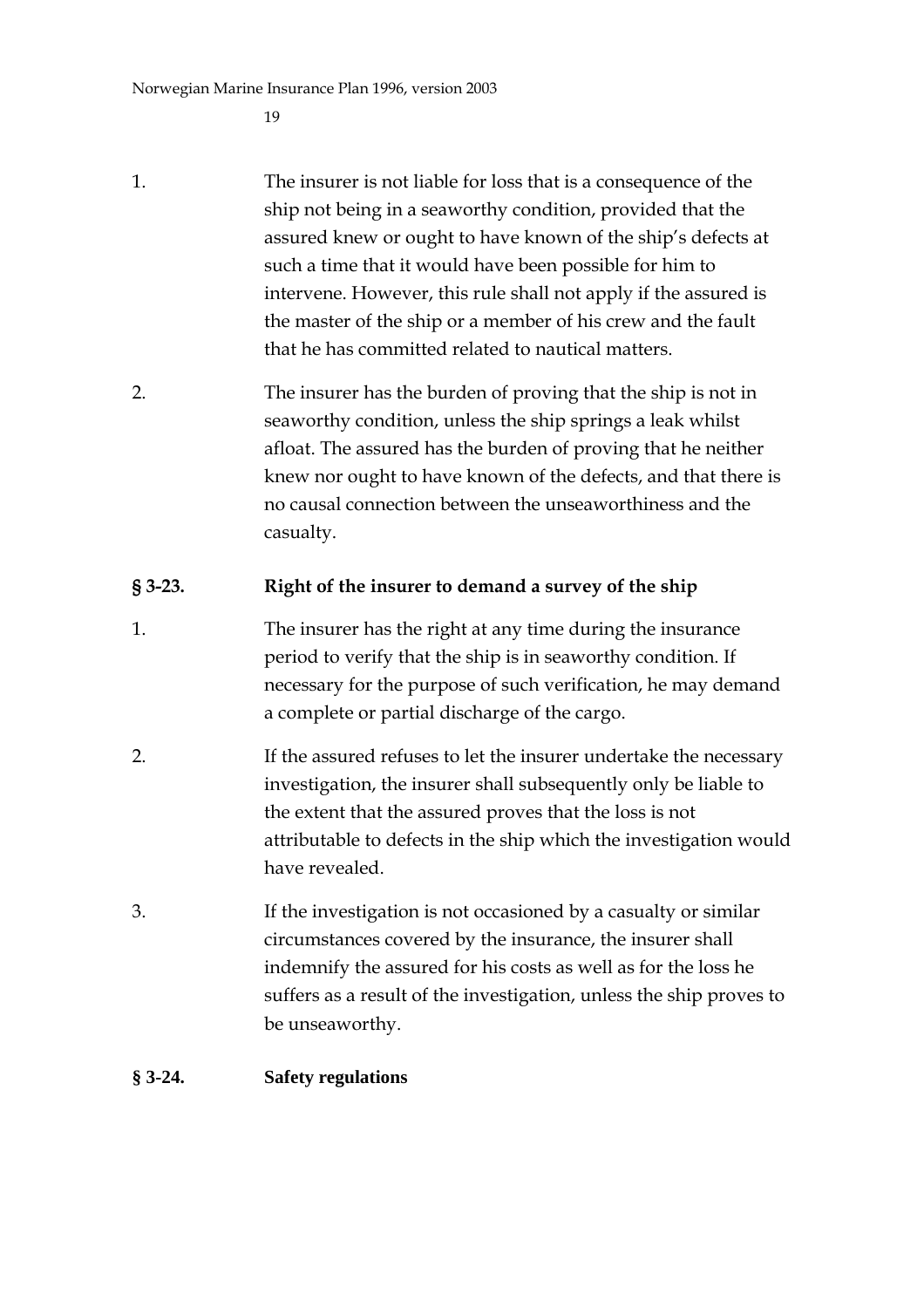- 1. A safety regulation is a rule concerning measures for the prevention of loss issued by public authorities, stipulated in the insurance contract, prescribed by the insurer pursuant to the insurance contract, or issued by the classification society.
- 2. Periodic surveys required by public authorities or the classification society constitute a safety regulation under subparagraph 1. Such surveys shall be carried out before expiry of the prescribed time-limit.

#### **§ 3-25. Infringement of safety regulations**

- 1. If a safety regulation has been infringed, the insurer shall only be liable to the extent that it is proved that the loss is not a consequence of the infringement, or that the assured was not responsible for the infringement. The insurer may not invoke this rule where the assured is the master of the ship or a member of the crew and the infringement is committed in connection with his service as a seaman.
- 2. If the infringement relates to a special safety regulation laid down in the insurance contract, negligence by anyone whose duty it is on behalf of the assured to comply with the regulation or to ensure that it is complied with shall be deemed equivalent to negligence by the assured himself. The same applies if periodical surveys are not carried out as required by § 3-24, subparagraph 2.

### **§ 3-26. Ships laid up**

For ships which are to be laid up, a lay-up plan shall be drawn up which shall be submitted to the insurer for his approval. If this has not been done, or the lay-up plan has not been followed while the ship is laid up, § 3-25, subparagraph 1, shall apply correspondingly.

### **§ 3-27. Right of the insurer to cancel the insurance**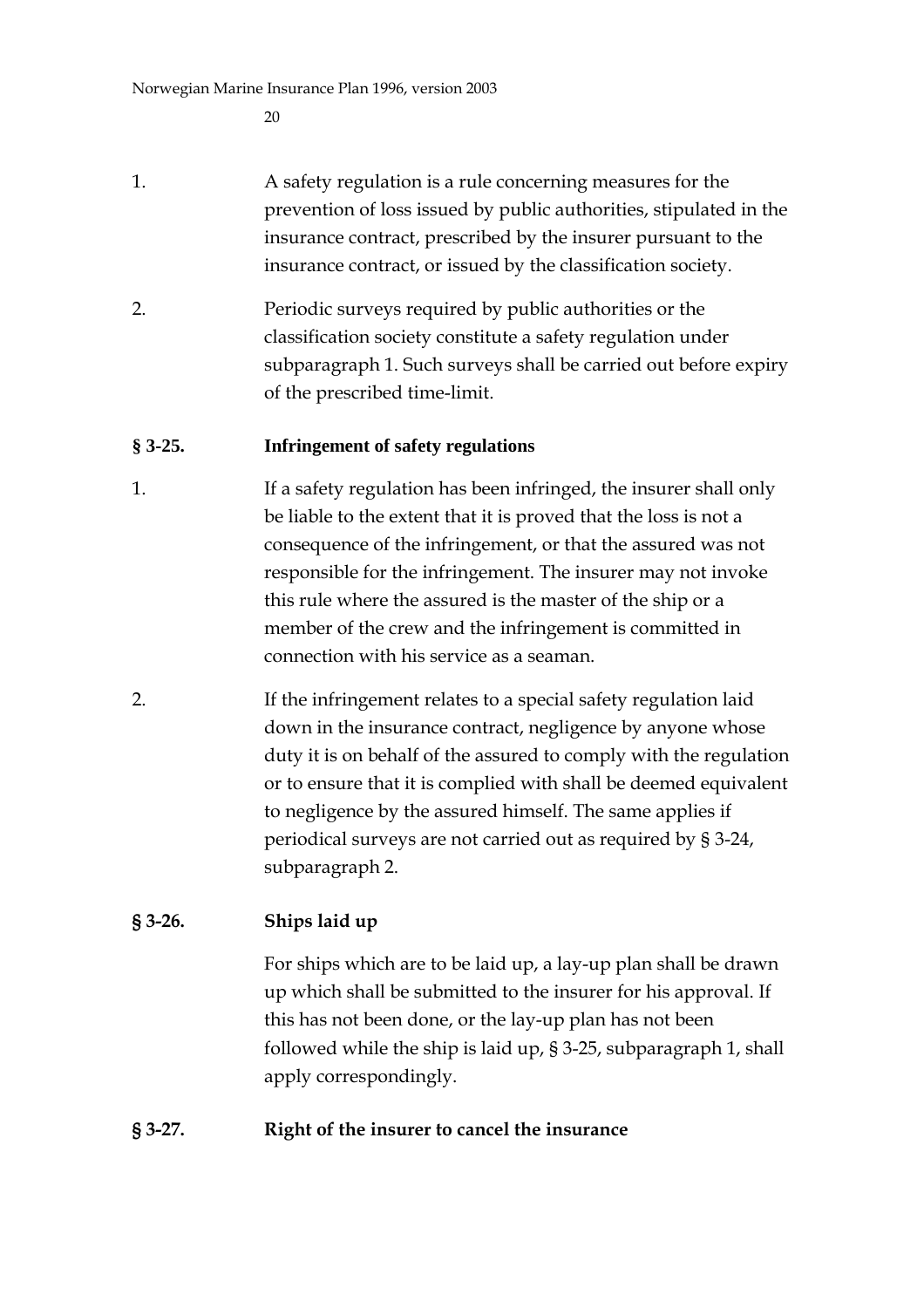The insurer may cancel the insurance by giving fourteen days' notice, however, such notice shall take effect at the earliest on arrival of the ship at the nearest safe port, in accordance with the insurer's instructions, if:

- (a) the ship, by reason of defects, unsuitable construction or similar circumstances, cannot be considered seaworthy,
- (b) the ship has become unseaworthy due to a casualty or other similar circumstances, and the assured fails to have this rectified without undue delay,
- (c) a safety regulation of material significance has been infringed, intentionally or through gross negligence, by the assured or by someone whose duty it is on his behalf to comply with the regulation or ensure that it is complied with.

#### **§ 3-28. Terms of contract**

The insurer may require that certain terms shall be included in contracts concerning the operation of the insured ship, or that certain terms of contract shall not be included in such contracts. The requirement may be made in respect of contracts in general or in respect of contracts for a specific port or trade.

#### **Section 4. Measures to avert or minimise loss, etc.**

#### **§ 3-29. Duty of the assured to notify the insurer of a casualty**

- 1. If a casualty threatens to occur or has occurred, the assured shall, without undue delay, notify the insurer and keep him informed about further developments.
- 2. The assured and the master are required to notify the insurer of maritime inquiries and surveys which are to be held in connection with the casualty.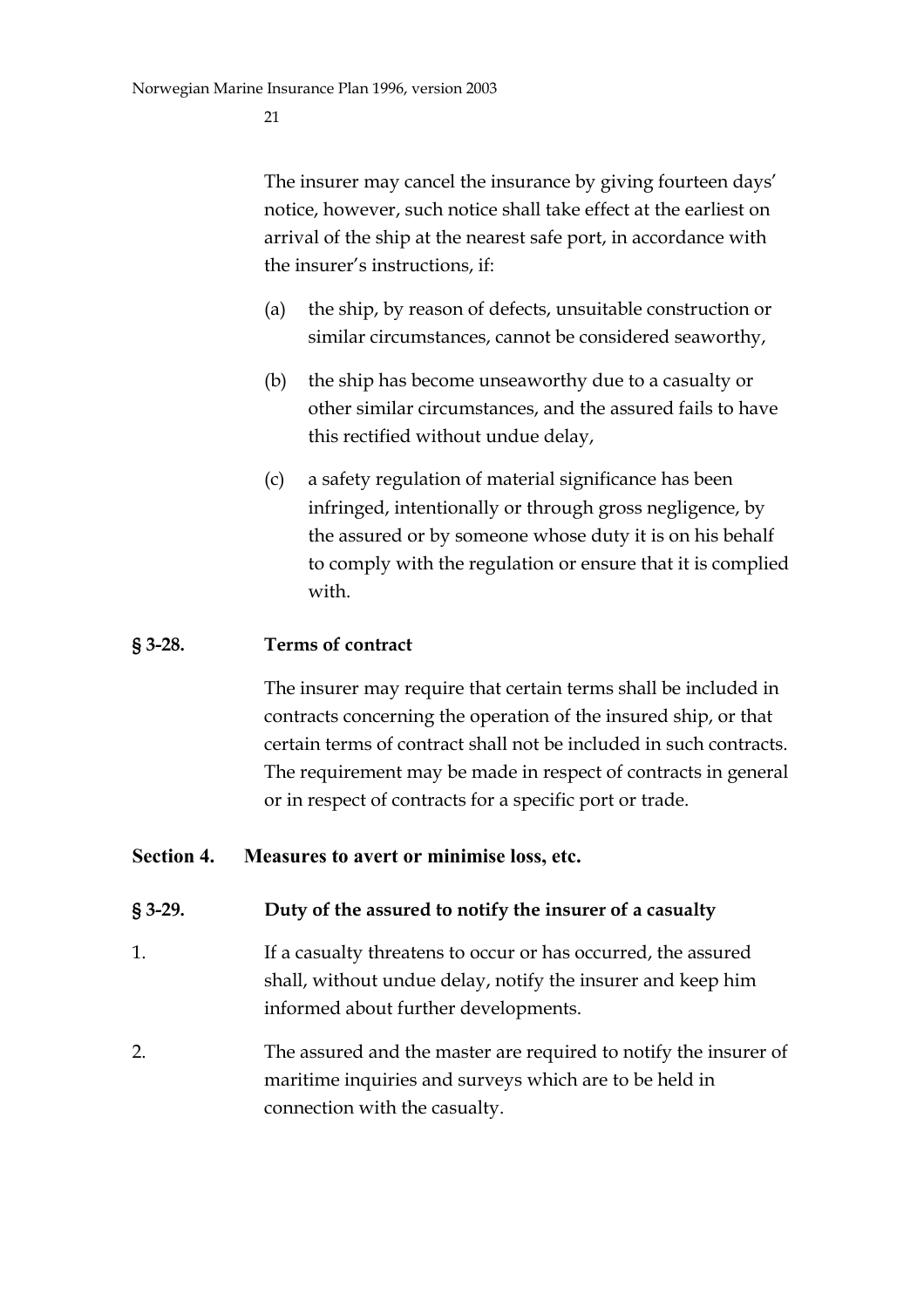Norwegian Marine Insurance Plan 1996, version 2003

22

| $§$ 3-30.  | Duty of the assured to avert and minimise loss                                                                                                                                                                                                                 |
|------------|----------------------------------------------------------------------------------------------------------------------------------------------------------------------------------------------------------------------------------------------------------------|
|            | If a casualty threatens to occur or has occurred, the assured<br>shall do what may reasonably be expected of him in order to<br>avert or minimise the loss. If possible, he shall consult the<br>insurer before taking any action.                             |
| $§$ 3-31.  | Consequences of the assured neglecting his duties                                                                                                                                                                                                              |
| 1.         | If the assured, intentionally or through gross negligence, fails to<br>fulfil his duties under $\S 3-29$ or $\S 3-30$ , the insurer shall not be<br>liable for a greater loss than that for which he would have been<br>liable if the duty had been fulfilled. |
| 2.         | The same applies if the master neglects his duties under $\S 3-29$ .                                                                                                                                                                                           |
| Section 5. | Casualties caused intentionally or negligently by the assured                                                                                                                                                                                                  |
| $§$ 3-32.  | Intent                                                                                                                                                                                                                                                         |
|            | If the assured has intentionally brought about the casualty, he<br>has no claim against the insurer.                                                                                                                                                           |
| $§$ 3-33.  | <b>Gross negligence</b>                                                                                                                                                                                                                                        |
|            | If the assured has brought about the casualty through gross<br>negligence, any liability of the insurer shall be determined<br>based on the degree of fault and circumstances generally.                                                                       |
| $\S 3-34.$ | Right of the insurer to cancel the insurance                                                                                                                                                                                                                   |
| 1.         | If the assured has intentionally brought about or tried to bring<br>about a casualty, the insurer may cancel the insurance without<br>notice. If the assured has caused a casualty through gross<br>negligence, the insurer may cancel the insurance by giving |

fourteen days' notice.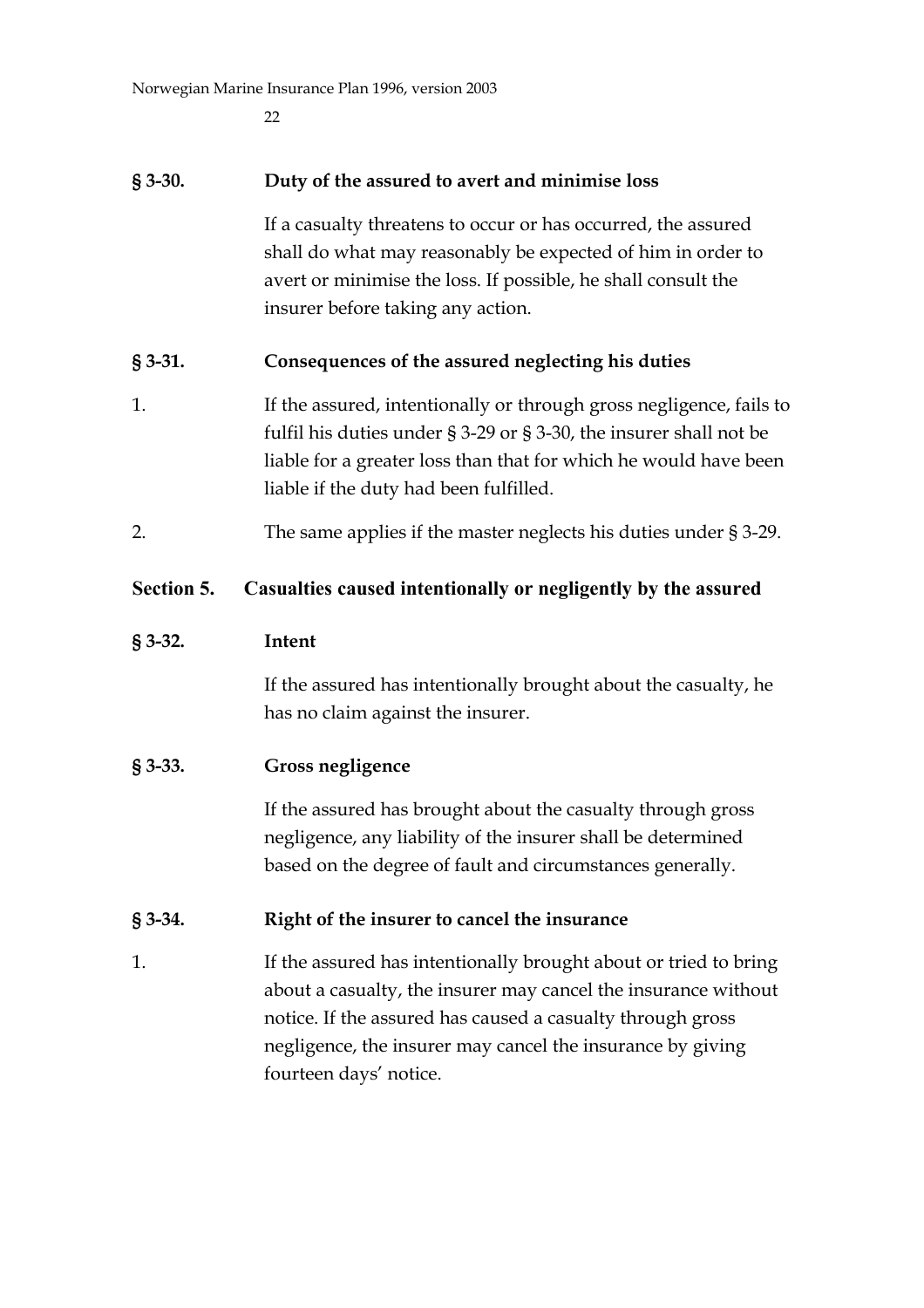## 2. If the assured has intentionally brought about the casualty, the insurer may cancel other insurances with the assured by giving fourteen days' notice.

### **§ 3-35. Circumstances precluding the application of §§ 3-32 to 3-34**

The rules contained in §§ 3-32 to 3-34 shall not apply:

- (a) if the assured on account of a mental disorder or other abnormal state of mind - self-induced intoxication excepted - was unable to judge his own actions,
- (b) if the assured has caused the casualty under circumstances referred to in § 3-12, subparagraph 2, provided that his actions under the prevailing circumstances must be considered expedient and justifiable.

### **Section 6. Identification**

### **§ 3-36. Identification of the assured with his servants**

- 1. The insurer may not invoke against the assured faults or negligence committed by the ship's master or crew in connection with their service as seamen.
- 2. The insurer may invoke against the assured faults and negligence committed by any organisation or individual to whom the assured has delegated authority concerning functions of material significance for the insurance, provided that the fault or negligence occurs in connection with the performance of those functions.

#### **§ 3-37. Identification of two or more assureds with each other and of the assured with a co-owner**

The insurer may not invoke against the assured faults or negligence committed by another assured or a co-owner of the insured ship, or anyone with whom they may be identified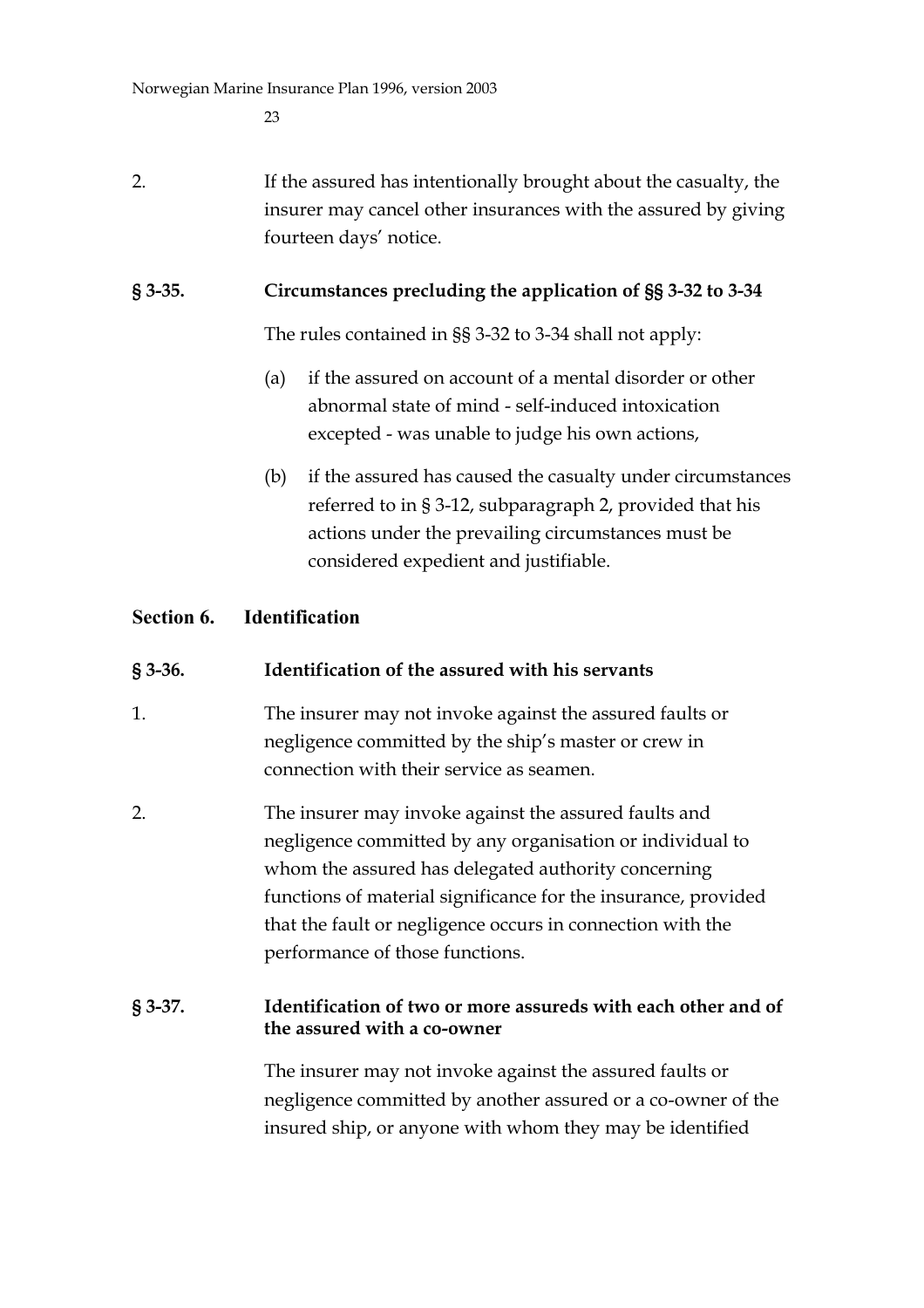under § 3-36, subparagraph 2, unless the relevant assured or coowner has overall decision-making authority for the operation of the ship.

## **§ 3-38. Identification of the assured with the person effecting the insurance**

The insurer may invoke against the assured faults or negligence committed by the person effecting the insurance.

# **Chapter 4.**

# **Liability of the insurer**

## **Section 1. General rules relating to the liability of the insurer**

## **§ 4-1. Total loss**

In the event of a total loss, the assured may claim payment of the sum insured, however, not in excess of the insurable value.

### **§ 4-2. General financial loss and loss resulting from delay**

Unless otherwise provided in this Plan or specially agreed, the insurer is not liable for general financial loss, or for loss of time, loss due to unfavourable trade conditions, loss of markets and similar losses resulting from delays.

## **§ 4-3. Costs of providing security, etc.**

If the assured, as a result of a casualty, has had to raise funds or provide security, he may claim a refund from the insurer for reasonable expenses so incurred. However, this shall not apply if the assured has, without good reason, failed to exercise his right to demand a payment on account from the insurer under § 5-7.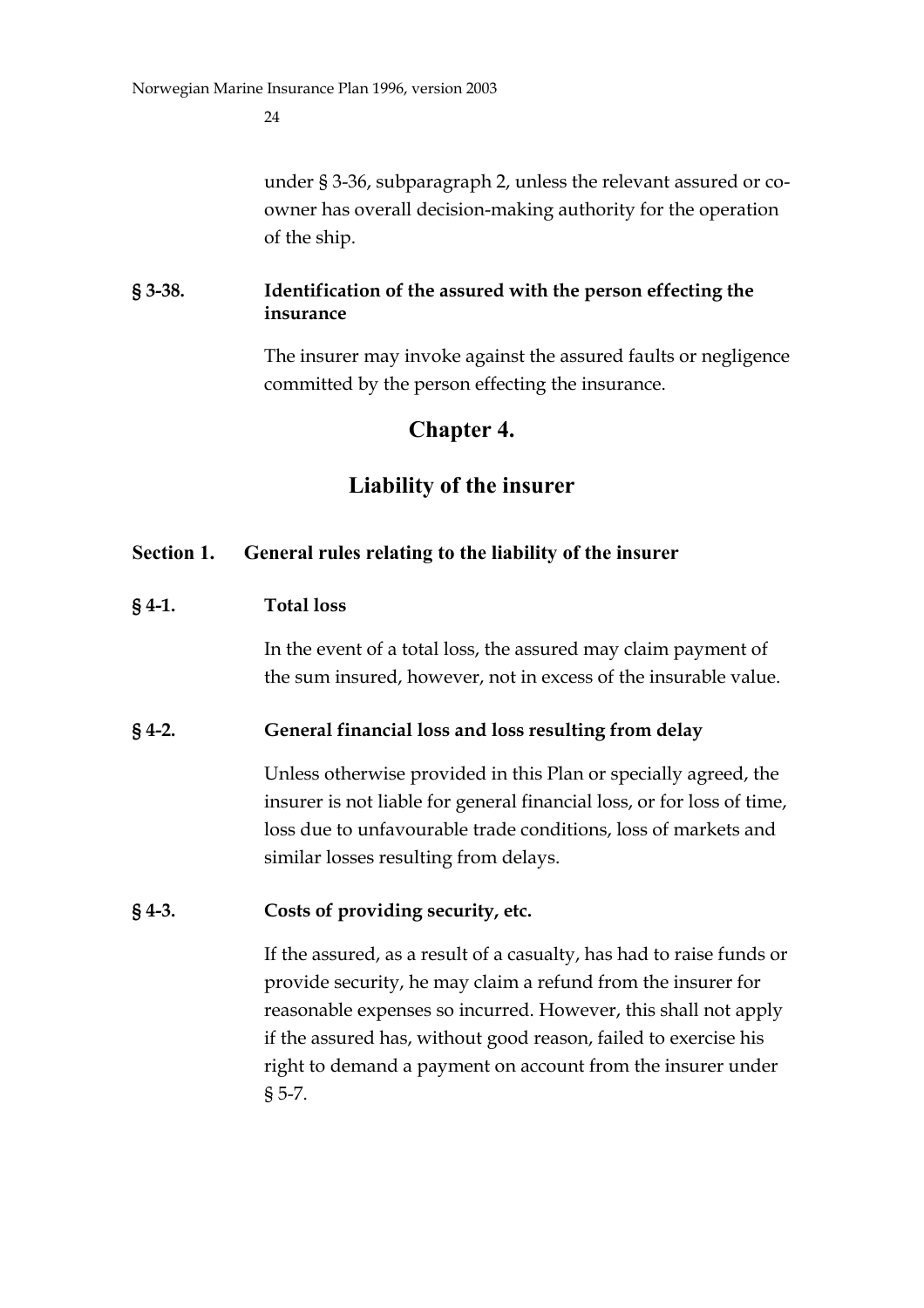Norwegian Marine Insurance Plan 1996, version 2003

25

#### **§ 4-4. Costs of litigation**

If a claim is made against the assured in respect of liability covered by the insurance, or if the assured makes a claim against a third party for damages in connection with a loss covered by the insurance, the insurer shall be liable for the costs incurred, provided that the steps taken are approved by the insurer or must be considered justifiable.

#### **§ 4-5. Costs in connection with settlement of claims**

- 1. If the insurer is liable for the loss, he shall also pay the necessary costs of establishing the loss and calculating the compensation.
- 2. If the assured has reasonable grounds for employing his own surveyor, the insurer is liable for necessary expenses in this connection.

#### **§ 4-6. Costs in connection with measures relating to several interests**

If costs mentioned in §§ 4-3 to 4-5 have been incurred in connection with measures relating to several interests, the insurer is only liable for that proportion of the costs which may reasonably be attributed to the interest insured.

## **Section 2. Costs of measures to avert or minimise the loss, including salvage and general average**

### **§ 4-7. Compensation of the costs of measures to avert or minimise loss**

If a casualty threatens to occur or has occurred, the insurer is liable in accordance with the rules in § 4-8 to § 4-12 for the costs of measures taken on account of a peril insured against, insofar as the measures were of an extraordinary nature and must be regarded as reasonable.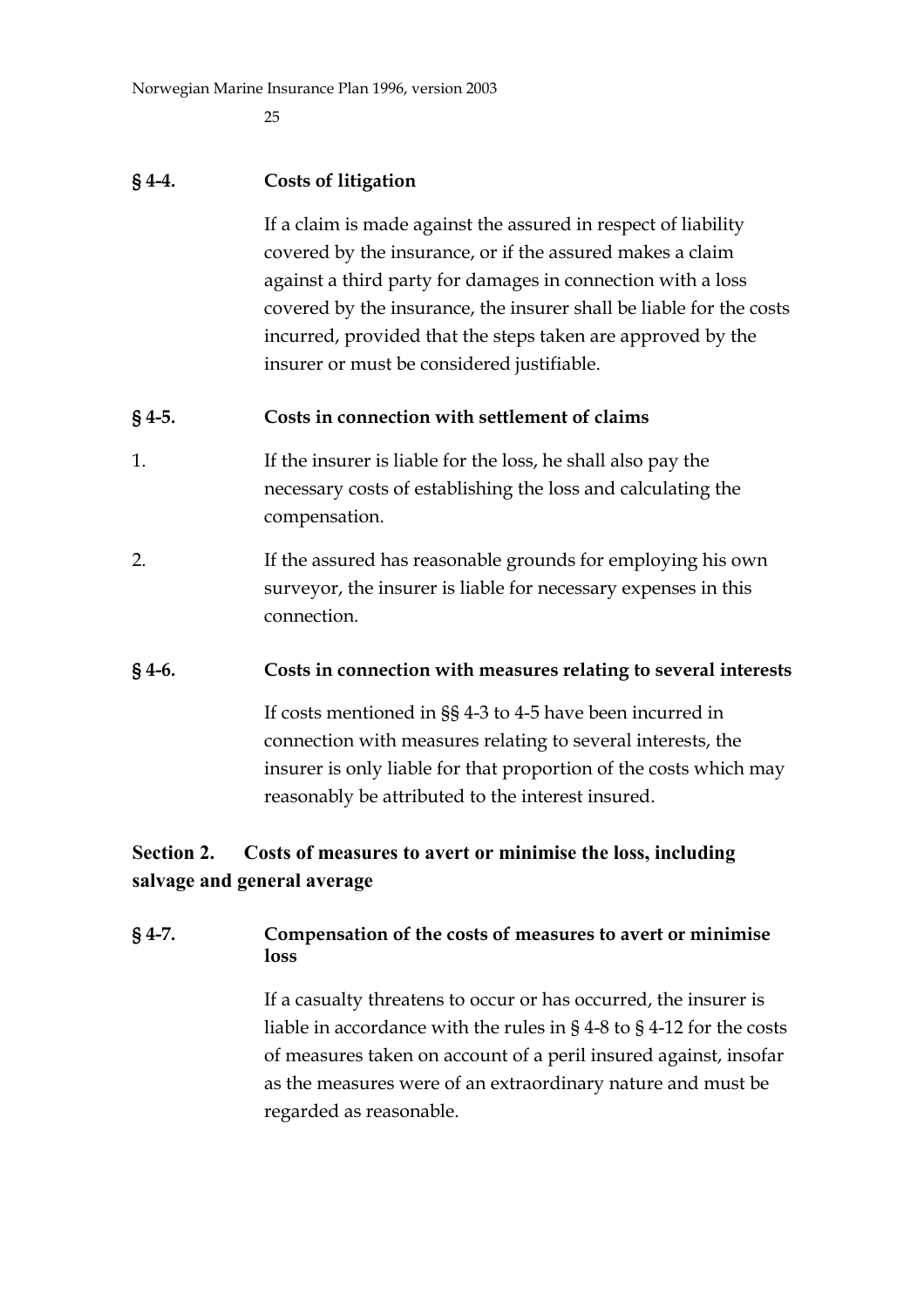Norwegian Marine Insurance Plan 1996, version 2003

26

#### **§ 4-8. General average**

- 1. The insurer is liable for any general average contribution apportioned on the interest insured. He is also liable for general average contributions apportioned on freight or charterparty hire, provided that the assured is also the owner of this interest. The contribution is recoverable in accordance with a general average adjustment, duly drawn up according to applicable rules of law or such terms of contract as must be considered customary in the trade in question. The contribution is recoverable in accordance with the adjustment, even if the contributory value exceeds the insurable value of the interest.
- 2. If the assured, as a result of a breach of the contract of affreightment, is precluded from claiming contributions from the other participants in the general average, the insurer shall cover the amount which, according to the rules of general average, falls on the interest insured.
- 3. If the assured chooses not to claim contributions from the other interests in the general average, the insurer is, at the assured's option, liable either:
	- (a) for any loss, damage, liability or costs which would have been recoverable in the general average up to the amount stipulated in the policy,

or,

(b) for the ship's general average contributions.

The adjustment shall be based on the York-Antwerp Rules 1994, however, § 4-11, subparagraph 2, second sentence, shall apply correspondingly.

#### **§ 4-9. General average apportionment where the interests belong to the same person**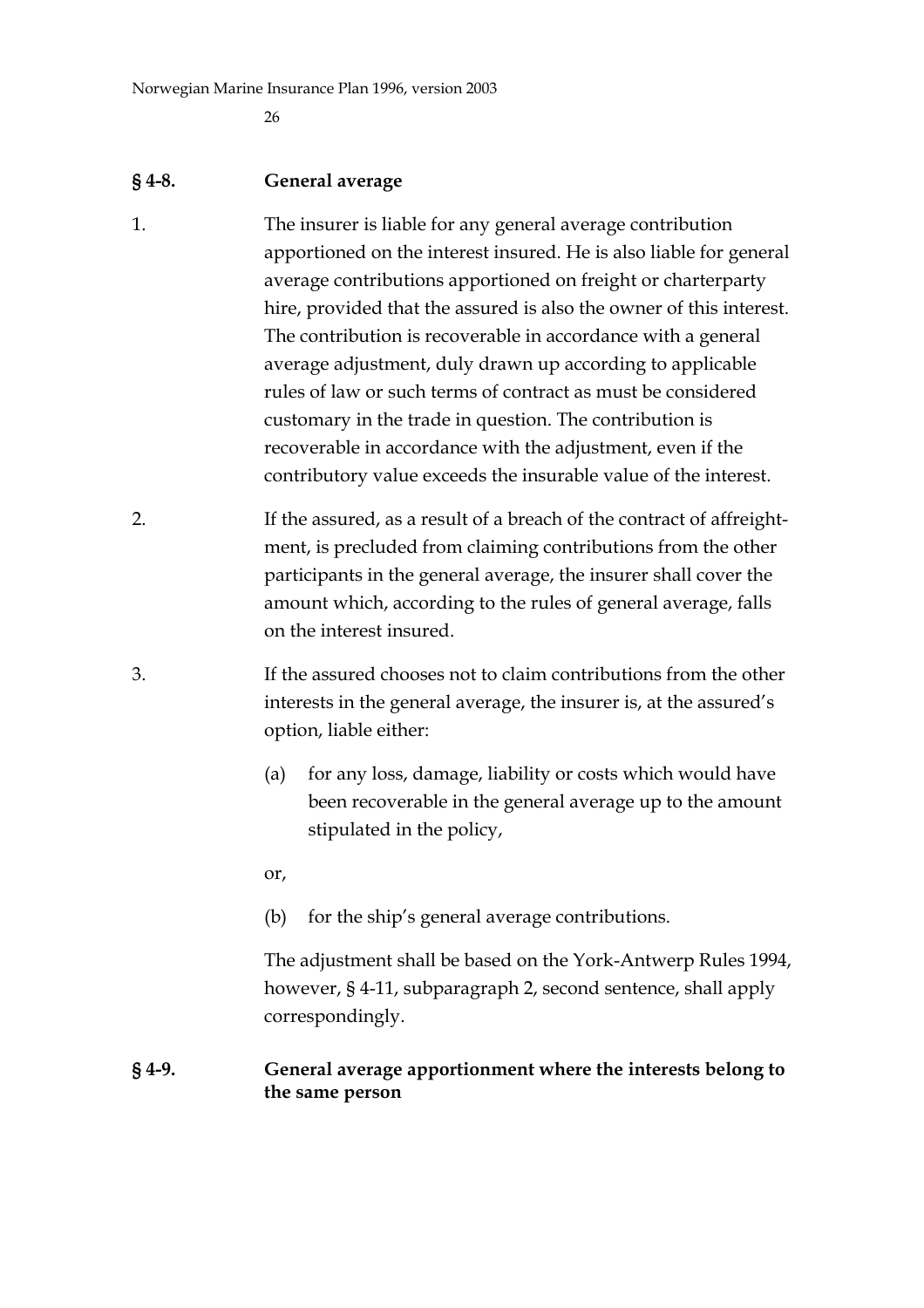If ship, freight and cargo belong to the same person, but the conditions for a general average apportionment are otherwise met, the insurer is liable as if the contributing interests had belonged to different persons.

### **§ 4-10. Damage to and loss of the object insured**

If the object insured has been damaged or lost as a result of a general average act, the damage or loss is recoverable in accordance with the rules relating to particular average, provided that this results in a more favourable outcome for the assured.

## **§ 4-11. Assumed general average**

1. The insurer is liable for loss incurred for the purpose of saving a ship in ballast or completing a voyage in ballast, provided that he would have been liable for the ship's proportion of such costs in accordance with a general average adjustment under the York-Antwerp Rules.

§ 4-10 shall apply correspondingly.

2. However, crew's wages and maintenance in accordance with Rule XI (b) of the York-Antwerp Rules are not recoverable for the time spent on permanent repairs. Commission costs, etc. and interest are recoverable under § 4-3 and § 5-4.

### **§ 4-12. Costs of particular measures taken to avert or minimise loss**

1. If measures to avert or minimise loss under § 4-7 have been taken without the rules in §§ 4-8 to 4-11 being applicable, the insurer is liable for loss of or damage to the assured's property, and for liability and costs incurred by the assured. Loss referred to in § 4-2 is nevertheless not recoverable under this provision.

2. If loss, damage, liability or costs referred to in the preceding subparagraph are caused by measures taken for the benefit of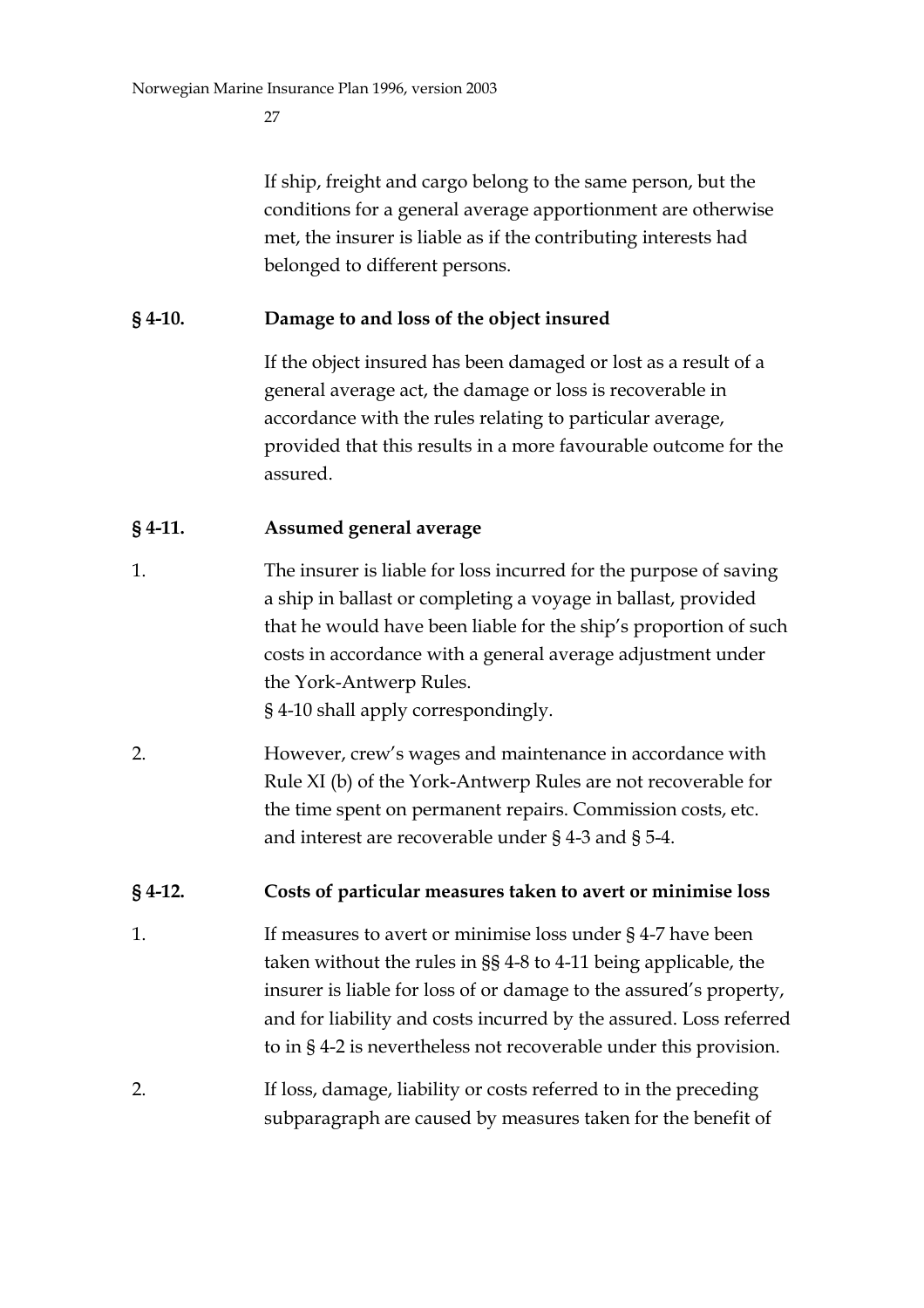several interests, the insurer is only liable for such proportion of the loss as may reasonably be attributed to the interest insured.

#### **Section 3. Liability of the assured to third parties**

#### **§ 4-13. Main rule**

The insurer is not liable for the assured's liability to third parties, unless otherwise provided in this Plan or specially agreed.

#### **§ 4-14. Cross liabilities**

If the assured has incurred liability, and he is entitled to make a claim against the injured party for a loss which he himself has suffered on the same occasion, the settlement of the claim between the assured and the insurer shall be based on the calculated gross liabilities before any set-off is effected. This applies even if one or both of the liabilities are limited in the settlement between the assured and the injured party. If the limitation is applied to the balance between the liabilities of the assured and the injured party, the largest calculated gross liability shall be reduced by the same amount by which the balance has been reduced.

#### **§ 4-15. Unusual or prohibited terms of contract**

The insurer is in no case liable for liability incurred because the assured or someone on his behalf:

(a) has entered into a contract that results in stricter liability than that which follows from the ordinary rules of maritime law, unless such terms must be considered customary in the trade concerned,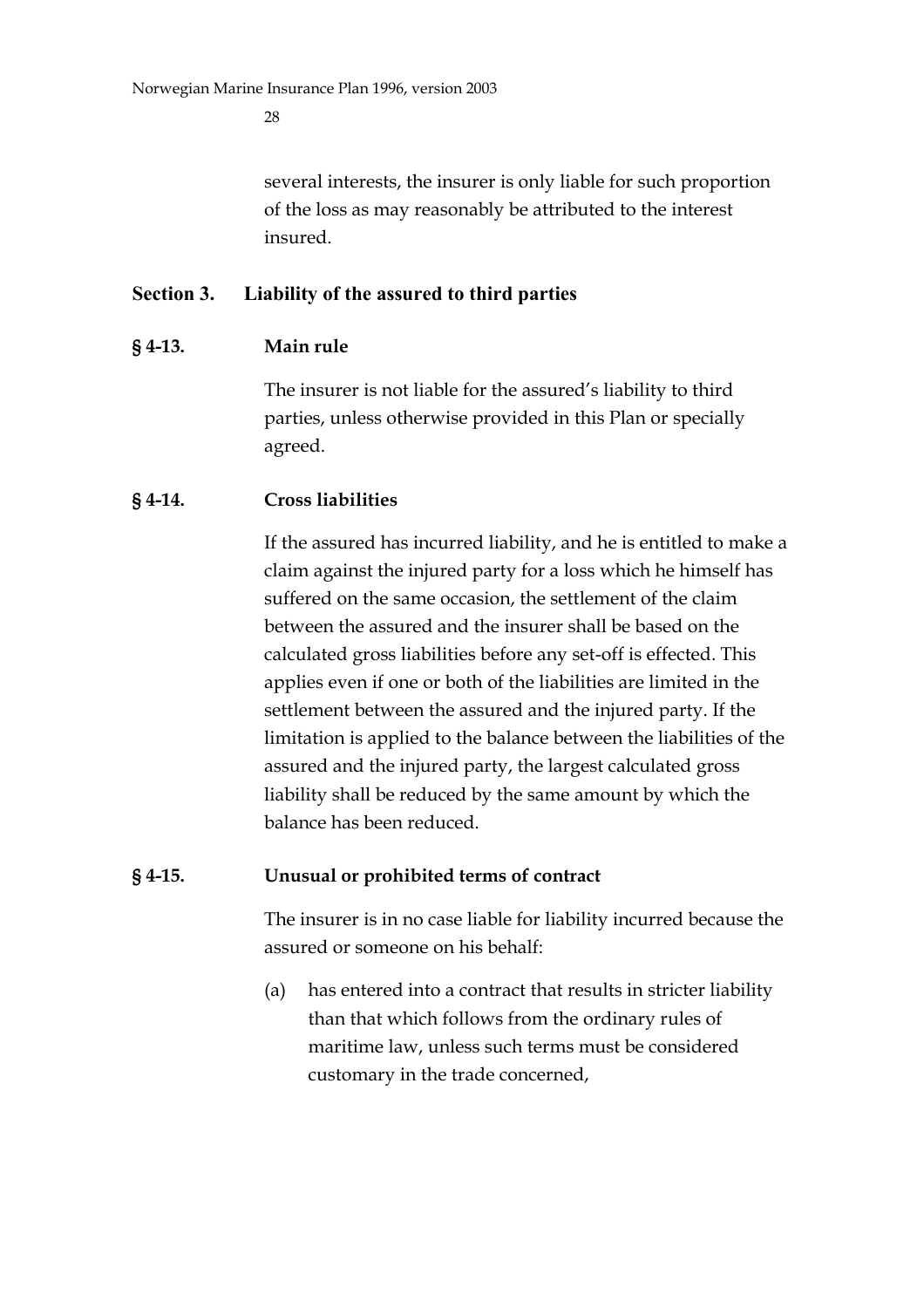(b) has used or failed to use terms of contract which the insurer in accordance with § 3-28 has prohibited or prescribed.

### **§ 4-16. Objects belonging to the assured**

The insurer is liable for loss sustained by the assured when an object belonging to the assured is damaged or lost under such circumstances that the assured himself would have become liable for the loss if the object had belonged to a third party and the insurer would have had to indemnify the assured for such liability. This does not, however, apply to loss of or damage to the insured ship, its supplies and equipment.

## **§ 4-17. Determination of the liability of the assured**

- 1. If the insurer is liable for the assured's liability to third parties, an injured third party does not have any direct claim against the insurer.
- 2. The insurer is liable for the assured's liability if it has been established by:
	- (a) a final judgment or order by a Norwegian or foreign court,
	- (b) an arbitration award, if an agreement for a decision by arbitration had been entered into before the dispute arose or was entered into later with the insurer's consent,
	- (c) an amicable settlement approved by the insurer.
- 3. If the assured has in other cases accepted or settled a claim, the insurer shall only be liable if the assured proves that the claim was justified and the amount of any settlement was reasonable.

### **Section 4. The sum insured as the limit of the liability of the insurer**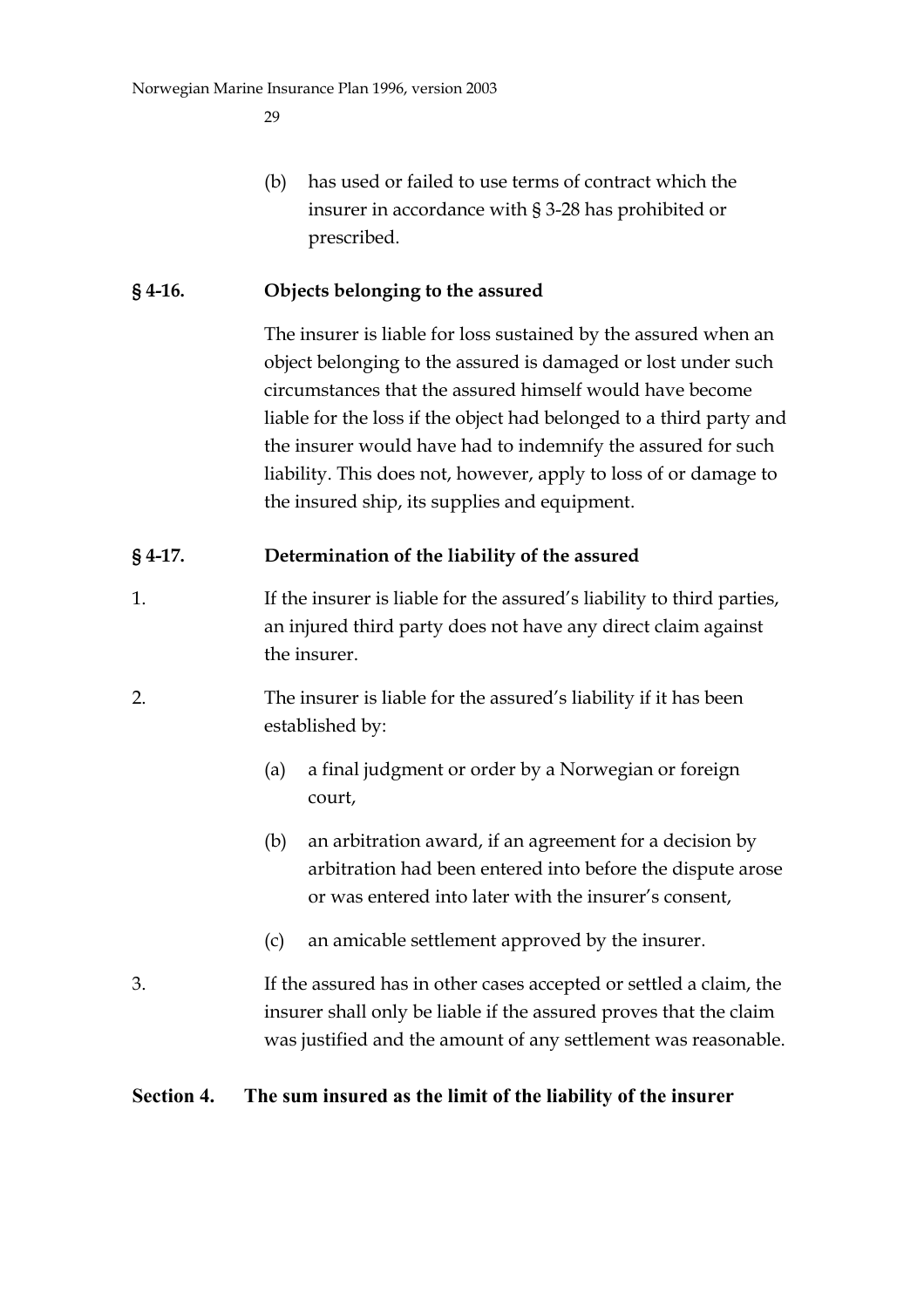#### **§ 4-18. Main rule**

- 1. The insurer is liable up to the sum insured for loss caused by any one casualty. The insurer is also liable up to an equivalent amount for the costs of measures taken to avert or minimise loss arising in connection with the casualty. If the costs of such measures exceed that amount, the hull insurer is also liable to the extent that the sum insured has not been exhausted by compensation paid for loss of or damage to the ship.
- 2. The insurer has a separate liability in accordance with the rules contained in § 13-3 and § 14-1 for liability to third parties which is a result of collision or striking.

#### **§ 4-19. Liability in excess of the sum insured**

Even if the sum insured is exceeded, the insurer is liable for:

- (a) loss as mentioned in § 4-3 to § 4-5, and § 5-21, first sentence,
- (b) interest on the compensation.

### **§ 4-20. Limit of liability where loss is caused by a combination of perils**

If the insurer, in accordance with § 2-13, § 2-14 or § 2-16, becomes liable for part of the damage, his liability is limited to a corresponding proportion of the amounts mentioned in § 4-18 and § 4-19.

### **§ 4-21. Right of the insurer to avoid further liability by payment of the sum insured**

1. When a casualty has occurred, the insurer may avoid further liability by informing the assured that he will pay the sum insured.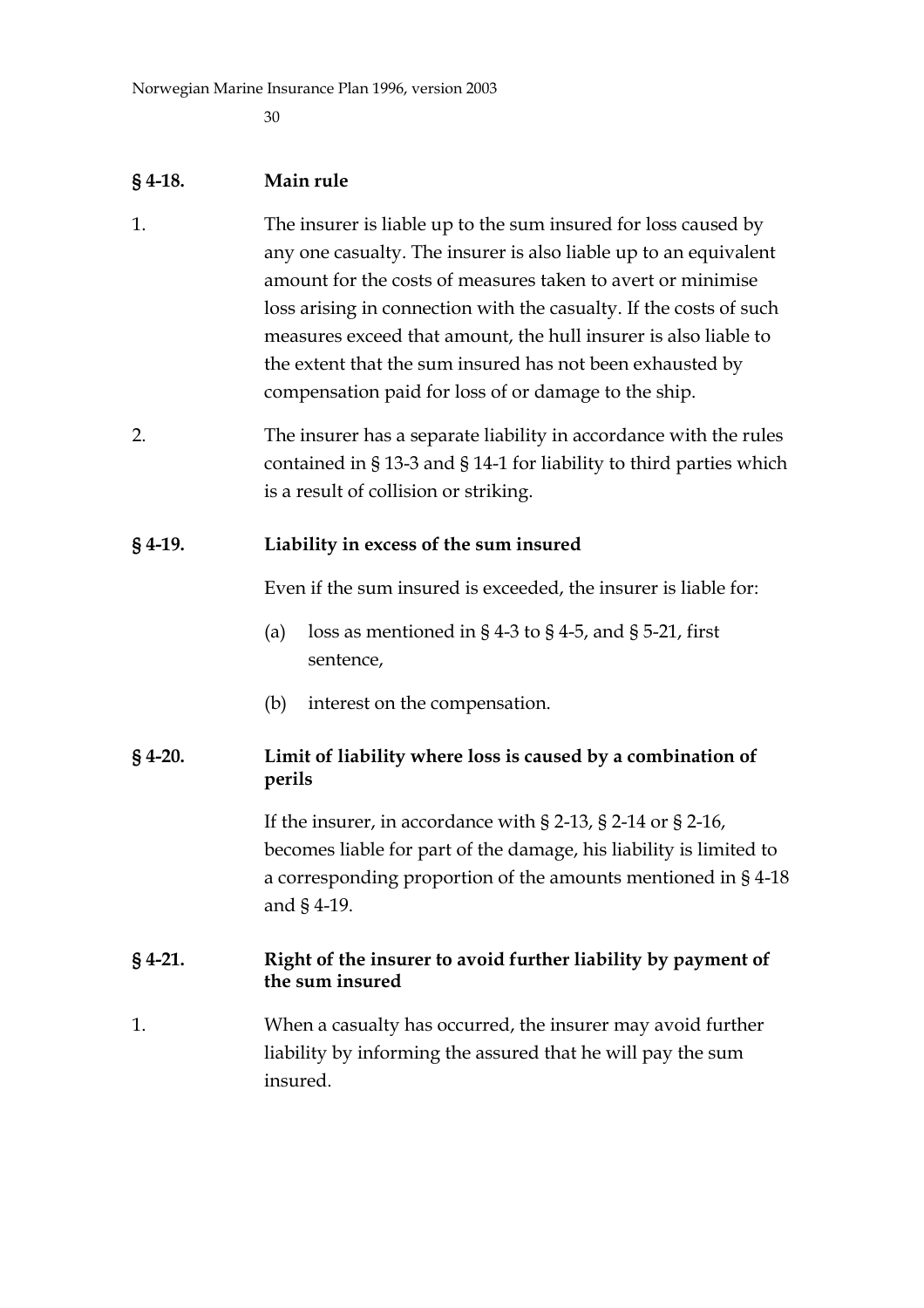Norwegian Marine Insurance Plan 1996, version 2003

31

- 2. Loss referred to in § 4-3 to § 4-5, § 4-7 to § 4-12 and § 5-21, first sentence, is recoverable in excess of the sum insured according to the rules contained in § 4-18 and § 4-19, provided that it is attributable to measures implemented before the assured was notified of the insurer's decision.
- 3. In such case the insurer has no right to the object insured under § 5-19.

# **Chapter 5.**

# **Settlement of claims**

## **Section 1. Claims adjustment, interest, payments on account, etc.**

- **§ 5-1. Duty of the assured to provide particulars and documents**
- 1. The assured shall provide the insurer with such information and documents as are available to him and are required by the insurer for the purpose of settling the claim.
- 2. If the assured, intentionally or through gross negligence, fails to fulfill his duties according to subparagraph 1, the insurer is only liable to the extent he would have been liable if the assured had fulfilled his duty.
- 3. If the assured has acted fraudulently, the insurer is free from liability. The insurer may also cancel any insurance contract he has with the assured by giving fourteen days' notice. Notice of cancellation must be given without undue delay after the insurer has become aware of the fraudulent act.

## **§ 5-2. Claims adjustment**

The insurer shall issue the claims adjustment as promptly as possible. He may give responsibility for drafting the adjustment to an average adjuster.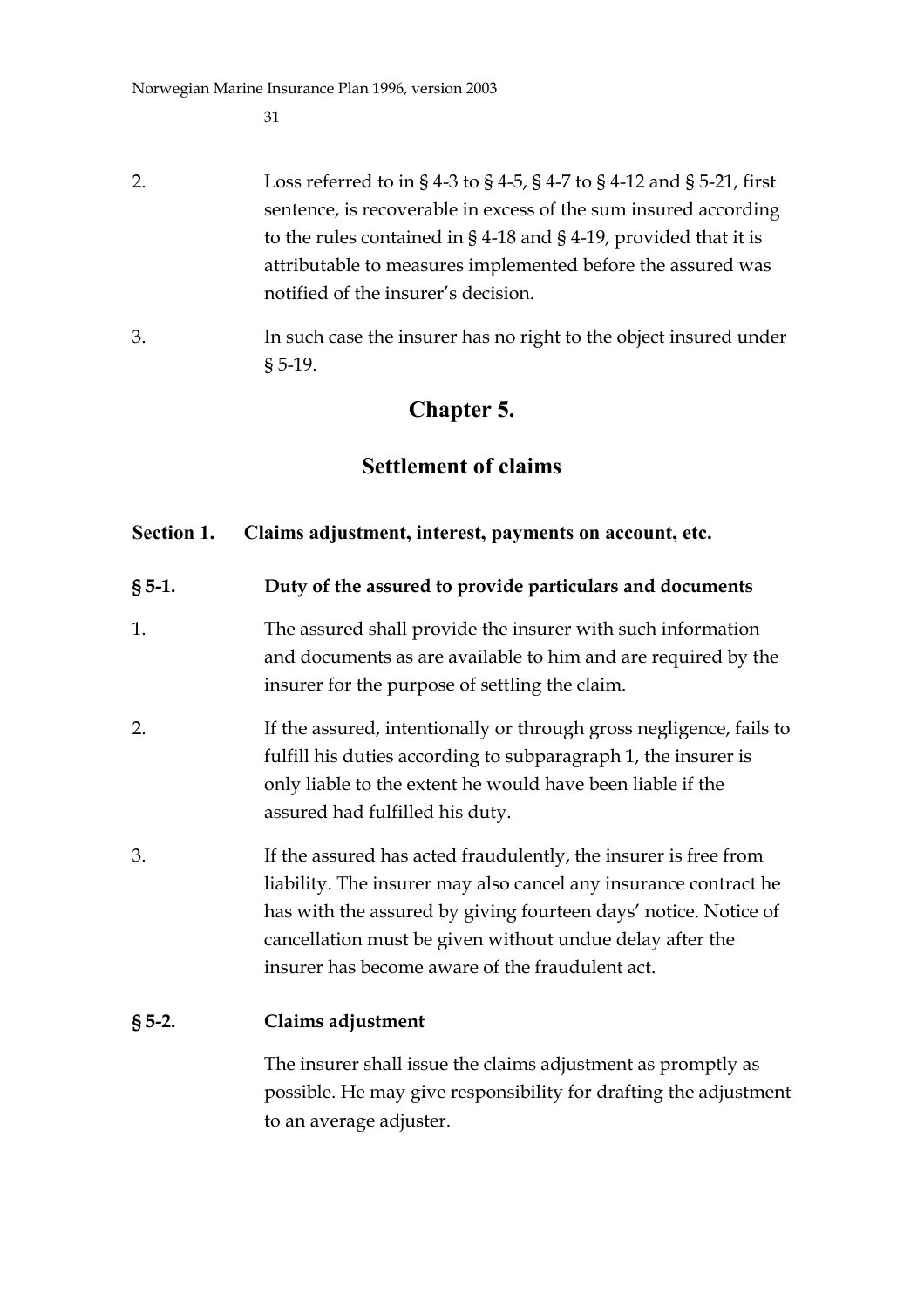#### **§ 5-3. Rates of exchange**

- 1. If the assured has made disbursements in another currency than that of the sum insured, conversion shall be based on the rate of exchange on the date of disbursement. If disbursements become payable at a certain time and the assured without due reason fails to pay them when due, he may not claim compensation at a higher rate of exchange than the rate effective on the due date. If the assured has, in consultation with the insurer, purchased foreign currency in advance, the rate of exchange on the date of such purchase shall be applied.
- 2. If the insurer is liable for costs that have not been paid when the settlement of the claim takes place, conversion shall be based on the rate of exchange on the date that the claims statement is issued.
- 3. If the sum insured is in a foreign currency, conversion to the policy currency in Norwegian Kroner or other currency stipulated in the insurance conditions shall be based on the banks' latest official sales rate before the insurance takes effect.

### **§ 5-4. Interest on the compensation**

- 1. The assured may claim interest as from one month after the date on which notice of the casualty was sent to the insurer. If the insurer has to refund the assured's disbursements, interest accrues from the date of the disbursement. If the insurer is to indemnify the assured for loss of time, interest does not accrue until one month after expiry of the period for which the insurer is liable.
- 2. If the assured fails to provide information and documents as mentioned in § 5-1, and the settlement as a result thereof is delayed, he may not claim interest for the resulting loss of time. The same applies if the assured unjustifiably rejects full or part settlement.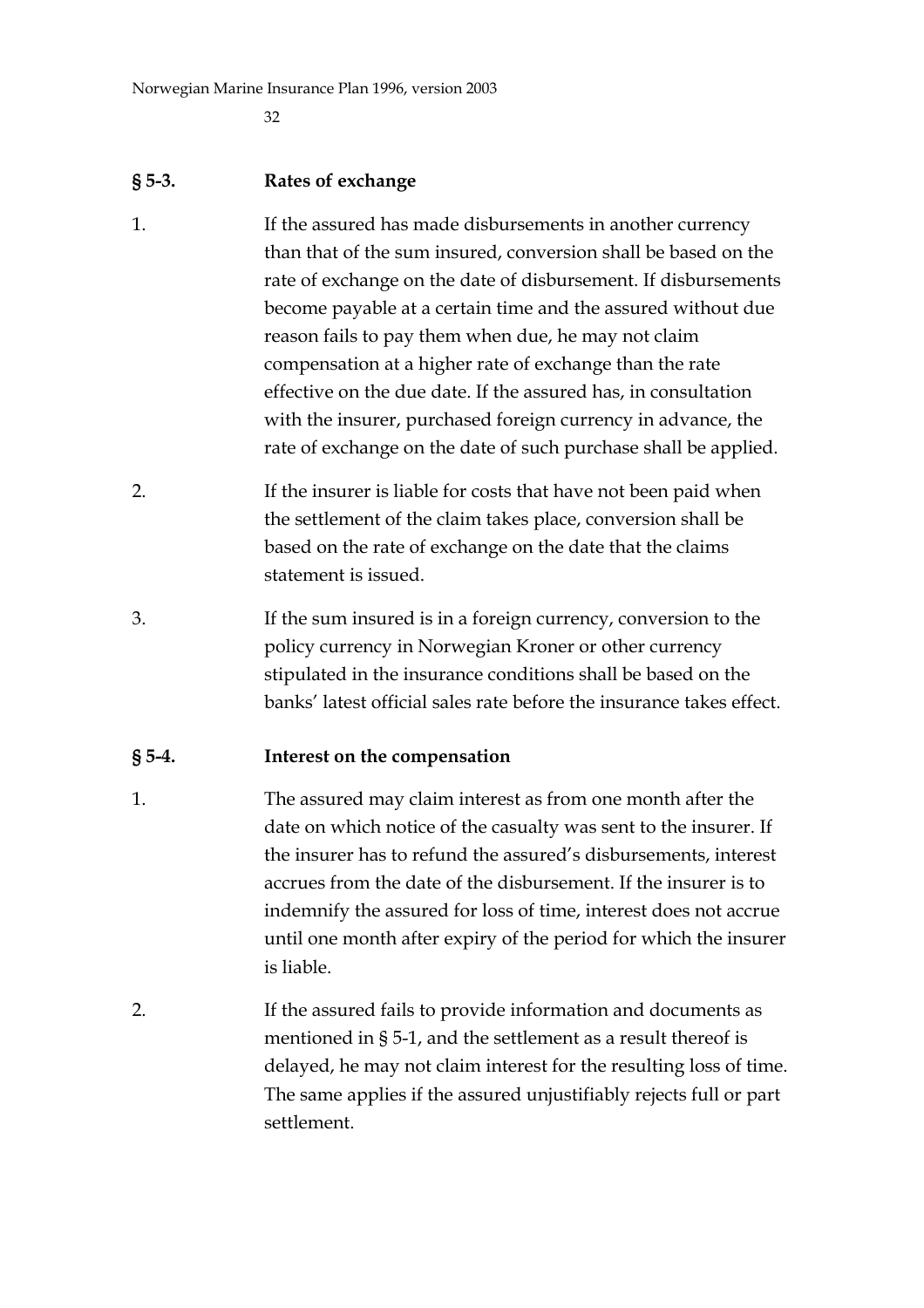- 3. The rate of interest is six month NIBOR + 2% for insurance contracts in which the sum insured is stated in Norwegian Kroner, and otherwise six month LIBOR  $+ 2\%$ . Interest is determined as at January 1 of the year the insurance contract comes into effect at the average rate for the last two months of the preceding year.
- 4. After the due date, cf. § 5-6, interest on overdue payments accrues according to the rules contained in the Act relating to Interest on Overdue Payments of 17 December 1976, section 3, subparagraph 1, if the interest on overdue payments is higher than the interest determined according to the rules above.

## **§ 5-5. Disputes concerning the adjustment of the claim**

- 1. If the assured does not accept the insurer's adjustment, the assured as well as the insurer may demand that the adjustment be submitted to a Norwegian average adjuster for his opinion before the settlement is brought before the court. The average adjuster shall be chosen by the assured.
- 2. The costs of submitting the case to an average adjuster shall be borne by the insurer, unless the assured's demand to have the insurer's adjustment reversed is clearly unfounded.
- 3. The rules in subparagraphs 1 and 2 shall apply correspondingly when the insurer has rejected the assured's claim for compensation.

### **§ 5-6. Due date**

Compensation is payable six weeks after the date when the adjustment is or should have been issued.

### **§ 5-7. Duty of the insurer to make a payment on account**

1. If the assured, before the adjustment can be issued, proves that he has incurred, or will in the near future incur, major expenses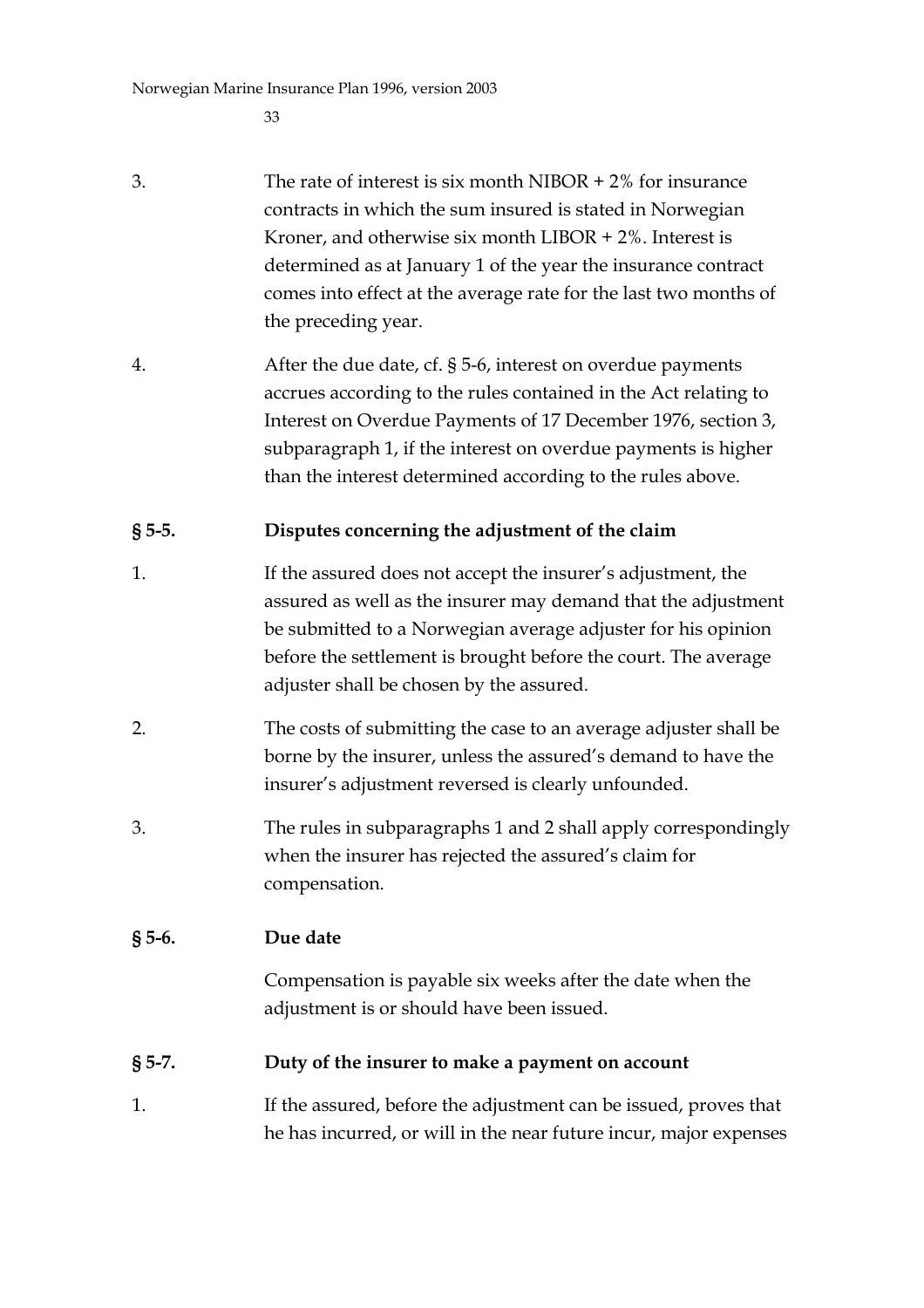or losses which are covered by the insurance, he is entitled to an appropriate payment on account. If the payment on account concerns expenses which the assured has not yet paid, the insurer has the right to pay the amount directly to the third party concerned.

- 2. The rules contained in the preceding subparagraph do not apply if the insurer has reasonable doubts as regards his liability. A payment on account by the insurer in no way prejudices the question of his liability to the assured.
- 3. The insurer may claim interest at the same rate as under § 5-4, subparagraph 3. If he makes a payment on account in respect of an amount allowed in general average, he may claim interest at the rate adopted in the general average adjustment. In loss-ofhire insurance, the insurer may demand interest on advance payments from one month after expiry of the period for which he is liable.

#### **§ 5-8. Payment on account when there is a dispute as to which insurer is liable for the loss**

If one or more insurers are involved in a dispute as to which of them is liable for the loss, each of them shall, on demand, make a proportionate payment on account in respect of the claim. This duty is conditional upon none of the insurers having raised other objections to the claim. If their contingent liability for the loss differs, the payment on account shall be based upon the lowest liability.

#### **Section 2. Liability of the assured to third parties**

#### **§ 5-9. Duties of the assured when a claim for damages covered by the insurance is brought against him**

1. If a claim for damages, in respect of which liability is covered by the insurance, is brought against the assured, he shall notify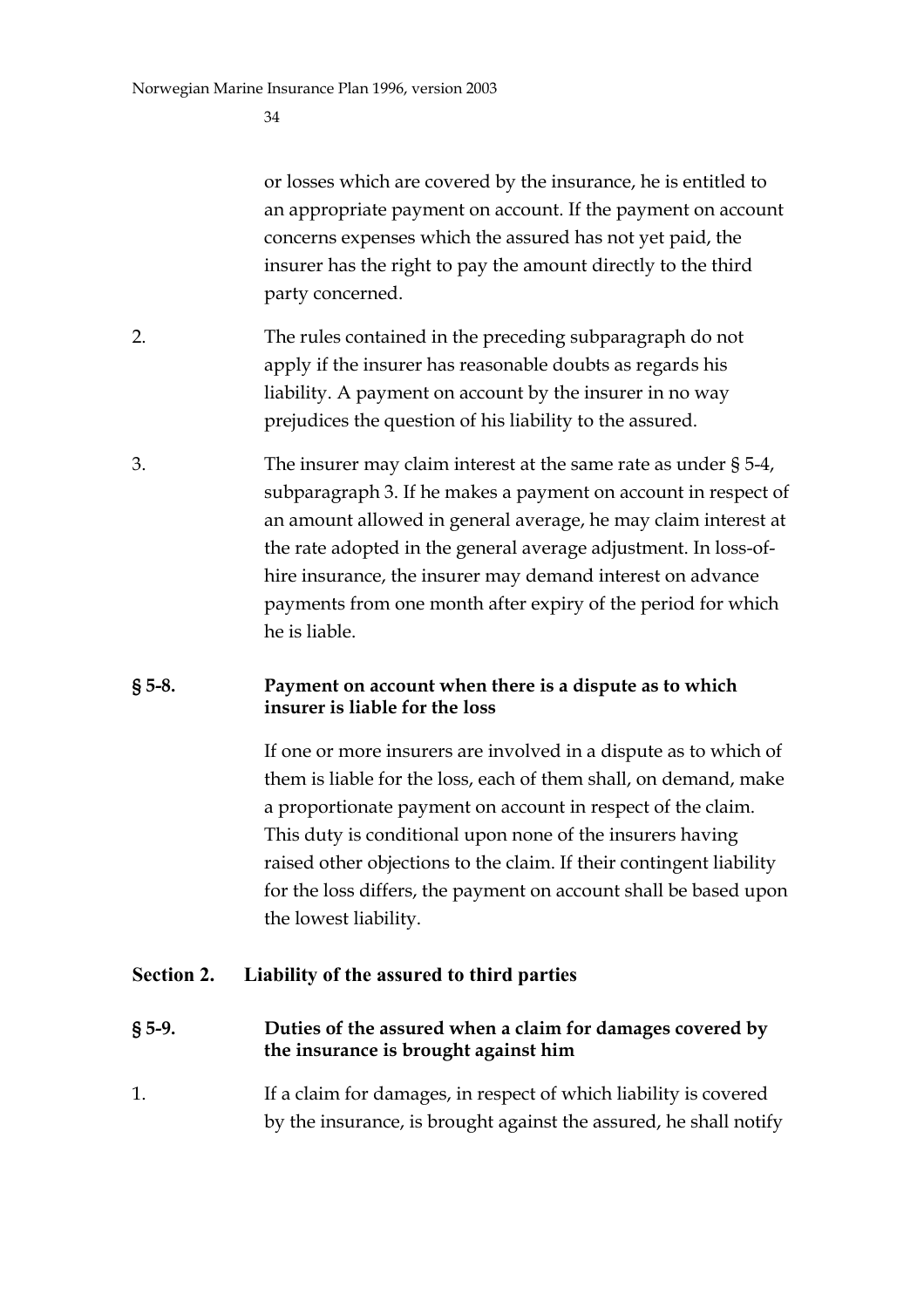the insurer forthwith. He shall safeguard the insurer's interests in the best manner possible, and, if necessary, avail himself of expert technical and legal assistance. The insurer is entitled to immediate access to all documents and other evidence.

2. If the assured, intentionally or through gross negligence, fails to fulfill his duties under the preceding subparagraph, the insurer shall only cover such losses as would have fallen on him if these duties had been fulfilled.

### **§ 5-10. Right of the insurer to take over the handling of the claim**

The insurer may, subject to the consent of the assured, take over the handling of a claim brought against the assured and, if appropriate, institute legal proceedings in this respect in the name of the assured. This does not constitute an acknowledgement by the insurer of any obligation to cover any liability that might be imposed upon the assured.

### **§ 5-11. Decisions concerning legal proceedings or appeals**

- 1. If there is disagreement between the insurer and the assured concerning the institution of legal proceedings or the lodging of appeals, the matter shall be finally decided by an umpire appointed jointly by the Norwegian average adjusters.
- 2. The umpire shall choose the solution which, in his discretion, is likely to result in the smallest overall loss for the assured and his insurers. The umpire shall not take into account any advantage that the assured or an insurer may retain or obtain by the assured accepting, or attempting to have awarded against him, a higher degree of blame in a collision case.
- 3. If the assured does not comply with the umpire's decision, the insurer whose standpoint has been upheld by the umpire shall in no case have to cover any liability beyond what he had agreed to accept when the dispute was submitted to the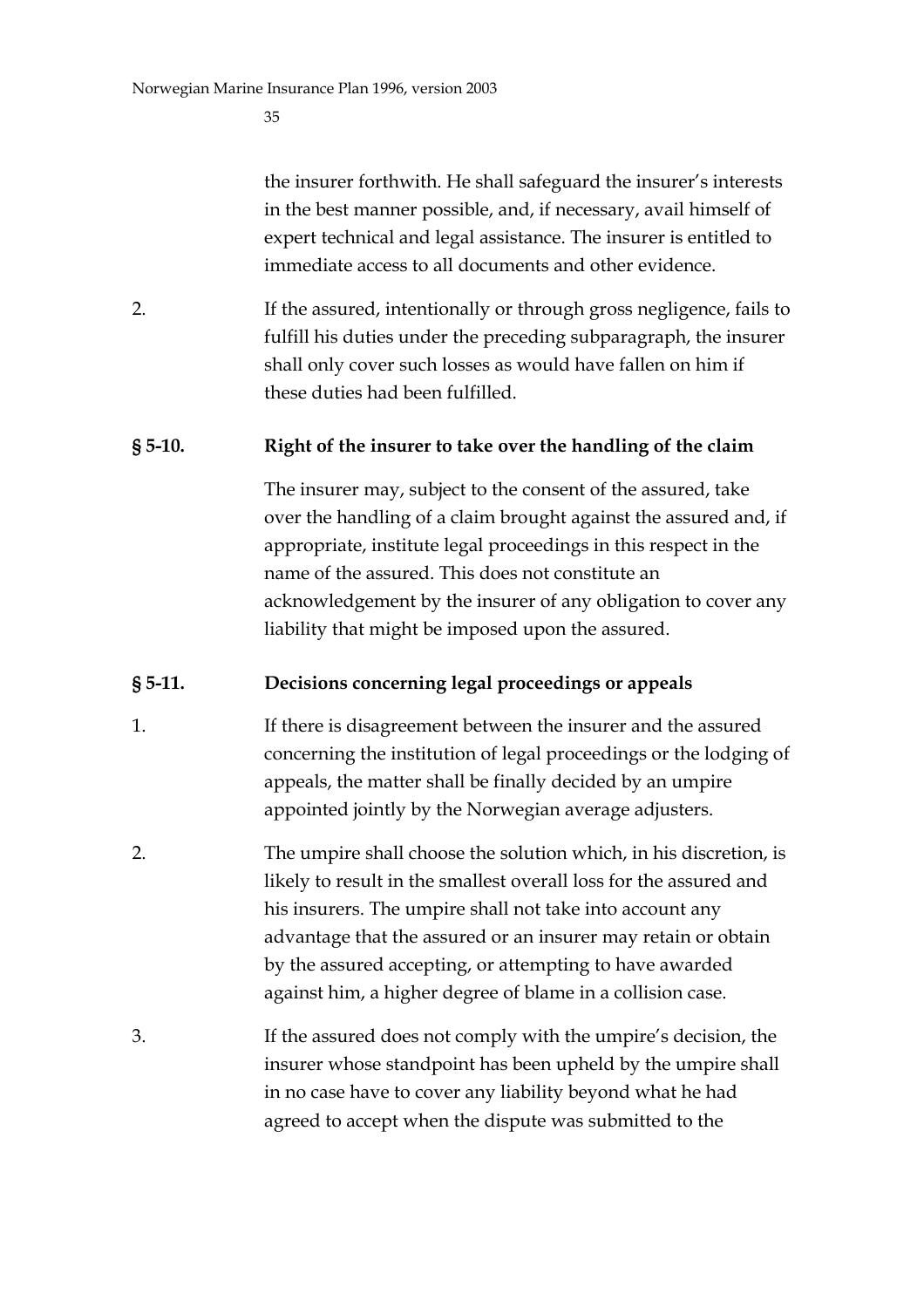umpire. If the assured institutes legal proceedings or appeals against a judgment contrary to the umpire's decision, and if the proceedings or the appeal result in the insurer's liability being less than what he had agreed to accept, the insurer shall, within the limit of what has been saved, pay his proportionate share of the litigation costs.

### **§ 5-12. Provision of security**

- 1. The insurer has no obligation to provide security for the assured's liability to third parties.
- 2. The provision of such security by the insurer in no way affects the question of his liability to the assured.
- 3. If the insurer has provided security for a liability which is proved not to concern him, the assured shall refund him his expenses in connection with the provision of such security.

### **Section 3. Claims by the assured for damages against third parties**

### **§ 5-13. Right of subrogation of the insurer to claims by the assured for damages against third parties**

- 1. If the assured has a claim against a third party for compensation of a loss, the insurer is, upon payment of compensation to the assured for the loss, subrogated to the rights of the assured against the third party concerned. The rule in § 4-14 shall apply correspondingly.
- 2. If the insurer is only partly liable for the loss, the claim for damages shall be divided proportionately between the insurer and the assured. The same applies if compensation for the full loss would be a higher amount if paid by a third party than by the insurer, but the third party is only liable for part of the loss, or the entire amount of loss is not recoverable.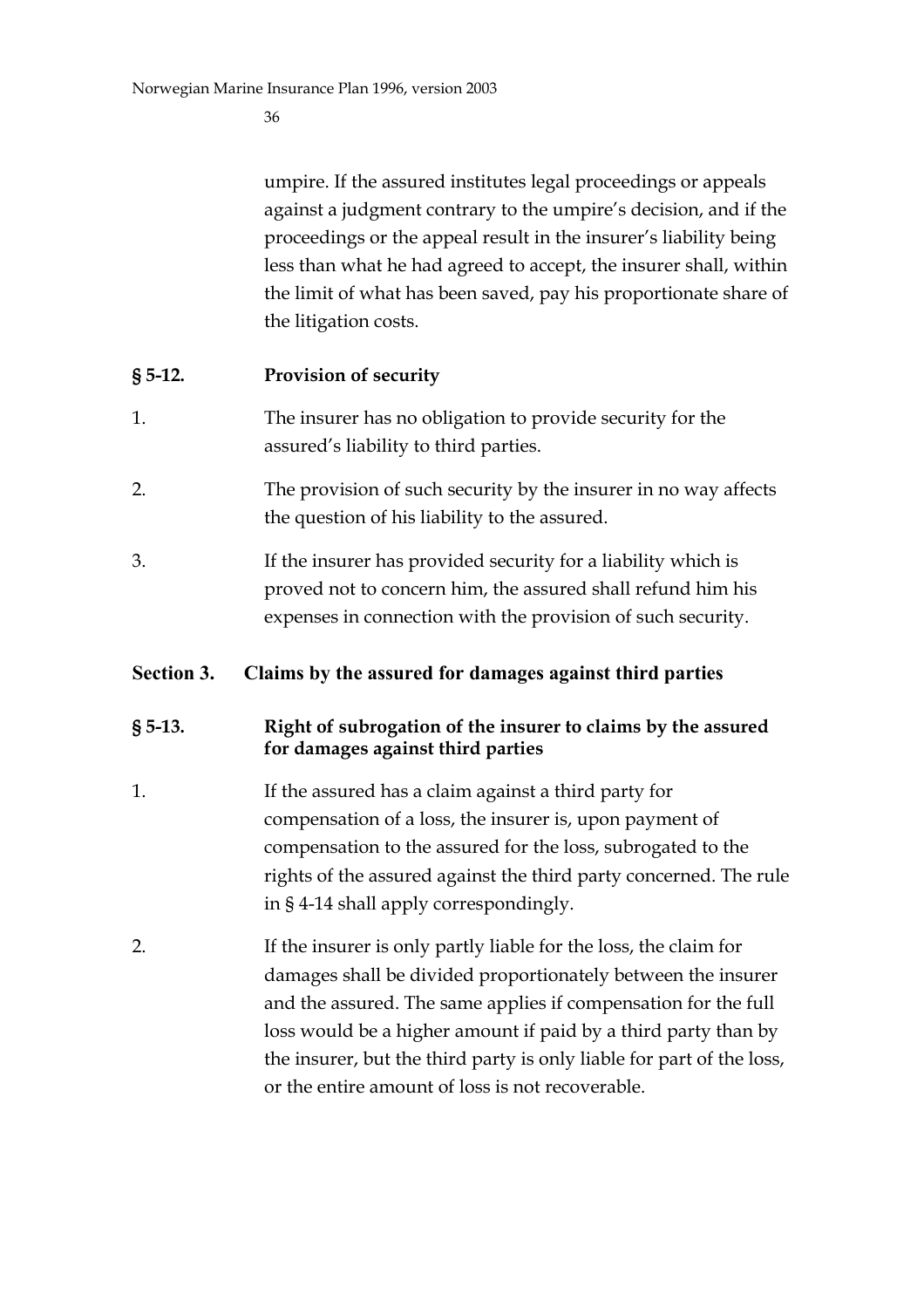3. If the insurer's claim produces a higher net amount than he has paid to the assured with the addition of interest, the excess amount shall accrue to the assured.

### **§ 5-14. Waiver of claim for damages**

The insurer's liability shall be reduced by an amount equal to that which he is prevented from collecting because the assured has waived his right to claim damages from a third party, unless the waiver may be considered customary in the trade in question, or was given in accordance with directions issued by the insurer on the basis of § 3-28.

### **§ 5-15. Duty of the assured to assist the insurer with information and documents**

- 1. The assured shall, when requested, provide the insurer with any information and documents available to him which are of relevance for the pursuit of the insurer's claim.
- 2. The insurer also has the right to familiarise himself with all documents and other evidence before he takes over the claim.

### **§ 5-16. Duty of the assured to maintain and safeguard the claim**

- 1. The assured shall take the necessary steps to maintain and secure the claim until the insurer is able to protect his own interests. If necessary, the assured shall avail himself of expert technical and legal assistance.
- 2. If the assured, intentionally or through gross negligence, fails to fulfill his duties under to the preceding subparagraph, he is liable for the loss incurred by the insurer due to such failure.

### **§ 5-17. Decisions concerning legal proceedings or appeals**

If there is a disagreement between the insurer and the assured concerning the institution of legal proceedings or the lodging of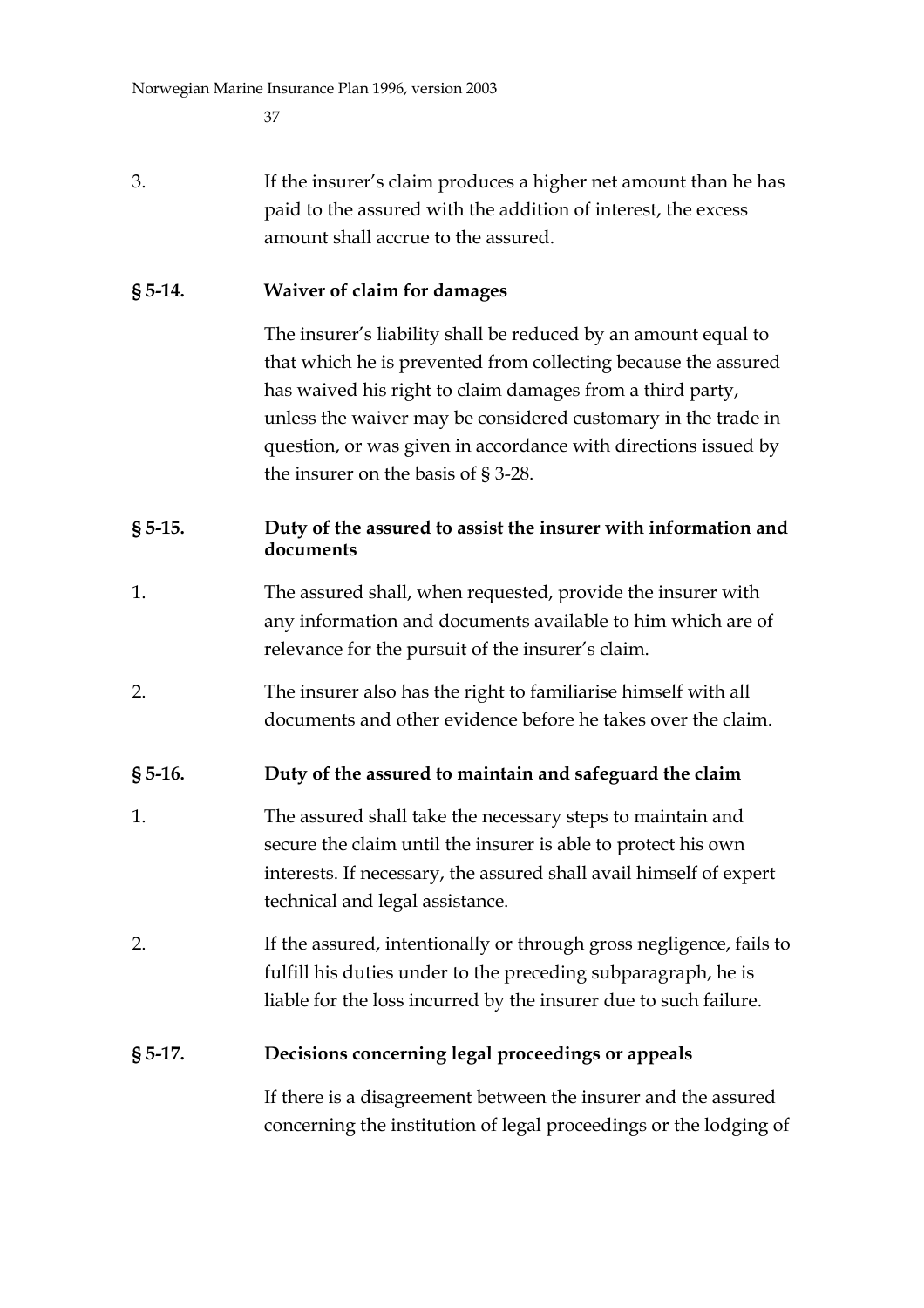appeals concerning claims for damages against third parties, § 5-11 shall apply correspondingly.

### **§ 5-18. Salvage award which entails compensation for loss covered by the insurer**

- 1. If the assured has sustained a loss in connection with a salvage operation and receives a salvage award or a proportion of such an award, he shall, out of the amount thus received, reimburse the insurer the amount that the latter has paid as compensation for the loss.
- 2. §§ 5-13 to 5-17 shall apply correspondingly.

### **Section 4. Right of the insurer to the object insured upon payment of a claim**

### **§ 5-19. Right of the insurer to take over the object insured**

- 1. Upon payment of compensation for damage or total loss, the insurer is subrogated to the assured's rights in the object insured or such parts of the object insured as he has indemnified, unless he, no later than the time of payment, waives this right. § 2-4 shall apply correspondingly.
- 2. In the event of a total loss, the assured shall furnish the insurer with title to the object insured and hand over all documents that are material to him as owner. Costs incurred in this connection shall be borne by the insurer.
- 3. In the event of damage, § 5-13, subparagraph 2, first sentence, shall apply correspondingly

### **§ 5-20. Charges on the object insured**

1. If the insurer, after having taken over all or part of the object insured pursuant to § 5-19, becomes liable for the costs of its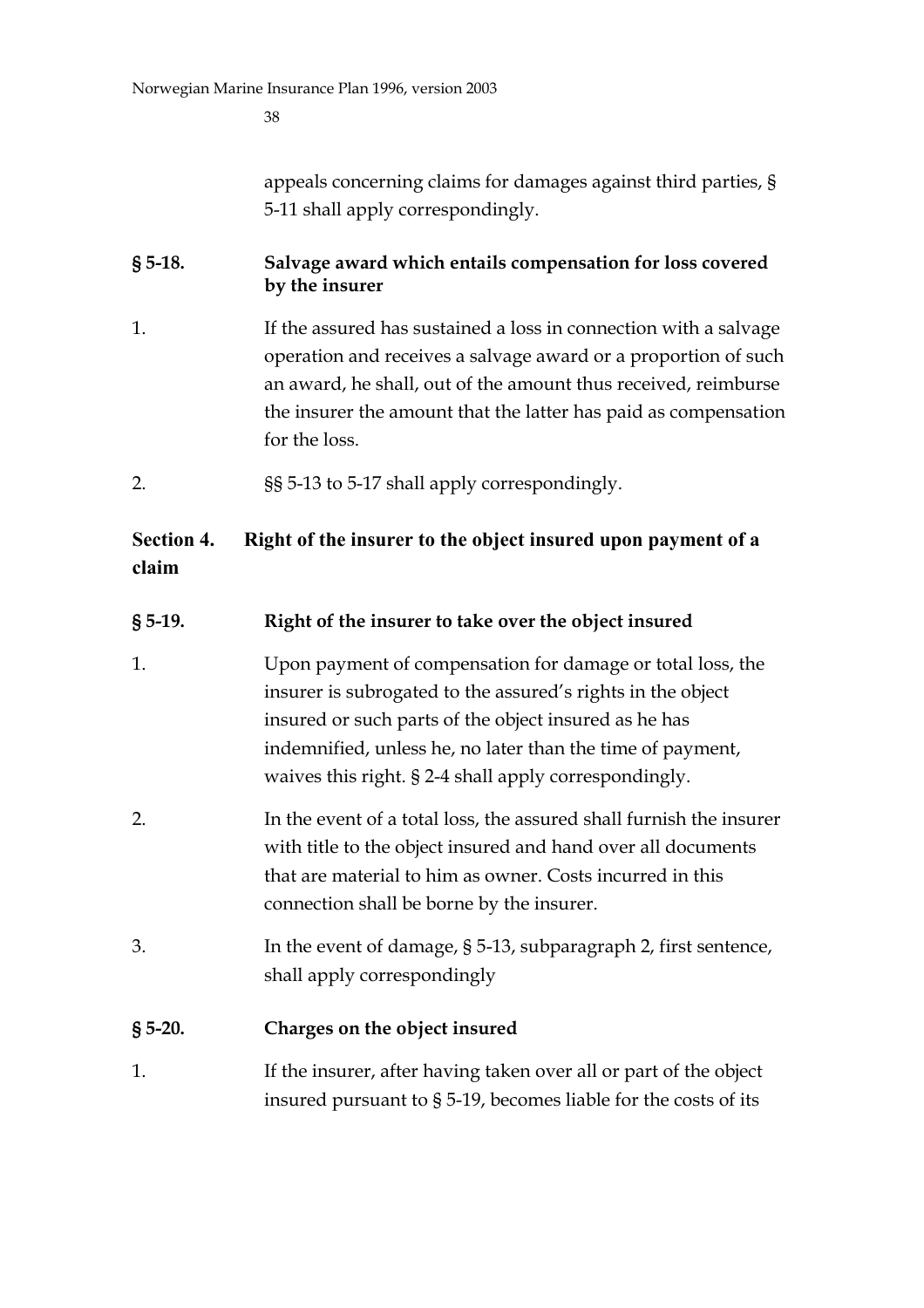removal, the assured shall reimburse him the costs which exceed the value of what is removed.

- 2. If there is a charge on the object insured in respect of liability not covered by the insurance, the assured shall indemnify the insurer to the extent thereof.
- 3. If the assured, for the purpose of limiting his liability to third parties, has to abandon the ship, this may be done irrespective of the insurer's rights under § 5-19.

### **§ 5-21. Preservation of the object insured**

The insurer is liable for costs of necessary measures to preserve the object insured incurred after a casualty that entitles the assured to compensation for total loss. The assured shall also implement such measures after the object insured has been taken over by the insurer, if the latter is unable to protect his own interest in that object.

#### **§ 5-22. Right of subrogation of the insurer in respect of damage to the object insured**

The insurer is subrogated to the assured's claim against third parties who are liable to pay compensation for damage to the object insured that has been covered by the insurer. However, this does not apply to claims under insurance contracts.

#### **Section 5. Limitation, etc.**

#### **§ 5-23. Time-limit for notification of a casualty**

1. The assured loses his right to claim compensation if notice of the casualty is not given to the insurer within six months of the assured, the master or the chief engineer of the ship becoming aware of it.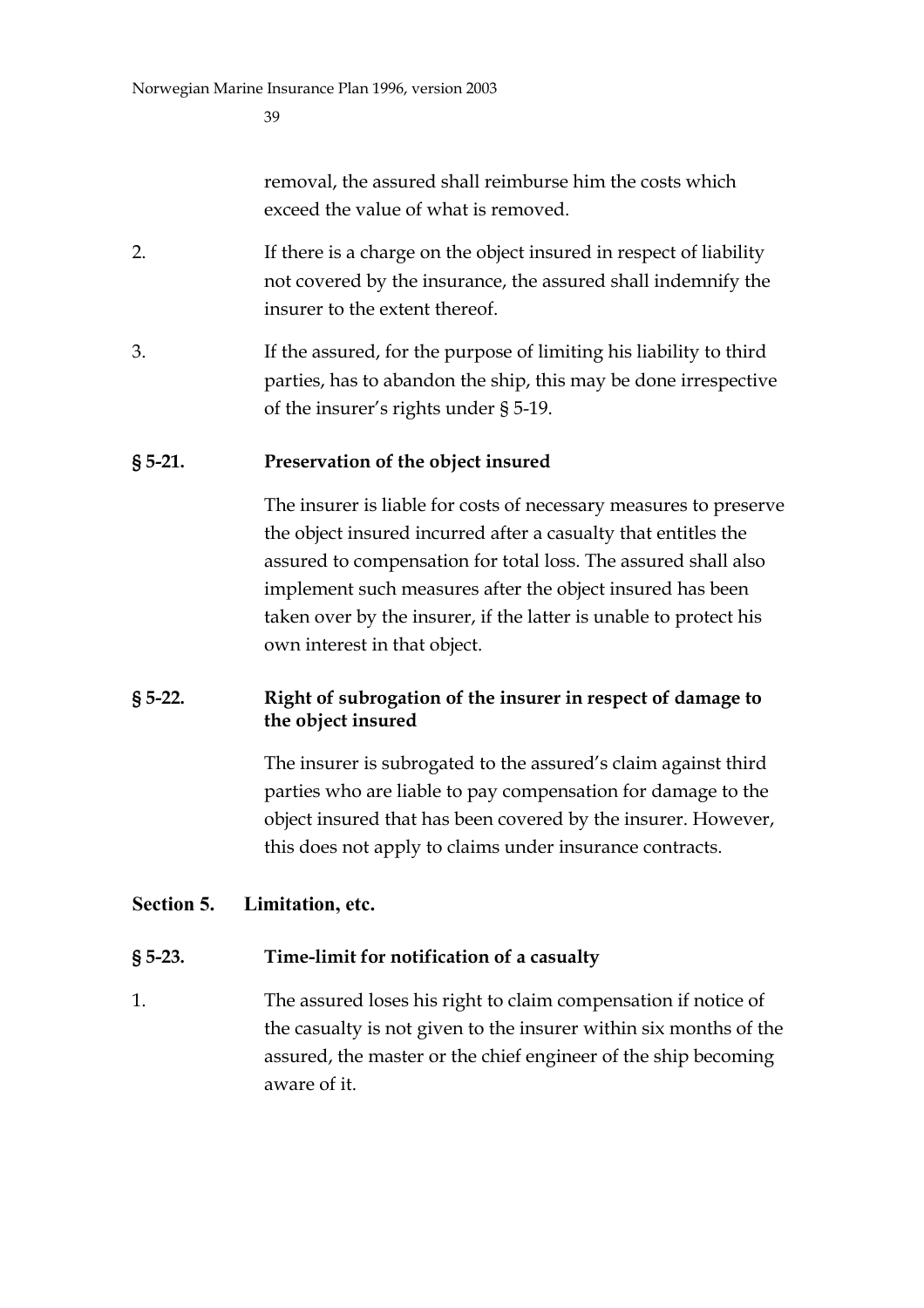- 2. In any event the assured loses his right to claim compensation other than for hull damage below the light waterline if notice of the casualty is not given to the insurer within 24 months of the date of the casualty.
- 3. The Limitations Act of 18 May 1979 no. 18, section 10, letters 2 and 3, shall apply correspondingly.

### **§ 5-24. Limitation**

- 1. The assured's claim for compensation becomes time-barred after three years. The limitation period commences at the end of the calendar year during which the assured acquired the necessary knowledge of the facts on which the claim is based. The claim becomes time-barred in any event at the latest ten years after the end of the calendar year during which the casualty took place.
- 2. Under a liability insurance, the insurer's liability nevertheless does not become time-barred before the time when the claim against the assured becomes time-barred.
- 3. In all other respects the rules contained in the Limitations Act of 18 May 1979 no. 18 shall apply. The limitation period stipulated in the first sub-paragraph, third sentence, may not be extended under section 10 of the said Act.

## **Chapter 6.**

## **Premium**

### **§ 6-1. Payment of premium**

- 1. The person effecting the insurance is liable to pay the premium. Unless otherwise agreed, the premium falls due on demand.
- 2. If the premium is not paid when due, interest on overdue payments accrues pursuant to the rules contained in the Act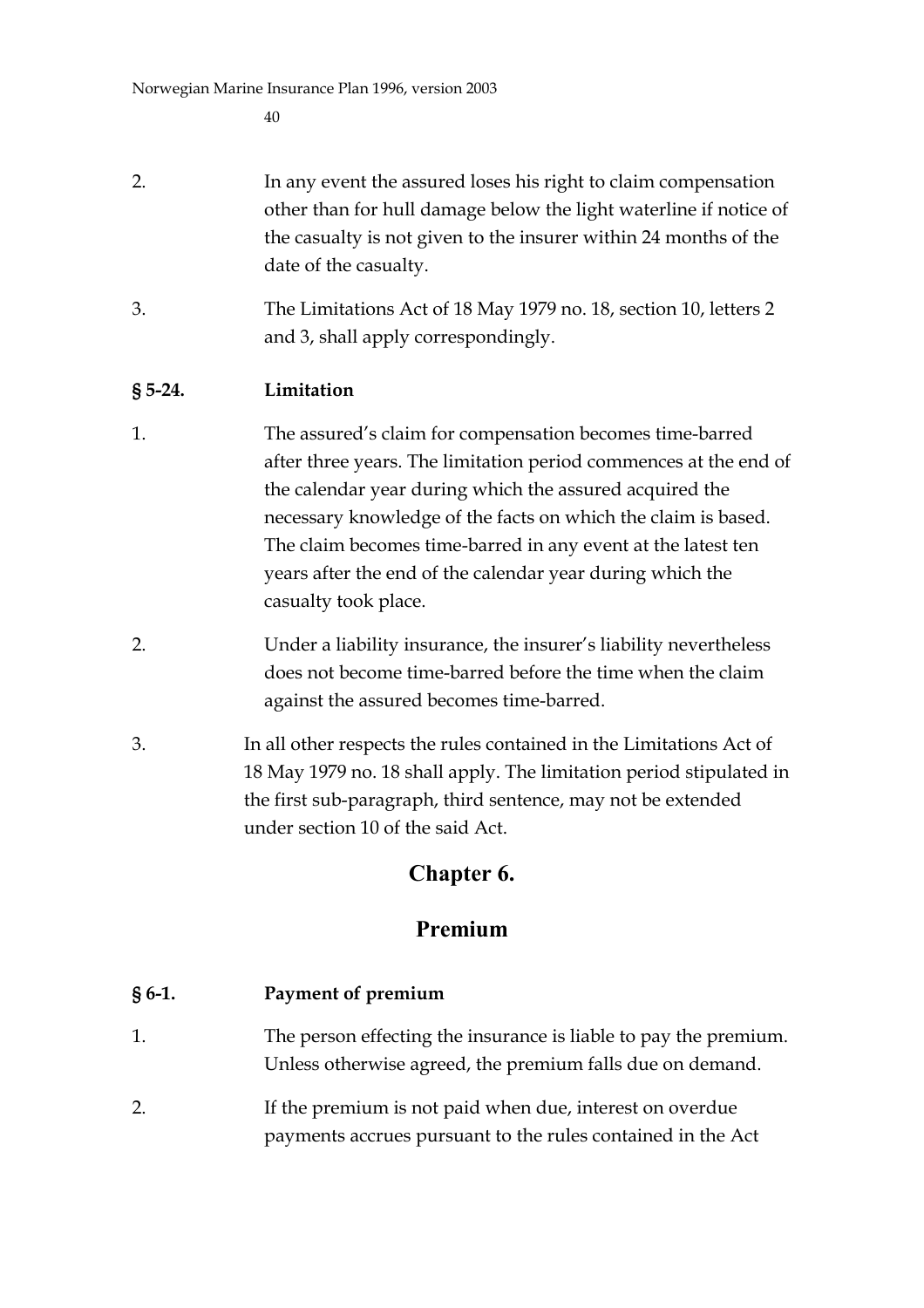Relating to Interest on Overdue Payments of 17 December 1976, section 3, first paragraph.

### **§ 6-2. Right of the insurer to cancel the insurance in case of nonpayment of premium**

- 1. If a premium is not paid at the proper time, the insurer may cancel the insurance by giving fourteen days' notice.
- 2. If the premium is paid before expiry of the time-limit, the notice of cancellation no longer applies.

### **§ 6-3. Premium in the event of total loss**

- 1. If the insurer pays compensation for total loss, or pays the sum insured pursuant to § 4-21, he is entitled to the entire agreed premium.
- 2. If the total loss is attributable, wholly or in part, to a peril which is not covered by the insurance, the person effecting the insurance may, for the proportion of the sum insured that is not paid, demand a reduction of premium corresponding to the period of time during which the insurer has not borne the risk.

### **§ 6-4. Additional premium when the insurance is extended**

- 1. In the cases referred to in § 10-10 the insurer may demand an additional premium in proportion to the time by which the insurance has been extended.
- 2. If, at the expiry of the insurance period, it is uncertain whether a claim for total loss will be brought under § 11-2, subparagraph 2, § 11-7 or § 15-11, and the ship is subsequently salvaged or reported safe, an additional premium may only be demanded from the time the assured, or someone acting on his behalf, gained control of the ship.

### **§ 6-5. Reduction of premium**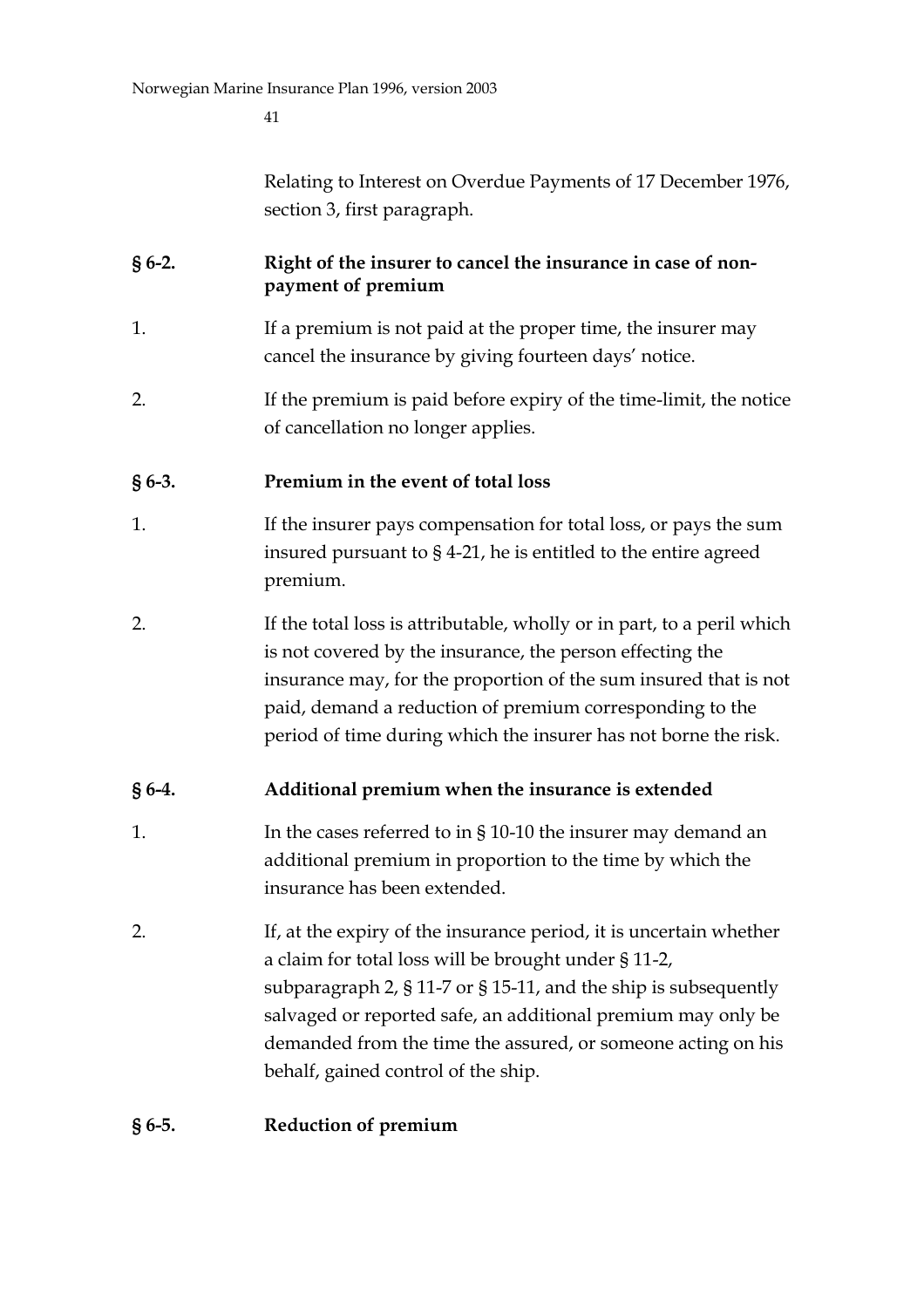If the insurance period is shorter than agreed, or the insurance has not been in effect for a period of time, the person effecting the insurance may demand a reduction of premium which corresponds to the reduction of the insurance period.

### **§ 6-6. Reduction of premium when the ship is laid up or in similar situations**

- 1. If the ship, during the insurance period, is lying at one location for an uninterrupted period of at least 30 days, with no cargo on board, the assured may demand negotiations for a reduction of premium (return of premium).
- 2. The insurer is entitled to full premium during a stay provided that:
	- (a) the ship is insured on terms as referred to in §§ 10-5 to 10- 6,
	- (b) the insurer subsequently becomes entitled to the entire agreed premium under § 6-3.

### **§ 6-7. Claim for a reduction of premium**

A claim for a reduction or return of premium according to the rules contained in this chapter shall be brought within six months of expiry of the insurance year or the insurance period, if this is shorter than one year. If the claim depends on the way in which the ship has been used, the person effecting the insurance must produce particulars of the ship's employment.

## **Chapter 7.**

## **Co-insurance of mortgagees**

**§ 7-1. Rights of a mortgagee against the insurer**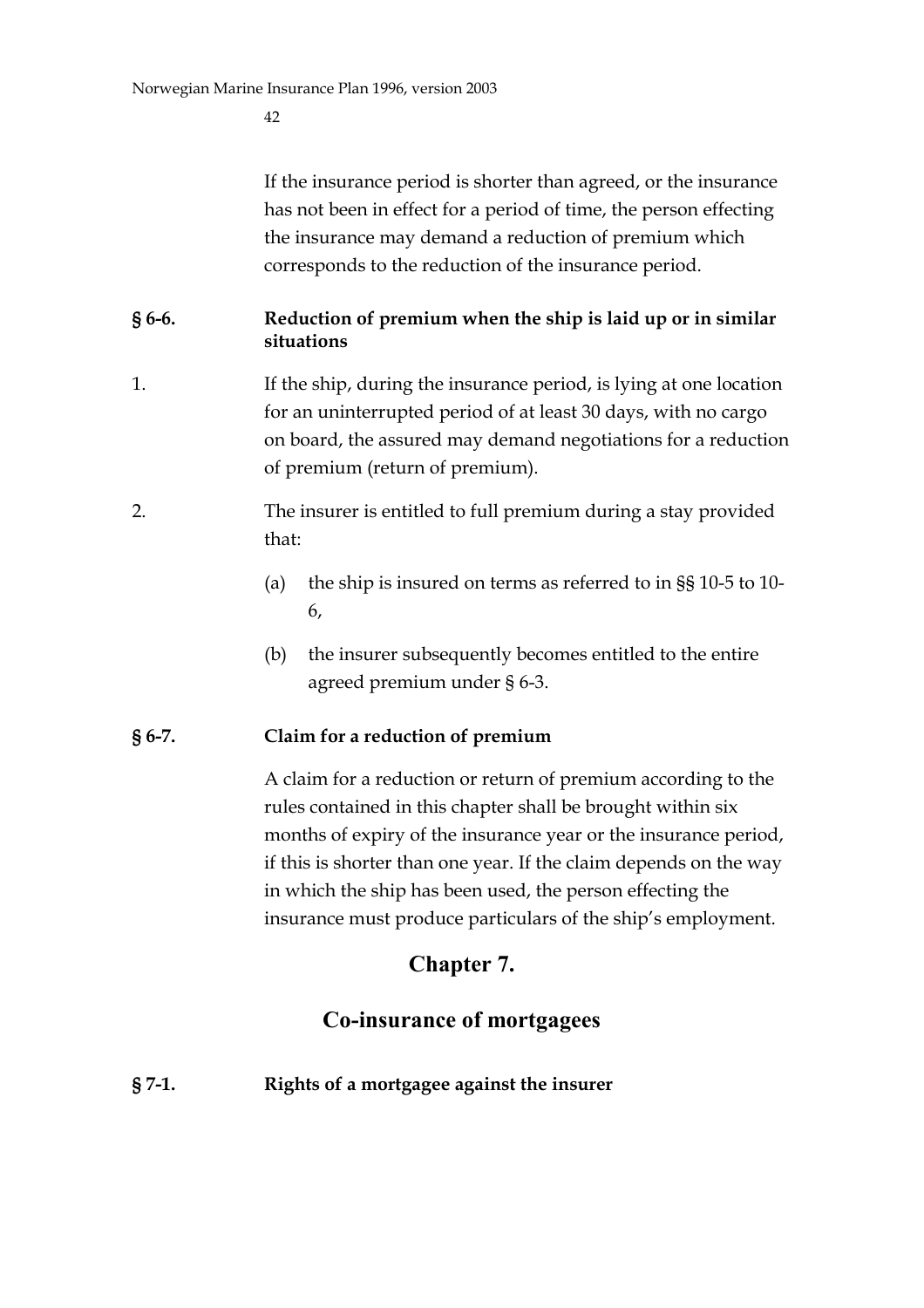- 1. If the interest covered by the insurance is mortgaged, the insurance also covers the mortgagee's interest, however, the insurer may invoke the rules relating to identification in §§ 3-36 to 3-38.
- 2. If the insurer has been notified of the mortgage, the rules contained in §§ 7-2 to 7-4 shall apply. The notice takes effect from the time it reaches the insurer.
- 3. The insurer shall advise the mortgagee that the mortgage has been noted and of the effects that this has for the rights of the mortgagee under the insurance.

### **§ 7-2. Amendments and cancellation of the insurance**

If the insurance contract has been amended or cancelled, the rights of the mortgagee shall not be affected unless the insurer has given him specific notice of not less than fourteen days. However, this shall not apply to war risk insurance, cf. § 15-8, subparagraph 1, second sentence.

### **§ 7-3. Handling of claims, claims adjustments, etc.**

- 1. Decisions required in respect of casualties, adjustments or claims against third parties may be made without the participation of the mortgagee.
- 2. The right to compensation for a total loss may not be waived, wholly or in part, to the detriment of the mortgagee.

### **§ 7-4. Payment of compensation**

- 1. In the event of a total loss, the mortgagee's interests take priority.
- 2. Compensation for loss from a single casualty exceeding 5% of the sum insured shall, in the absence of consent from the mortgagee, only be paid by the insurer upon presentation of a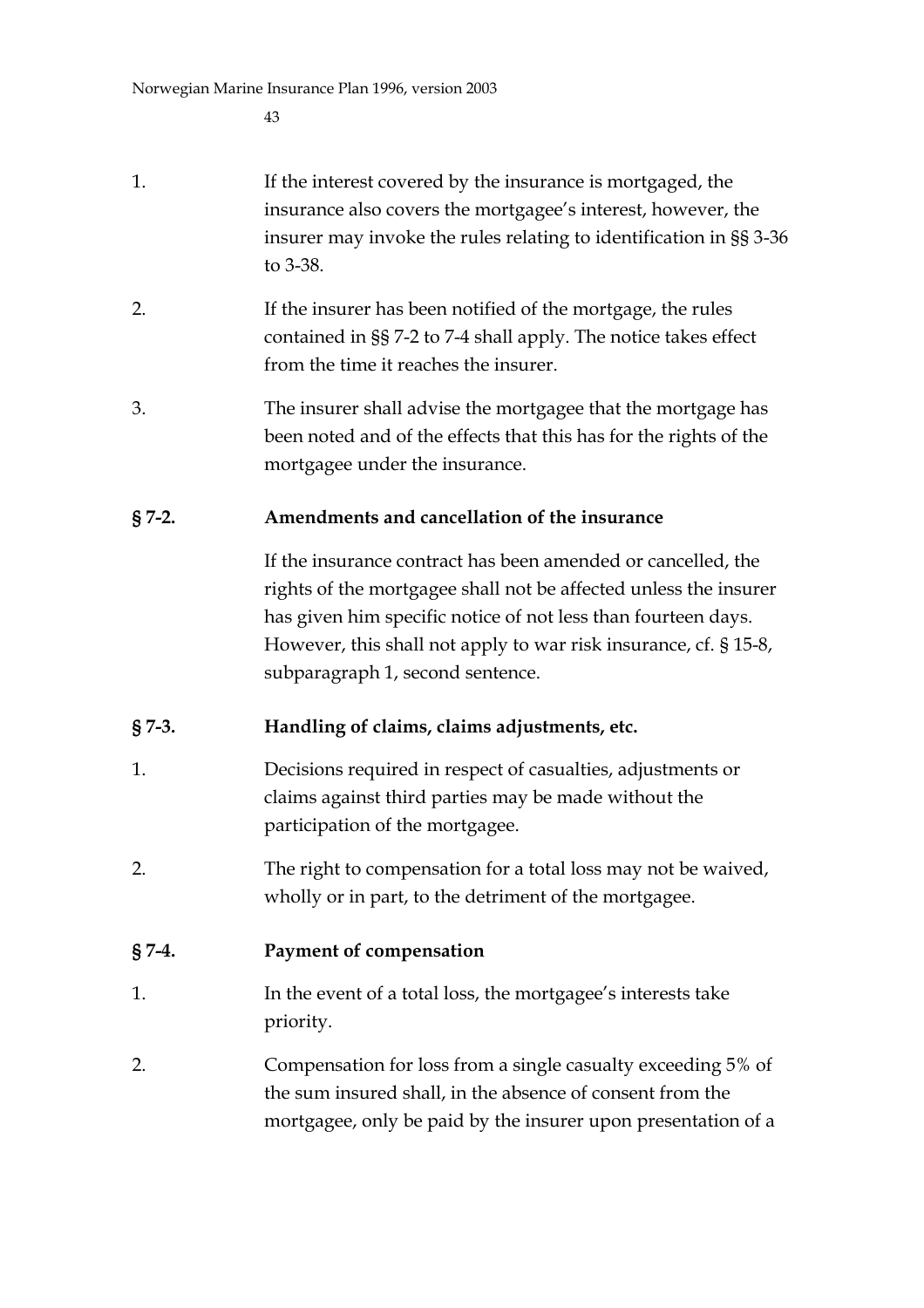receipted invoice for repairs carried out. If the ship is insured with two or more insurers against the same perils, this restriction applies to the combined payments from the insurers.

- 3. Compensation under § 12-1, subparagraph 4, and § 12-2, may not be paid without the consent of the mortgagee.
- 4. Compensation for loss of time may not be paid without the consent of the mortgagee who has a mortgage on the ship's freight income.
- 5. Liability to a third party which is covered by the insurance may only be settled upon presentation of a receipt from the third party.
- 6. In the absence of the mortgagee's consent, the insurer may only set off claims which have arisen out of the insurance contract relating to the ship in question and which have fallen due in the course of the last two years prior to the settlement of a claim.

## **Chapter 8.**

## **Co-insurance of third parties**

### **§ 8-1. Rights of third parties against the insurer**

- 1. If the insurance is explicitly effected for the benefit of a named third party, the insurance also covers his interests, however, the insurer may invoke the rules relating to identification in §§ 3-36 to 3-38.
- 2. The rules contained in § 7-3, subparagraph 1, and § 7-4, subparagraph 6, shall apply correspondingly to insurance of a third party's interest.

### **§ 8-2. Duty of disclosure**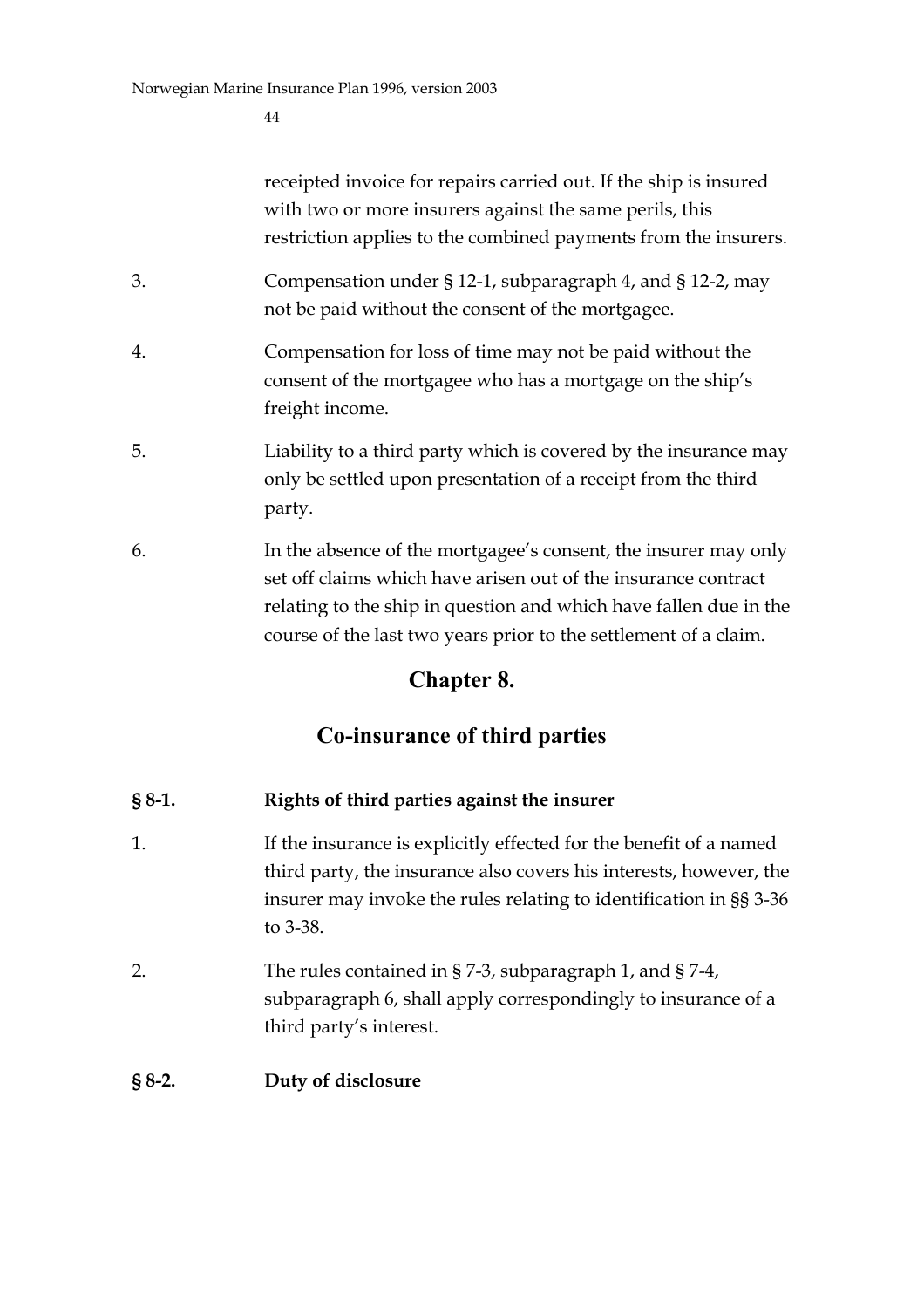- 1. The rules contained in chapter 3, section 1, shall apply correspondingly to anyone who has the status of assured under § 8-1, provided that he is aware of the fact that he is named in the policy.
- 2. The insurer may not invoke a breach of the assured's duty of disclosure under subparagraph 1 above against other assureds, unless the conditions for identification under § 3-36 and § 3-37 are met.

### **§ 8-3. Amendments and cancellation of the insurance contract**

If the insurance contract has been amended or cancelled, this shall also apply in relation to any co-insured third party.

### **§ 8-4. Co-insurance of third parties. Extended cover**

If an extended co-insurance of a third party's interest has been explicitly effected, the insurer may not plead that he has no liability in relation to the person effecting the insurance or another co-insured due to any act or omission which is relevant under the rules contained in chapter 3 or § 5-1.

## **Chapter 9.**

### **Relations between the claims leader and co-insurers**

### **§ 9-1. Definitions**

- 1. "Claims leader" *(hovedassurandør)* means the insurer who, at the time the insurance contract is entered into, is identified as claims leader.
- 2. "Co-insurers" *(koassurandører)* means other insurers who have accepted a proportion of the insurance of the interest against the same perils and who are directly liable to the assured.

### **§ 9-2. The right of the claims leader to act on behalf of co-insurers**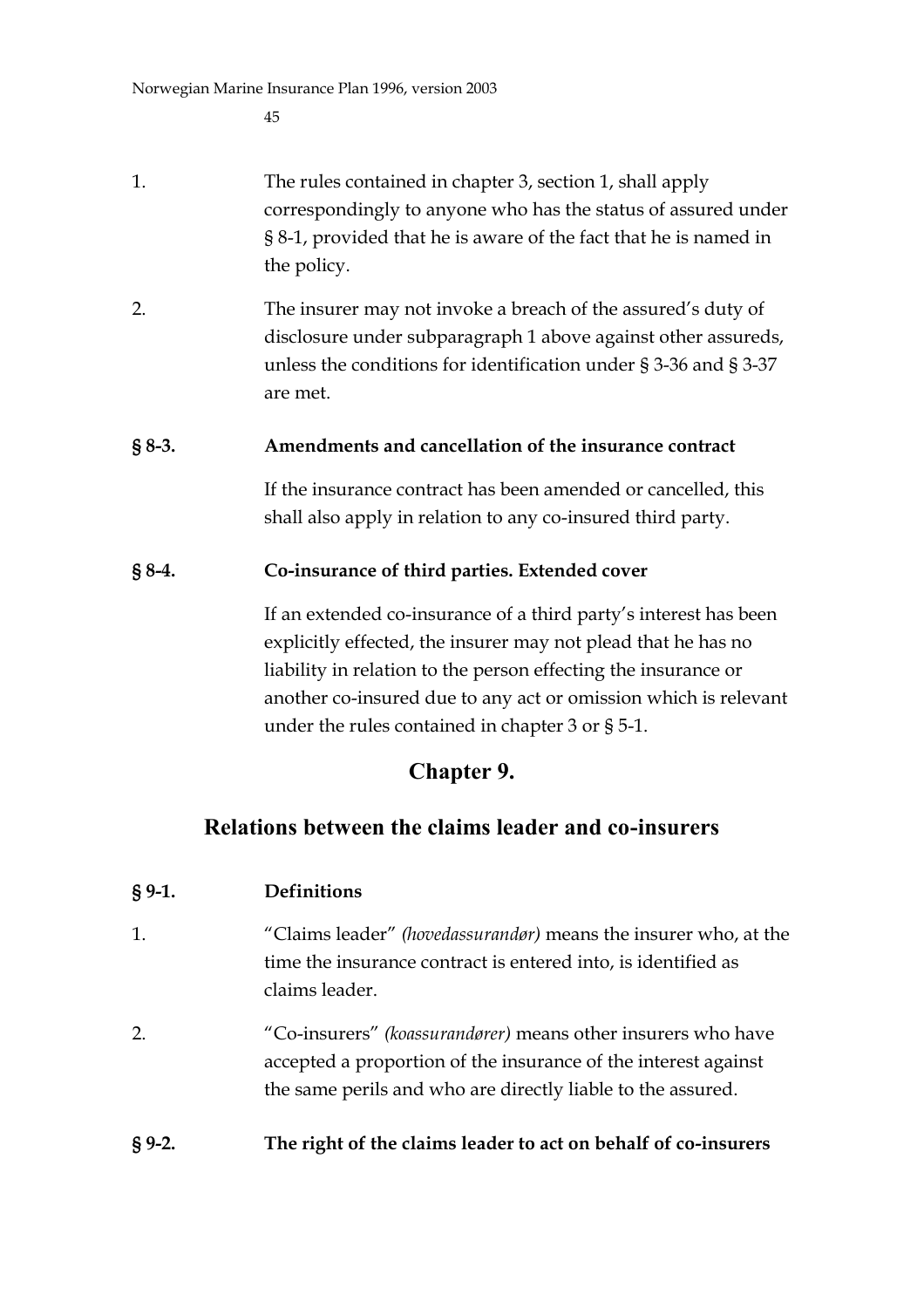- 1. Unless otherwise agreed, the claims leader is entitled to take the steps referred to in §§ 9-3 to 9-9 with binding effect on the co-insurers. In all such cases he shall, as far as possible, take into consideration the interests of all the insurers. If time permits he should, in cases of importance, consult those coinsurers of whose existence he is aware.
- 2. Notwithstanding that the claims leader has acted contrary to agreements with the co-insurers, or otherwise disregarded their interests, steps taken by him in matters governed by §§ 9-3 to 9- 8 shall be binding on the co-insurers in relation to the assured, unless the assured knew or ought to have known of the facts.

### **§ 9-3. Lay-up plan**

The claims leader may approve lay-up plans as required by § 3- 26.

### **§ 9-4. Notification of a casualty**

- 1. Notifications in connection with a casualty may be given to the claims leader.
- 2. The claims leader, shall as soon as possible, pass on such notifications to the co-insurers concerned.

### **§ 9-5. Salvage**

The claims leader may take measures with a view to salvage. He may inform the assured that the salvage operation has been abandoned or that the insurers will limit their liability for the costs in accordance with § 4-21.

### **§ 9-6. Removal and repairs**

The claims leader takes decisions pursuant to § 3-20 and §§ 12- 10 to 12-13. If the assured has requested a condemnation of the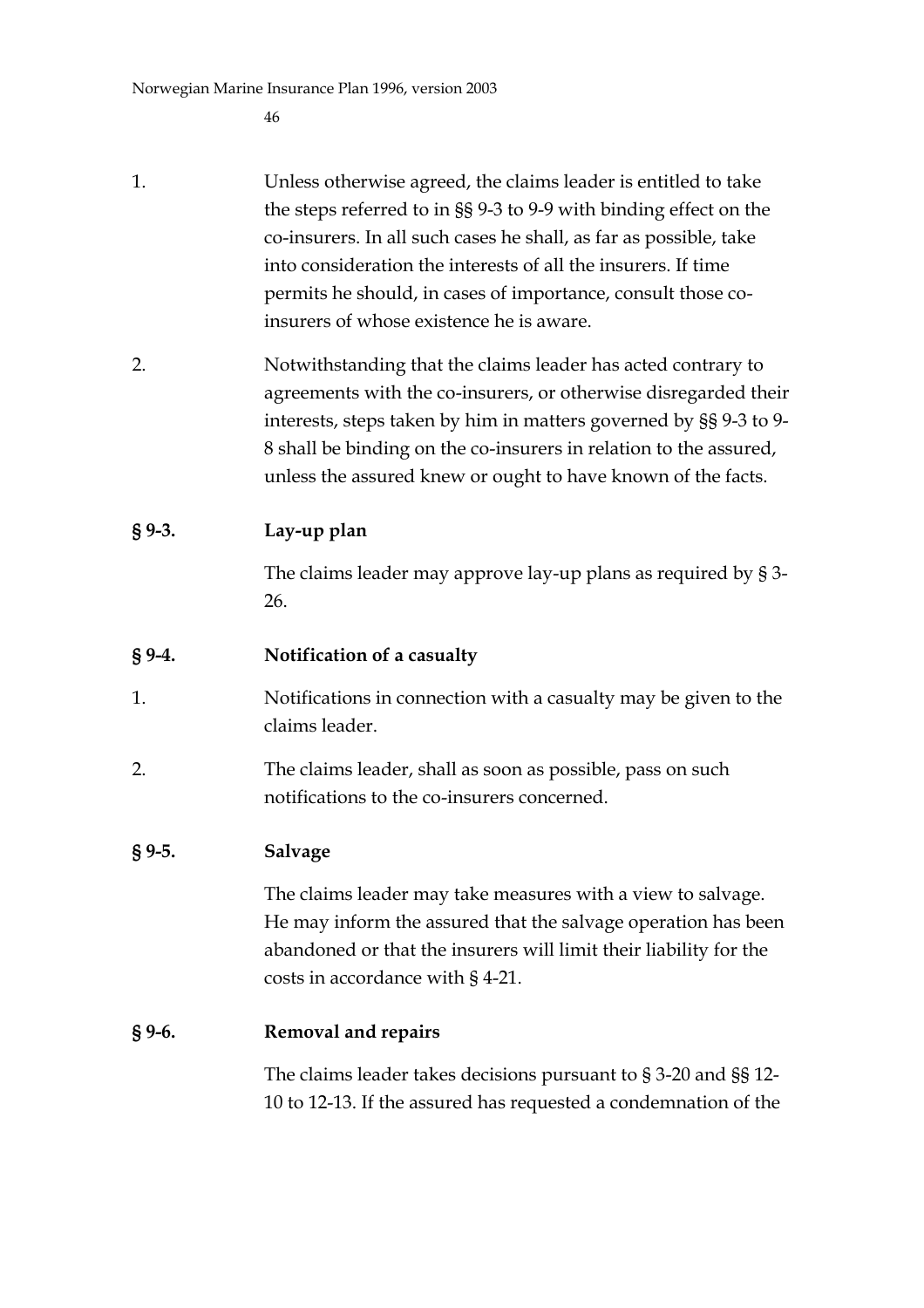ship, the claims leader will also decide whether the ship shall be moved in accordance with § 11-6.

### **§ 9-7. Provision of security**

- 1. If the claims leader has, on his own and the co-insurers' behalf, provided a guarantee or counterguarantee for the assured's liability arising from collision, striking or salvage, he may claim a commission of 1% of the guarantee amount. If an open guarantee is provided, the commission shall be calculated on the basis of the effective gross liability.
- 2. If a co-insurer has been notified that the claims leader has provided a guarantee in accordance with the preceding subparagraph, the co-insurer may not pay compensation in connection with the liability directly to the assured.
- 3. The co-insurer may not set off against the claims leader counterclaims against the assured, unless he has made a special reservation to that effect prior to the provision of security.

### **§ 9-8. Disputes with third parties**

If a third party makes a claim against the assured which is covered by the insurance, or if the assured has a claim for damages to which the insurers are subrogated, the claims leader shall decide questions concerning the commencement of legal proceedings, appeals and amicable settlements.

### **§ 9-9. Claims adjustment**

The claims leader shall see to it that a claims adjustment is drawn up. The adjustment is binding on co-insurers, provided that it is in accordance with the insurance conditions.

#### **§ 9-10. Insolvency of a co-insurer**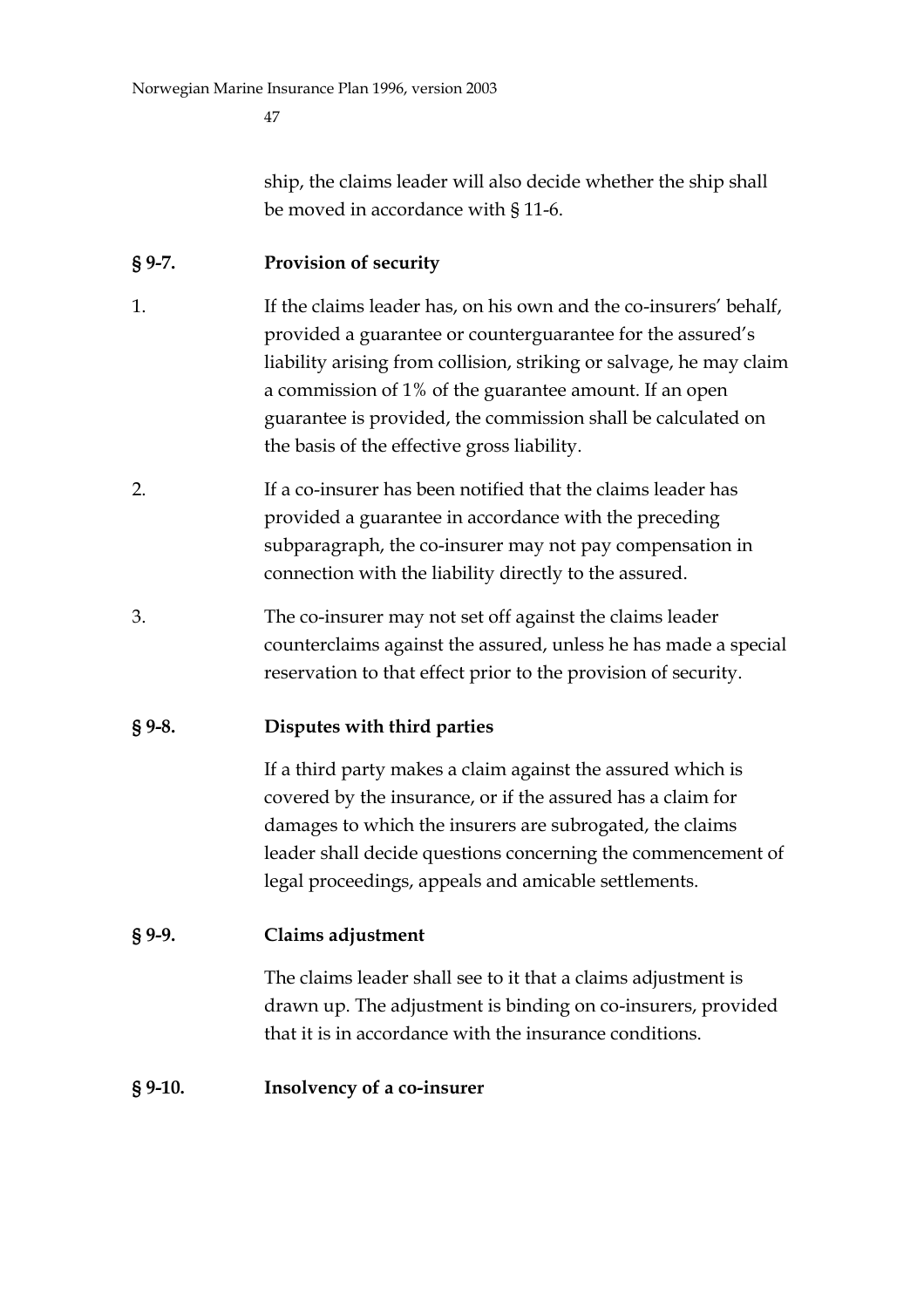If a co-insurer is insolvent, the assured shall cover his proportion of expenses incurred by the claims leader on behalf of the assured. The co-insurer's share of expenses incurred by the claims leader on behalf of all of the insurers shall be borne by the claims leader.

### **§ 9-11. Interest on the disbursements of the claims leader**

The claims leader is entitled to charge interest on disbursements he has made on behalf of all of the insurers or the assured. § 5-4 shall apply correspondingly.

# **Part two**

# **Hull insurance**

## **Chapter 10.**

## **General rules relating to the scope of the hull insurance**

### **§ 10-1. Objects insured**

### 1. The insurance covers:

- (a) the ship,
- (b) equipment on board and spare parts for the ship and its equipment, provided that the equipment or spare parts belong to the assured or have been borrowed, hired or purchased subject to a seller's lien or similar reservation,
- (c) bunkers and lubrication oil on board.
- 2. The insurance does not cover:
	- (a) supplies, engine and deck accessories and other articles intended for consumption,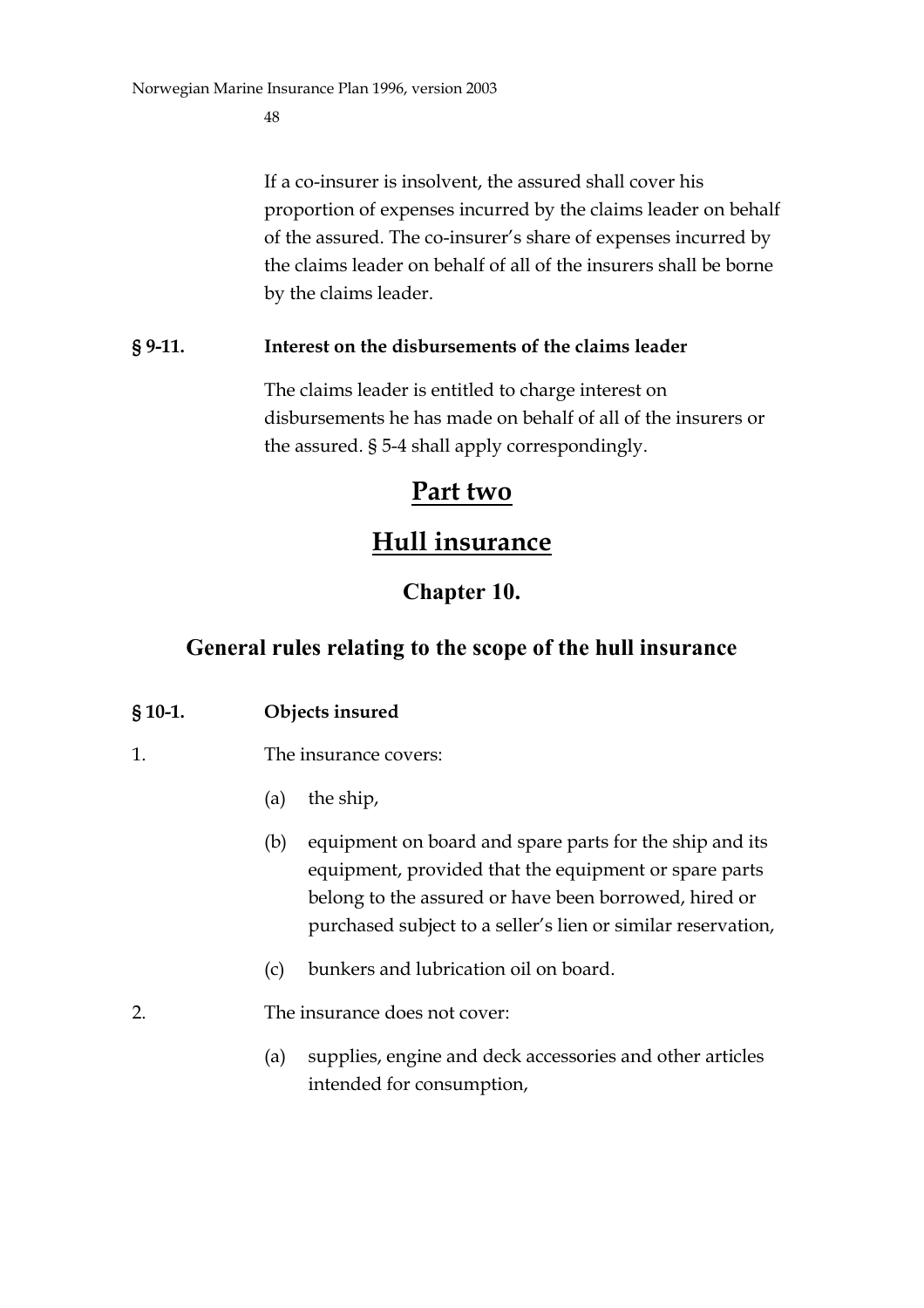- (b) boats and equipment used for fishing, whaling, sealing and similar activities,
- (c) loose objects exclusively intended for securing or protecting the cargo,
- (d) loose containers intended for the carriage of cargo.

### **§ 10-2. Objects, etc. temporarily removed from the ship**

- 1. The insurance also covers objects referred to in § 10-1, subparagraph 1, which are temporarily removed from the ship in connection with the running of the ship or on account of repairs, reconstruction or similar work, provided that the objects are intended to be put back on board before departure.
- 2. If fixed equipment for fishing vessels is temporarily stored ashore, the insurer is liable for loss resulting from fire and burglary. However, this applies only if the insurer is notified before the ship leaves port as to what equipment has been brought ashore, its value and where it is stored.
- 3. In the event of a total loss of the ship, cf. chapter 11, deductions shall be made from the total-loss compensation for the value of equipment covered in accordance with subparagraph 2.

### **§ 10-3. Loss due to ordinary use**

The insurer is not liable for loss that is a normal consequence of the use of the ship and its equipment.

### **§ 10-4. Insurance "on full conditions"**

Unless otherwise agreed, the hull insurer is liable for total loss, damage and collision liability in accordance with chapters 11 to 13.

### **§ 10-5. Insurance "against total loss only" (T.L.O.)**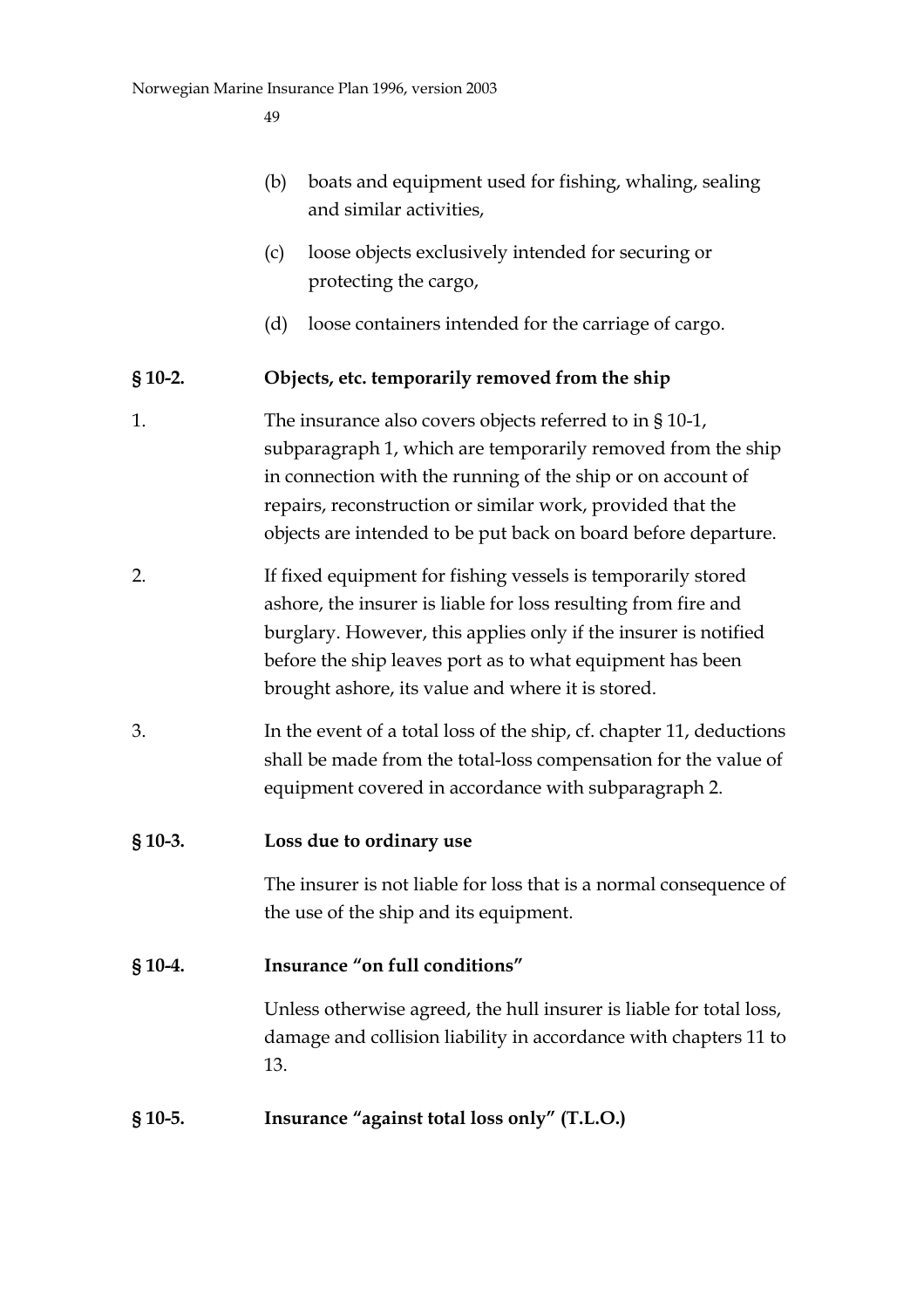If the insurance is effected "against total loss only", the insurer is liable for total loss in accordance with the rules in chapter 11.

#### **§ 10-6. Insurance "against total loss and general average contribution only"**

If the insurance is effected "against total loss and general average contribution only", the insurer is liable for:

- (a) total loss in accordance with the rules in chapter 11,
- (b) general average contributions and loss arising from assumed general average, cf. § 4-7, § 4-8, § 4-9 and § 4-11.

#### **§ 10-7. Insurance "against total loss, general average contribution and collision liability only"**

If the insurance is effected "against total loss, general average contribution and collision liability only", the insurer is liable for :

- (a) total loss in accordance with the rules contained in chapter 11,
- (b) general average contribution and loss arising from assumed general average, cf. § 4-7, § 4-8, § 4-9 and § 4-11,
- (c) liability to third parties in accordance with the rules contained in chapter 13.

### **§ 10-8. Insurance "on stranding terms"**

If the insurance is effected "on stranding terms", the insurer is liable for:

- (a) total loss in accordance with the rules contained in chapter 11,
- (b) general average contribution and loss arising from assumed general average, cf. § 4-7, § 4-8, § 4-9 and § 4-11,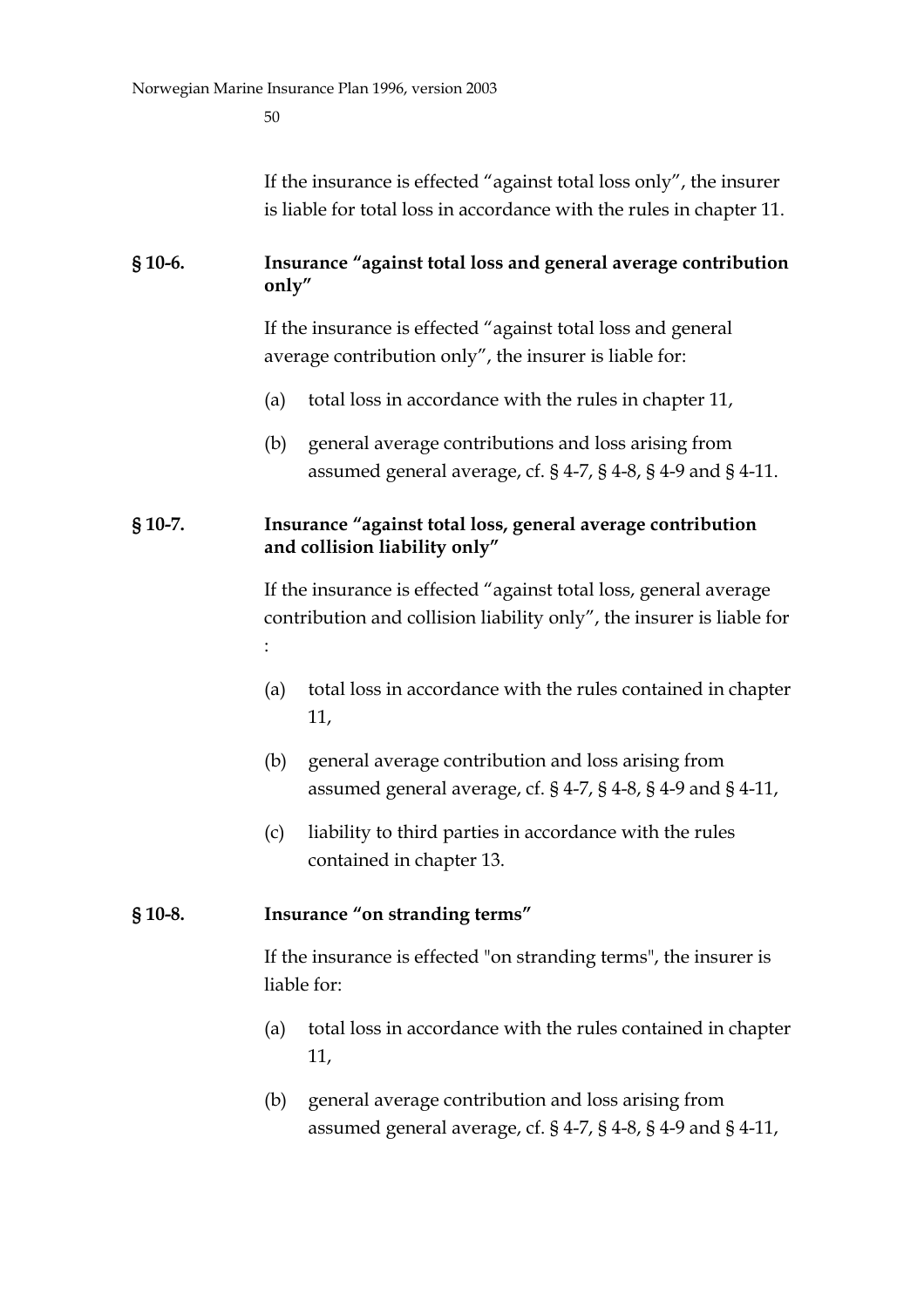- (c) liability to third parties in accordance with the rules contained in chapter 13,
- (d) damage to the ship which is a result of: the ship having run aground under such circumstances that it cannot be refloated without assistance; the ship having capsized in such a manner that the masts are in the water or the bottom up; the ship having collided with another ship or with an iceberg; a fire or an explosion, with the exception of damage caused in the engine room by a fire or explosion originating there.

### **§ 10-9. Duration of voyage insurance**

- 1. A voyage insurance attaches from the moment the ship starts loading cargo or ballast. If the ship is neither to load cargo nor ballast, the insurance attaches from the moment the ship weighs anchor or lets go its moorings in order to sail.
- 2. The insurance remains in effect until the ship has discharged its cargo or ballast at the appointed destination. If the assured fails to arrange for the discharge to proceed with reasonable speed, the insurance terminates at the time when the discharge operation should have been completed. If the ship is not to discharge either cargo or ballast, the insurance terminates when the ship has dropped anchor or is moored at a customary anchorage or mooring place.
- 3. If the ship, at the destination, commences loading cargo or ballast for a new voyage before discharging of the old cargo or ballast has been completed, the insurance terminates when the ship commences loading cargo or ballast.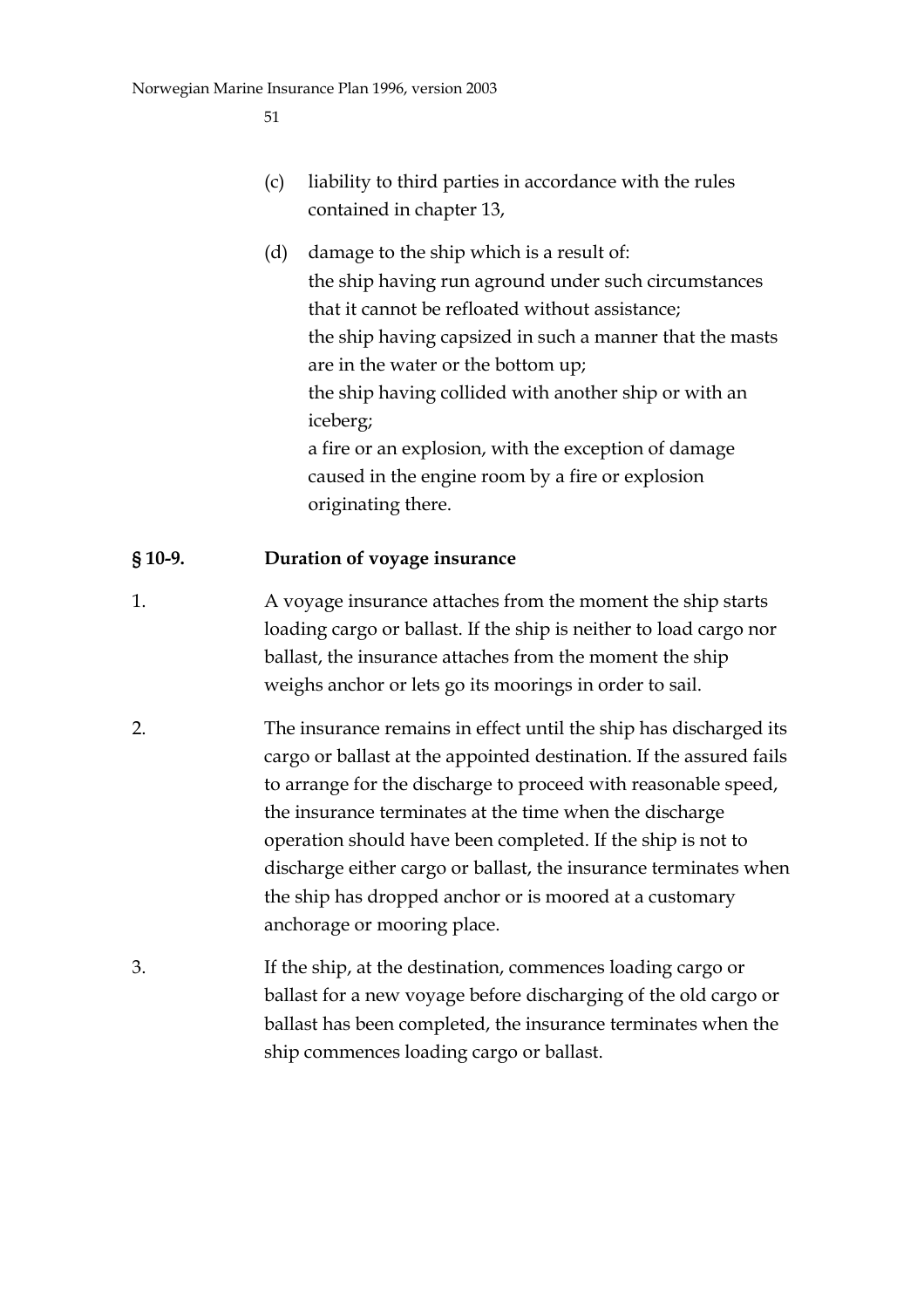4. If the voyage is abandoned after the insurance has attached, the place where the voyage ends shall be regarded as the destination.

### **§ 10-10 Extension of the insurance**

- 1. If, upon expiry of the insurance period, the ship has sustained damage for which the insurer is liable and which is of such a nature that repairs are necessary to make the ship seaworthy, the insurance is extended until the ship has dropped anchor or has been moored at the first place where permanent repairs can be effected. If repairs are carried out at that place, the insurance is extended until the repairs are completed.
- 2. If it has been agreed that the new insurance shall attach from the moment the old one should have ceased, the time of attachment of the new insurance shall be adjusted correspondingly. If the ship leaves the port of repairs before the old insurance should have expired pursuant to § 1-5, liability is transferred to the new insurer at the time of sailing.

### **§ 10-11. Liability of the insurer if the ship is salvaged by the assured**

If the ship is salvaged by another ship belonging to the assured, the insurer is liable as if the salvage operation had been carried out by a third party.

### **§ 10-12. Reduction of liability in consequence of an interest insurance**

If the assured receives compensation under a hull interest insurance or a freight interest insurance, and the amount paid under the respective insurances exceeds 25% of the assessed value applicable to the hull insurance against the same perils, the hull insurer's liability is reduced correspondingly.

### **Chapter 11.**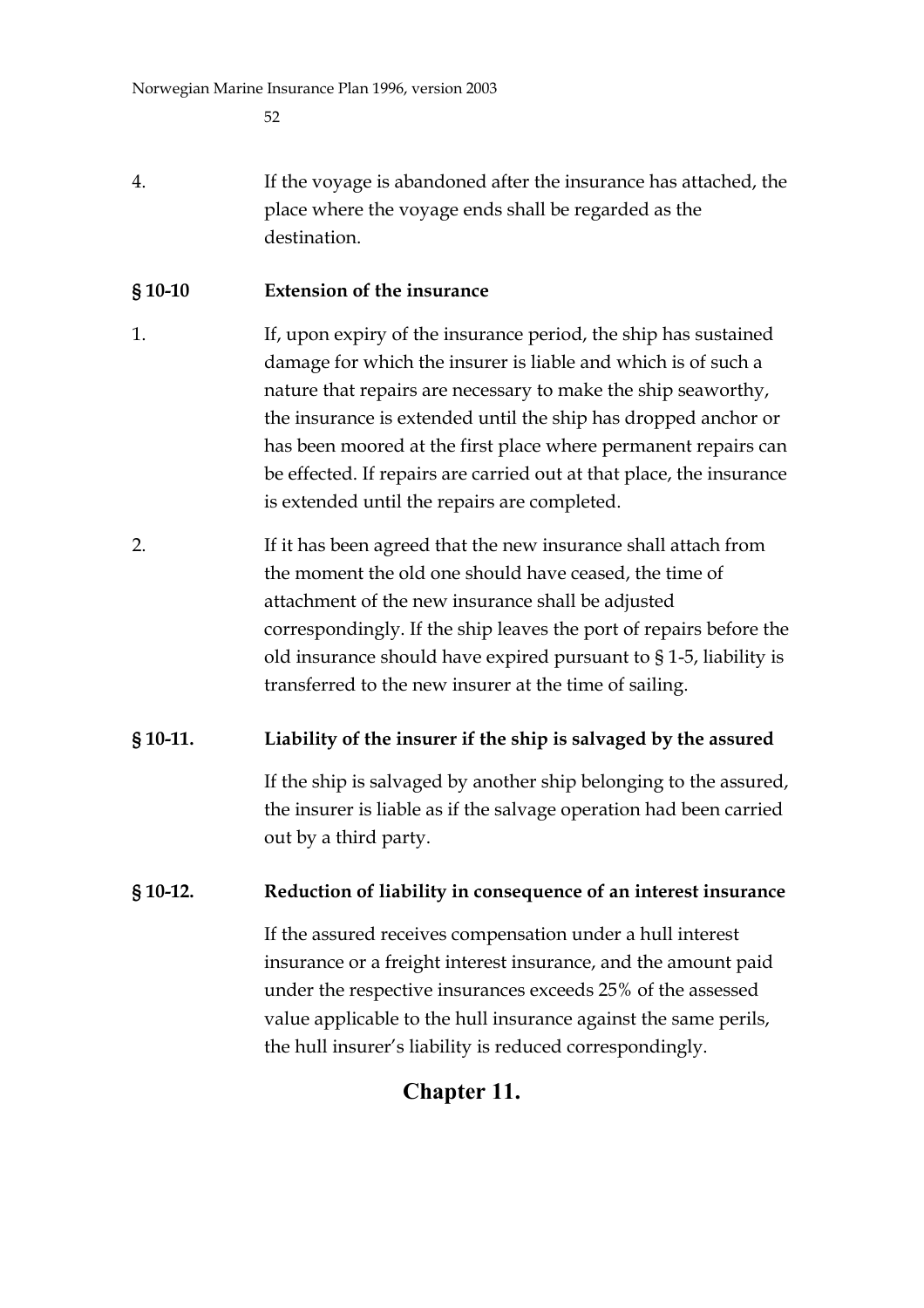### **Total loss**

#### **§ 11-1. Total loss**

- 1. The assured may claim compensation for a total loss if the ship is lost without there being any prospect of it being recovered or if the ship is so badly damaged that it cannot be repaired.
- 2. No deductions shall be made in the claims adjustment for unrepaired damage sustained by the ship in connection with an earlier casualty.

#### **§ 11-2. Salvage attempts**

- 1. The insurer is entitled to attempt to salvage the ship at his own expense and risk. The assured shall in that event do his utmost to enable the insurer to carry out the salvage operation.
- 2. If the salvage operation has not been completed within six months from the date the insurer was notified of the casualty, the assured is entitled to claim compensation for a total loss. If the salvage operation is delayed due to difficult ice conditions, the time-limit shall be extended correspondingly, however, not by more than six months.

#### **§ 11-3. Condemnation**

- 1. The assured may claim compensation for a total loss if the conditions for condemnation of the ship are met.
- 2. The conditions for condemnation are met when casualty damage is so extensive that the cost of repairing the ship will amount to at least 80% of the insurable value, or of the value of the ship after repairs if the latter is higher than the insurable value. If two or more insurances have been effected against the same perils but with different valuations, the highest valuation shall form the basis of the calculation.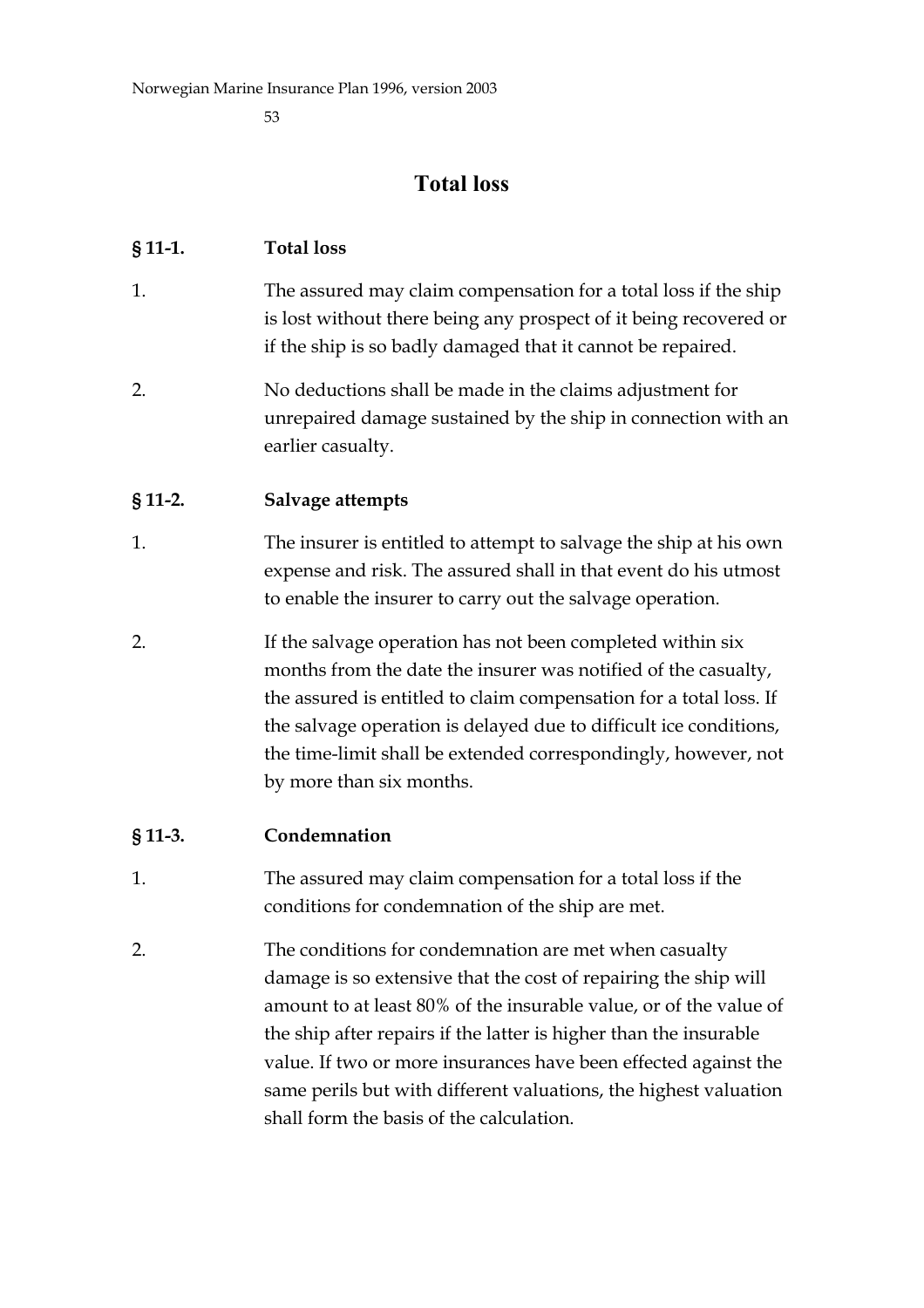- 3. The value of the ship after repairs shall be determined on the basis of the market value at the time when the assured makes his request for a condemnation.
- 4. Casualty damage shall be deemed to include only such damage as has been reported to the insurer concerned and surveyed by him in the course of the last three years prior to the casualty that gives rise to the request for condemnation. Costs of repairs are deemed to include all costs of removal and repairs which, at the time when the request for condemnation is submitted, must be anticipated if the ship is to be repaired. However, salvage awards or compensation for depreciation in value under § 12-1, subparagraph 4, shall not be taken into account.

### **§ 11-4. Condemnation in the event of a combination of perils**

- 1. If the casualty which gives rise to the condemnation is also caused by perils not covered by the insurance, the compensation shall be reduced correspondingly, cf. § 2-13, § 2- 14 and § 2-16.
- 2. If the casualty is caused by such combination of marine and war perils as referred to in § 2-14, second sentence, cf. § 2-16, the decision whether the conditions for a condemnation are met shall be based on the valuation applicable to the insurance against marine perils.

### **§ 11-5. Request for condemnation**

1. If the assured wishes the ship to be condemned, he must submit a request to the insurer without undue delay after the ship has been salvaged and he has had an opportunity to survey the damage. This request may be withdrawn as long as it has not been accepted by the insurer.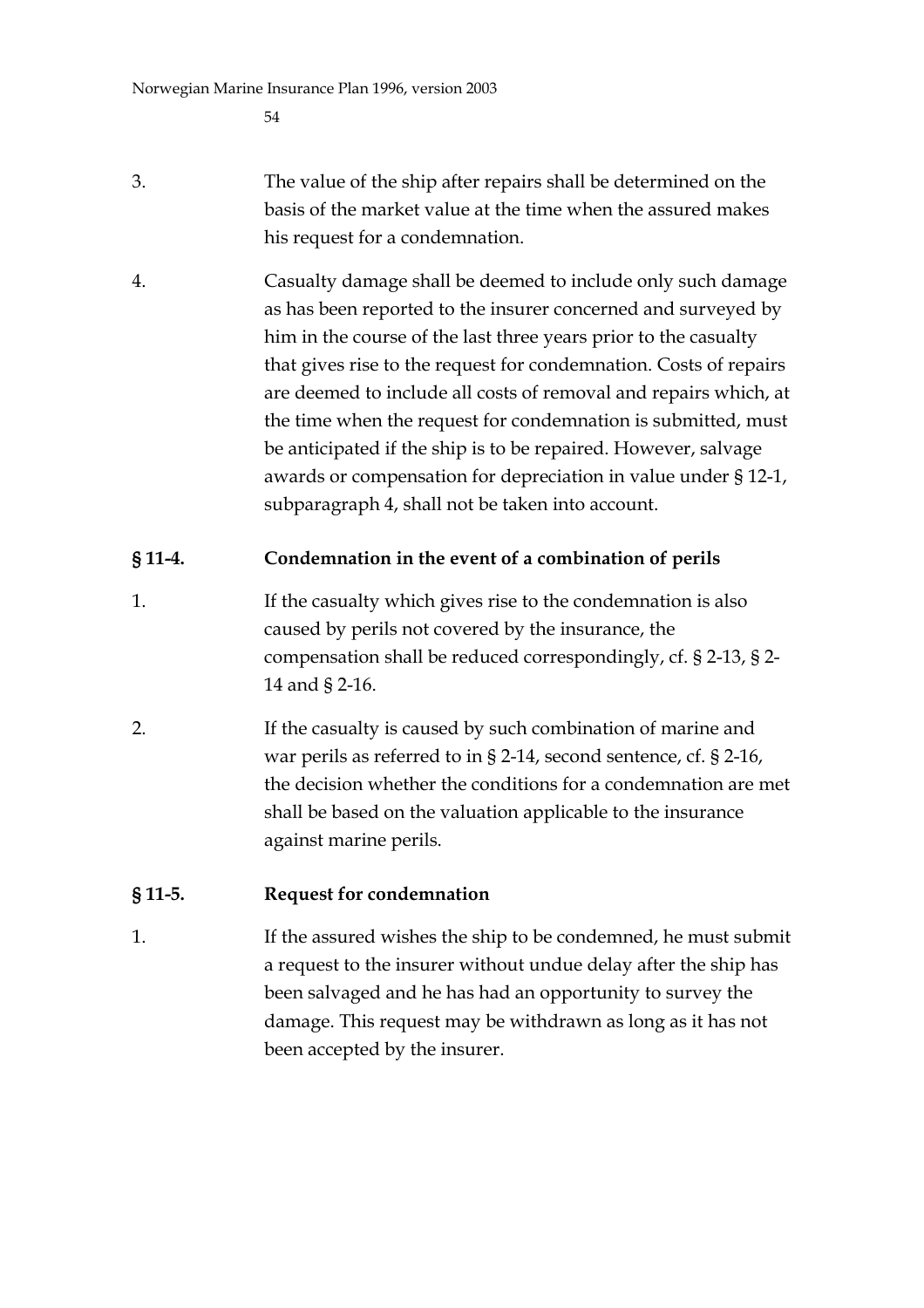2. Whether the assured or the insurer salvages or fails to salvage the ship shall not imply an approval or waiver respectively of the right to condemnation.

### **§ 11-6. Removal of the ship**

- 1. If the assured has requested a condemnation of the ship, the insurer may demand its removal to a place where the damage may be properly surveyed. The demand must be made without undue delay after the ship has been salvaged.
- 2. The insurer shall bear the costs of the removal and liability for any loss arising during or as a consequence of the removal which is not covered by other insurers.

### **§ 11-7. Missing or abandoned ship**

- 1. If the ship is reported missing, the assured may claim for a total loss when three months have elapsed from the date on which the ship was, at the latest, expected to arrive at a port. If the ship is reported missing under circumstances that give reason to assume that it is icebound and will subsequently be located, the time-limit is twelve months.
- 2. If the ship has been abandoned by the crew at sea without its subsequent fate being known, the assured may claim for a total loss when three months have elapsed from the day when the ship was abandoned. If it was abandoned because it was icebound, the time-limit is twelve months. If the ship was seen after being abandoned, the time-limit runs from the day on which it was last seen.
- 3. If, before expiry of the time-limit mentioned in subparagraphs 1 and 2, it is clear that the assured will not recover the ship, he may at once claim for a total loss.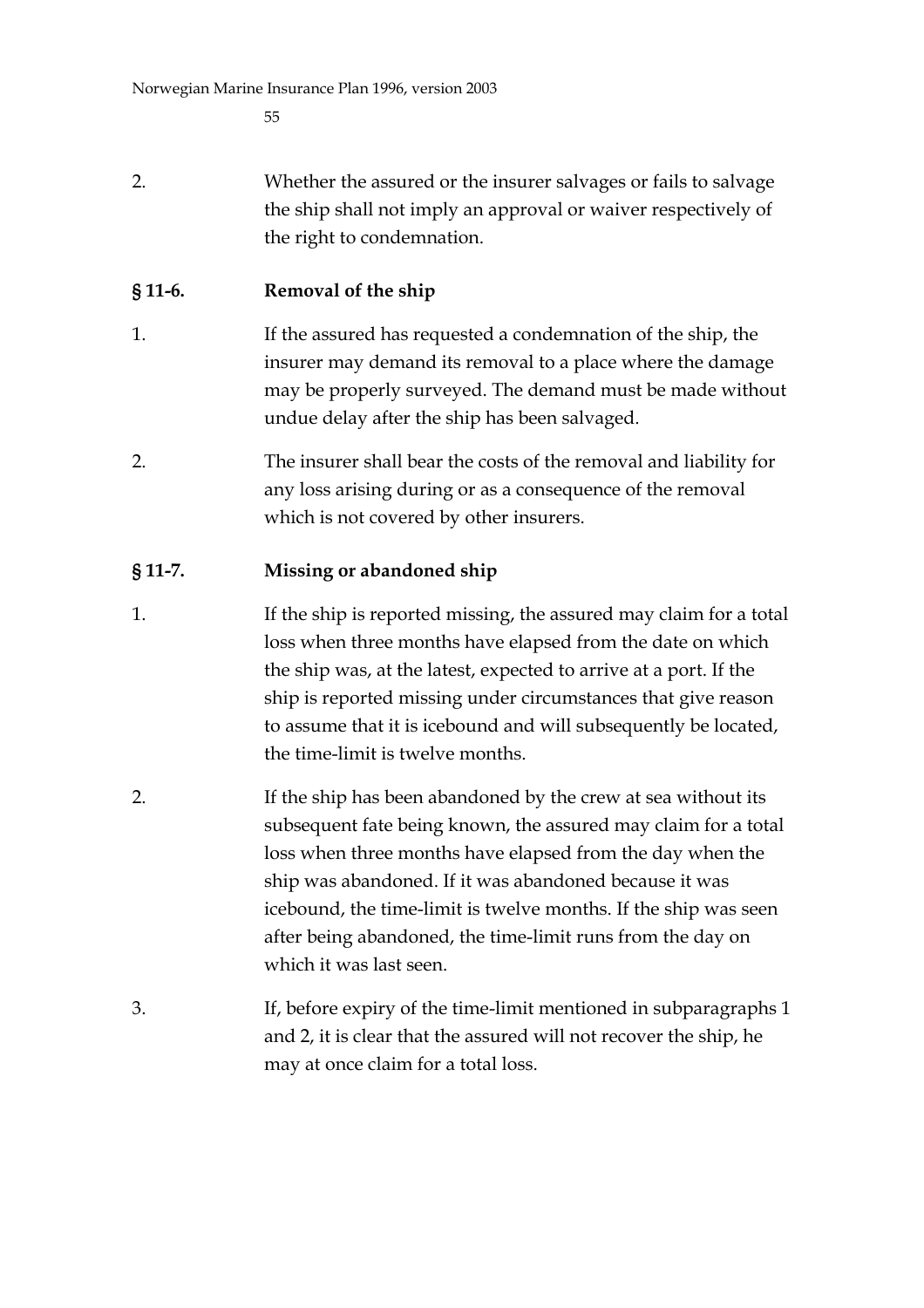| 4. | If the time-limit has expired and the assured has submitted a |
|----|---------------------------------------------------------------|
|    | claim for a total loss, the insurer may not reject the claim  |
|    | because the ship is subsequently recovered.                   |

### **§ 11-8. Extension of the insurance when the ship is missing or abandoned**

- 1. If, upon expiry of the insurance period, a situation exists as referred to in § 11-7, and the ship is subsequently recovered without the assured being entitled to claim for a total loss, the insurance is extended until the ship has dropped anchor or has been moored in the first port. If the ship is damaged, the rules contained in § 10-10 shall thereafter apply.
- 2. However, the insurance shall under no circumstances be extended beyond two years after the expiry of the insurance period.

### **§ 11-9. Liability of the insurer during the period of clarification**

- 1. If the assured is entitled to claim for a total loss in accordance with § 11-2, subparagraph 2, § 11-3 and § 11-7, an insurer who is not liable for the total loss shall not be liable for new casualties occurring after the casualty that resulted in a total loss.
- 2. The insurer who is liable for the total loss shall cover the assured's liability for damages in accordance with the rules contained in chapter 13, regardless of whether such liability has arisen as a result of marine perils or war perils, provided that the liability has arisen subsequent to the casualty that resulted in the total loss, but before the claim was settled and, at the latest, within two years of the expiry of the insurance period.

## **Chapter 12.**

## **Damage**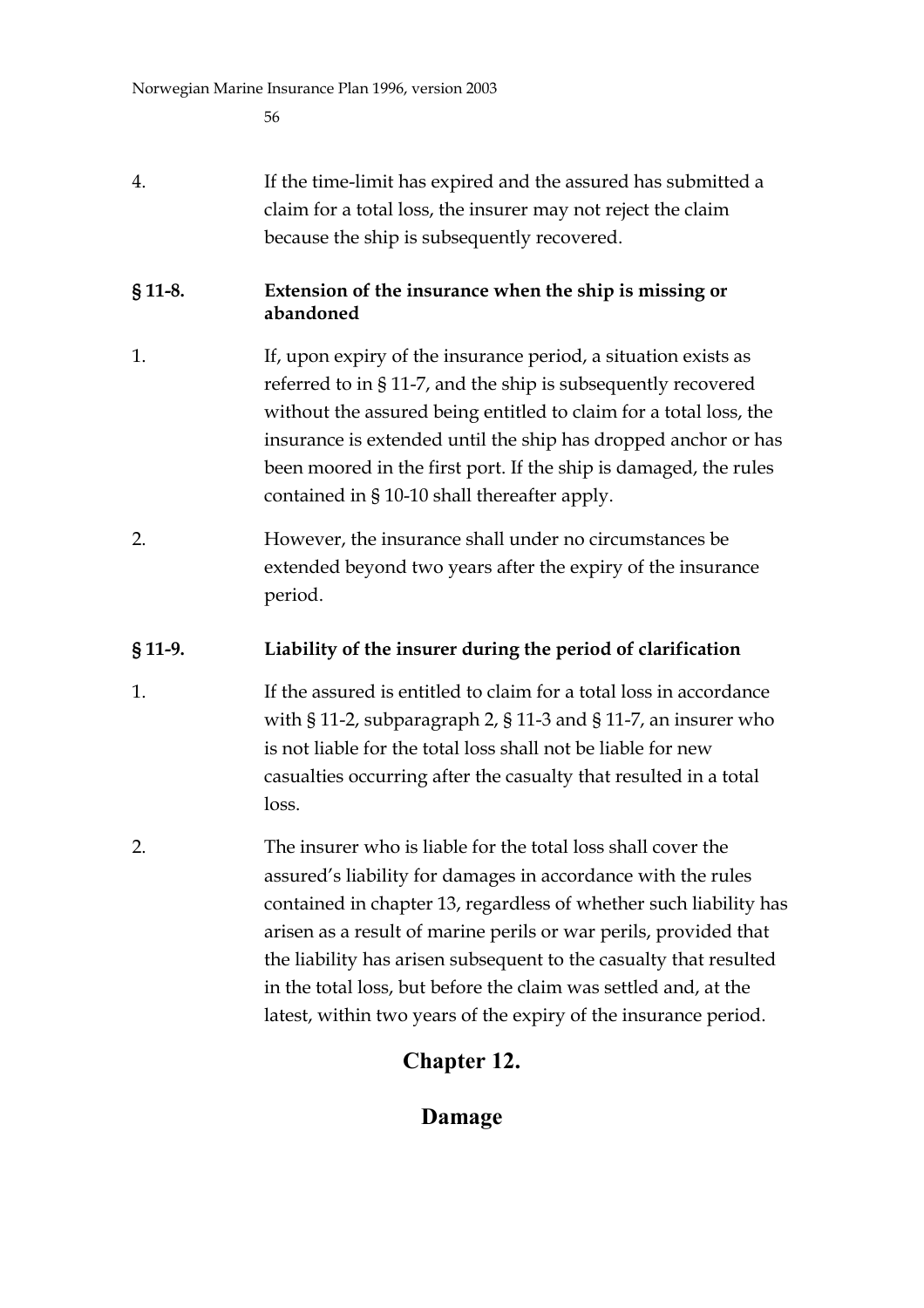#### **§ 12-1. Main rule concerning liability of the insurer**

- 1. If the ship has been damaged without the rules relating to total loss being applicable, the insurer is liable for the costs of repairing the damage in such a manner that the ship is restored to the condition it was in prior to the occurrence of the damage.
- 2. Liability arises as and when the repair costs are incurred.
- 3. If the repairs have resulted in special advantages for the assured because the ship is strengthened or the equipment improved, a deduction from the compensation shall be made limited to the additional costs caused by the strengthening or the improvement.
- 4. If complete repairs of the damage are impossible, but the ship may be made seaworthy and fit for its intended use by less expensive repairs, the insurer is, in addition to the repair costs, liable for the depreciation in value. If complete repairs of the damage will result in unreasonable costs, the insurer may demand that his liability be limited to the costs of the less extensive repairs, plus the depreciation in value.

### **§ 12-2. Compensation for unrepaired damage**

- 1. Even if repairs have not been carried out, the assured may claim compensation for the damage when the ownership of the ship passes from the assured by sale, enforced auction, seizure or requisition which does not give rise to compensation under § 15-11.
- 2. Compensation is calculated on the basis of the estimated costs of repairs at the time of the change of ownership, but is limited to the reduction in the proceeds of sale attributable to the damage. Unless otherwise proved, the damage in the event of a sale for scrapping is assumed not to have reduced the proceeds, and in other cases to have reduced the proceeds by the estimated costs of repairs.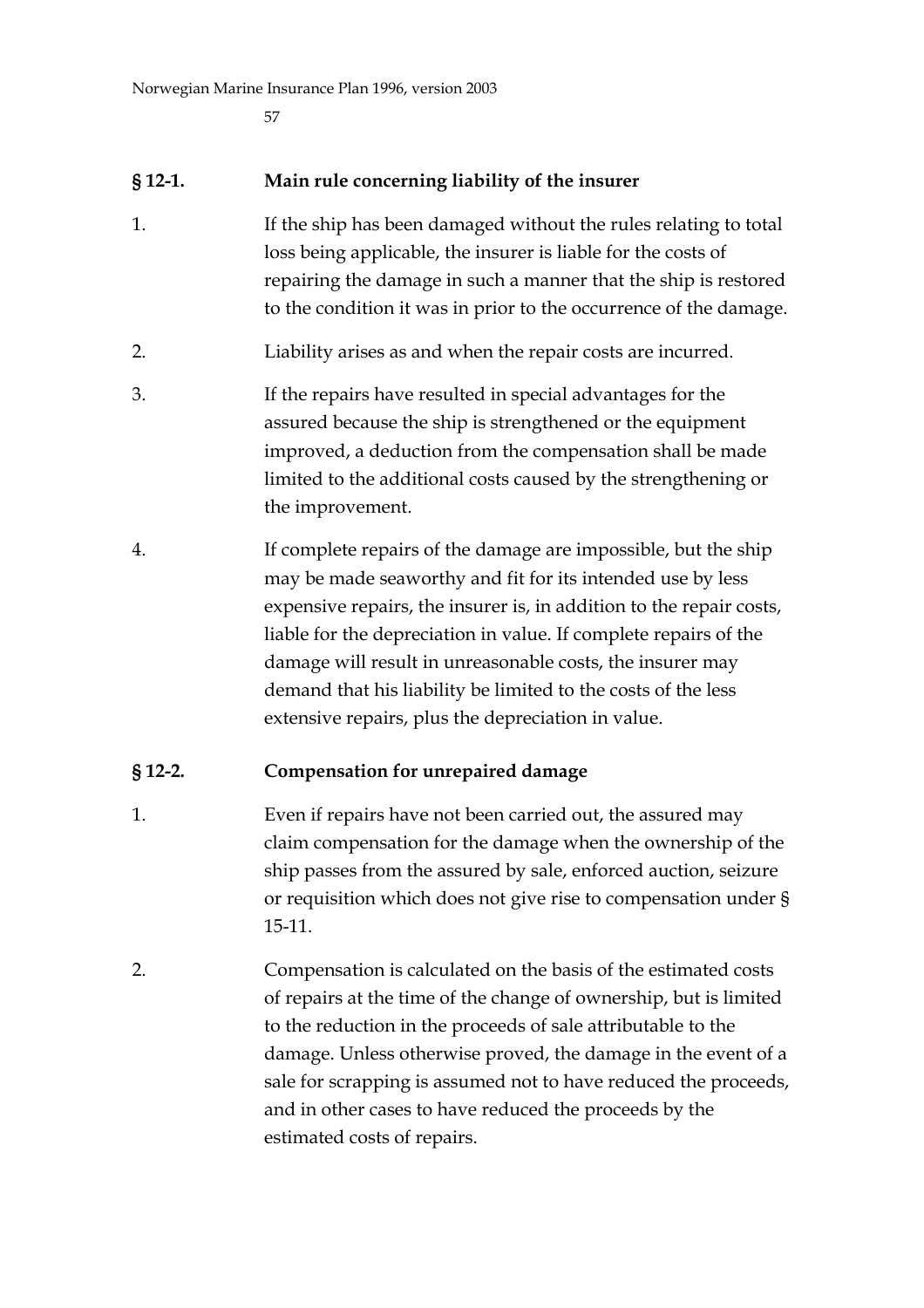3. In the event of a transfer of ownership of the ship, the assured may transfer claims for known damage to the new owner.

### **§ 12-3. Inadequate maintenance, etc.**

- 1. The insurer is not liable for costs incurred in renewing or repairing a part or parts of the hull, machinery or equipment which were in a defective condition as a result of wear and tear, corrosion, rot, inadequate maintenance and the like.
- 2. If frames or similar supporting or strengthening structures are defective due to circumstances referred to in subparagraph 1 and, as a result parts of the outer hull are lost or damaged, the insurer is not liable for the costs of repairing or renewing those parts.

### **§ 12-4. Error in design, etc.**

If the damage is a result of error in design or faulty material, the insurer is not liable for the costs of renewing or repairing the part or parts of the hull, machinery or equipment which were not in proper condition, unless the part or parts in question had been approved by the classification society.

### **§ 12-5. Losses that are not recoverable**

The insurer is not liable for:

- (a) crew's wages and maintenance and other ordinary expenses connected with the running of the ship during the period of repair, unless this is specially agreed,
- (b) expenses of shifting, storing and removal of cargo,
- (c) accommodation of passengers,
- (d) objects which must normally be replaced several times during the expected life of the ship and which are and have been used for mooring, towing and the like, unless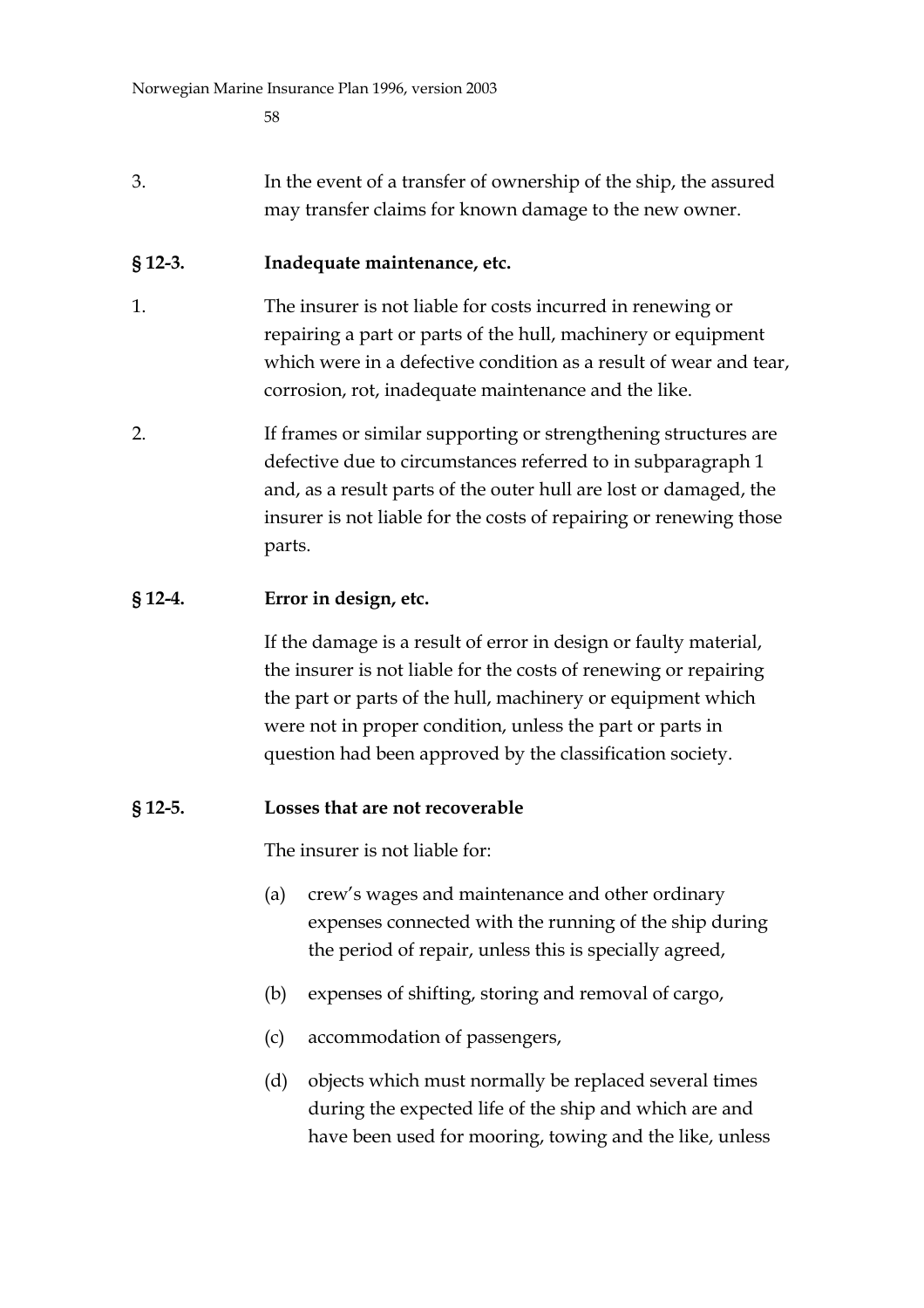the loss is a consequence of the ship having sunk, or is attributable to collision, fire or theft. The same applies to tarpaulins,

- (e) zinc slabs, magnesium slabs and the like fitted for protection against corrosion,
- (f) loss due to lubricating oil, cooling water or feed water becoming contaminated, unless proper measures were taken as soon as possible after the assured, the master or the chief engineer became, or must be deemed to have become, aware of the contamination, and in any event not later than three months after one of them should have become aware of the contamination.

### **§ 12-6. Deferred repairs**

If the repairs are not carried out within five years after the damage was discovered, the insurer is not liable for any increase in the cost of the work that is incurred later.

### **§ 12-7. Temporary repairs**

- 1. The insurer is liable for the costs of necessary temporary repairs when permanent repairs cannot be carried out at the place where the ship is at the relevant time.
- 2. If temporary repairs of the damaged part are carried out in other cases, the insurer is liable for costs up to the amount he saves through the postponement of the permanent repairs, or up to 20% p.a. of the hull valuation for the time the assured saves, if the latter amount is higher.

### **§ 12-8. Costs incurred in expediting repairs**

If the assured, in order to limit his loss of time, expedites repairs of the damaged part by extraordinary measures, the insurer's liability for the costs thereby incurred is limited to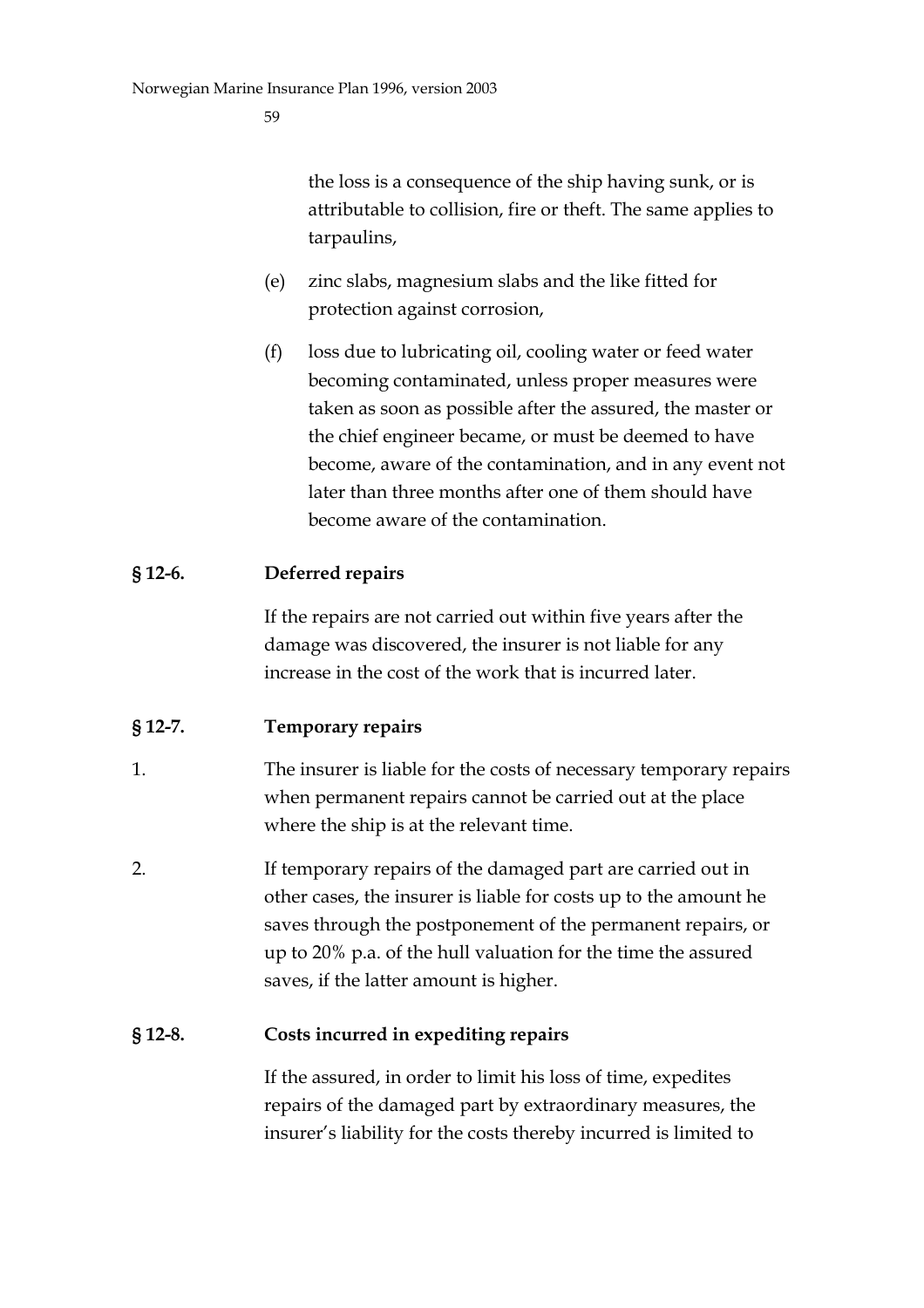20% p.a. of the hull valuation for the time saved by the assured. The time saved for the assured and the liability of the insurer are to be calculated in relation to all repairs that are carried out concurrently.

#### **§ 12-9. Repairs of a ship that is condemnable**

If a ship is repaired despite the fact that the conditions for condemnation are met, the insurer's liability is limited to the sum insured plus additional costs under § 4-19, if applicable, but with the deduction of the value of the wreck.

#### **§ 12-10. Survey of damage**

- 1. Before any damage is repaired, it shall be surveyed by a representative of the assured and a representative of the insurer.
- 2. The representatives shall submit survey reports, in which they describe the damage and state their opinions as regards the probable cause of each individual item of damage, the time of its occurrence and the costs of repair.
- 3. If one of the parties so requires, the representatives shall, before the damage is repaired, submit preliminary reports in which they give an approximate estimate of the costs of repairs.
- 4. If there is disagreement between the two representatives, the parties may appoint an umpire who shall give a reasoned opinion of the questions submitted to him. If the parties cannot agree on the choice of an umpire, he shall be appointed by a Norwegian average adjuster.
- 5. Neither the assured nor the insurer may petition for a judicial or other legal valuation of the damage, unless this is required by the laws of the relevant country.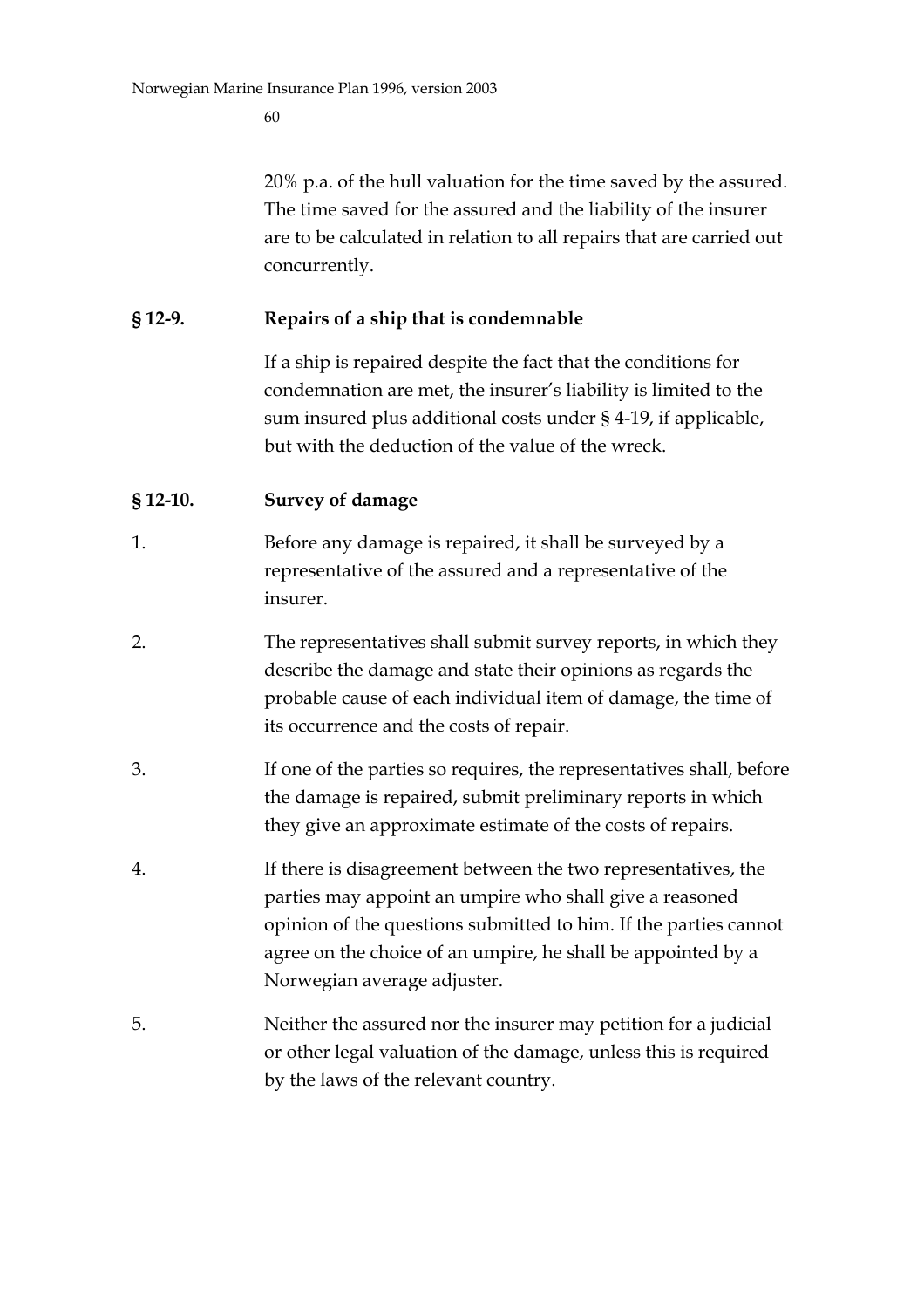6. If the assured, without compelling reasons, has the ship repaired without any survey being held or without notifying the insurer of such survey, he has, in addition to the burden of proof under § 2-12, the burden of proving that the damage is not attributable to causes not covered by the insurance.

### **§ 12-11. Invitations to tender**

- 1. The insurer may demand that tenders be obtained from the repair yards of his choice. If the assured does not obtain such tenders, the insurer may do so.
- 2. If the time taken to obtain tenders exceeds ten days as from the date the invitation to submit tenders is sent out, the insurer is liable to compensate the loss of time at the rate of 20% p.a. of the hull valuation during the excess period.

#### **§ 12-12. Choice of repair yard**

- 1. The tenders received shall, for the purpose of comparison, be adjusted by the costs of removal being added to the tender amount.
- 2. The assured decides which yard shall be used, but the insurer's liability for the costs of repairs and the removal is limited to an amount corresponding to the amount that would have been recoverable if the lowest adjusted tender had been accepted, with an addition of 20% p.a. of the hull valuation for the time the assured saves by not choosing that tender.
- 3. If the assured, because of special circumstances, has justifiable reason to object to the repairs being carried out at one of the yards that have submitted tenders, he may demand that the tender from that yard be disregarded.

### **§ 12-13. Removal of the ship**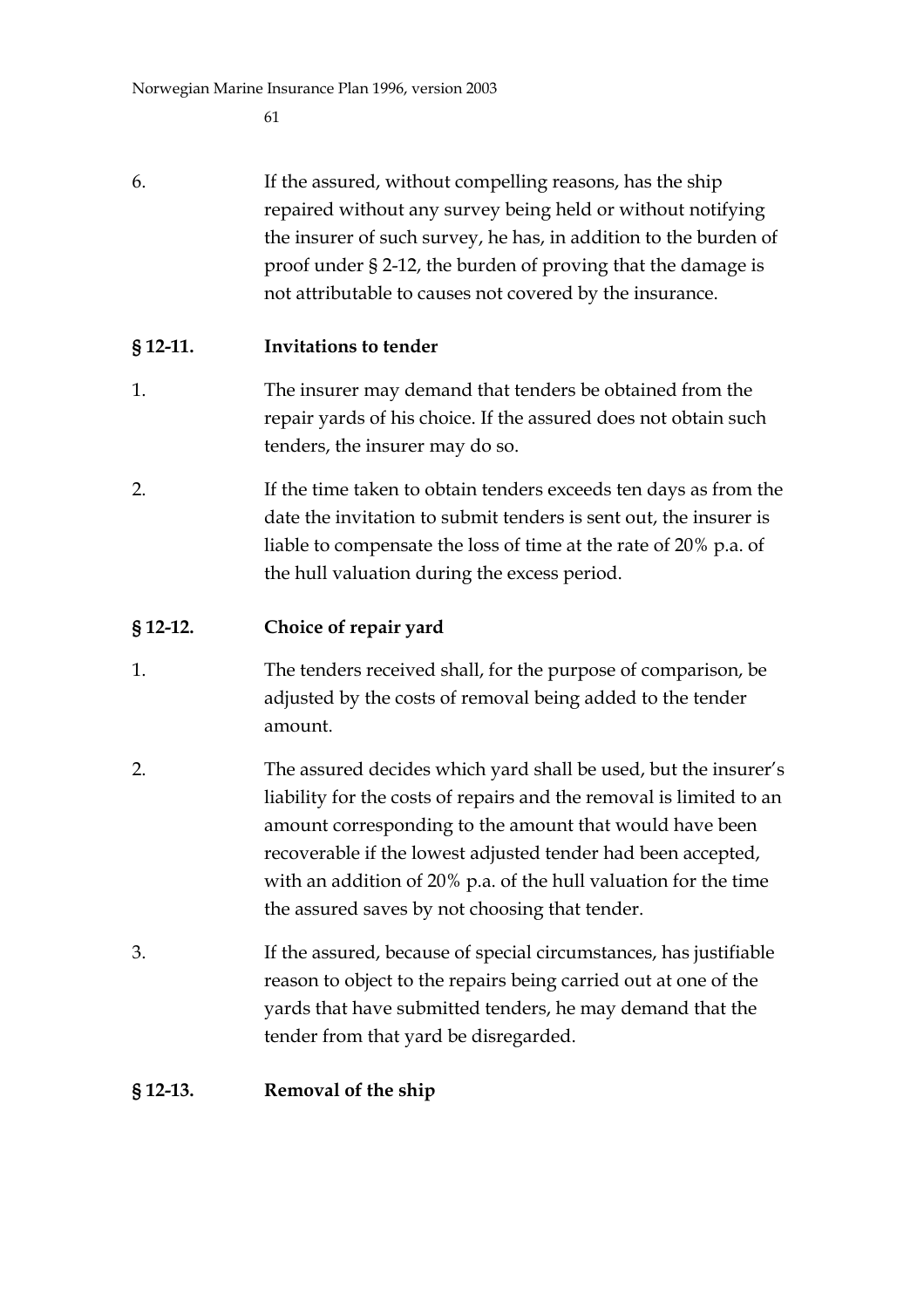Norwegian Marine Insurance Plan 1996, version 2003

62

- 1. Subject to the limitation that follows from § 12-12, the insurer is liable for the costs of moving the ship to the repair yard, including wages and maintenance for necessary crew, bunkers and similar direct expenses in connection with the running of the ship during the period of time involved. If the removal results in costs savings for the assured, a corresponding amount shall be deducted.
- 2. If another insurer has expressly disclaimed liability during the removal in accordance with § 3-20, the insurer who is liable for the damage to the ship shall also be liable for any loss that arises during and in consequence of the removal, and which would otherwise have been recoverable from the other insurer.
- 3. The insurer may disclaim any liability during the removal in accordance with § 3-20.

### **§ 12-14. Apportionment of common expenses**

If expenses have been incurred which are common to repair work for which the insurer is liable and work which is not covered by the insurance, these expenses shall be apportioned on the basis of the cost of each class of work. However, common expenses which depend on the length of the period of repairs shall be apportioned on the basis of the time that the recoverable and the non-recoverable work would have required if the two classes of work had been carried out separately.

### **§ 12-15. Ice damage deductions**

Damage due to striking against or contact with ice - excluding collision with icebergs on the open sea - is recoverable subject to a deduction of one fourth.

### **§ 12-16. Machinery damage deductions**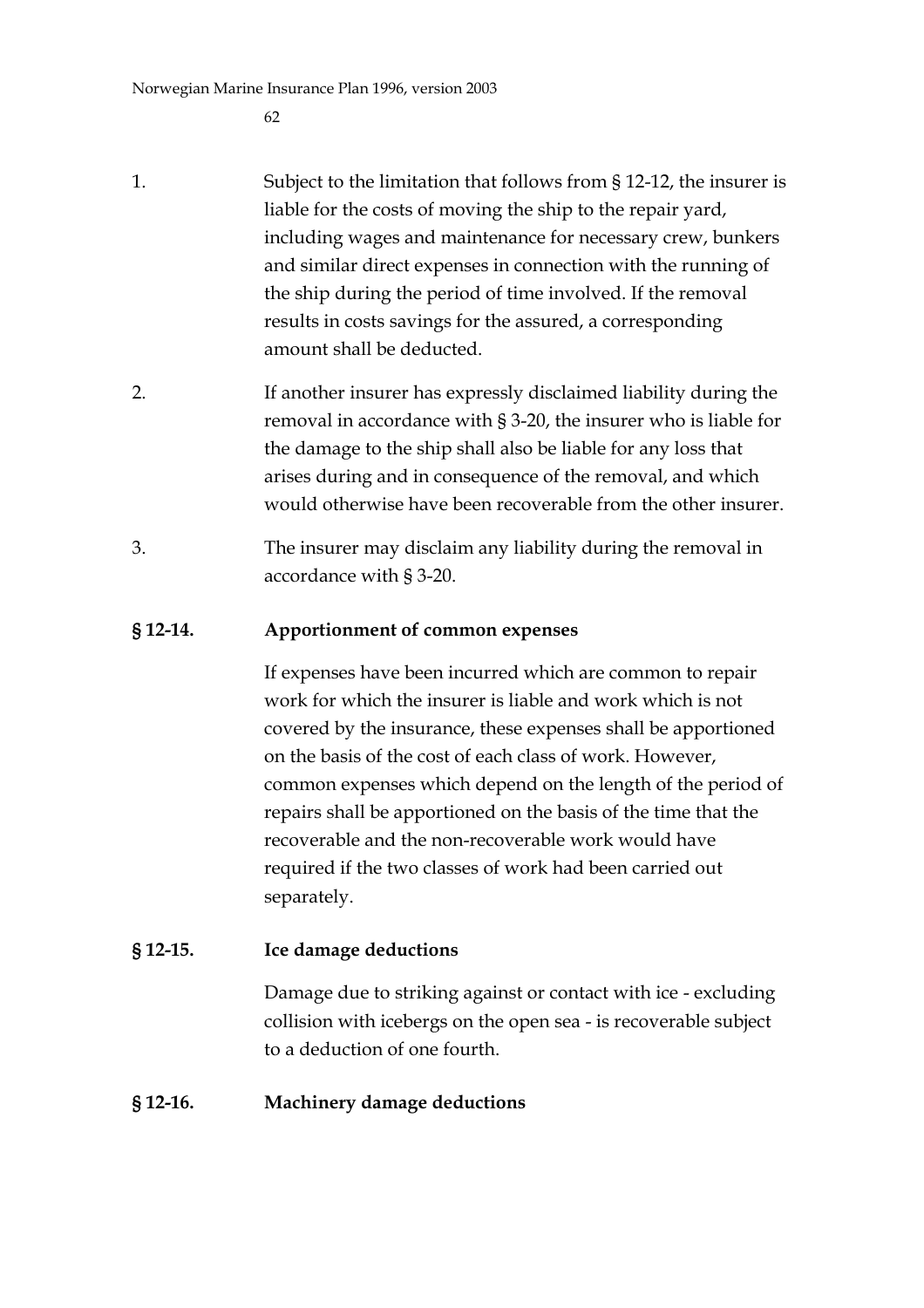| 1. | Damage to machinery and accessories and to pipelines and          |
|----|-------------------------------------------------------------------|
|    | electrical cables outside the machinery is recoverable subject to |
|    | deductions as set out in the policy. To this shall be added the   |
|    | deductible referred to in § 12-18, subparagraph 1.                |

- 2. However, no machinery damage deduction shall be made if the damage is a consequence of:
	- (a) the ship having been involved in a collision or striking,
	- (b) the engine room having been completely or partly flooded,
	- (c) fire or explosion originating outside the engine room.

### **§ 12-17. Compensation without deductions**

Recoverable without deductions in accordance with § 12-15 and § 12-16 are:

- (a) loss recoverable under § 12-1, subparagraph 4, § 12-11, subparagraph 2, and § 12-13,
- (b) unused spare parts that are damaged or lost,
- (c) temporary repairs.

### **§ 12-18. Deductible**

- 1. For each casualty the amount stated in the policy shall be deducted.
- 2. Damage caused by heavy weather or navigating in ice which has occurred during the period between departure from one port and arrival at the next one shall be regarded as one casualty.
- 3. Costs in connection with the claims settlement, cf. § 4-5, and loss through measures to avert or minimise the loss, see §§ 4-7 to 4-12, are recoverable without any deductible.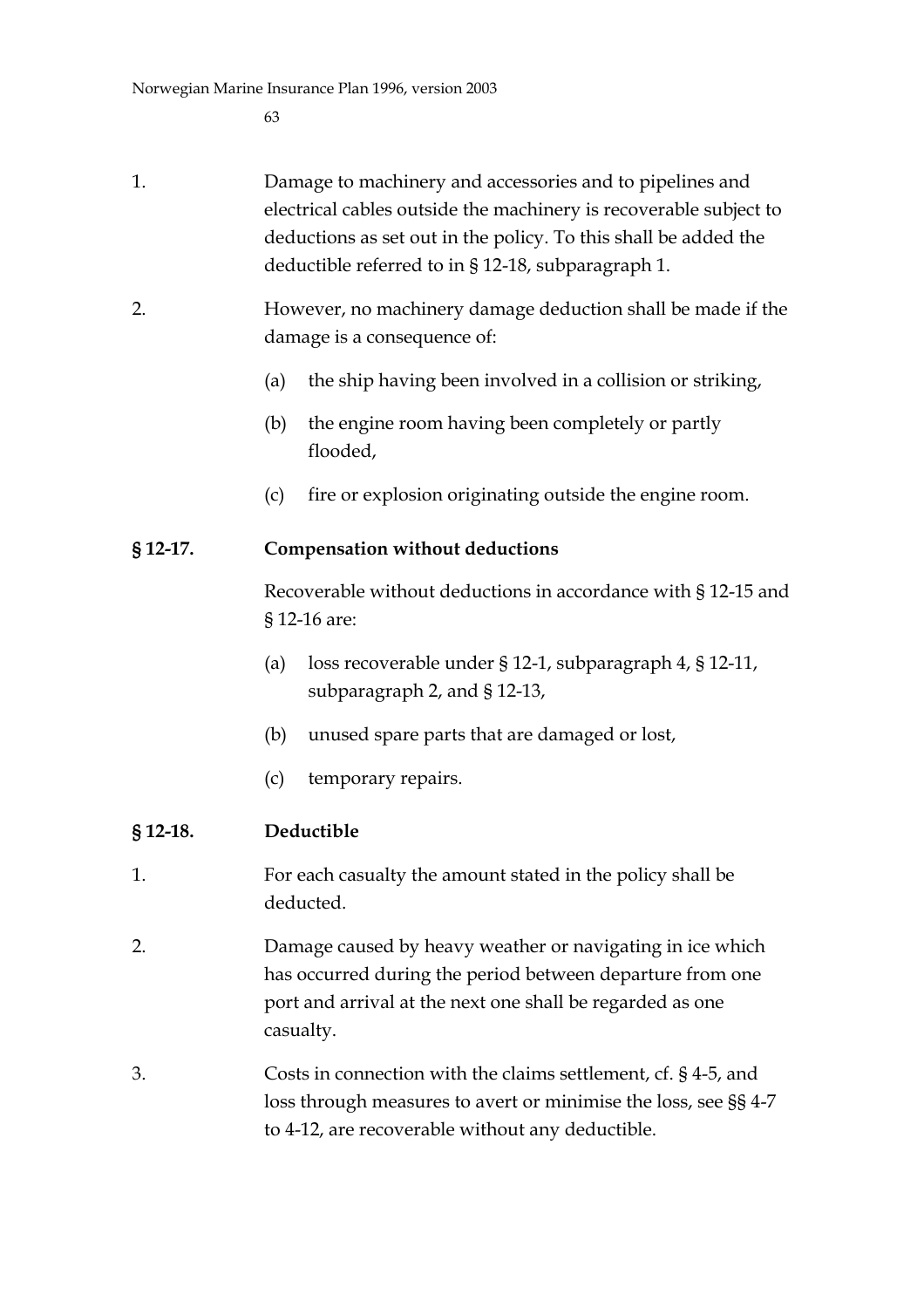Norwegian Marine Insurance Plan 1996, version 2003

64

### **§ 12-19. Basis for calculation of deductions according to §§ 12-15 to 12- 18 and § 3-15**

- 1. Deductions under § 3-15, subparagraph 2, § 12-15, § 12-16 and § 12-18 are calculated on the basis of the full amount of compensation according to the Plan and the insurance conditions before deductions under any of these sections are made.
- 2. Deductions are also made if damage to the ship is recoverable under § 4-7, cf. § 4-12, subparagraph 1.

### **Chapter 13.**

## **Liability of the assured arising from collision or striking**

### **§ 13-1. Scope of liability of the insurer**

- 1. The insurer is liable for liability imposed on the assured for loss which is a result of collision or striking by the ship, its accessories, equipment or cargo, or by a tug used by the ship.
- 2. However, the insurer is not liable for:
	- (a) liability arising while the ship is engaged in towing, or caused by the towage, unless this takes place in connection with a salvage operation referred to in § 3-12, subparagraph 2,
	- (b) liability for personal injury or loss of life,
	- (c) other loss suffered by passengers or crew on the insured ship,
	- (d) liability for damage to or loss of cargo, other effects on board the insured ship, or equipment which the ship uses,
	- (e) liability to charterers or others who have an interest in the insured ship,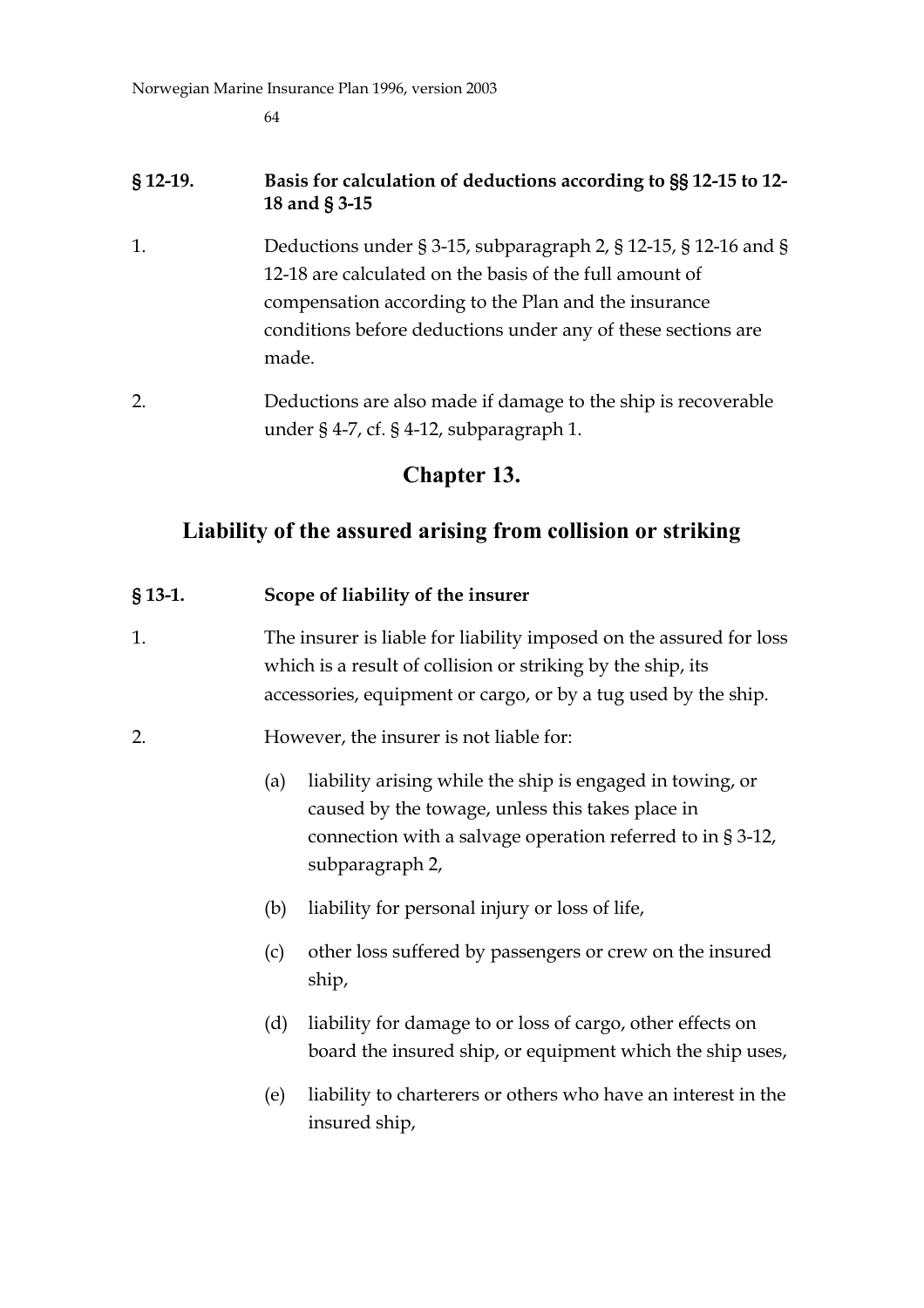- (f) liability for pollution damage and damage resulting from fire or explosion caused by oil or other liquid or volatile substances, and contamination damage caused by radioactive substances. However, if the insured ship has collided with another ship, liability for such damage to the other ship with equipment and cargo is covered,
- (g) liability for loss caused by cargo or bunkers after grounding or striking against ice,
- (h) liability for loss caused by the ship's use of anchor, mooring and towing gear, loading and discharging **appliances**, gangways and the like, and liability for damage to or loss of these objects,
- (i) liability for removal of the wreck of the insured ship and for obstructions to traffic created by the insured ship,
- (j) refund of amounts which a third party has paid by way of compensation for loss as mentioned under letters (a) to (i) above.

### **§ 13-2. Limitation of liability based on tonnage or value of more than one ship**

If the assured's liability is limited on the basis of the tonnage or value of more than one ship, and these ships are insured with different insurers, each individual insurer is liable for such proportion of the liability as corresponds to the tonnage or value of the ship in question.

### **§ 13-3. Maximum liability of the insurer in respect of any one casualty**

The insurer is liable up to an amount equivalent to the sum insured in respect of liability for damages araising from any one casualty.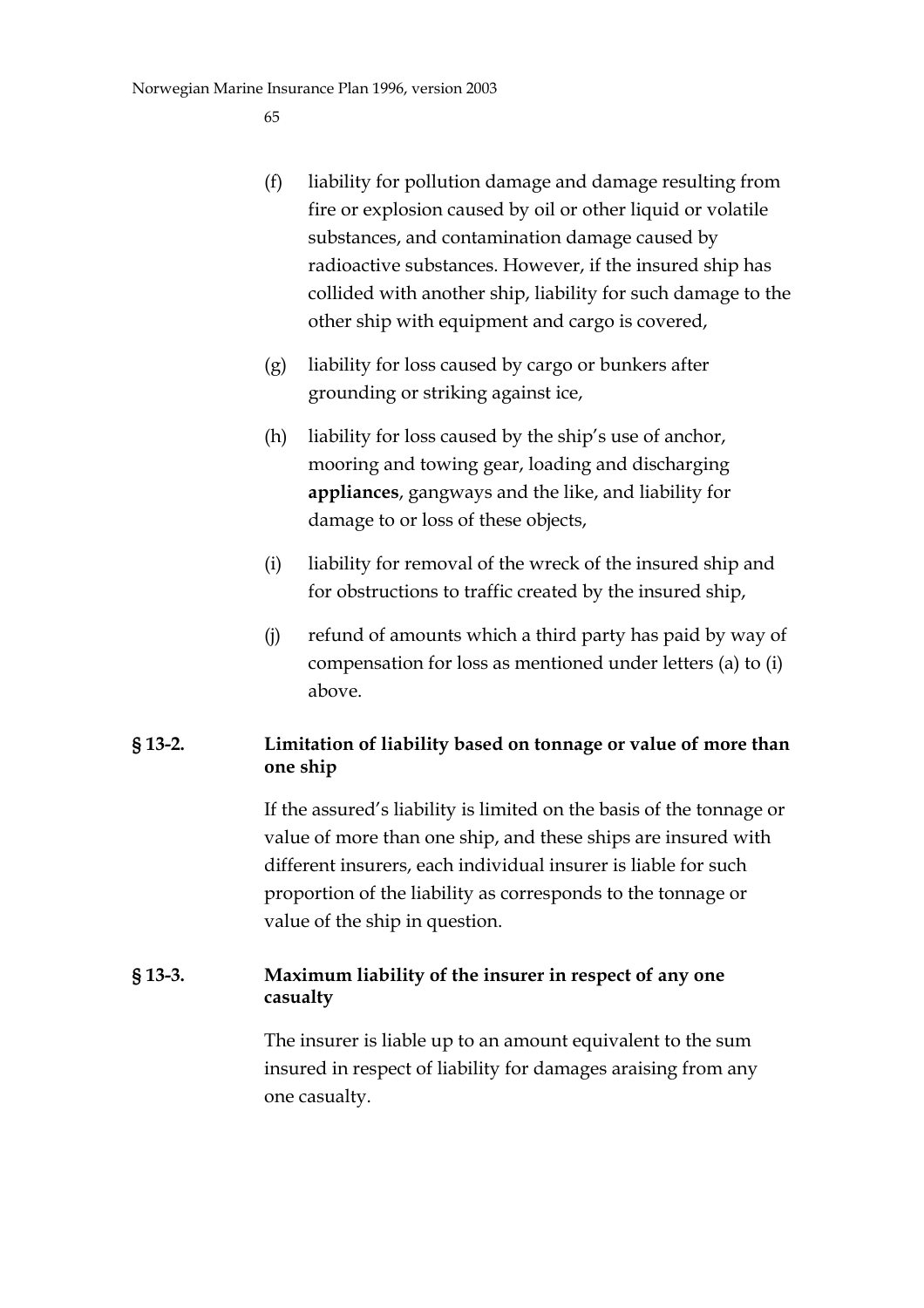### **§ 13-4. Deductible**

- 1. For each casualty the amount stated in the policy shall be deducted.
- 2. Litigation costs, cf. § 4-4, costs in connection with the claims settlement, cf. § 4-5, and loss caused by measures to avert or minimise the loss, cf. §§ 4-7 to 4-12, are recoverable without any deductible.

## **Part three**

## **Other insurances for ocean-going ships**

### **Chapter 14.**

### **Separate insurances against total loss**

#### **§ 14-1. Insurance against total loss and excess collision liability (hull interest insurance)**

If an insurance has been effected against total loss and excess collision liability (hull interest insurance), the insurer is liable for the amount stated in the policy

- (a) for total loss in accordance with the rules contained in chapter 11, and § 15-10, and
- (b) separately for the assured's liability for collision or striking in accordance with the rules in §§ 13-1 to 13-3, where the hull insurer does not cover the liability because it exceeds a sum insured equivalent to the full valuation in the hull policy.

#### **§ 14-2. Insurance against loss of long-term freight income (freight interest insurance)**

If an insurance has been effected against loss of long-term freight income (freight interest insurance), the insurer is liable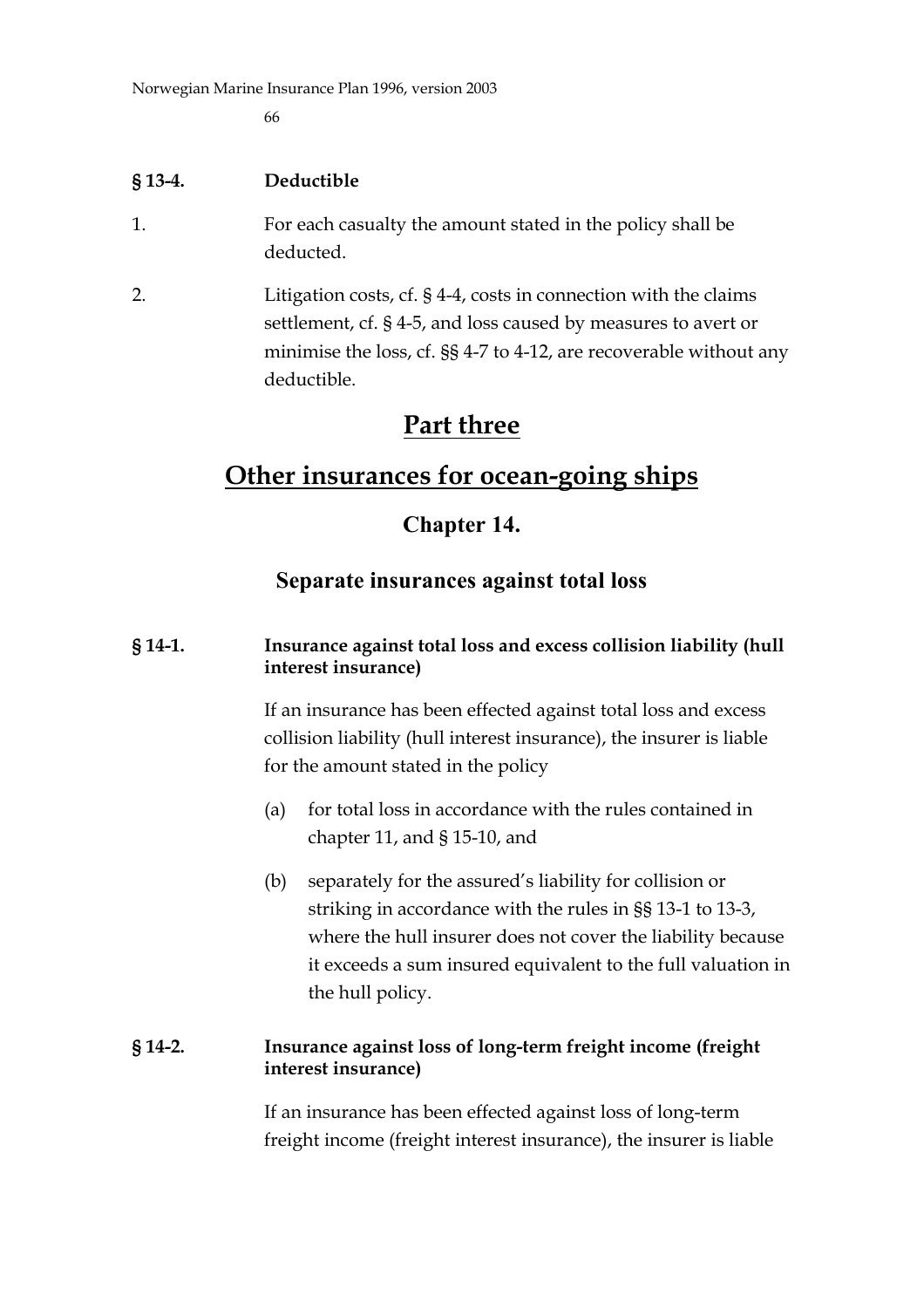for total loss in accordance with the rules contained in chapter 11 for the amount stated in the policy.

### **§ 14-3. Common rules for separate insurances against total loss**

- 1. The insurer's liability is subject to the condition that the assured claims for a total loss against the hull insurer. If the hull insurer has paid the sum insured in accordance with § 4-21, the assured may claim compensation from the insurer provided that he is prepared to transfer the wreck to the insurer. If both hull interest insurance and freight interest insurance have been effected, the hull interest insurer has first right to the wreck.
- 2. The insurer is not liable for any loss incurred by measures to avert or minimise the loss, cf. §§ 4-7 to 4-12.
- 3. The rules contained in chapters 10 and 11 apply correspondingly.
- 4. The rules contained in § 1-4, § 9-4, § 9-5, first sentence, § 9-6 and § 9-8, cf. § 9-2, apply correspondingly to the relationship between the insurers for the special insurances against total loss, etc., and the claims leader under the hull insurance.

### **§ 14-4. Restrictions on the right to effect separate insurances against total loss**

- 1. If hull interest insurance has been effected for more than 25% of the assessed insurable value under the hull insurance which covers the same perils, the excess part of the hull interest insurance is void. The same applies to a freight interest insurance.
- 2. If more than one hull interest insurance or freight interest insurance have been effected, the insurer's liability is reduced proportionately.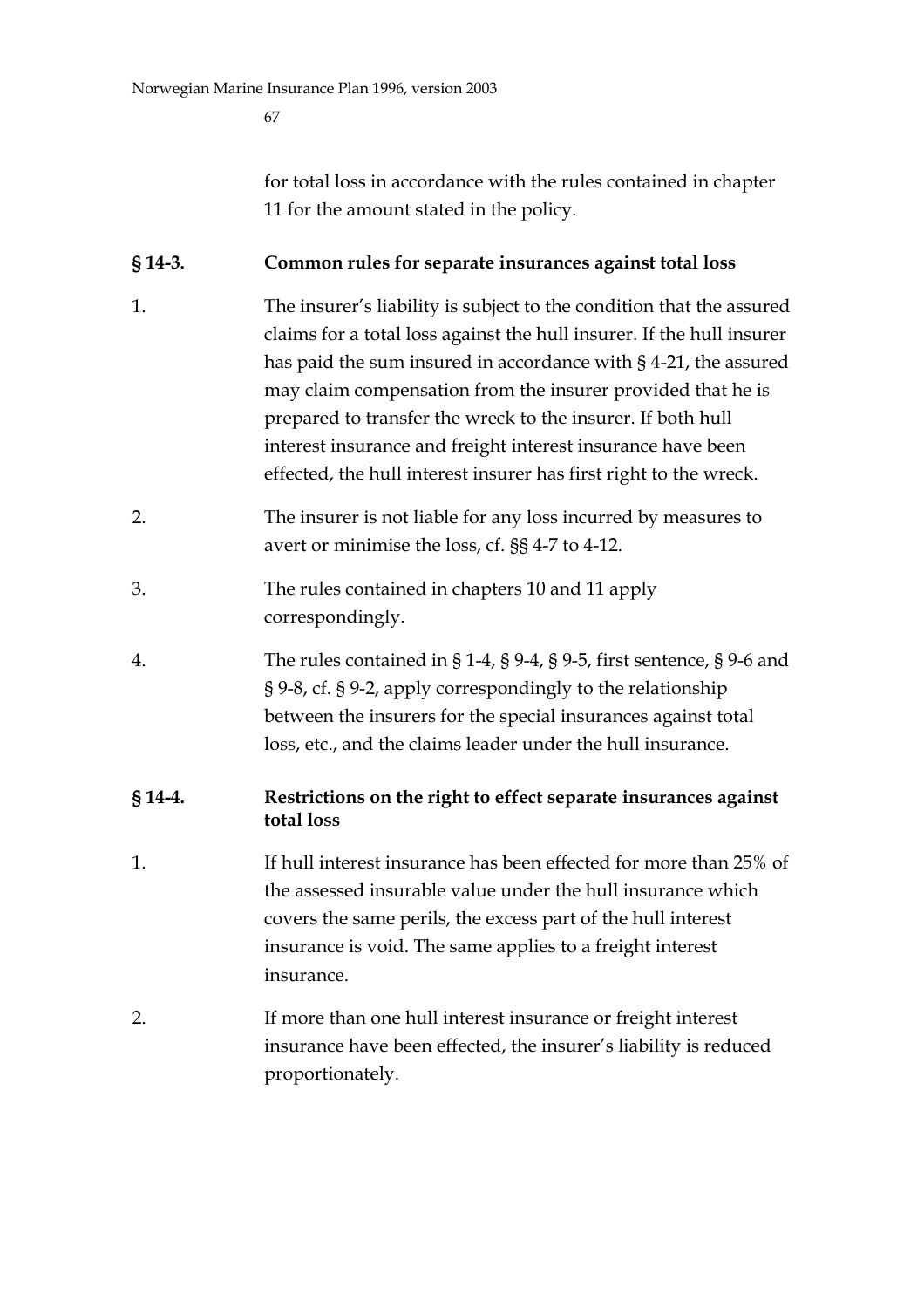Norwegian Marine Insurance Plan 1996, version 2003

68

3. The rules in subparagraph 1 do not prevent the assured from effecting, in addition to hull interest insurance and freight interest insurance, insurance with an open insurable value against loss of an existing time charterparty or a contract for a series of voyages. If the assured receives compensation under such an insurance, the liability of the freight interest insurer under § 14-2 is reduced correspondingly.

### **Chapter 15.**

## **War risk insurance**

### **Section 1. General rules relating to the scope of war risk insurance**

### **§ 15-1. Perils covered**

- 1. The insurance covers war perils, cf. § 2-9.
- 2. If the insurance against marine perils has been suspended in accordance with the rules in § 3-19, the insurance also covers marine perils, cf. § 2-8.
- 3. If the ship is insured with The Norwegian Shipowners' Mutual War Risks Insurance Association, and the insurance against marine perils has been suspended by reason of a requisition by a foreign State power, cf. § 3-17, the insurance also covers marine perils, cf. § 2-8.

#### **§ 15-2. Losses covered**

The insurance covers:

- (a) total loss, cf. chapter 11 and section 4 below,
- (b) damage, cf. chapter 12 and section 5 below,
- (c) collision liability, cf. chapter 13,
- (d) hull interest/freight interest, cf. chapter 14,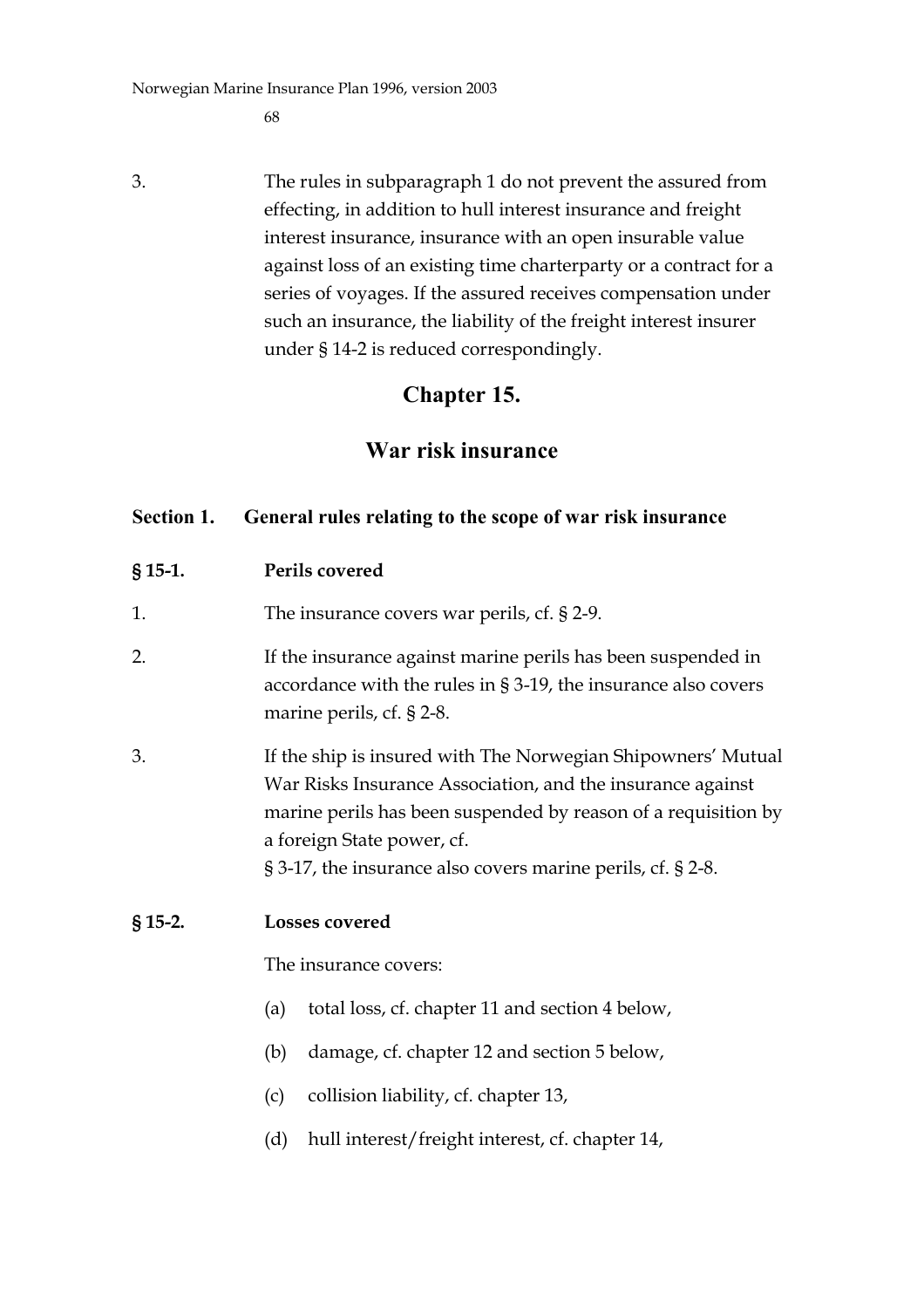- (e) loss of hire, cf. chapter 16 and section 6 below,
- (f) owner's liability (P&I), cf. section 7 below,
- (g) occupational injuries etc., cf. section 8 below.

#### **§ 15-3. Sum insured**

In addition to § 4-18 the following shall apply:

- (a) Shipowner's liability, cf. section 7 below, shall be subject to a separate sum insured. Even if the sum insured is exceeded, the insurer covers liability under § 15-21.
- (b) Hull interest/freight interest, cf. chapter 14, shall be subject to a separate sum insured.
- (c) Loss of hire, cf. chapter 16 and section 6, shall be subject to a separate sum insured.

#### **§ 15-4. Safety regulations**

- 1. During the insurance period the insurer may, as a special safety regulation, cf. § 3-24, issue *inter alia* instructions that:
	- (a) the ship shall not embark on a planned voyage or complete a voyage in progress,
	- (b) the ship shall or shall not follow a certain itinerary,
	- (c) the ship shall deviate, be moved from one port to another, or remain in a specific port,
	- (d) the ship shall not carry cargo of a certain nature, or certain passengers,
	- (e) the ship shall or shall not comply with orders issued by a foreign State power,
	- (f) the assured shall without undue delay give information about the ship's position, about voyages which the ship is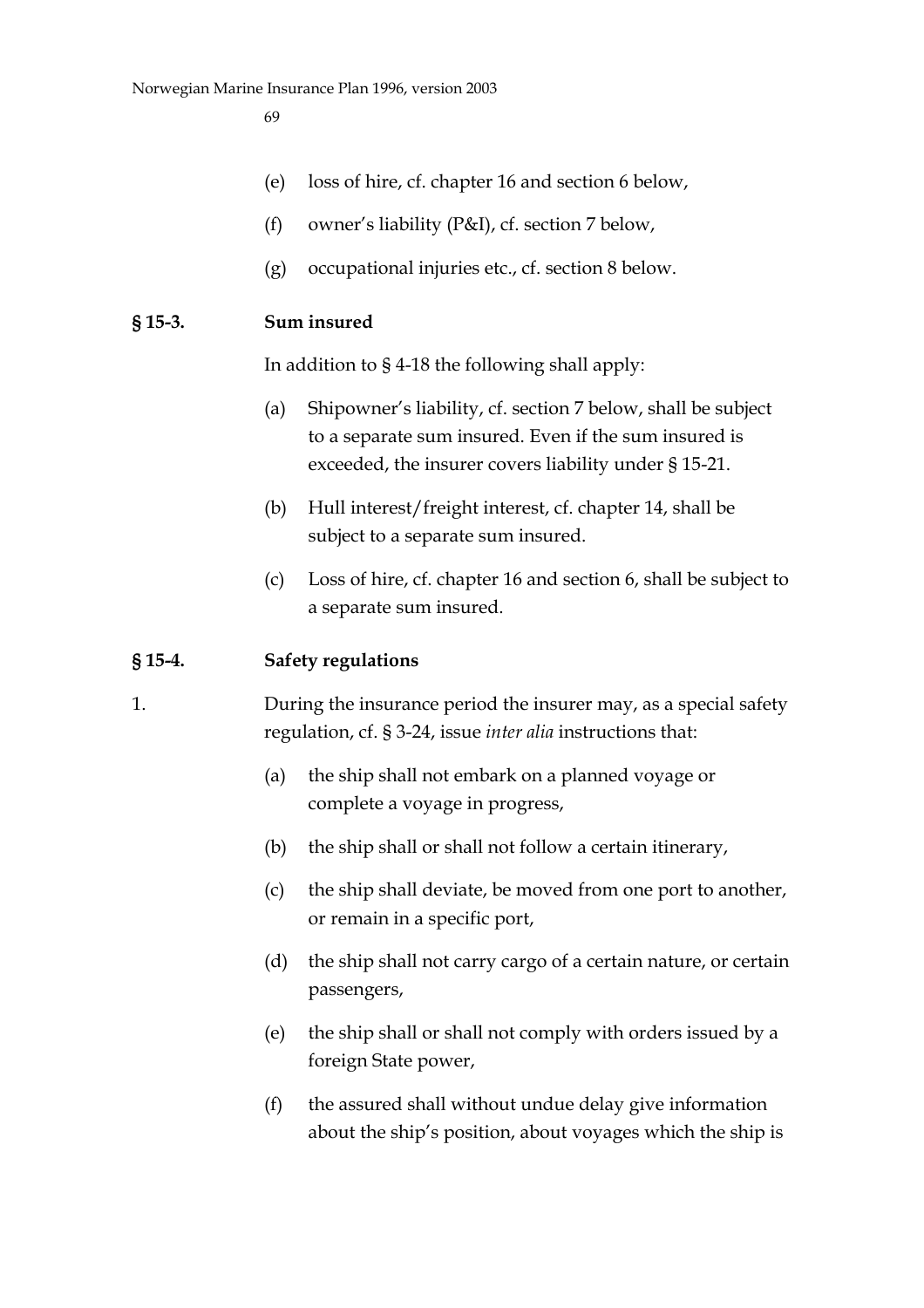making or is going to make, about times of departure and arrival, the nature of the cargo, the itinerary, the charter arrangement, etc., and of any changes as regards previously given information about such facts.

2. In the event of an infringement of a stipulated safety regulation, § 3-25, subparagraphs 1 and 2, shall apply correspondingly.

### **Section 2. Termination of the insurance**

#### **§ 15-5. War between the major powers**

In the event of war or war-like conditions breaking out between any of the following States: Great Britain, the United States of America, France, the Russian Federation, the People's Republic of China, an insurance against war perils shall automatically terminate, unless the ship is insured with The Norwegian Shipowners' Mutual War Risks Insurance Association.

### **§ 15-6. Use of nuclear arms for war purposes**

In the event of any use of nuclear arms for war purposes, the insurance shall automatically terminate. However, if the ship is insured with The Norwegian Shipowners' Mutual War Risks Insurance Association, the insurance shall only terminate if the ship is inside excluded or conditional areas, cf. § 15-9.

### **§ 15-7. Bareboat chartering**

If the ship is bareboat chartered, the insurance shall terminate immediately.

### **§ 15-8. Cancellation**

1. In the event of a change of risk, the person effecting the insurance as well as the insurer is entitled to cancel the insurance by giving seven days' notice. Cancellation also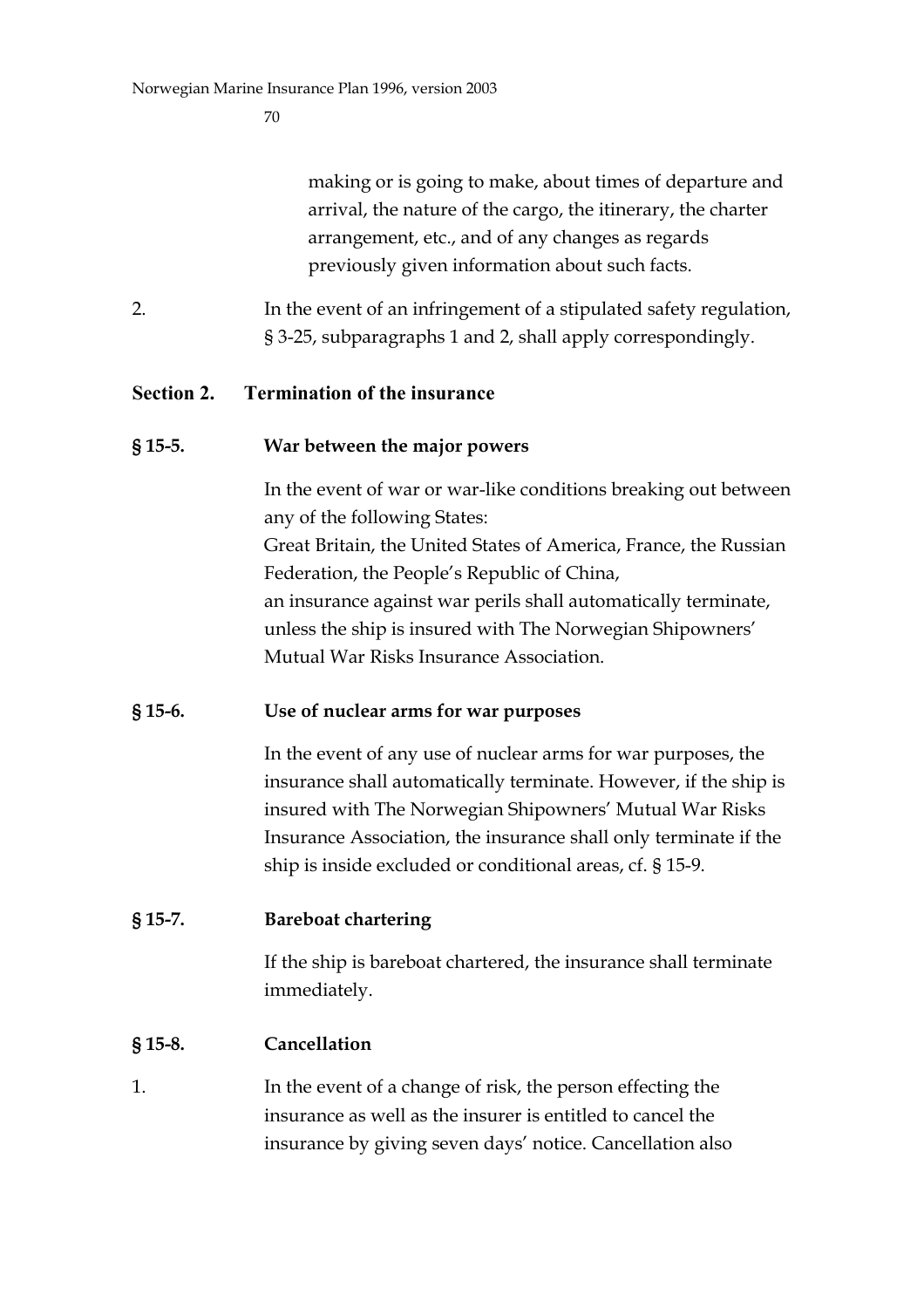applies to the rights of the mortgagee, but the insurer shall immediately notify the mortgagee of the cancellation.

2. If the insurance is cancelled in accordance with subparagraph 1, the insurer shall, before expiry of the time-limit, submit a proposal for new conditions and a new premium.

#### **Section 3. Trading limits**

#### **§ 15-9. Excluded and conditional trading areas**

In addition to § 3-15 the following applies: The insurer may at any time designate new or change existing trading areas. He may in this connection decide that:

- (a) certain areas shall be designated as conditional areas. The ship may still sail in such areas, but subject to an additional premium,
- (b) certain areas shall be designated as excluded areas. Such areas fall outside the trading area of the insurance.

#### **Section 4. Total loss**

#### **§ 15-10. Relationship to chapter 11**

The provisions in this section shall apply in addition to the provisions contained in chapter 11.

#### **§ 15-11. Intervention by a foreign State power, piracy**

1. If the assured has been deprived of the ship by an intervention by a foreign State power, for which the insurer is liable under § 2-9, the assured may claim for a total loss if the ship has not been released within twelve months from the day the intervention took place.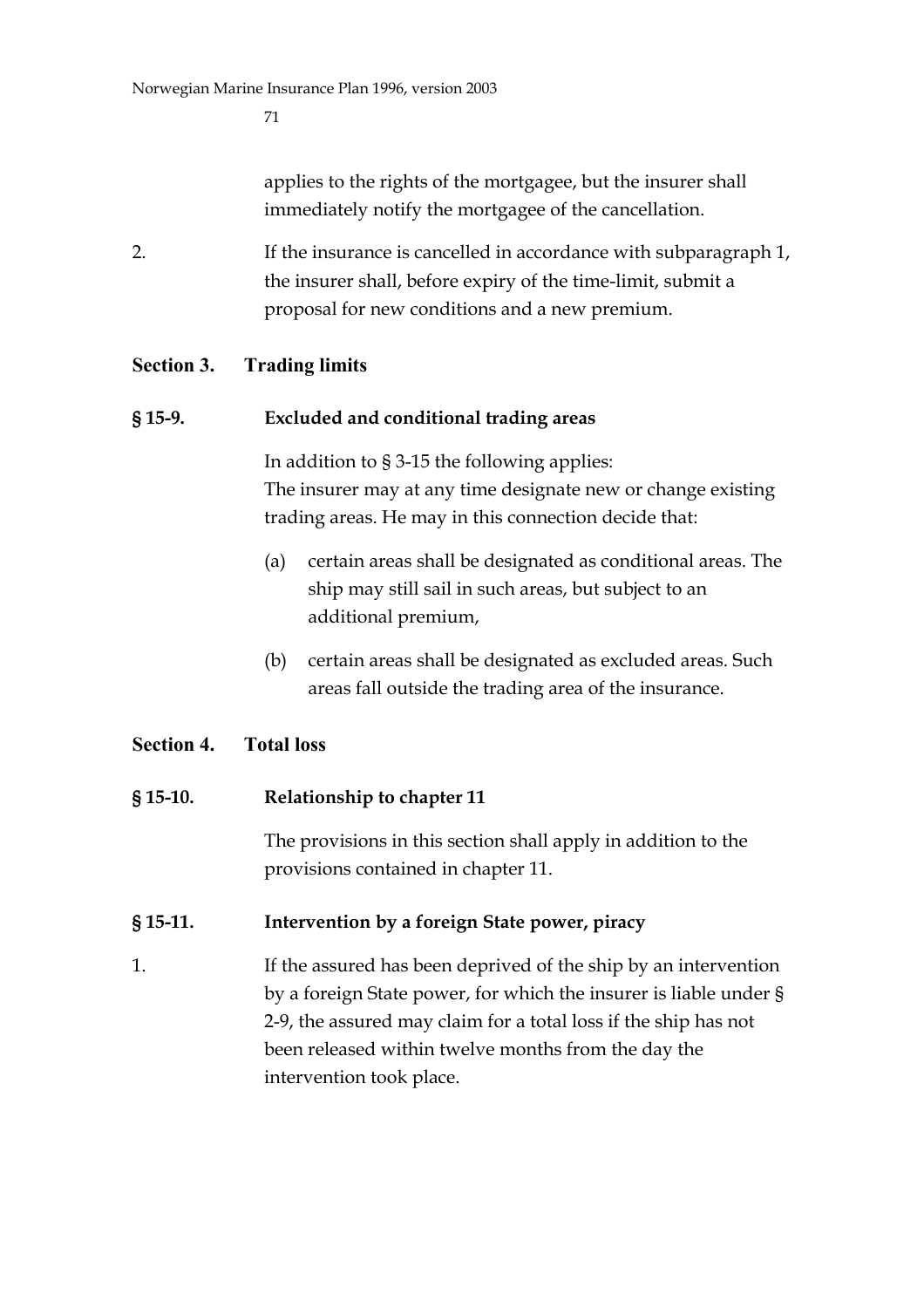| 2.<br>$§$ 15-13. | The provisions in § 15-11, subparagraphs 3, 4 and 5, shall apply<br>correspondingly.<br>Restrictions imposed by the insurer<br>If the ship has been deprived of income for more than six<br>months as a result of orders issued by the insurer, cf. § 15-4, the                                              |
|------------------|--------------------------------------------------------------------------------------------------------------------------------------------------------------------------------------------------------------------------------------------------------------------------------------------------------------|
| 1.               | If the ship is prevented from leaving a port or a similar limited<br>area, the assured may claim for a total loss, if the relevant<br>obstruction has not been lifted within twelve months after the<br>day it occurred.                                                                                     |
| $§$ 15-12.       | <b>Blocking and trapping</b>                                                                                                                                                                                                                                                                                 |
| 5.               | § 11-8 and § 11-9 shall apply correspondingly.                                                                                                                                                                                                                                                               |
| 4.               | If the assured has brought a claim for a total loss and the time-<br>limits stipulated have expired, it is irrelevant for the assured's<br>claim that the ship is released at a later time.                                                                                                                  |
| 3.               | If it has been established before expiry of the time-limits in<br>subparagraphs 1 and 2 that the assured will not recover the<br>ship, he may immediately claim for a total loss.                                                                                                                            |
| 2.               | If the ship has been captured by pirates or taken away from the<br>assured by similar unlawful interventions, for which the<br>insurer is liable under § 2-9, the assured may claim for a total<br>loss if the ship has not been recovered within twelve months<br>from the day the intervention took place. |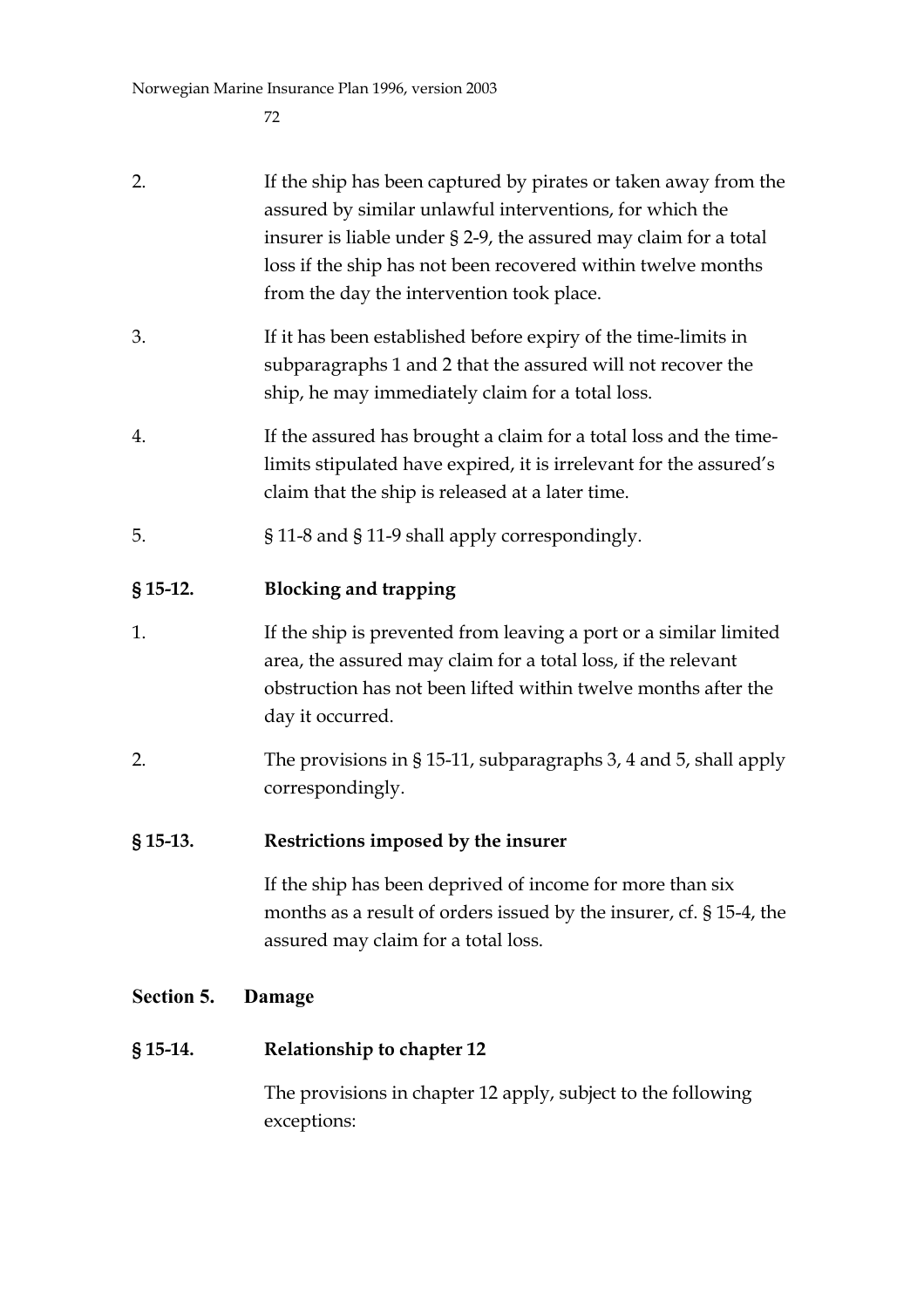- (a) The insurance does not cover costs mentioned in § 12-8 and § 12-11, subparagraph 2. Nor does the insurance cover crew's wages, maintenance and similar expenses in connection with the running of the ship which fall under § 4-11 or § 12-13, subparagraph 1.
- (b) Instead of § 12-12 the following applies: The tenders submitted shall, for the sake of comparison, be adjusted by adding the costs of removal to the tender amount. To the adjusted tenders shall be added an amount equivalent to the product of the daily amount under the loss-of-hire insurance and the total number of days during which the ship would be deprived of income if the repairs are carried out at the repair yard in question. The resulting sum total is referred to as the total cost of repairs.

If, because of special circumstances, the assured has justifiable reason to object to the repairs being carried out at one of the yards that have submitted tenders, he may demand that that yard's tender be disregarded. The assured decides which yard shall be used, but the insurer's liability is limited to the amounts mentioned in the preceding subparagraphs.

#### **§ 15-15. Deductible**

If a deductible is stipulated in the policy, cf. § 12-18, the following shall apply:

If the ship has been seized or requisitioned for use by a foreign State power, and is returned without the assured being entitled to claim for a total loss, any loss that has arisen during this intervention shall in its entirety be regarded as caused by one casualty.

#### **Section 6. Loss of hire**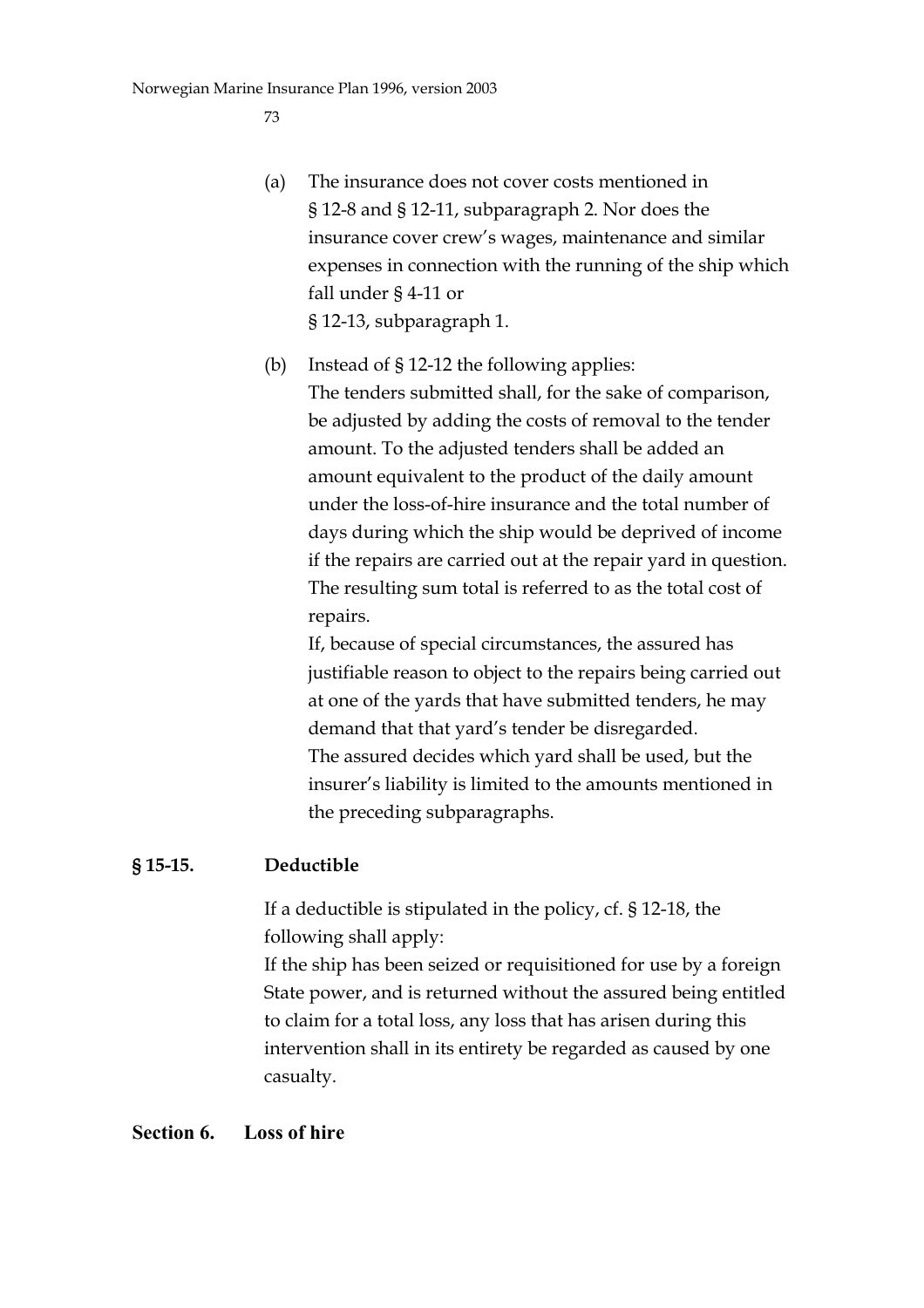# **§ 15-16. Relationship to chapter 16**

- 1. The provisions contained in this section shall apply in addition to the provisions in chapter 16.
- 2. Instead of § 16-1, subparagraph 2 letter b, the following shall apply: The insurer is liable for loss due to the ship being wholly or

partly deprived of income because it is prevented from leaving a port or a similar limited area.

# **§ 15-17. Loss in connection with a call at a visitation port, a temporary stay, etc.**

- 1. The insurer is also liable for loss of time if the ship is brought to a port by a foreign State power for the purpose of:
	- (a) visitation and search of cargo, etc.
	- (b) capture and temporary detention.
- 2. If the assured is entitled to compensation for total loss under § 15-11 or § 15-12, he is not entitled to compensation under this section beyond the first month of the loss of time. If compensation has already been paid, it shall be deducted from the total loss compensation.

# **§ 15-18. Loss caused by orders issued by the insurer**

- 1. The insurer is also liable for loss of time resulting from orders issued by the insurer, cf. § 15-4. However, this does not apply to orders given by the insurer in connection with the outbreak of war.
- 2. If the assured is entitled to compensation for total loss under § 15-3, § 15-17, subparagraph 2, shall apply correspondingly.

#### **§ 15-19. Choice of repair yard**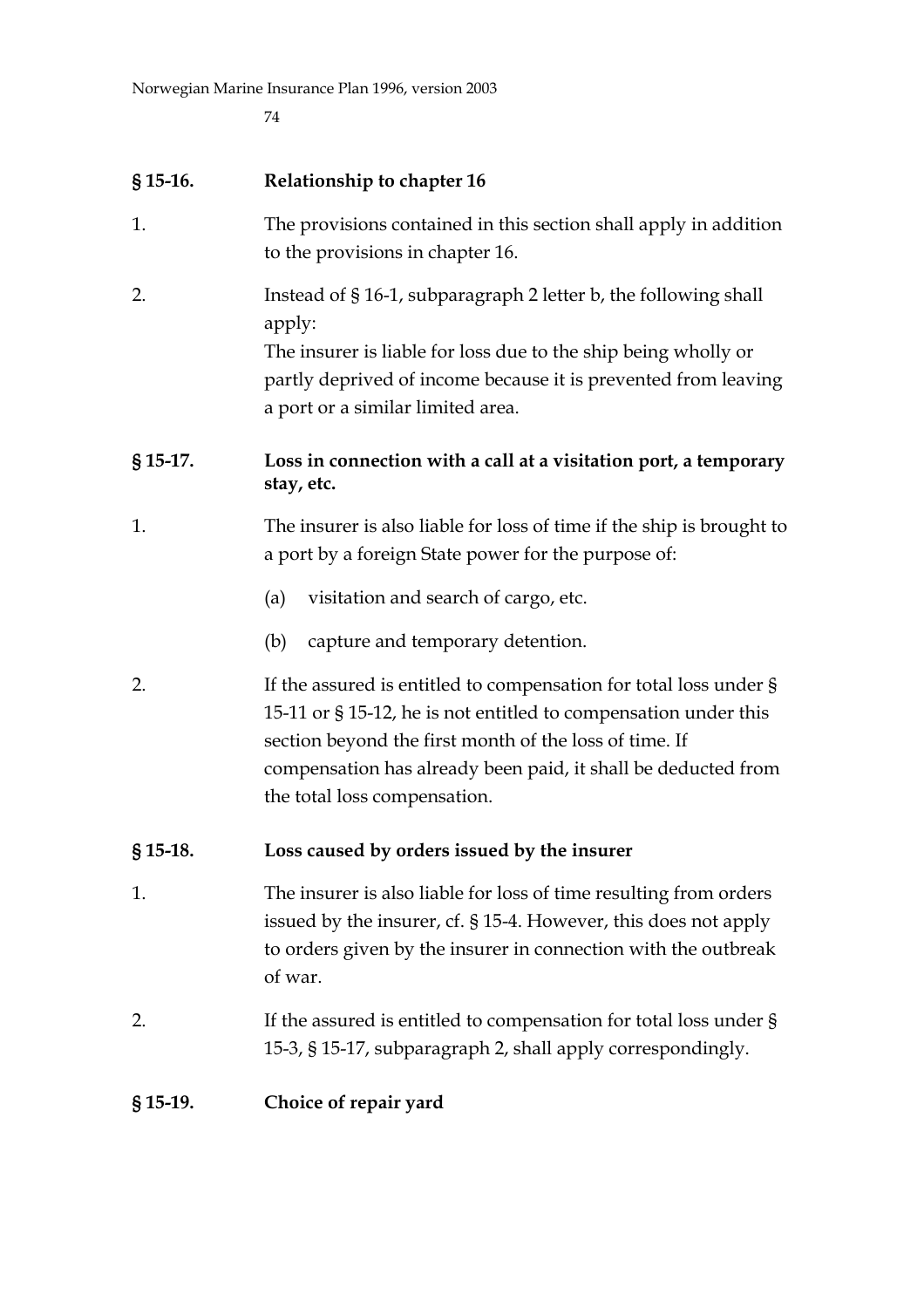§ 16-9 does not apply.

# **Section 7. Owner's liability, etc. (P&I)**

#### **§ 15-20. Scope of cover**

- 1. The insurer covers liability and expenses which would have been recoverable under the ship's P&I insurance if the event in question had not been caused by a war peril, cf. § 2-9.
- 2. If no P&I insurance against marine perils has been effected for the ship, the insurer's liability under subparagraph 1 shall be determined as if the P&I insurance had been effected with Assuranceforeningen Skuld (Gjensidige).

#### **§ 15-21. Removal of war wrecks**

If the ship is lost in consequence of war perils, the insurer covers the assured's liability for removal of the wreck.

#### **§ 15-22. Limitations to the cover**

If liability and expenses as referred to in § 15-20 and § 15-21 are covered by another insurance which the assured has effected, the cover under this section is subsidiary in relation to that insurance.

#### **Section 8. Occupational injury insurance, etc.**

#### **§ 15-23. Scope of cover**

If, pursuant to law or collective agreements, the assured is required to effect insurance against death and disablement for the ship's crew, the insurer covers the claims of the crew in this connection.

If claims as mentioned in subparagraph 1 are covered by another insurance which the assured has effected, the cover under this provision is subsidiary to the latter insurance.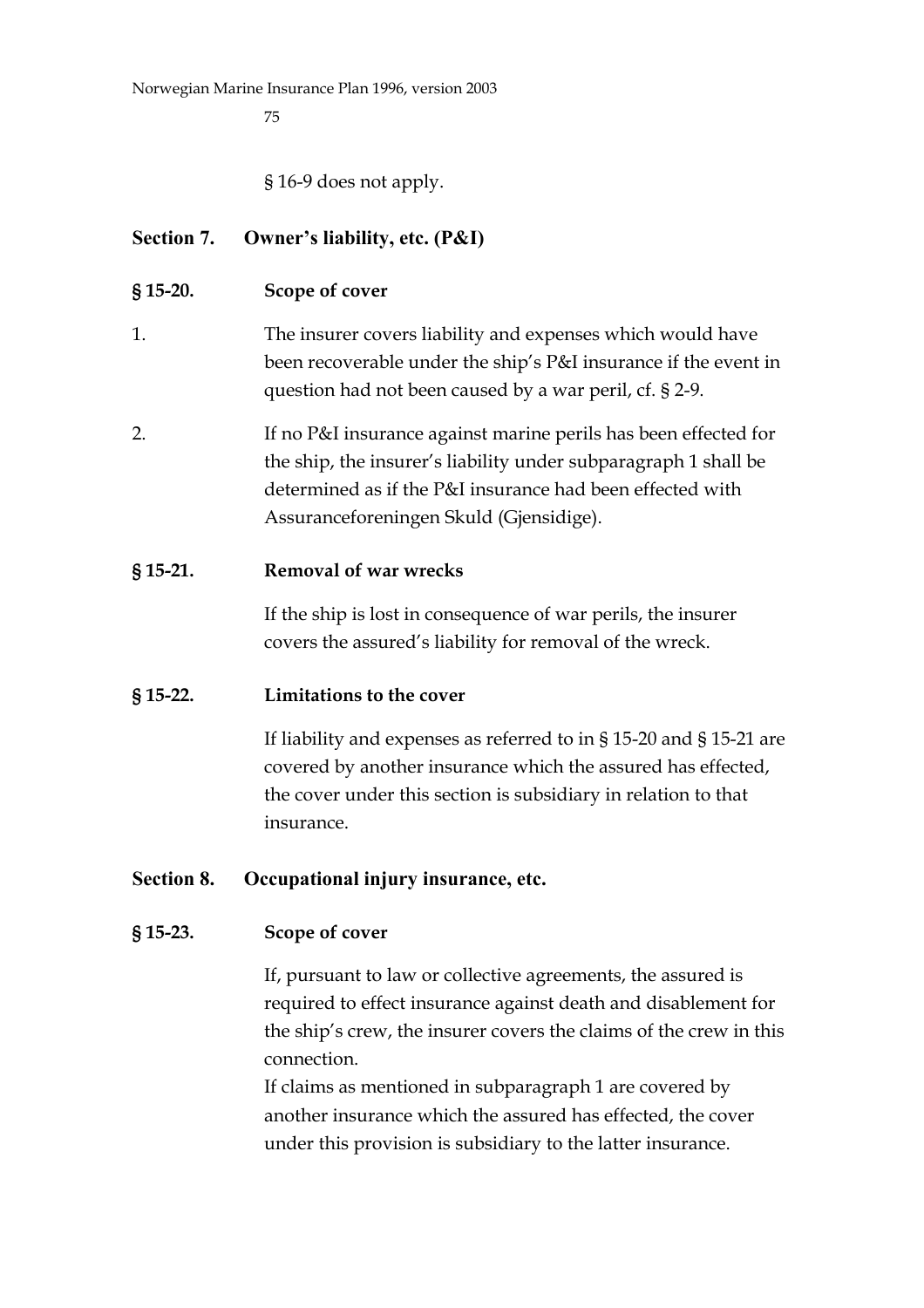# **Chapter 16.**

# **Loss of hire insurance**

#### **§ 16-1 Main rules regarding the liability of the insurer**

1 The insurance covers loss due to the ship being wholly or partially deprived of income as a consequence of damage to the ship which is recoverable under the conditions of the Plan, or which would have been recoverable if no deductible had been agreed, see § 12-18. If the hull insurance **has been effected on conditions other than those of the Plan, and these conditions have been accepted in writing by the insurer, the rules in chapters 10-12 of the Plan shall be replaced by the corresponding conditions of the insurance concerned when assessing whether the damage is recoverable.**

# 2. The insurance also covers loss due to the ship being wholly or partially deprived of income:

- (a) because it has stranded,
- (b) because it is prevented by physical obstruction (other than ice) from leaving a port or a similar limited area, or
- (c) as a consequence of measures taken to salvage or remove damaged cargo, or
- **(d) as a consequence of an event that is allowed in general average pursuant to the 1994 York Antwerp rules.**

#### **§ 16-2.** *Total loss*

The insurer shall not be liable for loss of time resulting from a casualty which gives the assured the right to compensation for **total loss** under chapter 11 of the Plan **or under the**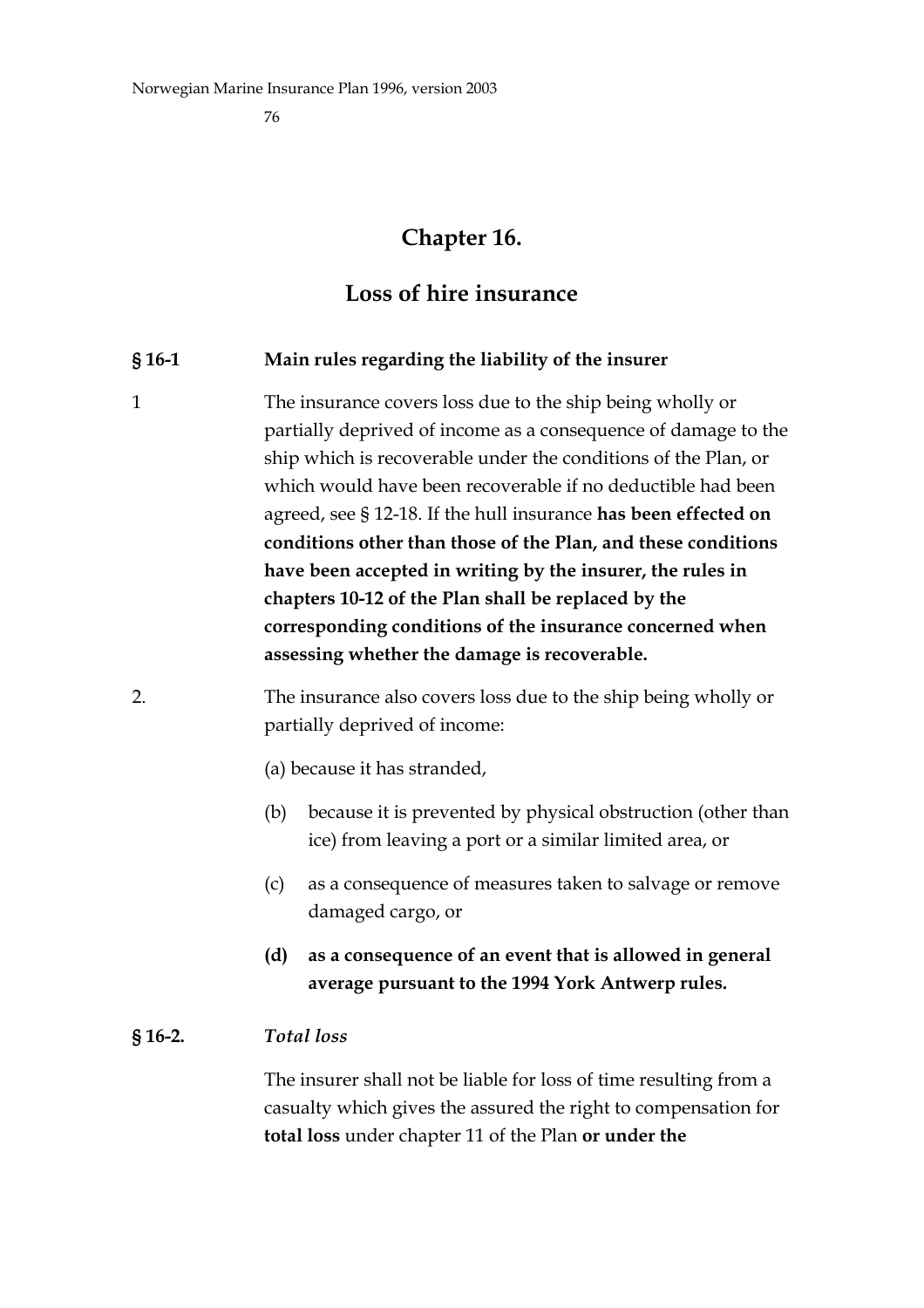# **corresponding conditions in the hull insurance that applies to the ship pursuant to § 16-1, subparagraph 1, second sentence.**

### **§ 16-3. Main rule for calculating compensation**

1. Compensation shall be determined on the basis of the time during which the ship has been deprived of income (loss of time) and the loss of income per day (the daily amount). Loss of time that occurred prior to the events described in § 16-1 shall not be recoverable.

### **§ 16-4. Calculation of the loss of time**

- 1. Loss of time shall be stipulated in days, hours and minutes. A period of time during which the ship has only partially been deprived of income shall be converted into a corresponding period of total loss of income.
- 2. The insurer's liability for loss of time resulting from any one casualty, and for the total loss of time resulting from all casualties occurring during the insurance period, shall be limited to the sum insured per day multiplied by the number of days of indemnity per casualty and altogether stated in the policy.

# **§ 16-5. The daily amount**

- 1. The assured's loss of income per day (the daily amount) shall be fixed at the equivalent of the amount of freight per day under the current contract of affreightment less such expenses as the assured saves or ought to have saved due to the ship being out of regular employment.
- 2. If the ship is not employed under a contract of affreightment, the daily amount shall be calculated on the basis of average freight rates for ships of the type and size concerned during the period in which the ship is deprived of income.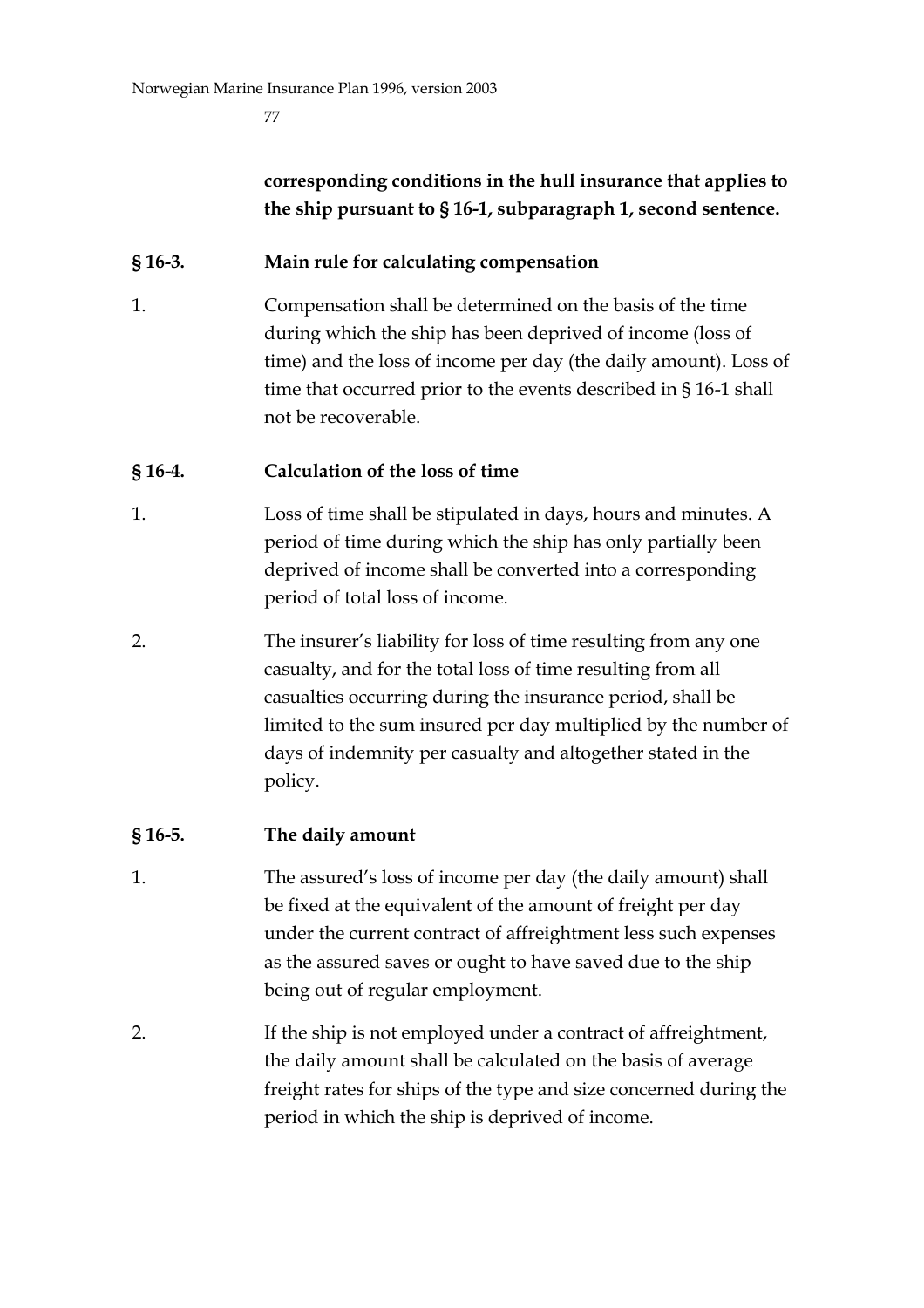78

#### **§ 16-6. Assessed daily amount**

If it is stated in the policy that loss of time shall be compensated for by a fixed amount per day, this amount shall be regarded as an assessed daily amount unless the circumstances clearly indicate otherwise.

#### **§ 16-7. Deductible period**

- 1. Each casualty shall be subject to a deductible period, which shall be stated in the policy. The deductible period shall run from the commencement of the **loss of time**, and shall be calculated in accordance with the rule in § 16-4, subparagraph 1, second sentence. Loss of time in the deductible period is not recoverable.
- **2. Damage caused by heavy weather or navigating in ice which has occurred during the period between departure from one port and arrival at the next one shall be regarded as one casualty.**

#### **§ 16-8. Survey of damage**

The provisions of § 12-10 shall apply correspondingly to this insurance.

#### **§ 16-9. Choice of repair yard**

- 1. The insurer may require that tenders for repairs be obtained from repair yards of his choice. If the assured does not obtain such tenders the insurer may do so.
- 2. If, due to special circumstances, the assured has reasonable grounds to object to the repairs being carried out by one of the repair yards that has submitted a tender, he may require that the tender from that yard be disregarded.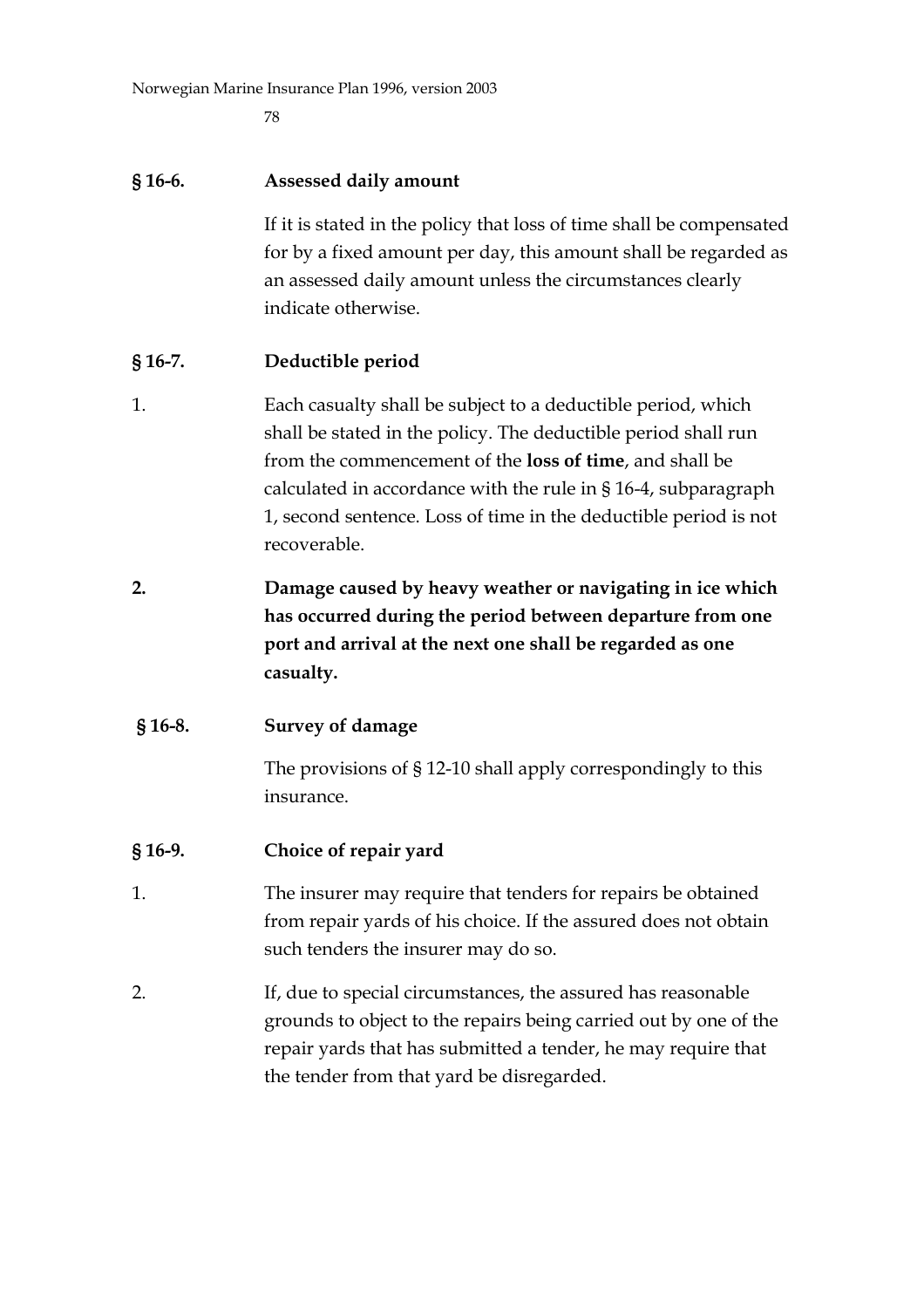79

3. The assured shall decide which yard is to be used. However, the liability of the insurer shall be limited to the loss of time under the tender that would have resulted in the least loss of time among the tenders for which the assured would have been able to claim compensation under the hull insurance. If the assured chooses this repair yard, the claim shall be settled on the basis of the actual time lost, even if this is greater than that specified in the tender. **If the hull insurance has been effected on conditions other than those of the Plan, and these conditions have been accepted in writing by the insurer, the liability of the insurer shall be limited to the loss of time under the tender that would have resulted in the least loss of time plus half of any additional loss of time that may occur.**

#### **§ 16-10 Removal to the repair yard, etc.**

- 1. Loss of time during removal to the repair yard shall be attributed to the class of repairs that necessitated the removal.
- 2. If removal to the repair yard was necessary for more than one class of repairs, the removal time shall be apportioned in accordance with the time that each class of work would have required if carried out separately. Removal time that falls within the deductible period shall not be apportioned.
- 3. The rules of subparagraphs 1 and 2 shall also apply to loss of time during surveys, while obtaining tenders, during tank cleaning, while waiting to commence repairs or due to other similar measures that were necessary in order to carry out the repairs.

#### **§ 16-11** *Extra* **costs incurred in order to save time**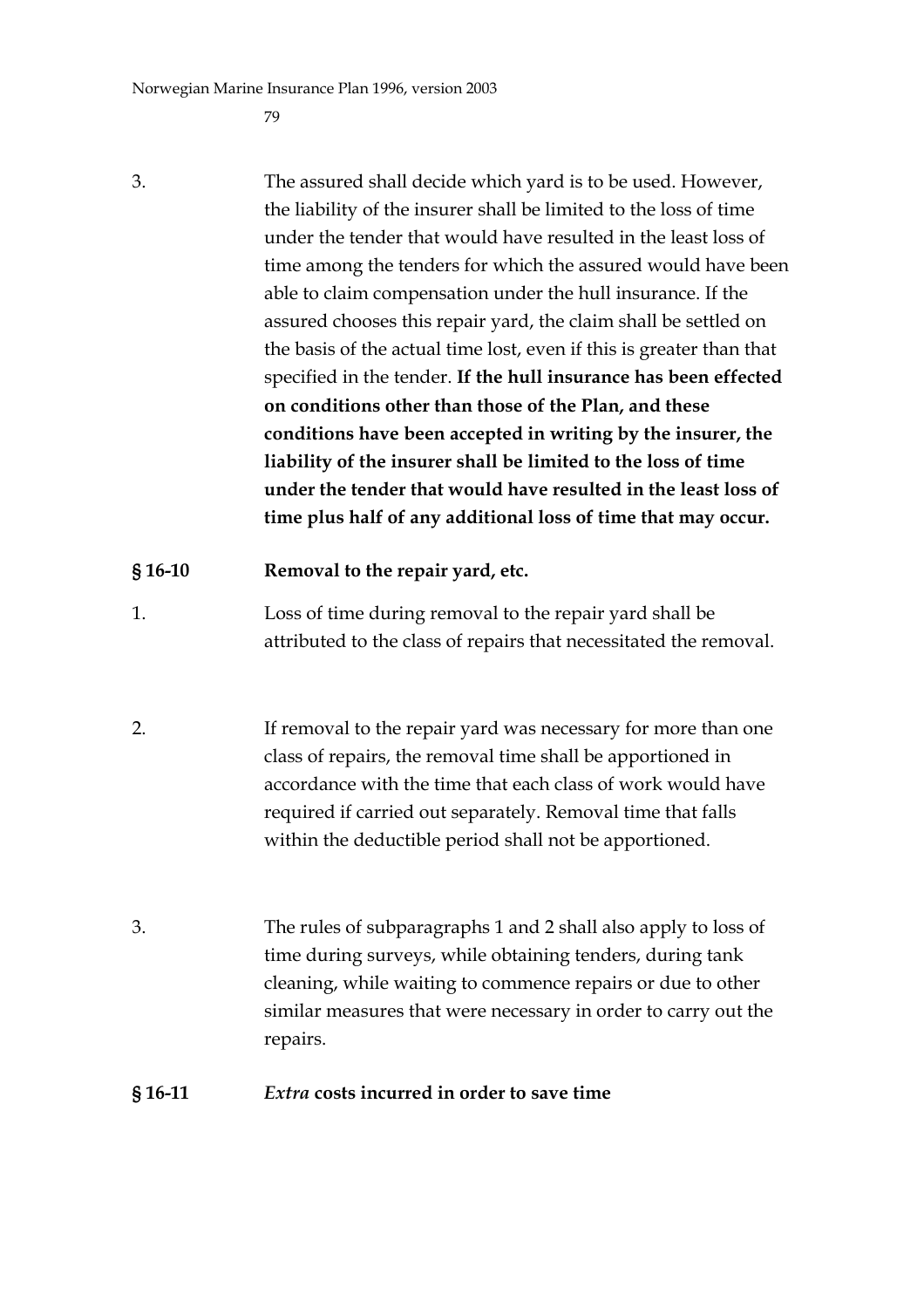$80$ 

- 1. The insurer shall be liable for **extra** costs incurred in connection with temporary repairs **and in connection with** extraordinary measures taken in order to **avert or minimize** loss of time covered by the insurance, insofar as such **extra** costs are not recoverable from the hull insurer. **If the hull insurance has been effected on conditions other than those of the Plan, and these conditions have been accepted in writing by the insurer, the rules of § 16-1, subparagraph 1, second sentence, shall apply.**
- 2. The insurer shall not, **however**, be liable for such costs in excess of the amount he would have had to pay if such measures had not been taken.
- 3. If time is saved for the assured, he shall bear a share of the **extra costs** that is proportionate to the time saved for his account.

#### **§ 16-12 Simultaneous repairs**

- 1. If repairs covered under this insurance are carried out simultaneously with work which is not covered under any loss of hire insurance, but which:
	- **(a) is carried out to fulfil classification requirements, or**
	- **(b) is necessary for the seaworthiness of the ship or for its capacity to perform its contractual obligations, or**
	- **(c) is related to the reconstruction of the ship,**

**the insurer shall pay compensation for half of the time common to both classes of repair in excess of the deductible period.**

2. If repairs resulting from two casualties, both of which are covered under this insurance, are carried out simultaneously, the rule in subparagraph 1 shall apply correspondingly for the time that is within the deductible period of one casualty, but not within the deductible period of **the other casualty.**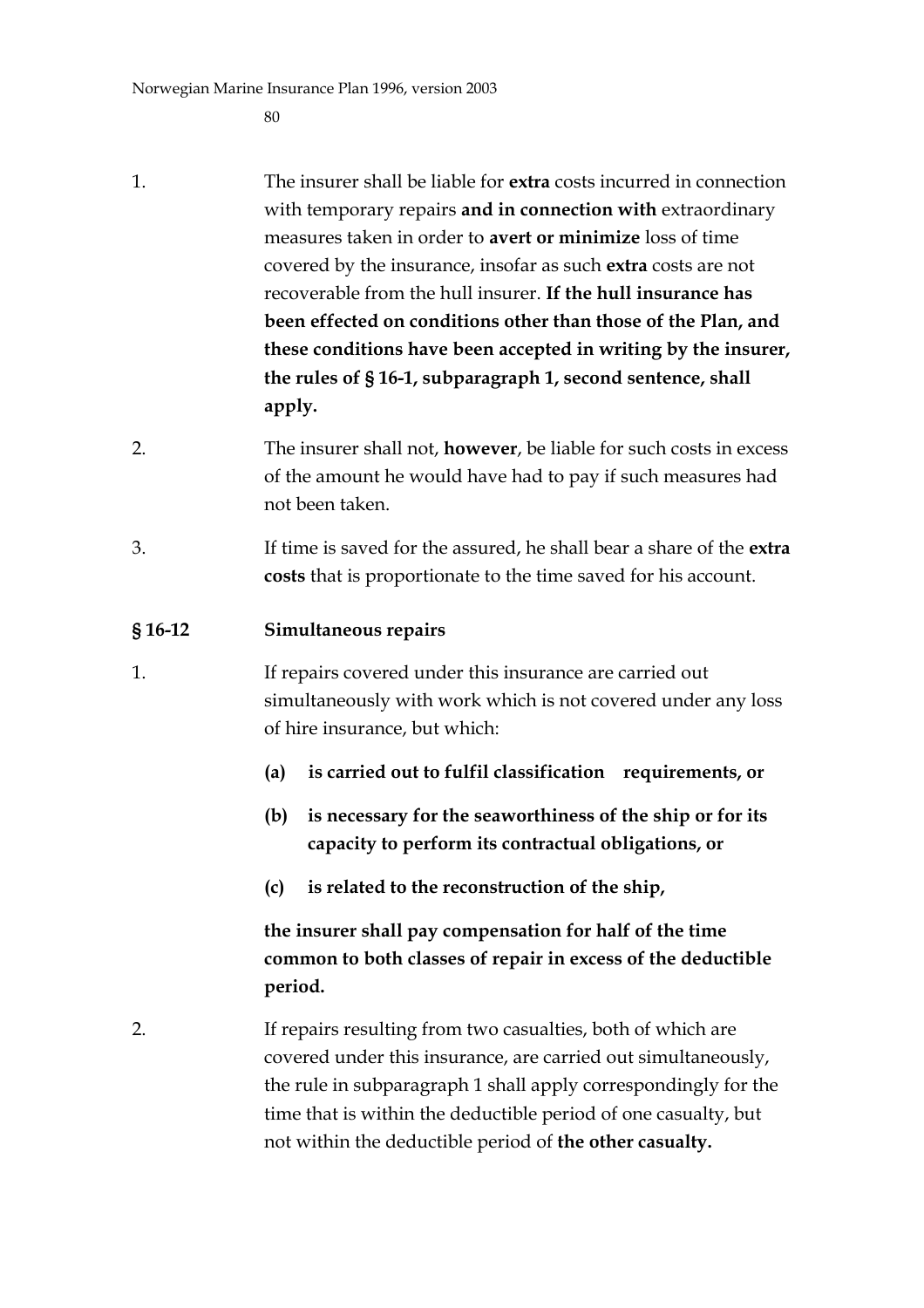81

- 3. If repairs covered under this insurance and work covered under other loss of hire insurance are carried out simultaneously, the insurer shall pay compensation for half of the repair time common to both classes of work in excess of the deductible period. This also applies where repairs under the other policy are carried out within the deductible period under this policy. **Furthermore, if work which is not covered under any loss of hire insurance but which falls within the scope of subparagraph 1, is carried out simultaneously, the insurer shall only pay compensation for one fourth of the common repair time which exceeds the deductible period.**
- 4. When applying the rules set out in subparagraphs 1-3, each class of work shall be deemed to have lasted for the number of days the work would have required if the two classes of work had been carried out separately, reckoned from the time the work started. Unless the circumstances clearly indicate another point in time, all classes of work shall be deemed to have started on the ship's arrival at the yard. Any delay which might occur due to several classes of work being carried out simultaneously shall be attributed to all classes in proportion to the number of days each class would have required if carried out separately, reckoned from the time the work started.

#### **§ 16-13 Loss of time after completion of repairs**

1. After repairs have been completed, the insurer shall only be liable for loss of time:

- (a) until the ship can resume the voyage or activity that it was engaged in under the contract of affreightment that was in force at the time of the casualty,
- (b) until ships which are employed in liner trade or in another way follow a fixed route or operate in a limited geographical area can resume their activity,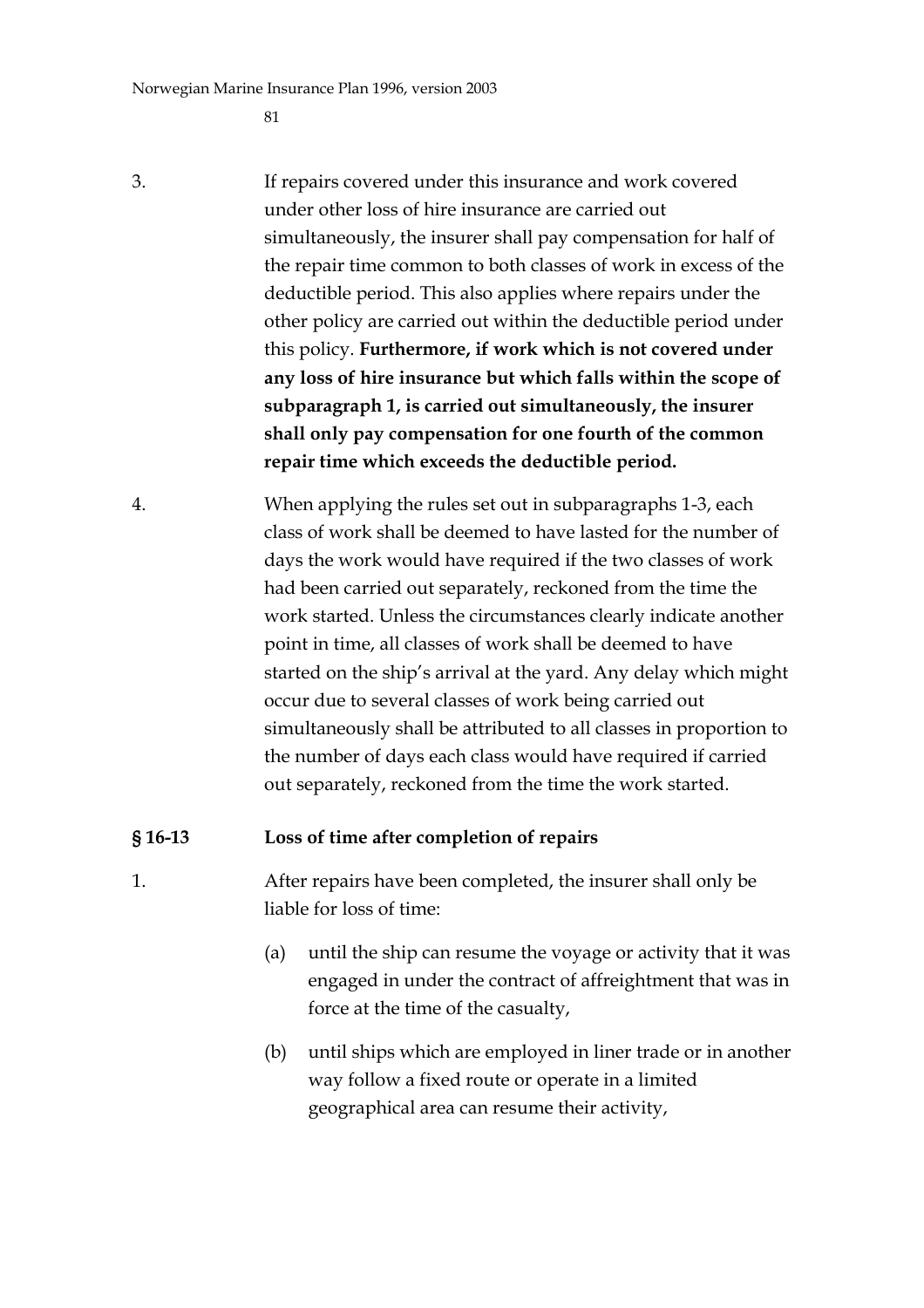- (c) while the ship sails to the first port of loading under a contract of affreightment that was entered into with binding effect prior to the casualty,
- **(d) until passenger ships can resume their activity, but for a period not exceeding fourteen days.**
- 2. § 16-10 shall apply correspondingly to loss of time after completion of repairs.

#### **§ 16-14 Repairs carried out after expiry of the insurance period**

- 1. The insurer shall not be liable for loss of time resulting from a stay at a repair yard that commences more than two years after expiry of the insurance period.
- 2. Loss of time resulting from a stay at a repair yard which commences after expiry of the insurance period shall be recoverable in accordance with the rules of § 16-5, even if the daily amount is an assessed amount pursuant to § 16-6, if this results in lower compensation.

# **§ 16-15 Liability of the insurer when the ship is transferred to a new owner**

- 1. When damage to the ship is repaired in connection with a transfer of ownership, the insurer shall not be liable for time that would in any event have been lost in connection with the said transfer. If the transfer has to be postponed due to repairs covered by this insurance, the insurer shall be liable for the assured's loss of interest in accordance with the rules of § 5-4, even though the ship would not have earned income during the postponement.
- 2. The insurer's liability **pursuant** to subparagraph 1 shall not exceed the compensation calculated on the basis of the sum insured per day and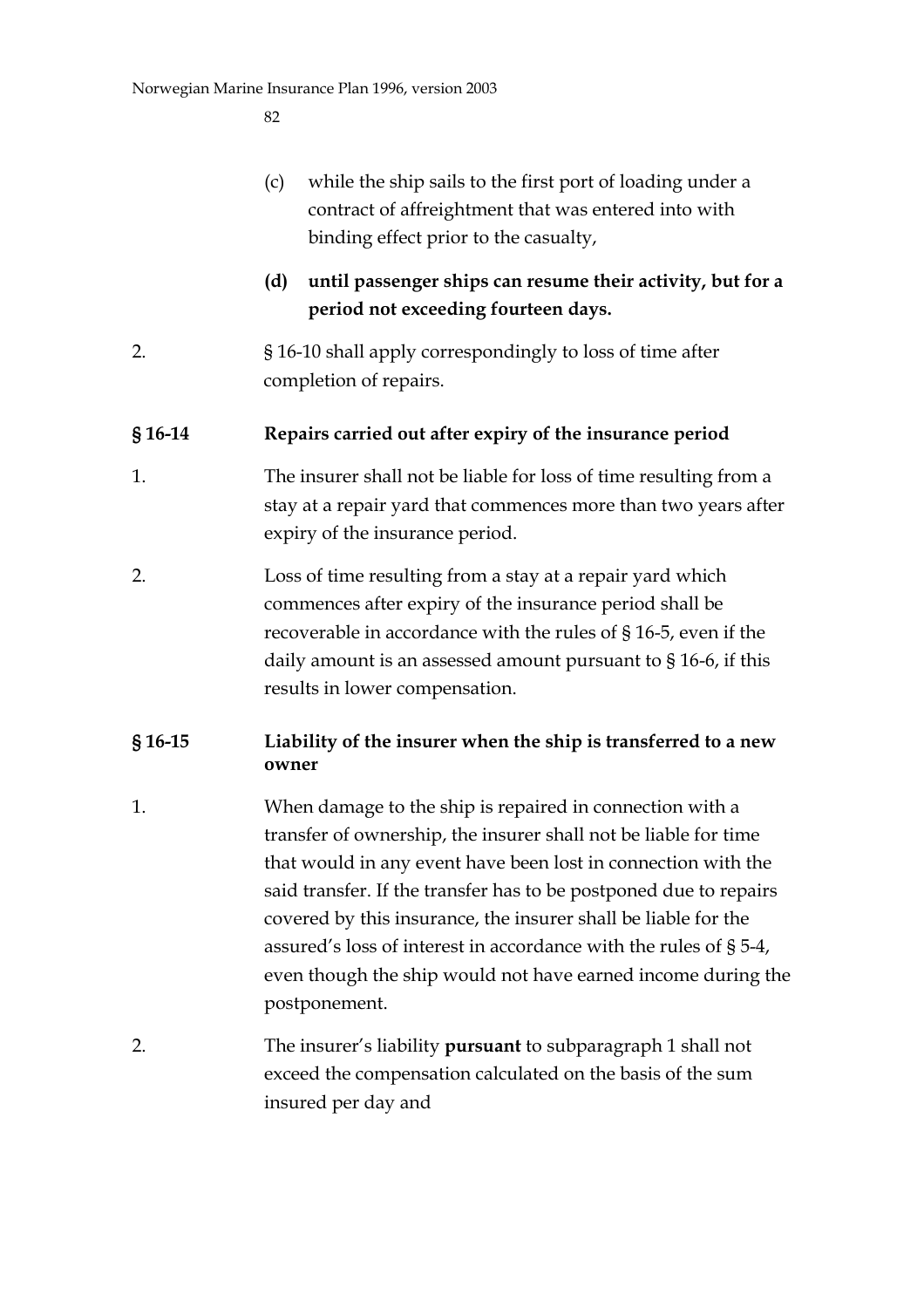- (a) the period of time by which the transfer was postponed, or
- (b) the time it must be estimated that the buyer will take to repair the ship,

less the agreed deductible period. No compensation may be claimed under § 16-13 in these cases.

3. The assured's claim against the insurer may not be transferred to a new owner.

### **§ 16-16 Relationship to other insurances and general average**

- 1. The rules as to subrogation in § 5-13 of the Plan shall apply correspondingly to:
	- (a) the assured's right to claim compensation for loss of time and operating costs during removal to a repair yard under § 12-11 or § 12-13 of the Plan, or equivalent provisions in other conditions applicable to the ship's hull insurance, and
	- (b) any right the assured might otherwise have to claim compensation for the loss from another insurer or in general average.

# **Part four**

# **Other insurances**

# **Chapter 17.**

# **Special rules for fishing vessels and small freighters, etc.**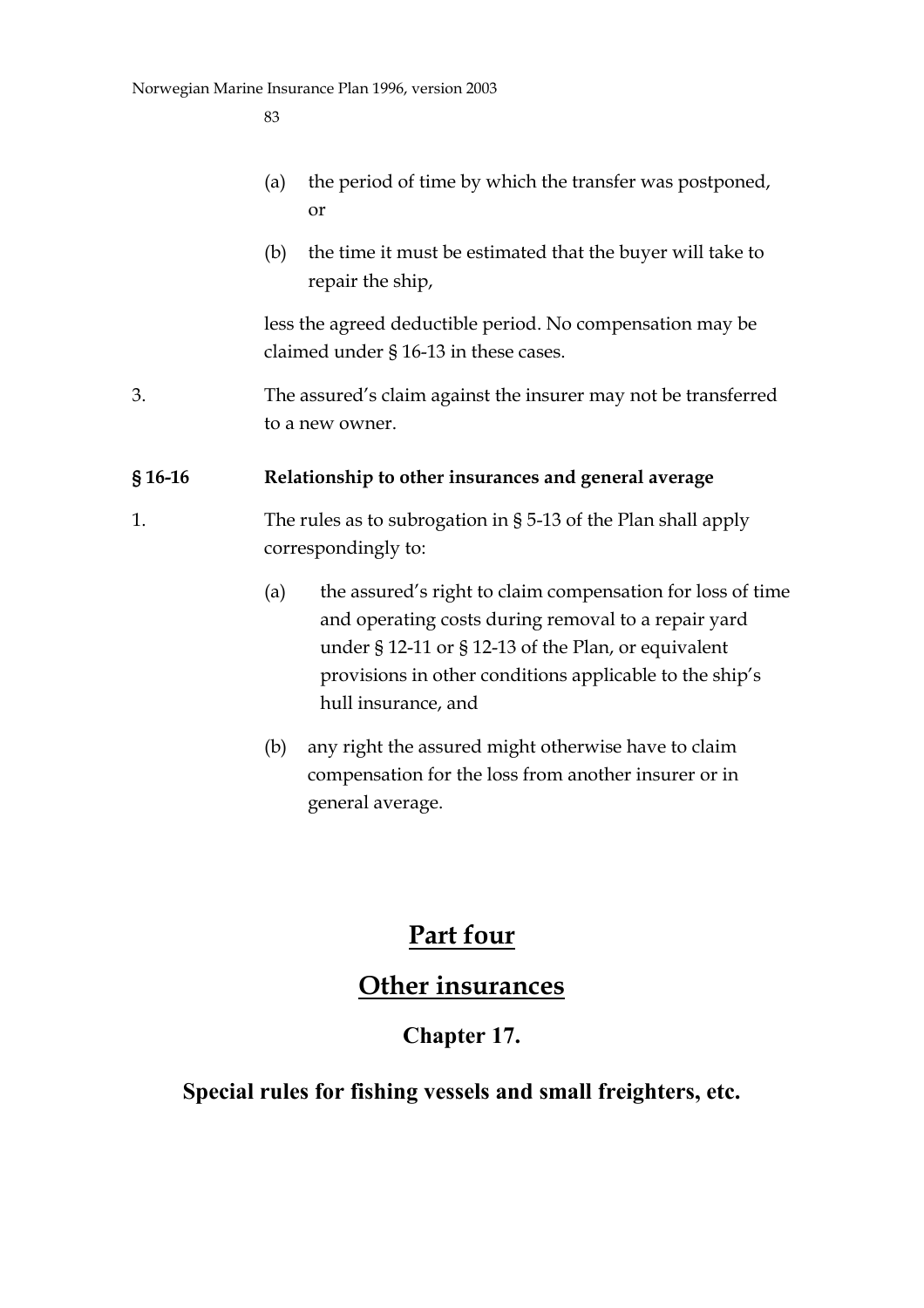84

# **Section 1. Common provisions**

| $§$ 17-1. | Scope of application                                                                                                                                                                                                                                                         |
|-----------|------------------------------------------------------------------------------------------------------------------------------------------------------------------------------------------------------------------------------------------------------------------------------|
|           | The rules in chapter 17, sections 1-6 shall only apply to the<br>extent that this follows from the policy.                                                                                                                                                                   |
| $§$ 17-2. | Renewal of the insurance/Re. § 1-5                                                                                                                                                                                                                                           |
| 1.        | Upon expiry of the insurance period, the insurance is<br>automatically renewed for 12 months at the same rate and on<br>the same conditions.                                                                                                                                 |
| 2.        | If the insurer does not wish to renew the insurance, or if he<br>only wishes to renew it at a different rate or on different<br>conditions, he must notify the person effecting the insurance of<br>this no later than one month prior to expiry of the insurance<br>period. |
| 3.        | If the person effecting the insurance wishes to cancel the<br>insurance or if he does not wish to accept renewal at a new rate<br>or on new conditions, he must notify the insurer of this no later<br>than 14 days prior to expiry of the insurance period.                 |
| $§$ 17-3. | Trading limits for fishing vessels/Re. § 3-15                                                                                                                                                                                                                                |
| 1.        | Unless otherwise provided in the policy, insurance of fishing<br>vessels shall be subject to the limitations that follow from Point<br>III of the Appendix to the Plan, Trading limits applicable to<br>insurance of fishing vessels pursuant to Chapter 17.                 |
| 2.        | If a vessel proceeds beyond the trading limits pursuant to<br>subparagraph 1, § 3-15, subparagraph 3, shall apply<br>correspondingly.                                                                                                                                        |
| $§$ 17-4. | Classification and ship control/Re. § 3-14                                                                                                                                                                                                                                   |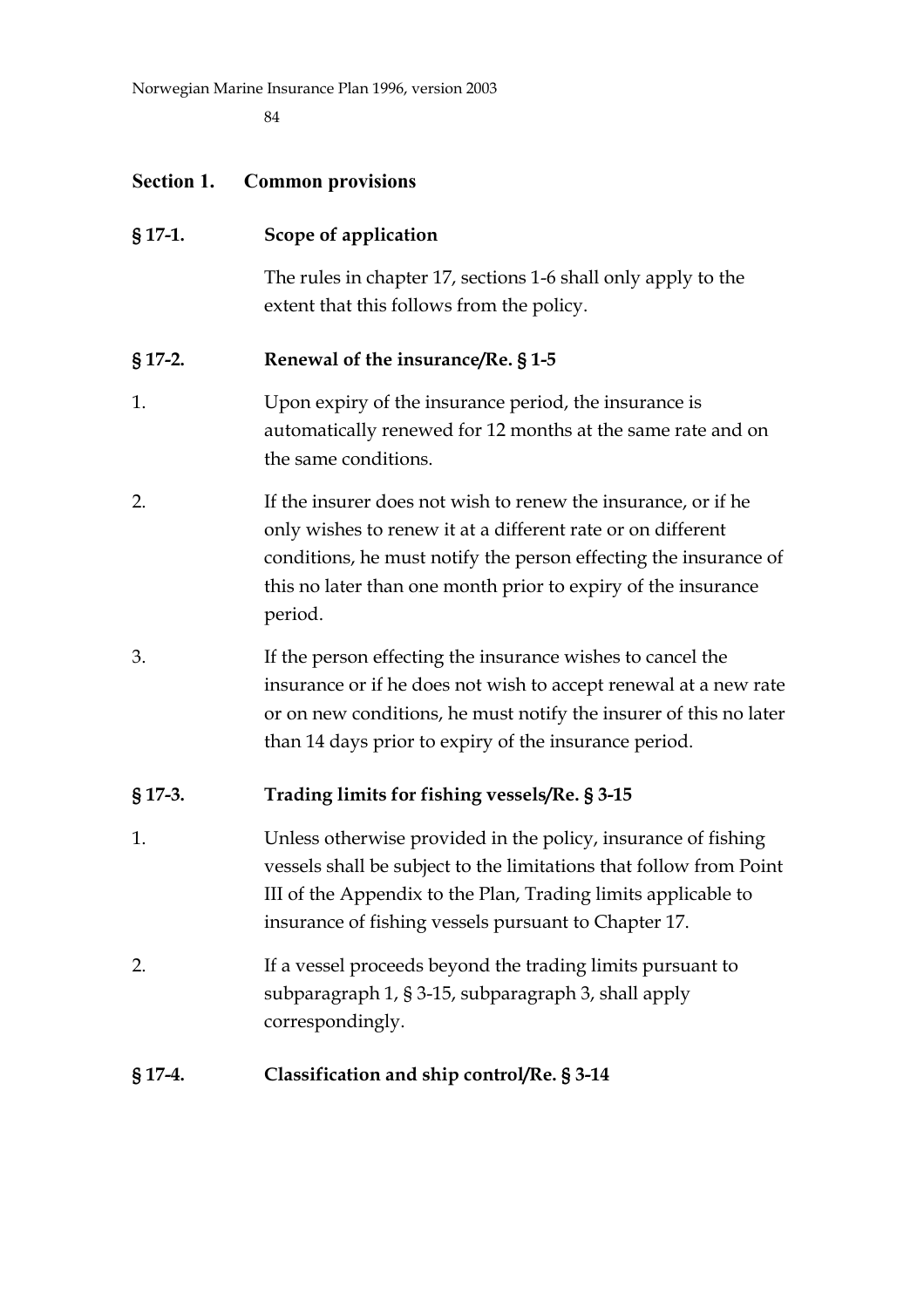- 1. If the vessel at the start of the insurance period is classified with a classification society approved by the insurer, § 3-14 shall apply.
- 2. Vessels not ascribed to any class shall at the start of the insurance period have a valid certificate in accordance with the rules of the Norwegian Maritime Directorate. Expiry of a valid certificate is considered equivalent to loss of class, cf. § 3-14.

### **§ 17-5. Safety regulations/Re. § 3-24 and § 3-25**

The following special safety regulations shall apply, cf. § 3-25, subparagraph 2:

- (a) The vessel shall not force ice.
- (b) If the vessel has a trading certificate, the provisions in the certificate shall constitute special safety regulations.
- (c) When the vessel is at quay or laid up, the assured shall secure the vessel and equipment and arrange for daily supervision of the vessel and its moorings. Accessories, equipment, catch or cargo shall be locked away, or fixed or bolted to the vessel so that they cannot be removed without the use of tools.

#### **§ 17-6. Savings to the assured**

If the assured as a result of a casualty or liability covered by the insurance has received additional income, saved expenses or averted liability which he would otherwise have incurred and which would not have been covered by the insurer, the latter may deduct from the compensation an amount equivalent to the advantage gained.

# *Section 2. Hull insurance*

# *§ 17-7. The relationship to chapters 10-13*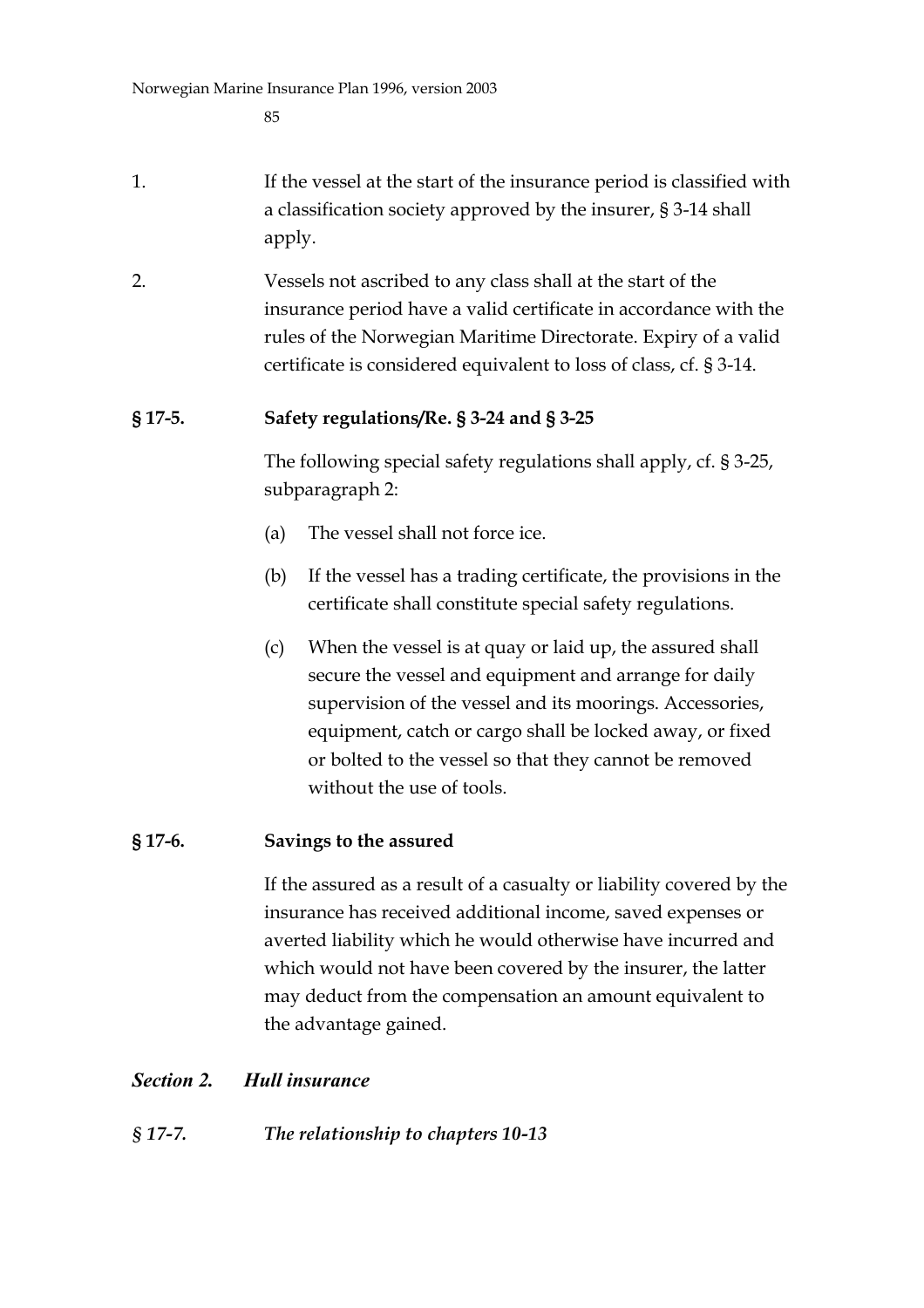# **The rules in chapters 10-13 shall apply together with the amendments that follow from § 17-9 to § 17-16.**

#### **§ 17-7***A***. Change of the open or assessed insurable value/Re. § 2-2 and § 2-3**

In addition to § 2-2 and § 2-3 the following shall apply:

The assured shall notify the insurer of any changes in the concession conditions for the vessel, or if he accepts an offer for a public destruction subsidy which is lower than the open or assessed insurable value. The insurer may in such cases demand that the open or assessed insurable value be reduced.

#### **§ 17-8. Damage to lifeboats, fishing, whaling and sealing tackle and catch/Re. § 4-7 to § 4-12 and § 4-16**

The insurer's liability for costs of measures to avert or minimise loss, cf. § 4-7 to § 4-12, does not cover loss of or damage to the fishing vessel's lifeboats, fishing, whaling and sealing tackle or catch which occurs while these objects are outside the vessel.

#### **§ 17-9. Hull and freight-interest insurance/Re. § 10-12**

Instead of § 10-12 the following shall apply:

If the insured receives compensation under an interest insurance, the hull insurer's liability is reduced correspondingly, unless the hull insurer has consented in advance to such insurance being taken out.

#### **§ 17-10. Condemnation/Re. § 11-3**

Instead of § 11-3, subparagraph 2, first sentence, the following shall apply:

The conditions for condemnation are met when casualty damage is so extensive that the costs of repairing the vessel will amount to at least 90% of the insurable value or of the value of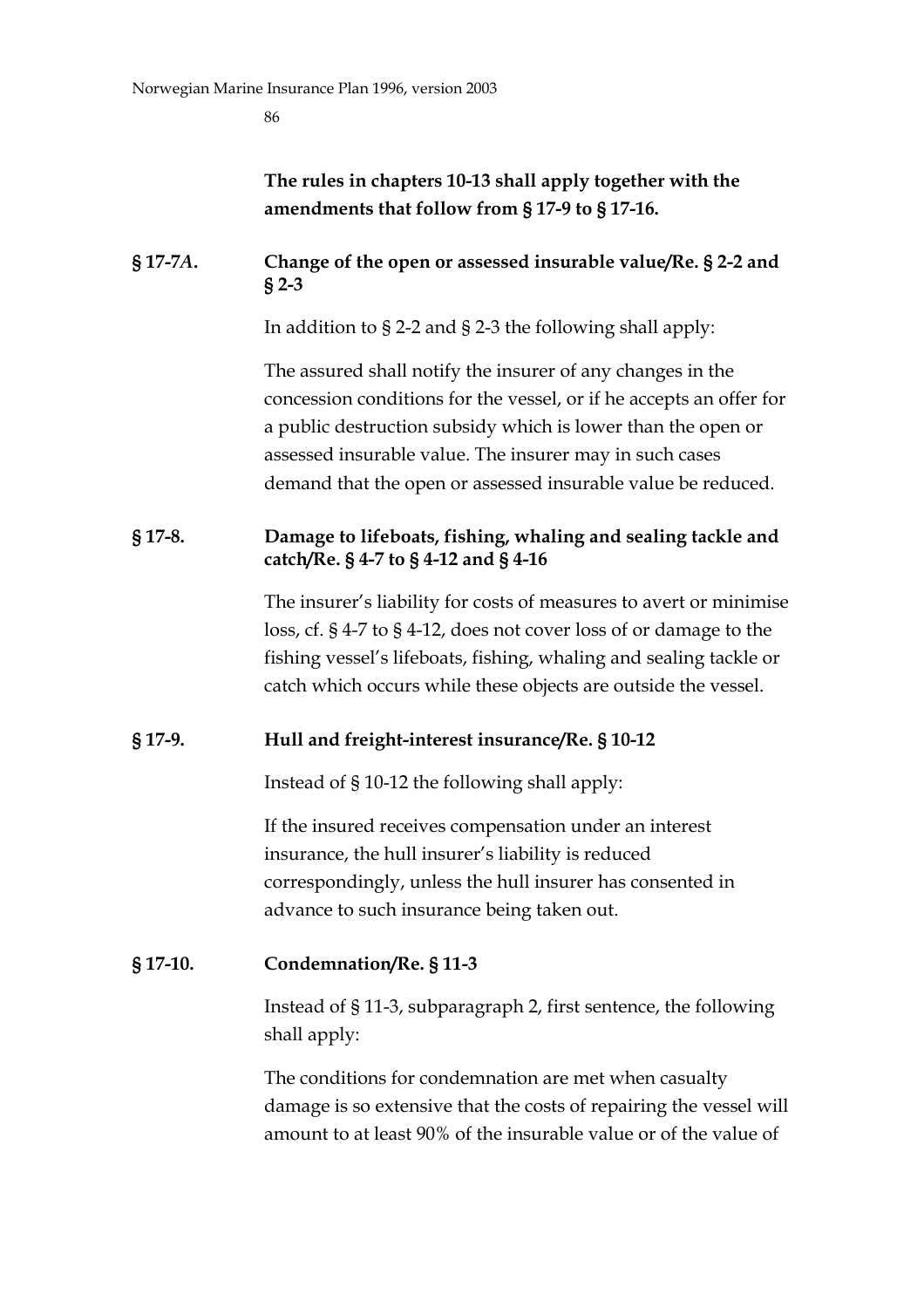the ship after repairs if the latter is higher than the insurable value.

#### **§ 17-11. Damage to the hull of vessels which are not built of steel/Re. § 12-1**

In the event of damage to the hull of vessels which are not built of steel, the insurer is not liable for:

- (a) distortion of the keel or damage resulting therefrom. The same applies to a depreciation in value caused by the fact that repairs are not carried out,
- (b) damage resulting from striking against or contact with ice,
- (c) caulking of hull and deck.

#### *§ 17-12. Limited cover of damage to machinery*

The insurer is only liable for damage to:

- (a) machinery with accessories,
- (b) plant machinery used for preparing or processing catch, etc.
- (c) seine winch, line hauler, trawl winch or other hauling device for fishing gear, fish pumps, etc.
- (d) pipelines and electric cables outside the machinery, and
- (e) electronic equipment

if the damage is a result of collision, striking, an earthquake, an explosion outside the machinery or fire, or of the vessel having sunk or capsized. Damage to electronic equipment caused by heavy weather shall, however, be covered if damage to hull or superstructure occurred in the same casualty.

#### **§ 17-13. Costs incurred in saving time/Re. § 12-7, § 12-8, § 12-11 and § 12-12**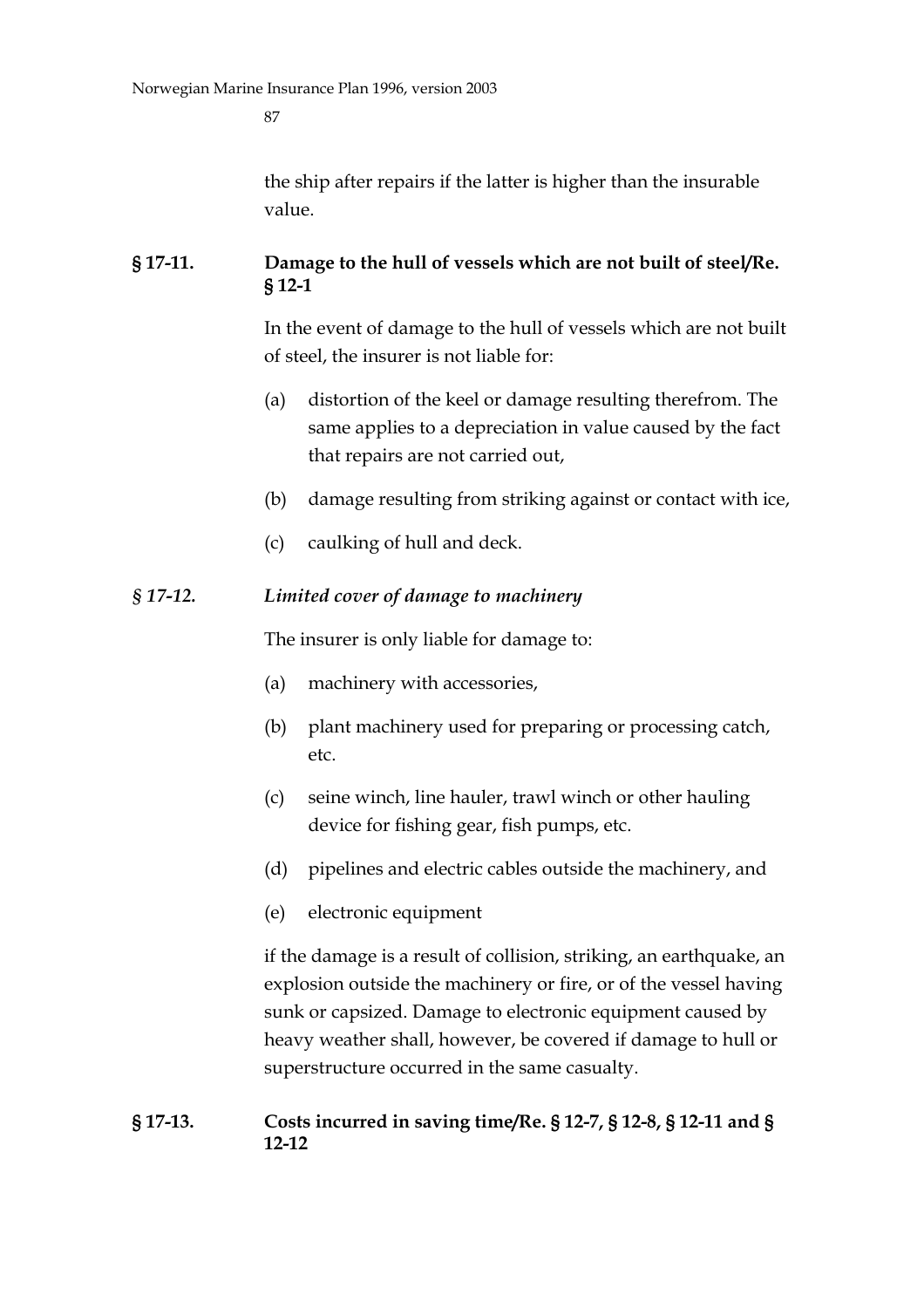The insurer is not liable for costs incurred in connection with:

- (a) temporary repairs under § 12-7, subparagraph 2, in excess of what he saves by a postponement of the final repairs,
- (b) the fact that the assured pursuant to the rules in  $\S 12-8$ expedites repairs by extraordinary measures in order to limit his loss of time,
- (c) repairs and removal in accordance with the rules in § 12- 12, subparagraph 2, in excess of the amount that would have been recoverable if the lowest corrected bid had been accepted,

nor for the loss of time under § 12-11, subparagraph 2.

#### **§ 17-14. Deductions/Re. § 12-15, § 12-16 and § 12-18**

(a)Ice damage deduction, cf. § 12-15:

Damage resulting from striking against or contact with ice north of the 75th northern parallel and the waters of Greenland, including the Strait of Denmark, is covered subject to a deduction of 25% for vessels with ice class ICE 1 B or better, and a deduction of 45% for other vessels.

- (b)Electronic equipment damage deduction: Damage to electronic equipment is covered subject to the deductions stated in the policy.
- (c)Machinery damage deduction, cf. § 12-16: Damage to machinery etc. is covered subject to the deductions stated in the policy.
- (d)Deductible, cf. § 12-18: For each individual casualty the amount stated in the policy shall be deducted.

#### **§ 17-15. Collision liability for fishing vessels/Re. § 13-1**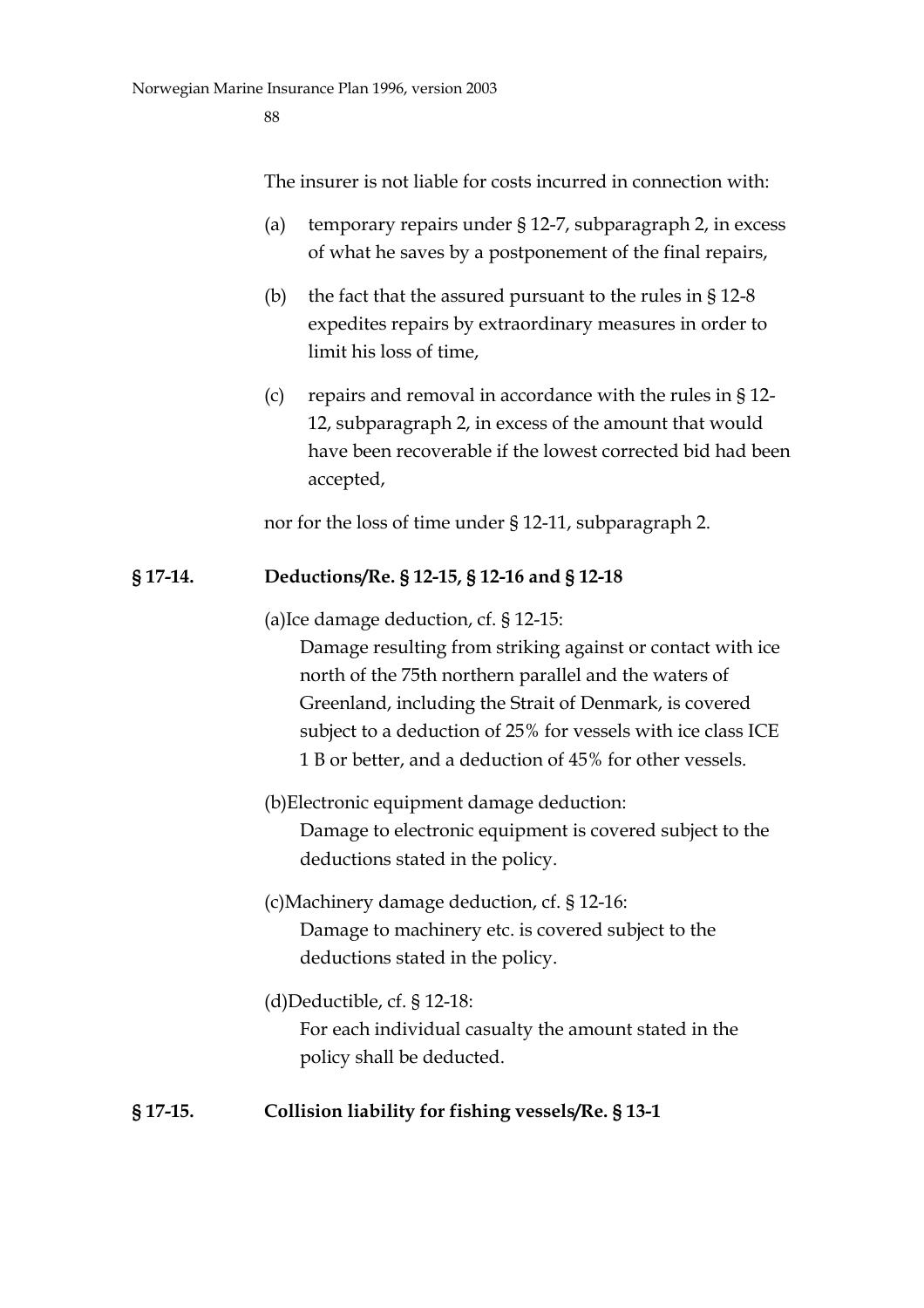- 1. The insurer covers liability incurred by the assured for loss which the vessel with accessories, equipment and cargo, or tug used by the vessel, has caused to another vessel with fixed accessories in a collision.
- 2. In addition to the limitations in § 13-1, subparagraph 2, the following shall apply:

The insurer does not cover any liability that might arise between the participants in the same fishing teams or between pair trawlers.

### **§ 17-16. Collision liability for freighters, including well-boats, which carry live fish/Re. § 13-1**

In addition to the limitations in § 13-1, subparagraph 2, the following shall apply:

The insurer does not cover liability under § 13-1 for damage to or loss of fish or structures for keeping live fish, where the loss or damage occurs in connection with the relevant structure calling at a port for loading or discharging.

# *Section 3. Hull insurance - extended cover*

- *§ 17-17. Extended cover of damage to machinery*
- **1. Where the policy states that § 17-12 shall not apply to the hull insurance, the rules in Chapter 12, together with the amendments that follow from § 17-13 and § 17-14, shall apply to the cover of damage to machinery, electronic equipment, etc.**
- **2. Damage to factory machinery for the preparation or processing of catch, etc. shall, however, not be covered unless**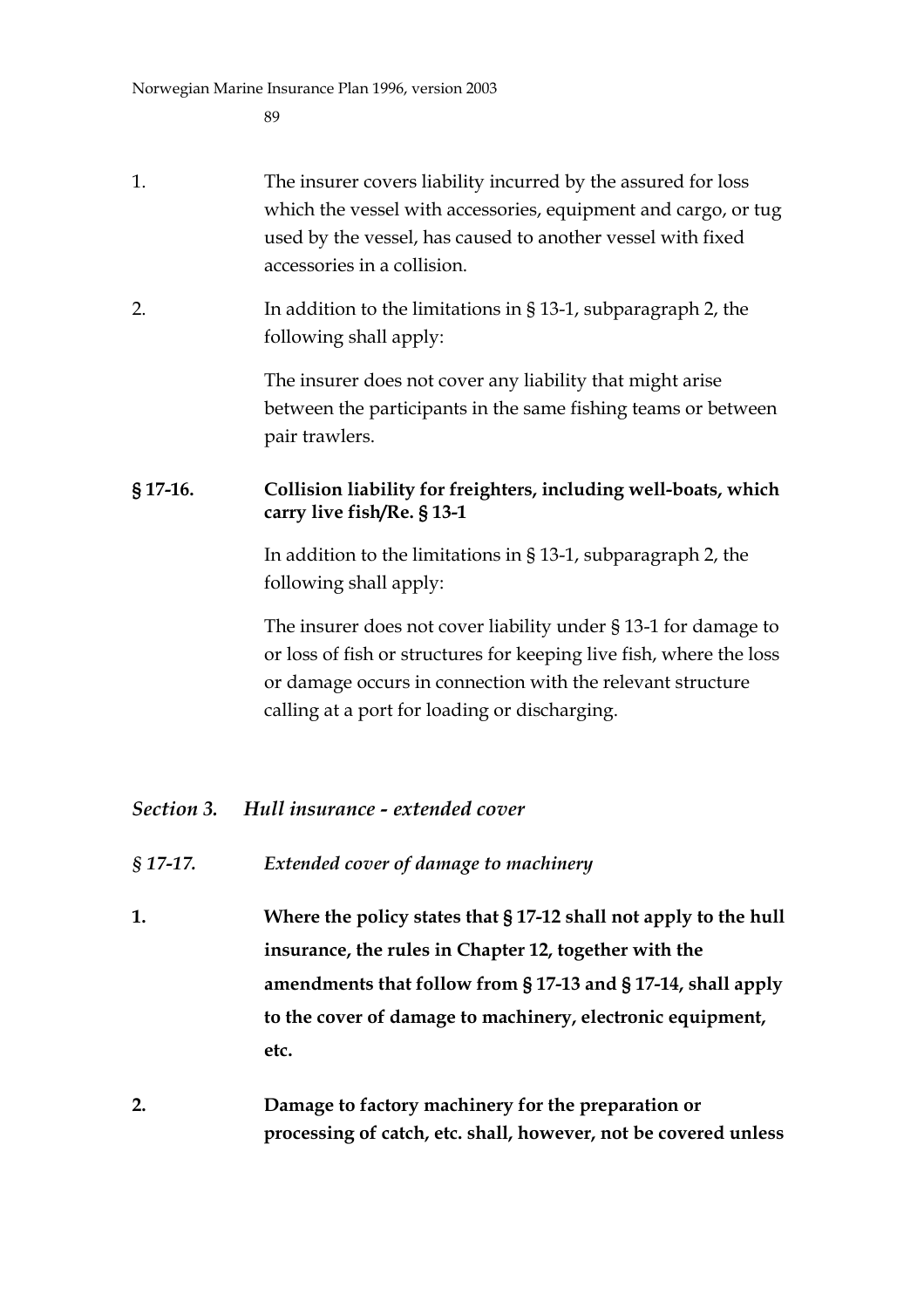**the damage is a result of the vessel having been subjected to a collision, striking, an earthquake, an explosion outside the machinery or a fire, or of the vessel having sunk or capsized.**

**3. Costs of removal of the vessel in connection with damage to seine winch, line hauler, trawl winch or other hauling device for fishing gear, fish pumps, etc. shall not be covered if the damage is subject to deduction under § 17-14 (c).**

# **Section 4. Catch and equipment insurance - standard cover**

#### **§ 17-20. Objects insured**

The insurance covers:

- (a) catch which is on board the vessel as part of the fishing, whaling or sealing activities of the vessel. If a marketing co-operative has been advised, prior to a casualty, of the arrival of the catch and the catch has been directed to a specific place of discharge, transport surcharge is also covered.
- (b) fishing gear with accessories on board belonging to the assured,
- (c) stores, engine and deck accessories and other articles intended for consumption on board,
- (d) packing material and other equipment for keeping or securing the catch and other equipment in connection with fishing, which are on board, when the objects or equipment are not covered by the ship's hull insurance under § 10-1.

#### **§ 17-21. Insurable value**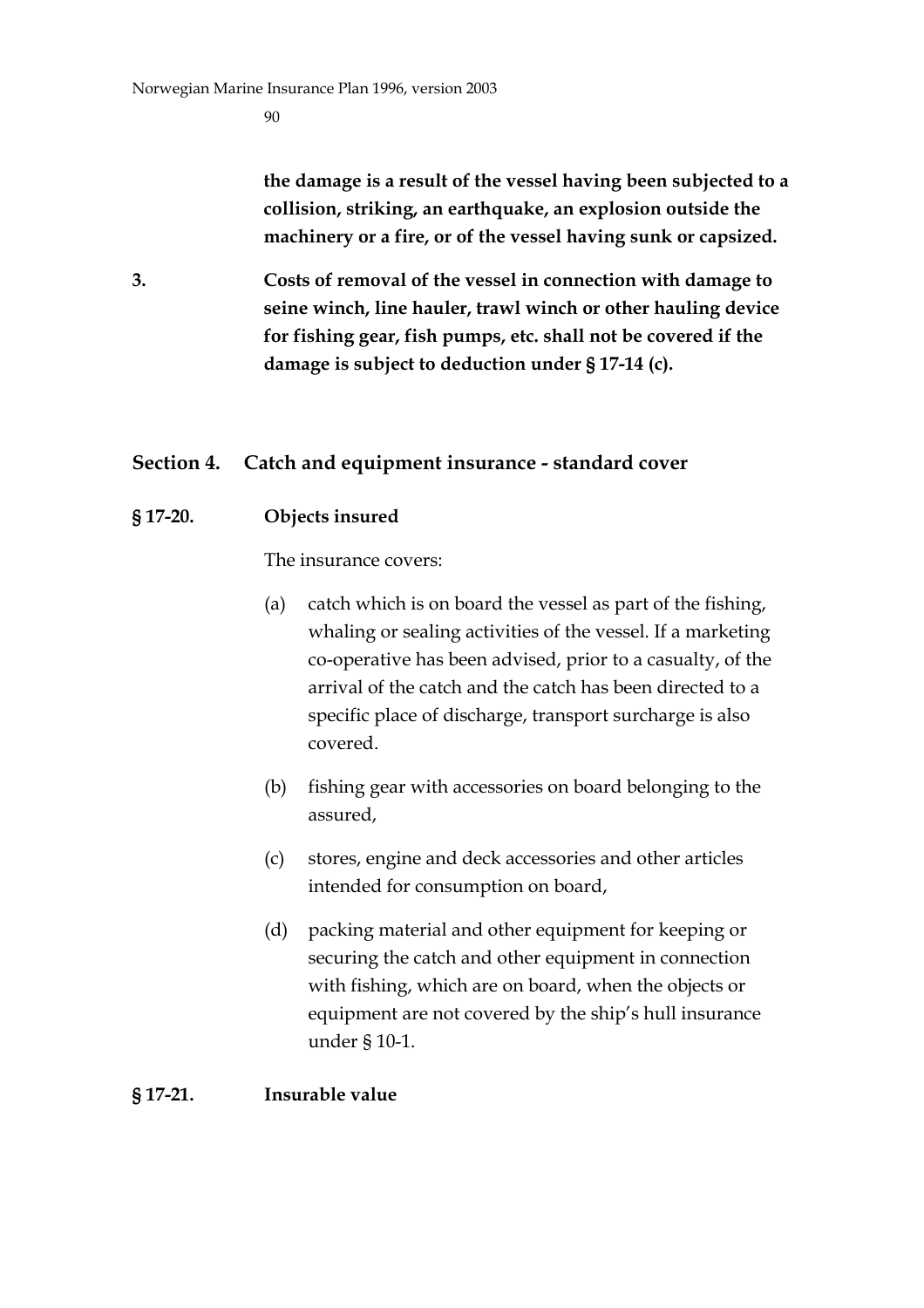- 1. Unless otherwise agreed, the insurable value of the catch is market price at the place of loading at the time of loading, with the addition of any transport surcharge, as mentioned in § 17- 20 (a).
- 2. The insurable value of objects mentioned in § 17-20 (b), (c) and (d) represents the replacement cost of the object at the inception of the insurance.

### **§ 17-22 Extraordinary handling costs**

The insurer covers extraordinary costs in connection with the discharging, removal and destruction of a damaged catch up to an amount equivalent to the sum insured.

### **§ 17-23. Excluded perils/Re. § 2-8**

In addition to § 2-8 the following shall apply:

The insurer does not cover losses caused by:

- (a) the properties or condition of the catch when taken on board,
- (b) inadequate packaging or preservation of the catch,
- (c) normal shrinkage of the catch,
- (d) excessive temperature of refrigerated or frozen catch, unless the ship's thermo-machinery has been out of service as a result of a casualty.

#### **§ 17-24. Deck cargo**

For objects on deck the insurer does not cover losses resulting from:

- (a) precipitation or the vessel shipping water,
- (b) dirt or sparks which do not cause a fire,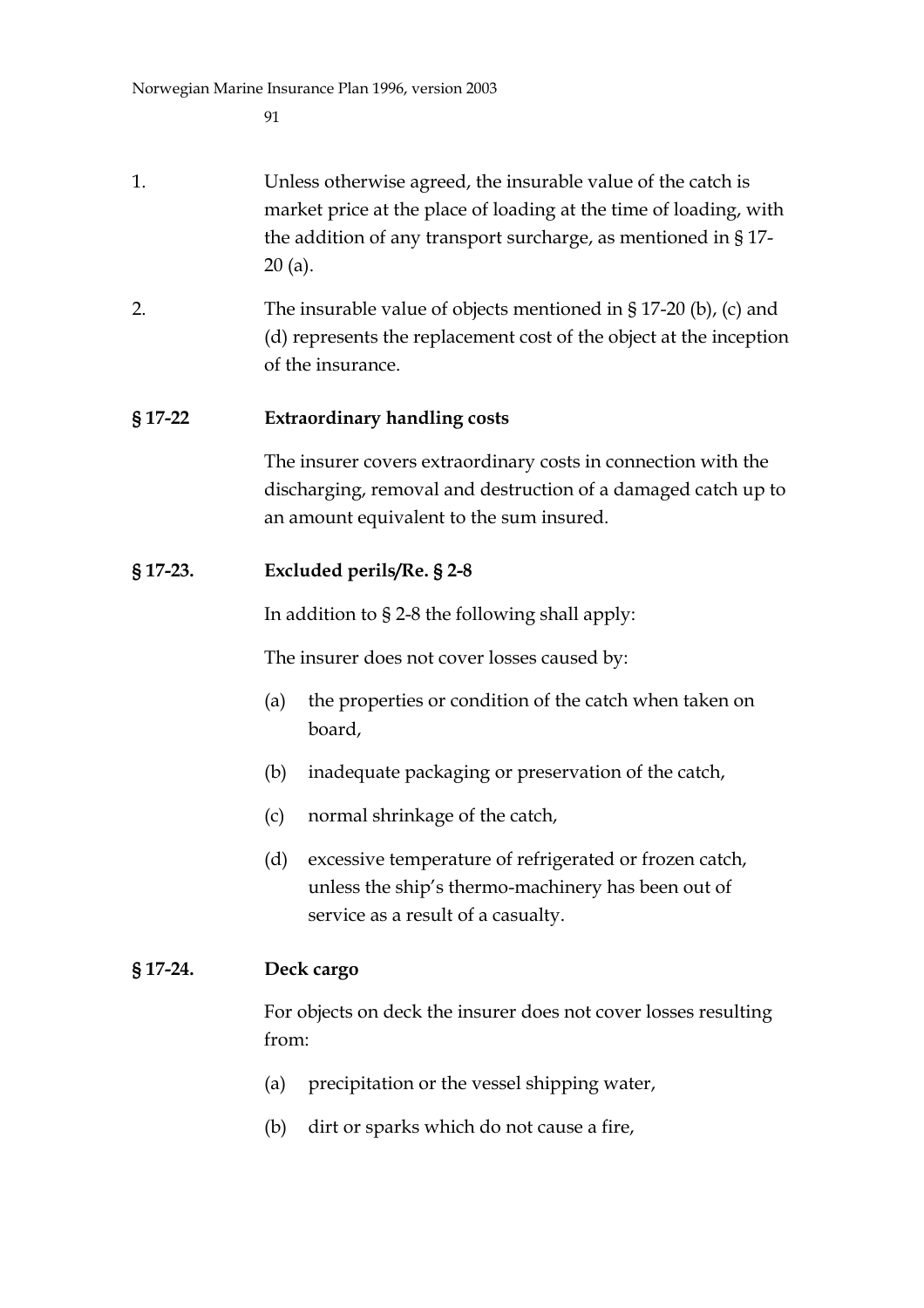- (c) impact caused by shifting,
- (d) the catch being washed overboard,
- (e) leakage from other objects on board.

#### **§ 17-25. Total loss**

1. A total loss has occurred if the objects insured:

- (a) have been destroyed,
- (b) have been withheld from the assured without any possibility of his recovering them,
- (c) stated in § 17-20 (b) are so extensively damaged that the loss constitutes 100% of their value,
- (d) stated in § 17-20 (a), (c) and (d) are so extensively damaged that the loss amounts to at least 90% of their value.
- 2. In the event of a total loss, the insurer covers the sum insured of the objects in question, however, not in excess of the insurable value. No deduction shall be made from the compensation for any damage occurring during the insurance period, whether or not such damage is covered by the insurance.

#### **§ 17-26. Damage to or loss of catch**

If a catch, cf. § 17-20 (a), is damaged or lost without the rules in § 17-25 being applicable, the insurer shall cover the percentage of the insurable value which corresponds to the final reduction of the value of the catch (the damage percentage).

#### **§ 17-27. Damage to other objects**

1. If objects stated in § 17-20 (b), (c) and (d) have been damaged, the insurer may demand that the damage be repaired subject to his paying the costs of repairs as and when they are incurred.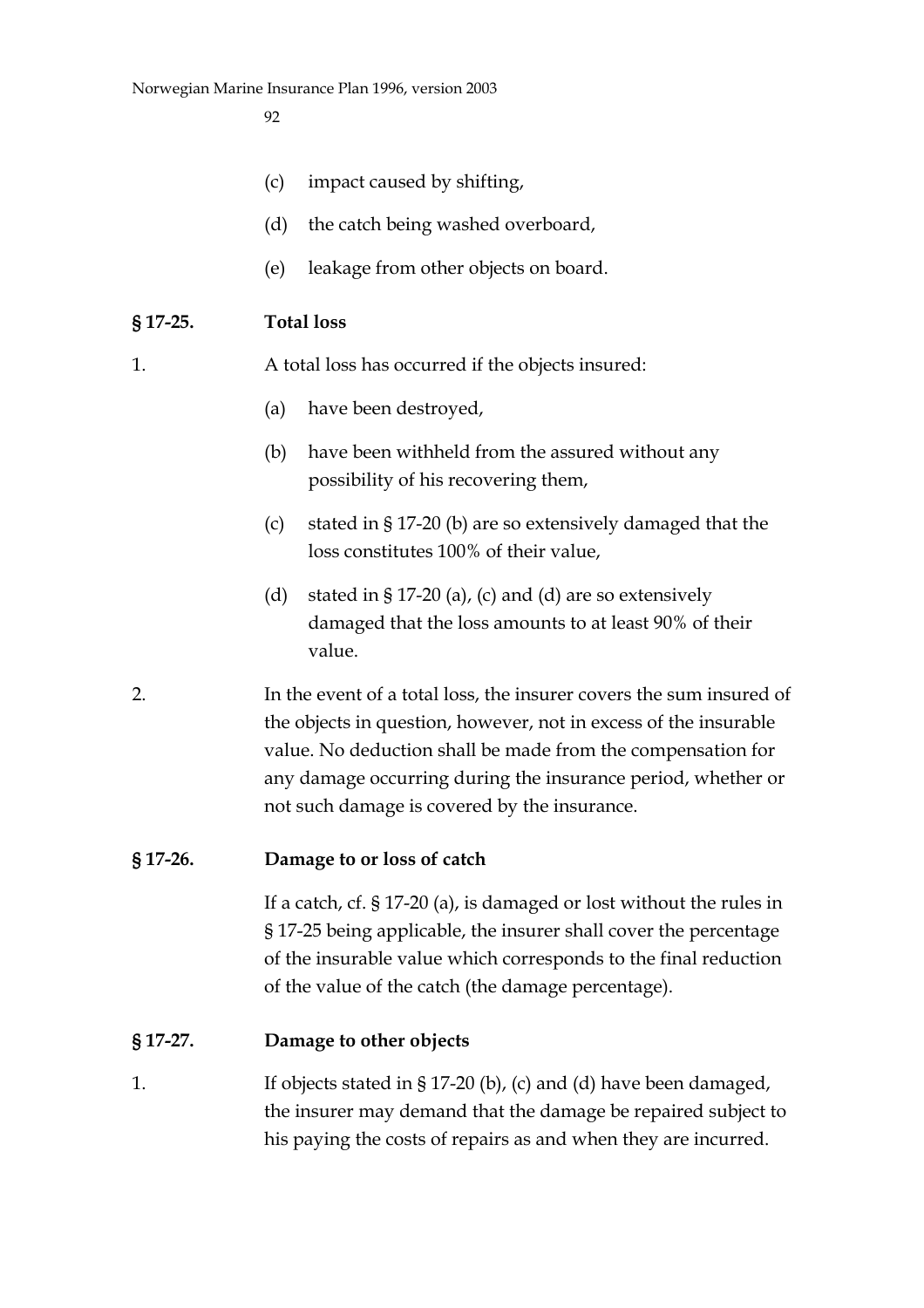Repairs cannot be demanded if they result in an unreasonable loss or disadvantage for the assured.

- 2. If the insurer does not, or cannot, demand that the damage be repaired, or if repairs are not complete, the insurer will cover the percentage of the insurable value of the objects damaged which is equivalent to the final reduction of their value (the damage percentage).
- 3. In the event of damage to or loss of an object which consists of several parts, the insurer will only cover the costs of repairing or replacing the part which is damaged or lost. This shall apply even if it is of vital importance that the object is complete.
- **§ 17-28. Survey of damage**

§ 12-10 shall apply correspondingly to insurance in accordance with this section.

#### **§ 17-29. Deductible**

For each individual casualty the amount stated in the policy shall be deducted.

#### **Section 5. Supplementary cover for nets and seines in the sea**

#### **§ 17-30. Objects insured**

The insurance covers drift nets and ring nets with necessary accessories which are in the sea and which belong to the assured. The insurance does not, however, cover sensors, etc.

#### **§ 17-31. Excluded perils/Re. § 2-8**

1. In addition to § 2-8 the following shall apply: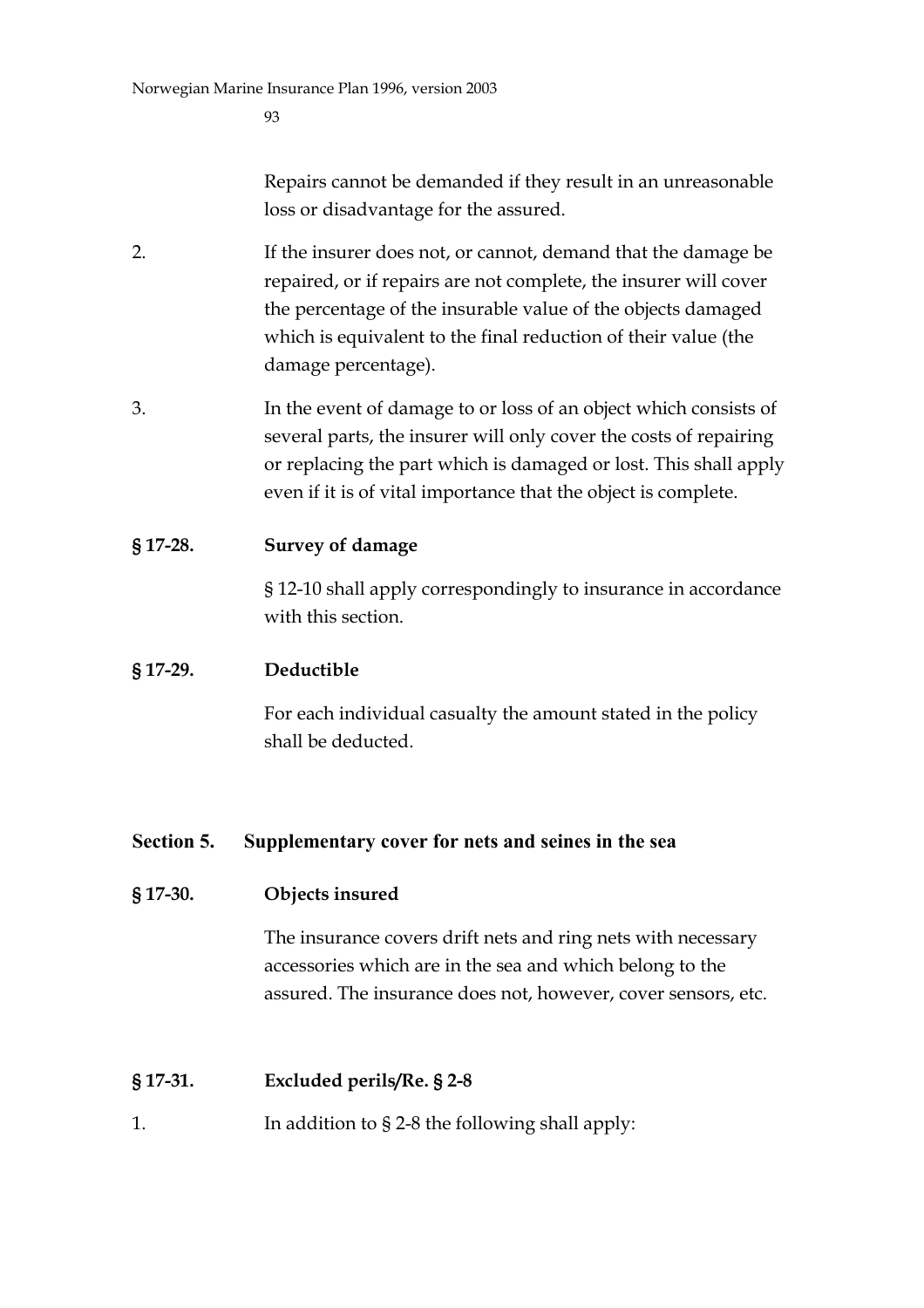The insurer does not cover loss resulting from:

- (a) the object insured getting caught on the seabed, unless this is due to an unknown wreck or wreckage,
- (b) defects in the object insured,
- (c) the vessel, its accessories or equipment not being in a proper condition due to wear and tear, corrosion, rot, inadequate maintenance or similar causes,
- (d) the object insured having been in contact with ice, or
- (e) normal use of the object insured.
- 2. The assured has the burden of proving that the loss is not attributable to perils as mentioned in (a) – (e).

#### **§ 17-32. Deductible**

For each individual casualty the amount stated in the policy shall be deducted.

#### **§ 17-33. Duties of the assured in the event of a casualty/Re. § 3-29**

In addition to § 3-29 the following shall apply:

The assured shall send notification of the casualty to the Norwegian Fisheries Inspectorate stating when and where the loss took place, identifying marks and age as well as other information which may be of significance for the purpose of identifying the lost tackle.

#### **Section 6. Liability insurance**

#### **§ 17-34. Perils covered**

1. The insurer covers liability and other losses as set forth in § 17- 35 to § 17-45 if such liability or loss has occurred in direct connection with the running of the vessel covered by the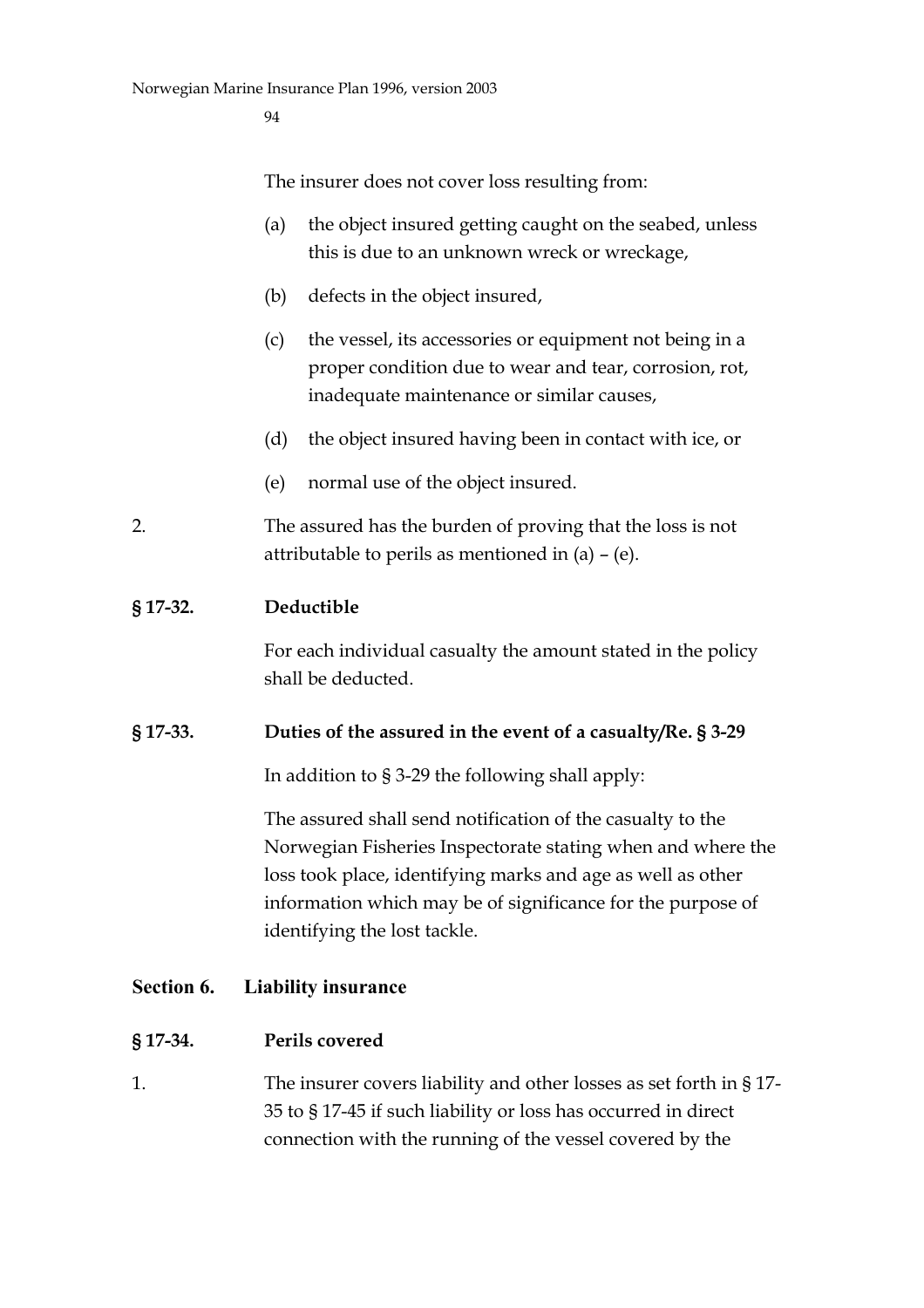insurance. If a vessel is used as a seine vessel, the insurance also covers liability incurred by the other vessels in the same seine team.

2. The insurance covers war perils as well as marine perils, cf. § 2- 8 and § 2-9. § 15-5, § 15-6 and § 15-8 apply correspondingly.

#### **§ 17-35. Liability for personal injury**

- 1. The insurer covers the assured's liability resulting from personal injury or loss of life, as well as liability for salvage awards for the saving of life. The assured's liability to the crew or their survivors for wages in the event of a shipwreck, death, illness or injury is nevertheless not covered.
- 2. The assured's liability for the loss of life or injury to passengers is only covered where this is evident from the policy or from a subsequent written agreement between the insurer and the person effecting the insurance.

#### **§ 17-36. Liability for property damage**

- 1. The insurer covers the assured's liability resulting from damage to or loss of objects belonging to a third party.
- 2. Liability is excluded for the following:
	- (a) costs of repairs of packaging, re-bagging, sorting and similar measures which must be regarded as part of the fulfilment of a transport obligation,
	- (b) damage to or loss of ship's equipment, fishing tackle or other equipment which has been borrowed, leased or bought with a sales lien, or which belongs to the charterer of the vessel,
	- (c) damage to or loss of objects which belong to the crew or other persons accompanying the vessel who have their duties on board.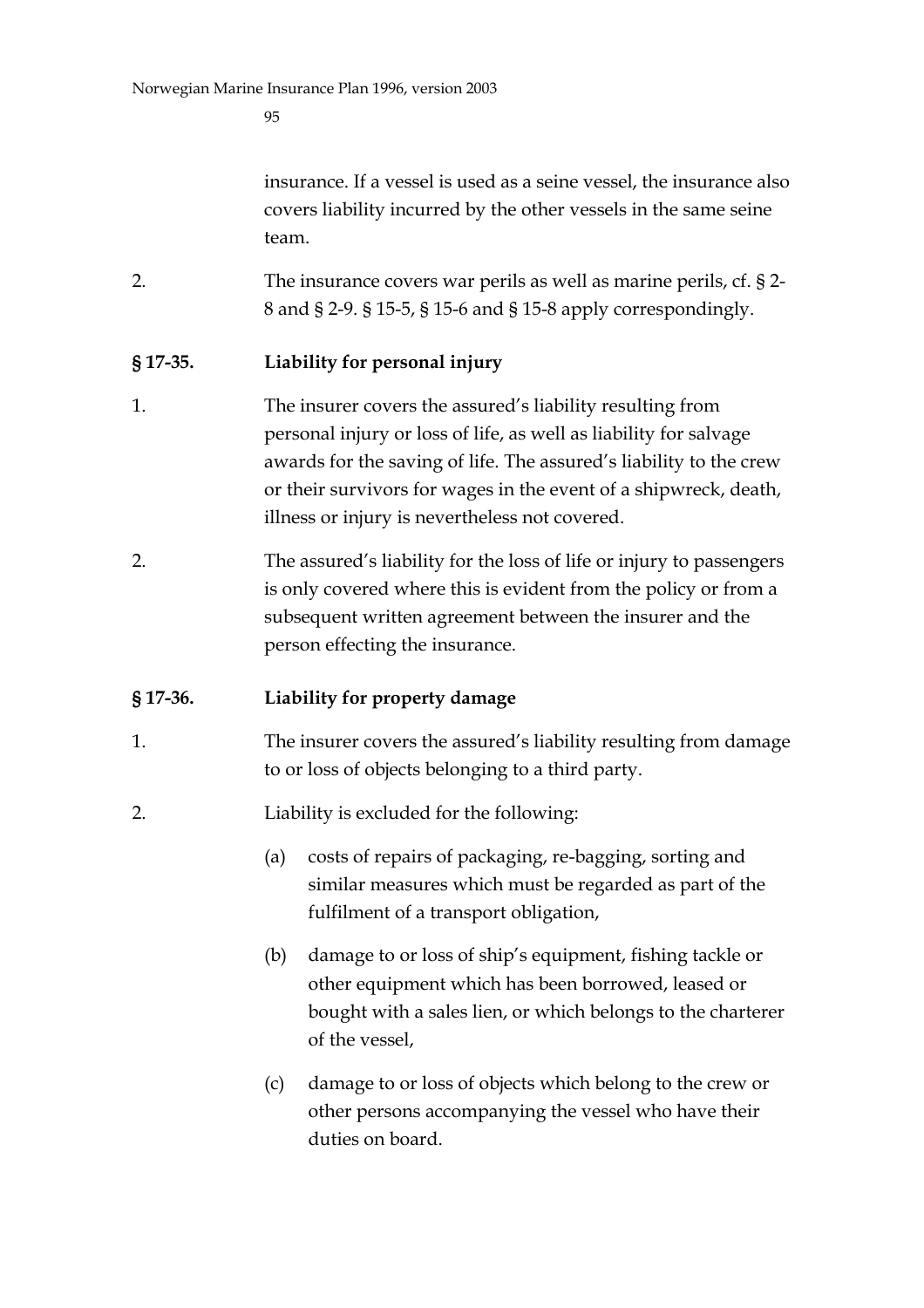- 3. For freighters, including well-boats, the insurer furthermore does not cover the assured's liability for:
	- (a) damage to or loss of cargo due to a leak in a wooden vessel,
	- (b) loss that occurred while the vessel called at a structure for the keeping of live fish,
	- (c) damage to or loss of live fish carried in the vessel.

#### **§ 17-37. Liability for description**

The insurer covers the assured's liability for inadequate or incorrect description of the goods or other incorrect information in the bill of lading or similar document, unless the assured or the master of the vessel knows that the document contains an incorrect description of the cargo, the quantity of the cargo or the condition of the cargo.

#### **§ 17-38. Liability for the misdelivery of goods**

- 1. The insurer covers the assured's liability for misdelivery of transported goods to an unauthorised recipient.
- 2. The insurer does not, however, cover liability, loss and costs resulting from the fact that the goods were handed over to a person who did not present a proper bill of lading, unless the goods were carried by the assured under a non-negotiable document and handed over as stated in the document, and the assured may be held liable under a negotiable document issued by or on behalf of someone other than the assured for the carriage of the goods, partly in the assured's vessel, partly in another vessel.

#### **§ 17-39. General average contributions**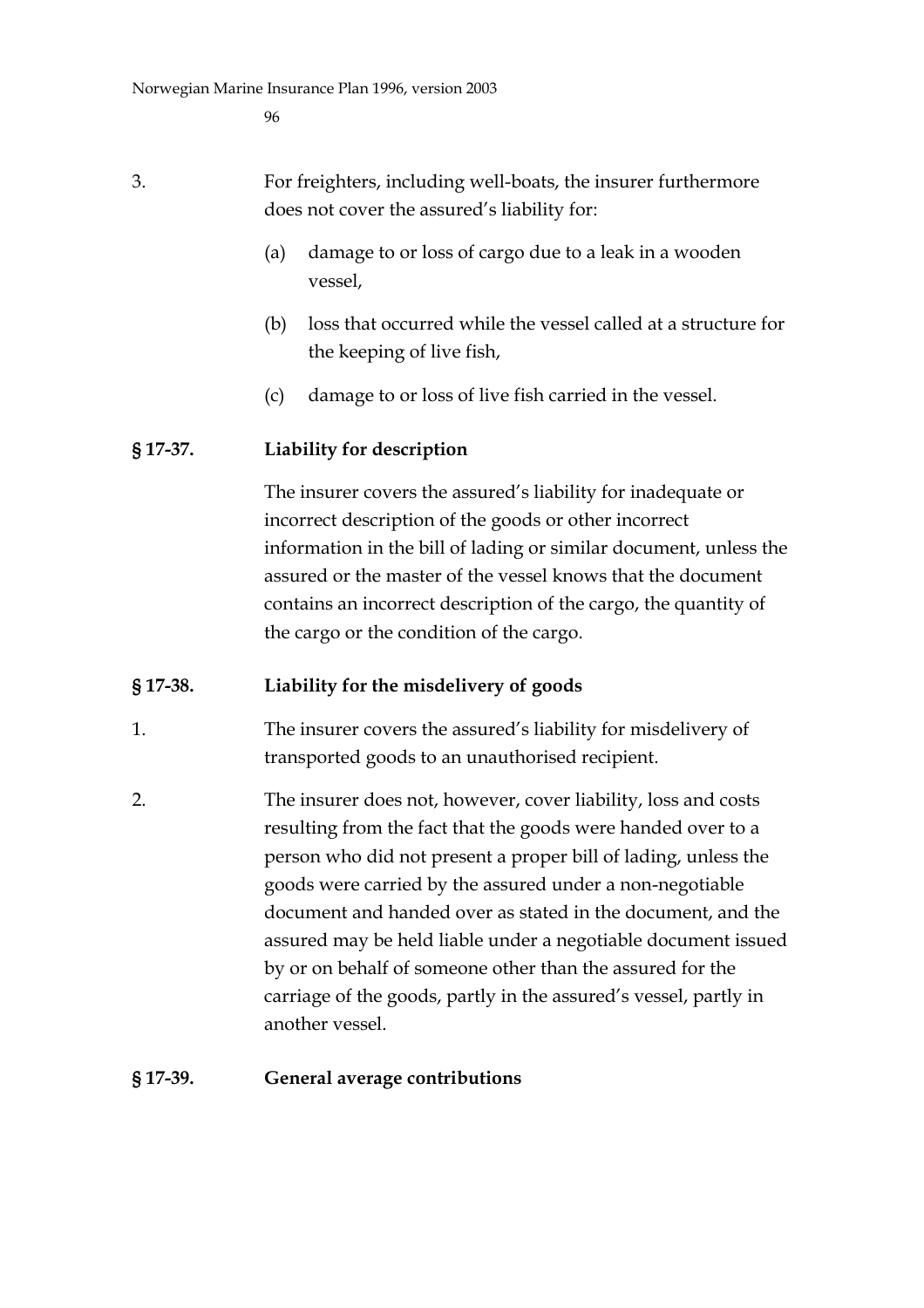- 1. The insurer covers the assured's loss resulting from the assured being unable to recover the cargo's general average contribution as a result of a breach of the contract of affreightment.
- 2. The insurer also covers the assured's necessary costs in connection with the recovery of the cargo's contribution.

#### **§ 17-40. Liability for the removal of wrecks**

The insurer covers the assured's liability for the removal of wrecks provided such removal has been ordered by the authorities.

#### **§ 17-40A. Liability for special salvage compensation**

The insurer covers the assured's liability for special compensation to the salvor, where compensation is fixed under section 449 of the Maritime Code of 1994 or is based on some other legislation or contract founded on Article 14 of the International Convention on Salvage of 1989.

#### **§ 17-41. Stowaways**

The insurer covers the assured's liability and direct expenses resulting from the vessel having stowaways on board, but not costs of maintenance and accommodation which either have been or could have been provided for them on board.

#### **§ 17-42. Liability for fines etc.**

- 1. The insurer covers the assured's liability for:
	- (a) immigration and customs fines,
	- (b) fines resulting from the conduct of the crew,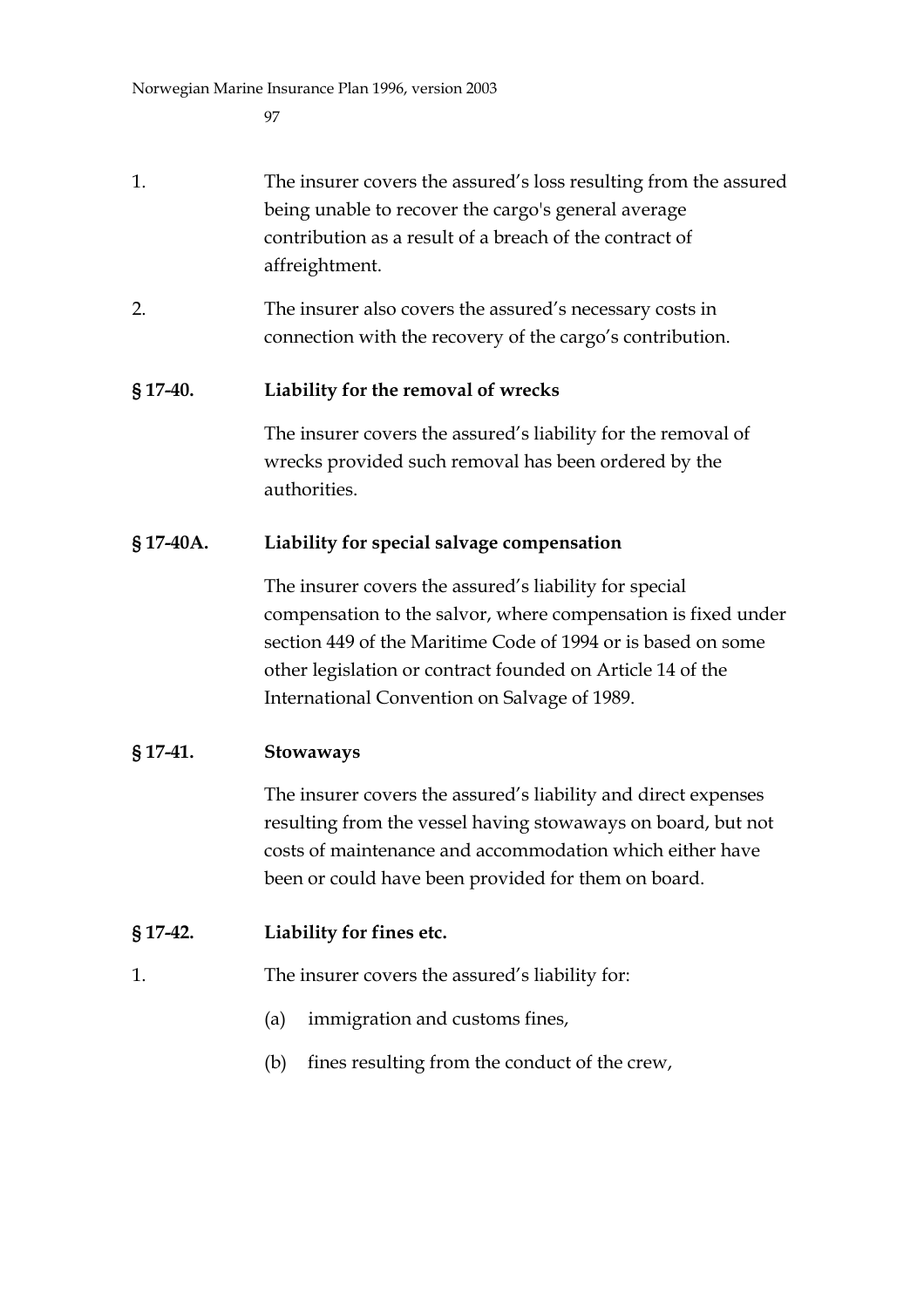- (c) expenses in connection with orders for the deportation of the crew, passengers or other persons who accompany the vessel but who are not part of the crew.
- 2. Even if the assured does not become personally liable, the insurer covers such fines and expenses where it is possible to enforce payment by retention of or levying distraint on the vessel.
- 3. However, the insurer does not cover the assured's liability for fines resulting from:
	- (a) overloading of the vessel,
	- (b) the vessel carrying more passengers than allowed,
	- (c) illegal fishing,
	- (d) inadequate maintenance of the vessel's lifesaving or navigation equipment,
	- (e) absence of prescribed certificates on board the vessel.

#### **§ 17-43. Liability for social benefits for the crew**

- 1. The insurer covers the assured's liability under the law or collective wage agreement for:
	- (a) care and maintenance of the crew on shore in the event of illness or injury,
	- (b) costs of the crew's travel home, including maintenance, in the event of illness or injury or following a shipwreck,
	- (c) costs in connection with the funeral and sending home of the cinerary urn and the deceased's personal effects,
	- (d) costs in connection with the crew's travel home, including maintenance, in the event of the illness or death of a close relative.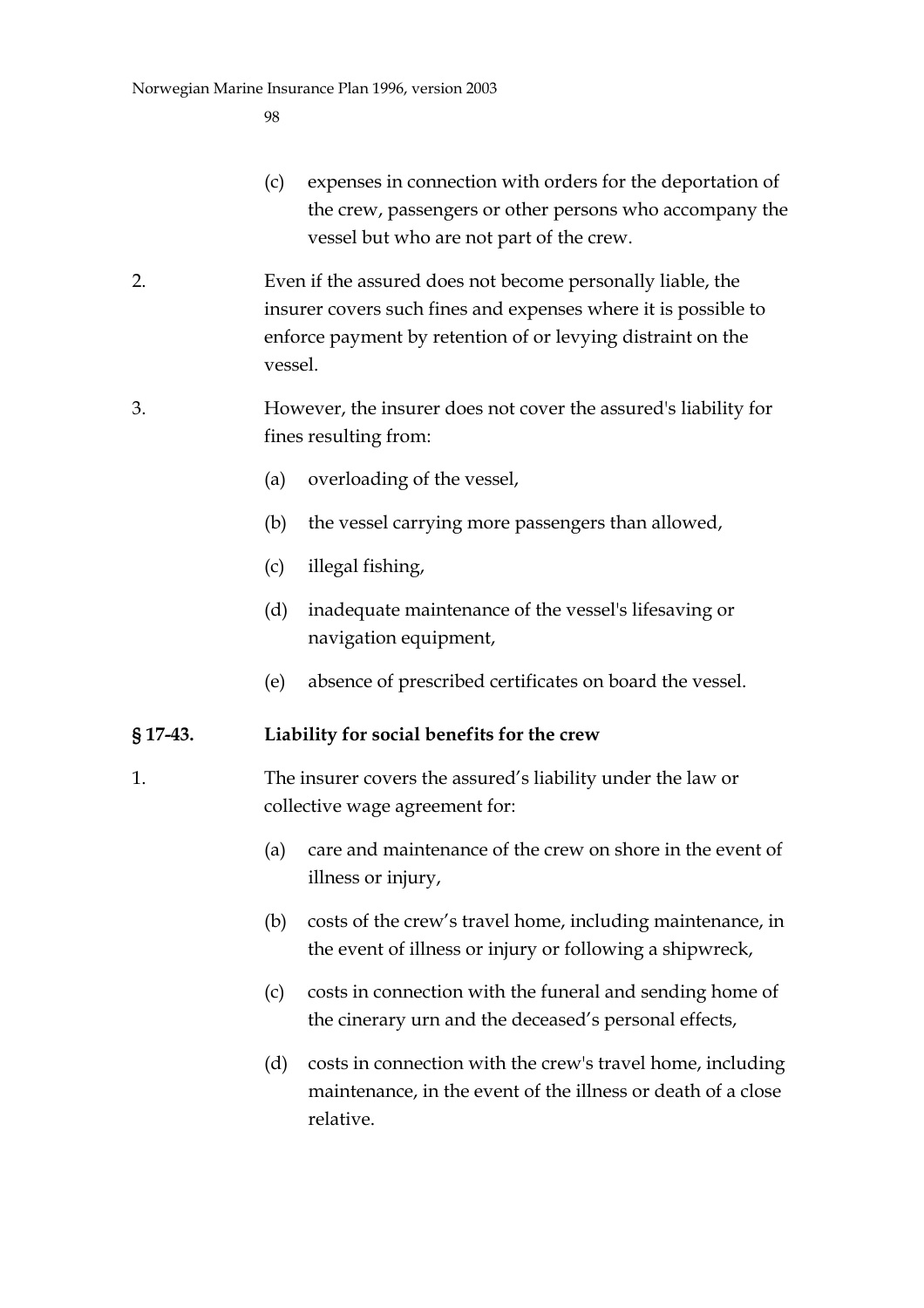$QQ$ 

2. No deductible shall be calculated, unless otherwise agreed.

#### **§ 17-44. Travel expenses for replacement crew**

The insurer covers the assured's necessary expenses for the replacement's travels abroad when the master or other officers have died or signed off due to injury or sudden illness. The cover is, however, limited to travel expenses to the first port of call after the death, or the port where the signing off took place, even if the replacement is sent to a port further away.

#### **§ 17-45. Expenses for disinfection and quarantine**

The insurer covers the assured's necessary expenses in connection with a quarantine order or disinfection of the vessel or crew due to infectious diseases on board. Operating expenses during the stay are not covered.

#### **§ 17-46. Limitation due to other insurance, etc.**

- 1. The insurer does not cover:
	- (a) losses which due to their nature are insurable under the rules in part II, part III, or part IV, Chapter 17, sections 1- 5.
	- (b) losses as mentioned in § 13-1, subparagraph 2 (a). Under the insurance of a fishing vessel, the insurer nevertheless covers liability incurred during towage of vessels which belong to the same fishing team and which are not covered under the general hull insurance conditions,
	- (c) loss as mentioned in § 4-16, provided that it could have been covered by fire insurance, cargo insurance or other general insurance.
- 2. However, the insurer covers loss as mentioned in § 13-1, to the extent that it exceeds the amount which according to § 13-3 is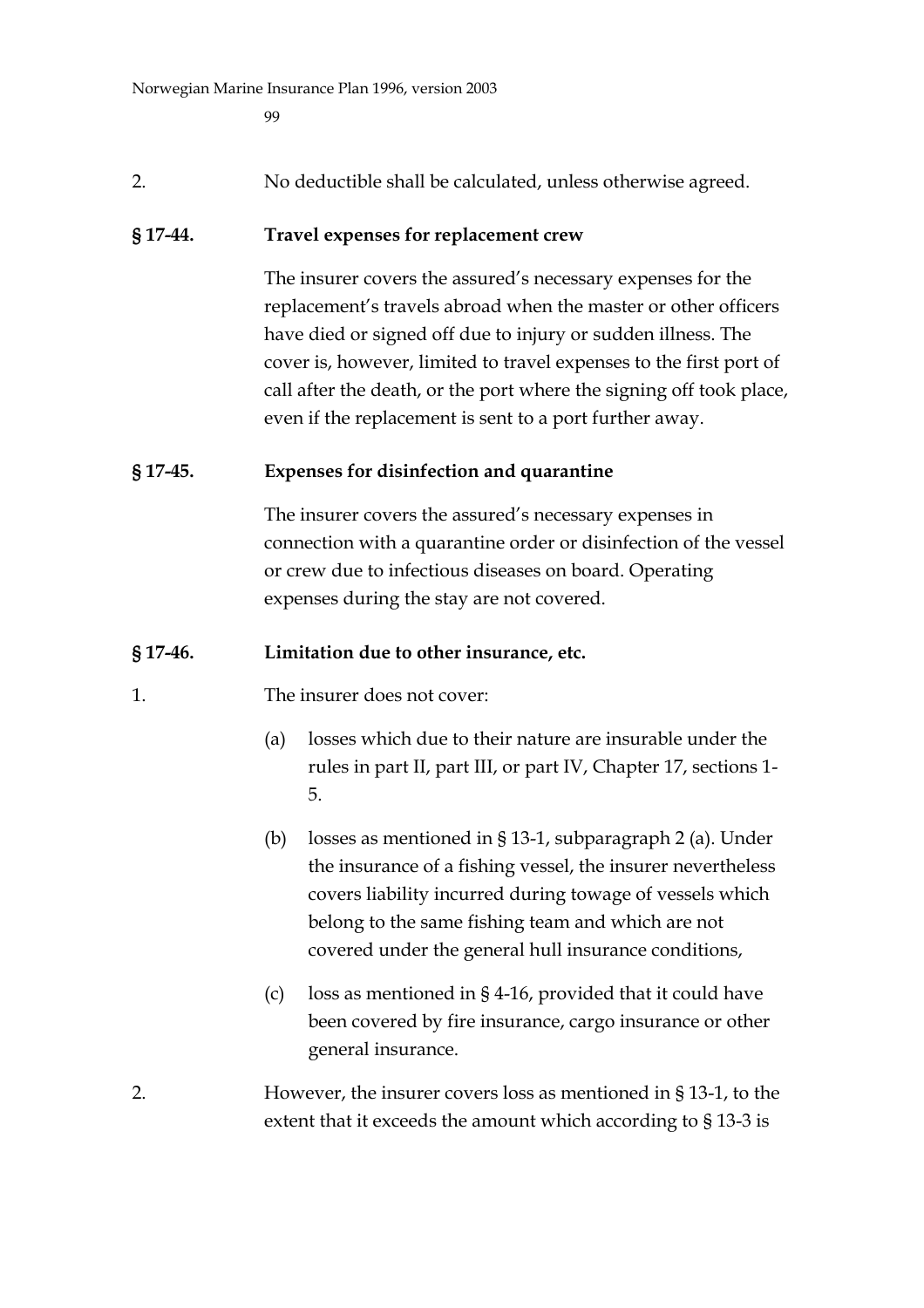recoverable under a hull insurance with a sum insured that covers the full value of the vessel. For loss as mentioned in § 4- 16 a deduction shall also be made for the amount that could have been covered by an insurance as mentioned in subparagraph 1 (a) and (c).

- 3. In the event of liability for personal injury and social benefits for the crew, the insurer does not cover:
	- (a) loss covered through national insurance benefits or benefits from workers' or employment insurance schemes,
	- (b) loss which due to its nature is covered by mandatory insurance benefits under a collective wage agreement and which is financed by the employer liable to pay compensation,
	- (c) loss which due to its nature is covered by the Industrial Injuries Insurance Act of 16 June 1989 no. 65.

#### **§ 17-47. Safety regulations/Re. § 3-24 and § 3-25**

The following special safety regulation shall apply, cf. § 3-25, subparagraph 2:

The assured shall disclaim liability for damage to and loss of cargo and liability to passengers insofar as this is allowed under current rules of law.

#### **§ 17-48. Assured's fault**

1. The insurer does not cover loss which the assured has caused by a grossly negligent act or omission, or which has been caused by his acting on an interpretation of rules of law or contractual terms which he ought to have known was incorrect or knew to be uncertain when another reasonable course was open to him.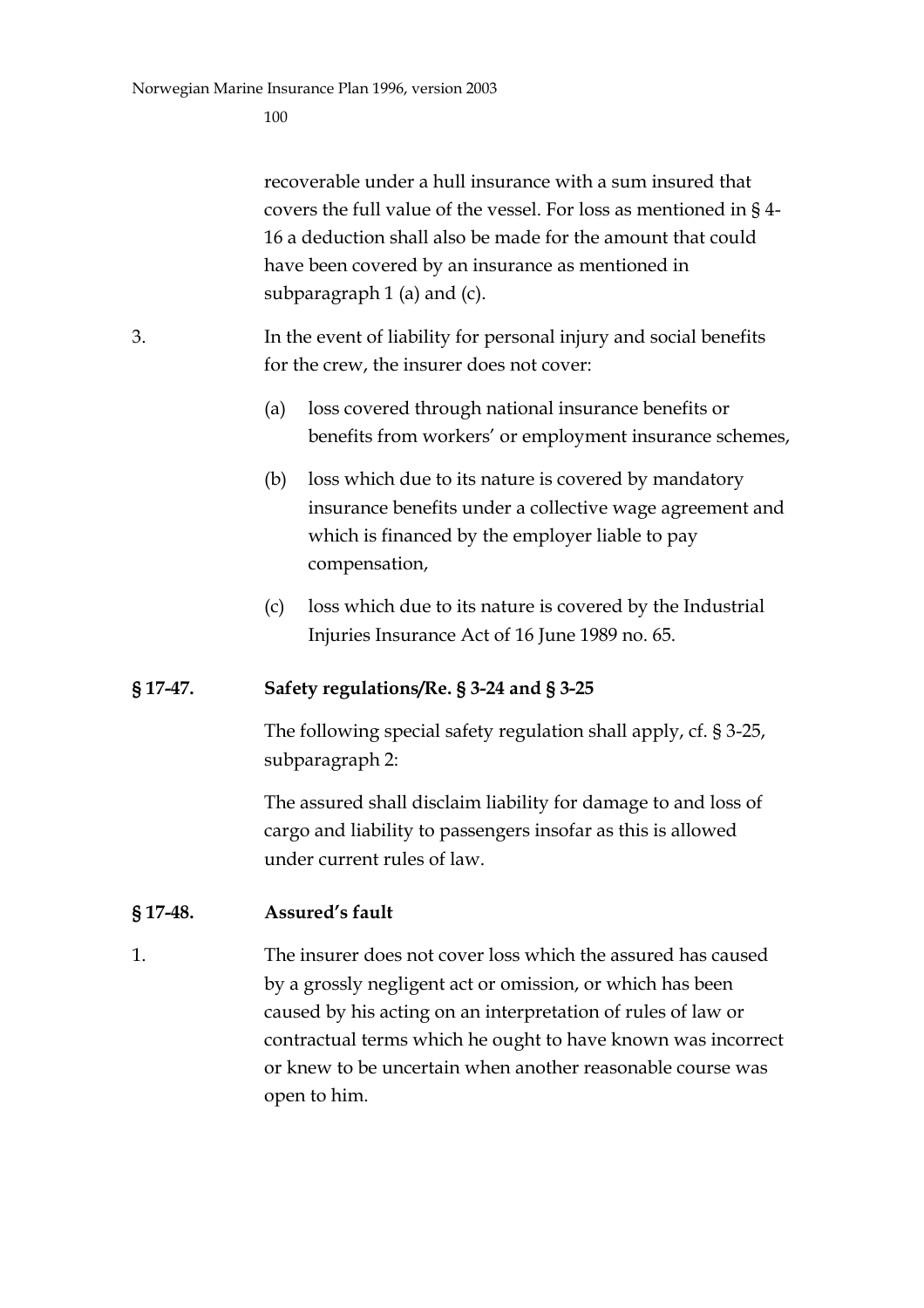| 2.         | The rules in subparagraph 1 shall not apply if the assured is the<br>master of the vessel or a member of the crew and his negligence<br>is of a nautical nature.                                                                                                                                                                                |
|------------|-------------------------------------------------------------------------------------------------------------------------------------------------------------------------------------------------------------------------------------------------------------------------------------------------------------------------------------------------|
| § 17-49.   | The insurer's rights in the event of liability                                                                                                                                                                                                                                                                                                  |
| 1.         | If the insurer is willing to settle a matter amicably or to pay the<br>liability amount, he will not be liable for any further expenses<br>in the dispute.                                                                                                                                                                                      |
| 2.         | The insurer has the right to pay any compensation directly to<br>the injured party.                                                                                                                                                                                                                                                             |
| $§$ 17-50. | Liability for loss that occurred during other transport, etc.                                                                                                                                                                                                                                                                                   |
|            | The insurer does not cover liability to passengers and for cargo<br>which arises:                                                                                                                                                                                                                                                               |
|            | during the period prior to loading or after discharging or<br>(a)<br>during transport to and from the ship covered by the<br>insurance when the goods are not in the carrier's custody,                                                                                                                                                         |
|            | while the goods are in the custody of a sub-carrier, if it has<br>(b)<br>been explicitly agreed that the sub-carrier in question shall<br>carry out a specific part of the transport,                                                                                                                                                           |
|            | during transport of passengers carried out by another<br>(c)<br>carrier, when the latter is named in the contract of<br>affreightment and shall according to that contract carry<br>out the relevant part of the transport, or when the<br>passenger, according to the contract, has the right to use,<br>wholly or in part, the other carrier, |
|            | during the period prior to the passenger's embarkation<br>(d)<br>and after disembarkation, with the exception of liability<br>during marine transport between the ship and shore,<br>which is included in the ticket price or is carried out by a<br>means of transport made available by the carrier.                                          |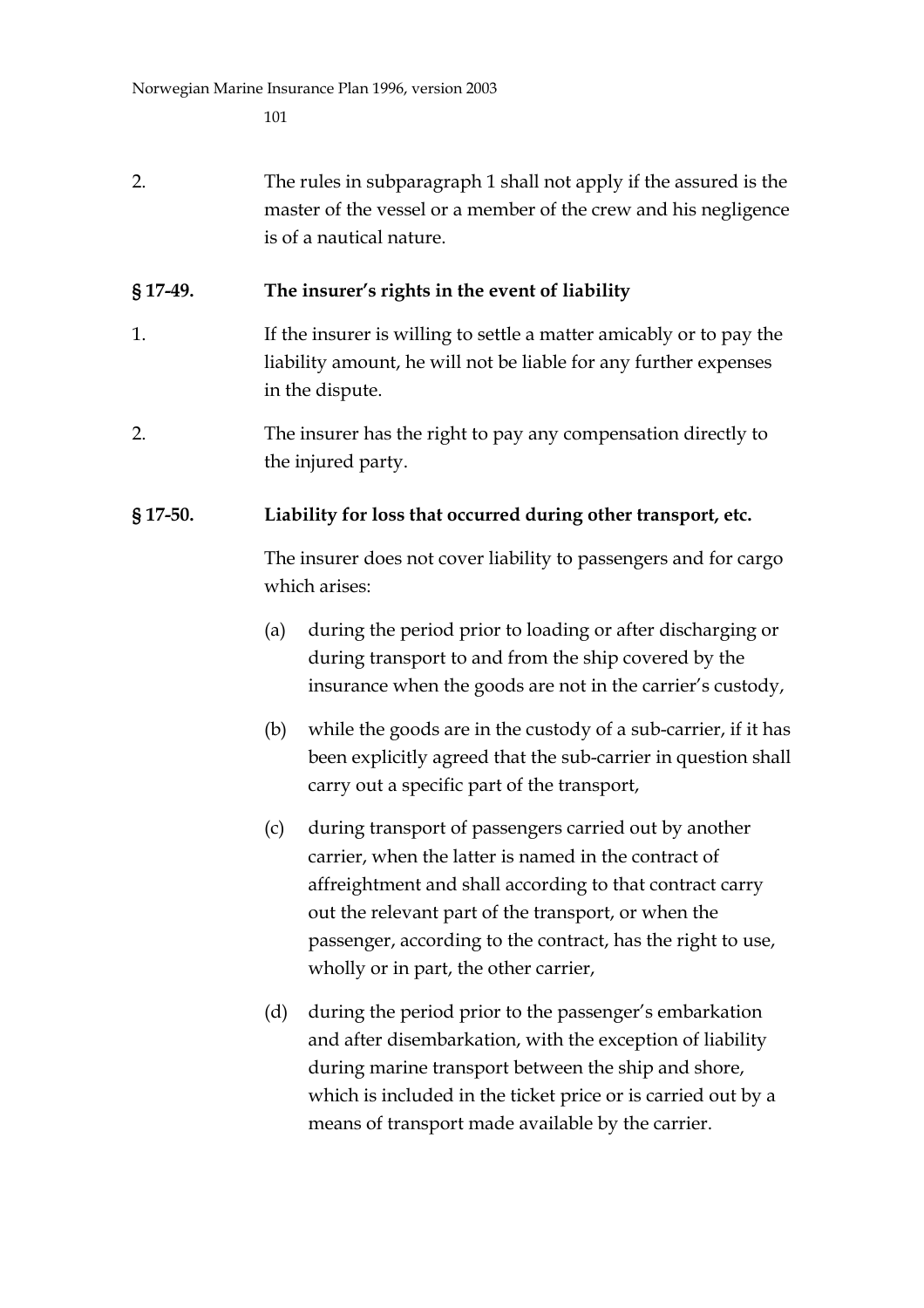102

#### **§ 17-51. Limitation of liability for fishing vessels**

The insurer does not cover liability between the participants in the same fishing team nor between pair trawlers.

#### **§ 17-52. Limitation of the insurer's liability for measures to avert or minimise loss**

In no case does the insurer cover, as a loss incurred in connection with measures to avert or minimise loss pursuant to § 4-12, the following:

- (a) costs of discharging, reloading, restowing, storing, lightering and similar measures resulting from the fact that the vessel was overloaded, too heavily loaded for the voyage or poorly trimmed, or that the cargo was incorrectly or inexpediently stowed,
- (b) costs of measures which were or could have been taken by the vessel's crew or by a proper use of the vessel or its equipment,
- (c) the assured's liability for late or non-performance of a transport obligation or agreement regarding the sale of the vessel,
- (d) costs of restoring the vessel to a seaworthy condition enabling it to receive the cargo.

#### **§ 17-53. The sum insured as a limit to the insurer's liability**

- 1. The insurer covers, up to the sum insured, liability arising from a single casualty.
- 2. § 4-19 shall apply correspondingly.

#### **§ 17-54. Deductible**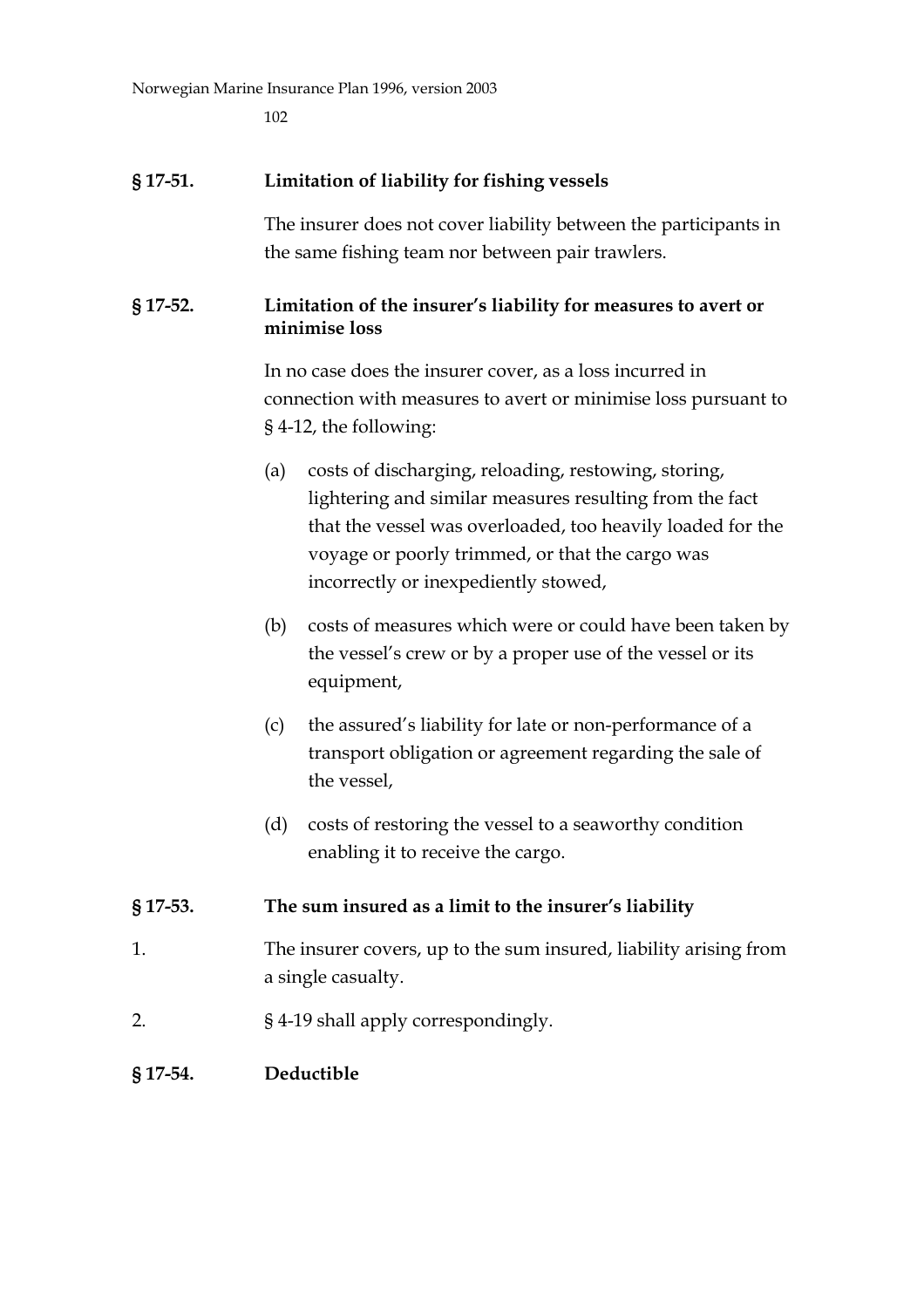For each individual casualty the amount stated in the policy shall be deducted.

# **Chapter 18.**

# **Insurance of offshore structures**

# **Section 1 Hull insurance**

# **§ 18-1. Scope of application and applicable rules**

The rules in chapter 18 shall apply to the extent that this appears from the policy. In that event, also the rules in chapters 10 to 13 shall apply, in so far as they have not been amended in that policy.

# **§ 18-2. Objects insured/Re. § 10-1**

1. § 10-1 of the Plan shall not apply. The insurance covers:

- (a) the structure,
- (b) machinery, equipment and spare parts for objects covered by letters (a) and (b), which:
	- (1) belong to the assured or has been borrowed, leased or purchased with a vendor's lien or similar encumbrance, and
	- (2) are on board, above water, under water or in the drilling hole,
- c) bunkers and lubricating oil on board.

# 2. The insurance does not cover:

- (a) stores, engine and deck accessories and other articles intended for consumption,
- (b) helicopters,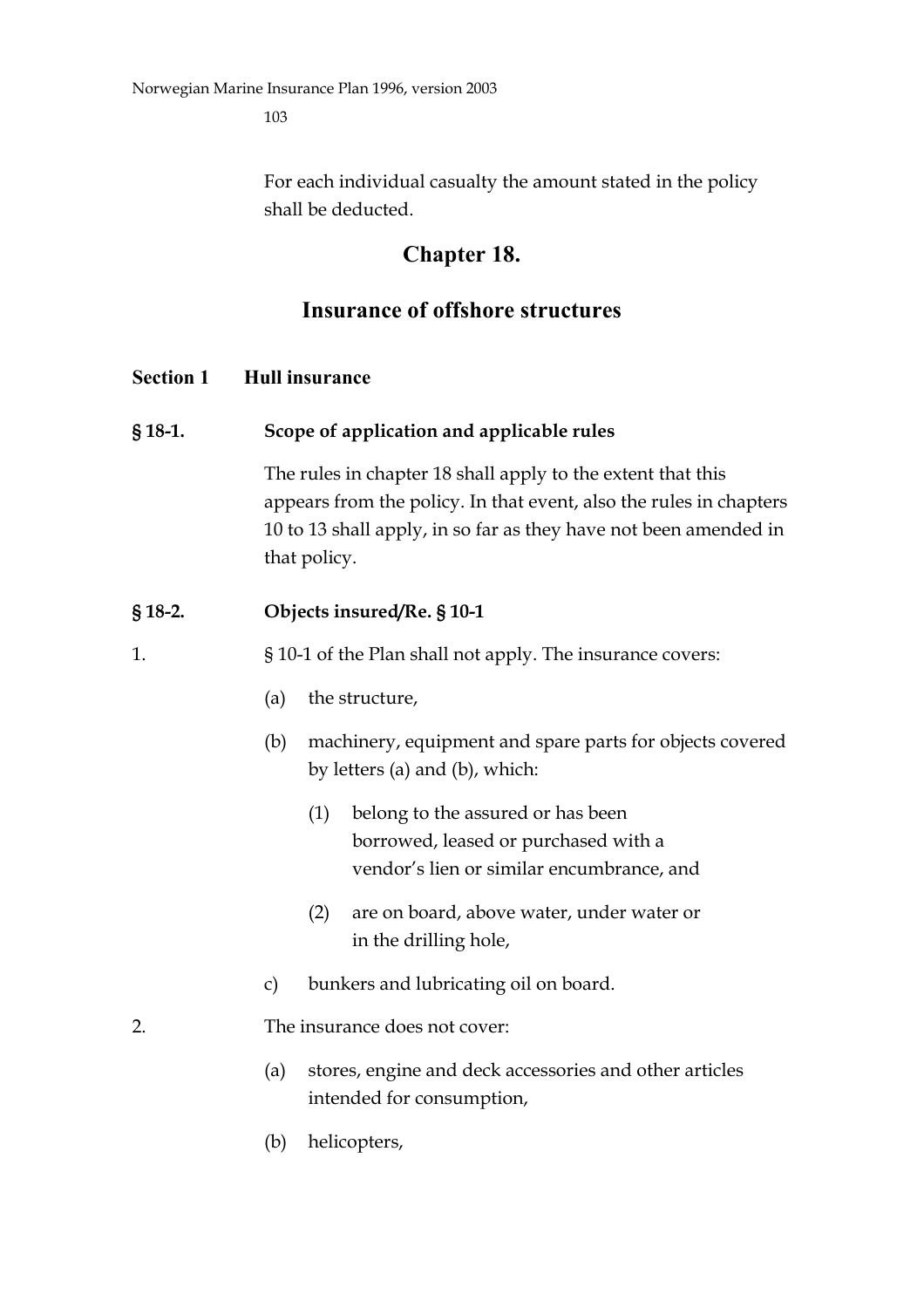- (c) blueprints, plans, specifications, logs, etc.,
- (d) mini-submarines and remote operated vehicles during operation.

#### **§ 18-3. Objects temporarily removed from the structure/Re. § 10-2**

- § 10-2 of the Plan does not apply. The insurance covers:
- (a) objects mentioned in § 18-2, subparagraph 1 (b), which:
	- (1) are on board a vessel, structure or fixed installation, which is moored to or is in the vicinity of the insured structure and has been used in connection with that structure, or
	- (2) have been temporarily removed from the structure for repairs, rebuilding, storage, etc.,
	- (3) are in storage without being covered by subparagraph (2). The sum insured for such objects constitutes 10% of the sum insured under hull insurance of the structure. § 2-4 does not apply. A separate deductible shall be applied.
- (b) The anchor, anchor chain etc. of the structure, which has been put out at the place of operation.
- (c) Blow-out preventers that are left on the sea bottom because of:
	- (1) a casualty which is covered by the insurance, or
	- (2) measures taken to avert such casualty.

#### **§ 18-4. Perils insured against/Re. § 2-8 and § 2-9**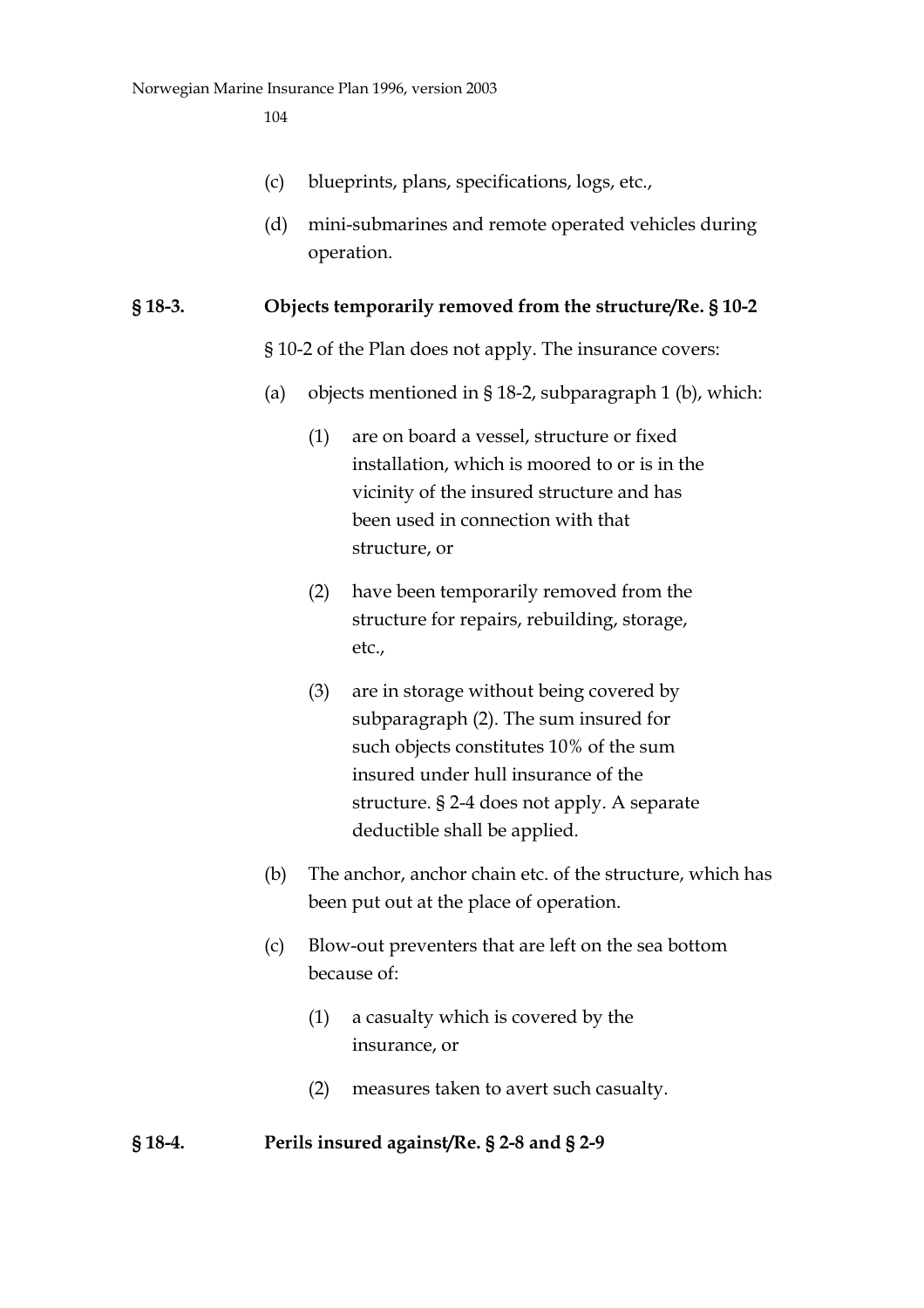The insurance does not cover losses resulting from the structure being used for the drilling of a relief well for the purpose of controlling a fire, a blow-out or cratering associated with another structure or fixed installation.

# **§ 18-5. Alteration of the risk/Re. § 3-8**

The storage and use of explosives or radioactive material on board the structure in connection with its normal operations shall not be regarded as an alteration of the risk under § 3-8.

#### **§ 18-6. Safety regulations/Re. § 3-24 and § 3-25**

- 1.
- (a) The drilling hole/well shall be equipped with blow-out preventers of standard issue, installed and tested in accordance with standard practice.
- (b) For structures that are to be moved a separate removal plan shall be drawn up which shall be submitted to the claims leader for his approval. The removal plan shall be adhered to during the removal.
- 2. The regulations in letters (a) and (b) are regarded as special safety regulations in relation to § 3-25, subparagraph 2.

#### **§ 18-7. Measures to avert a blow-out, etc./Re. § 4-7 to § 4-12**

The insurer is not liable for loss caused by measures to avert or minimise blow-outs, cratering or fire in connection with a blowout.

#### **§ 18-8. The area of operation/Re. chapter 6**

1. The area of operation for the structure shall appear in the policy.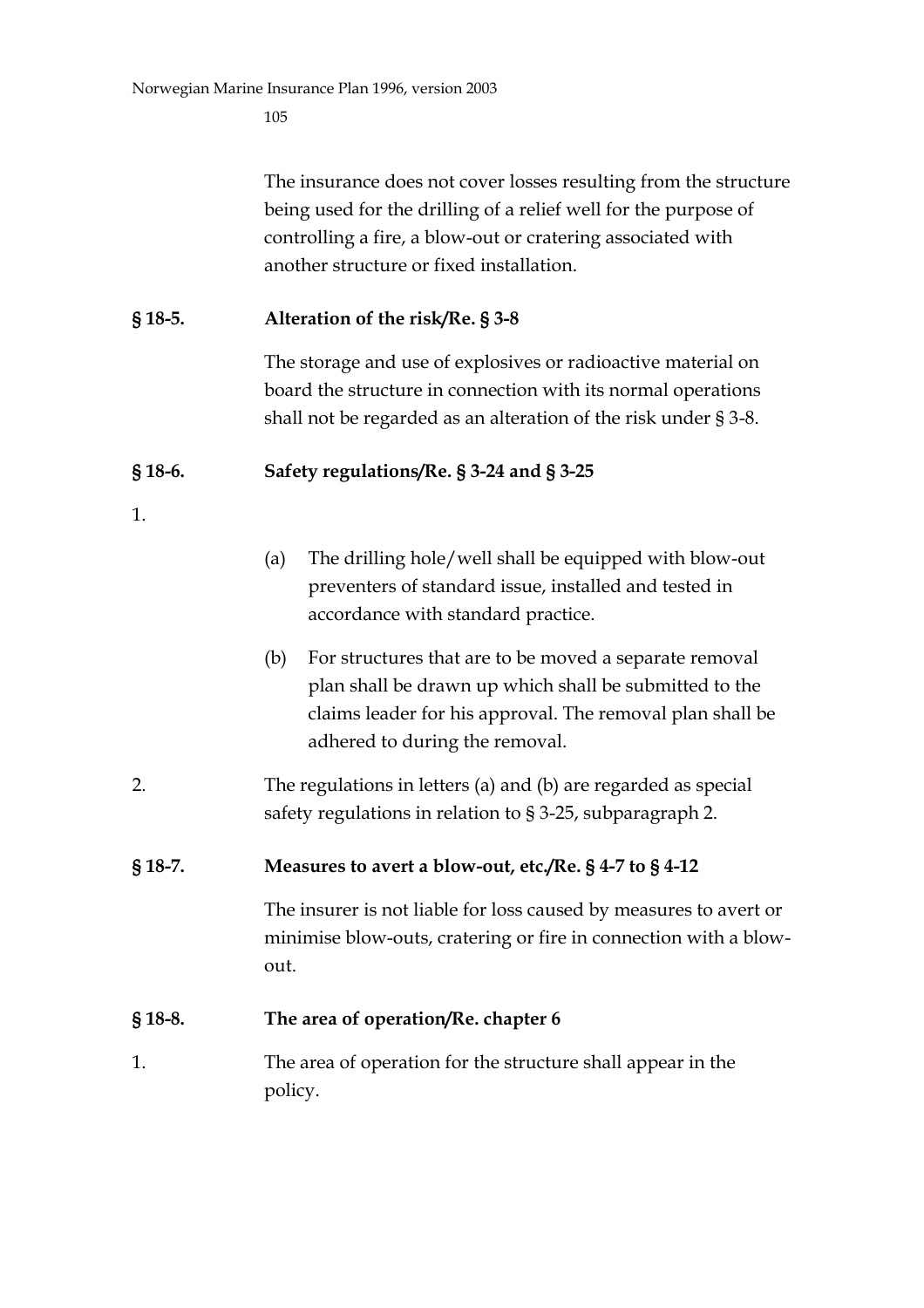106

- 2. If the structure is to change the area of operation, the insurer shall be notified promptly. Both parties may in that event demand adjustments of the premium. Notice of any increase in premium shall be given to the person effecting the insurance within fourteen days of receipt of the notice.
- **§ 18-9. Waiver of subrogation and co-insurance of third parties/Re. § 8-1**
- 1. The insurer does not have any right of subrogation against the person who has caused damage if he has according to a contract been granted protection from recourse, provided that such contractual regulation is regarded as customary in the activities in which the structure is involved.
- 2. The insurance is effected for the benefit of anyone who is contractually entitled to be co-insured under the insurance, provided that such contractual regulation is regarded as customary in the activities in which the structure is involved. If the co-assured's claim is covered by another insurance he has effected, cover under this provision is secondary in relation to that insurance.

# **§ 18-10. Compensation for unrepaired damage/Re. § 12-2**

- 1. In addition to § 12-2, the following provisions shall apply: Even if the repairs have not been carried out, the assured may demand that the claim be settled on expiry of the insurance period.
- 2. Compensation is calculated on the basis of the estimated costs of repairs on expiry of the insurance period.Compensation is calculated on the basis of an evaluation of repair costs on expiry of the insurance period.

# **§ 18-11. Damage to the drill string/Re. § 12-3 to § 12-5**

The insurer is not liable for loss of or damage to the drill string: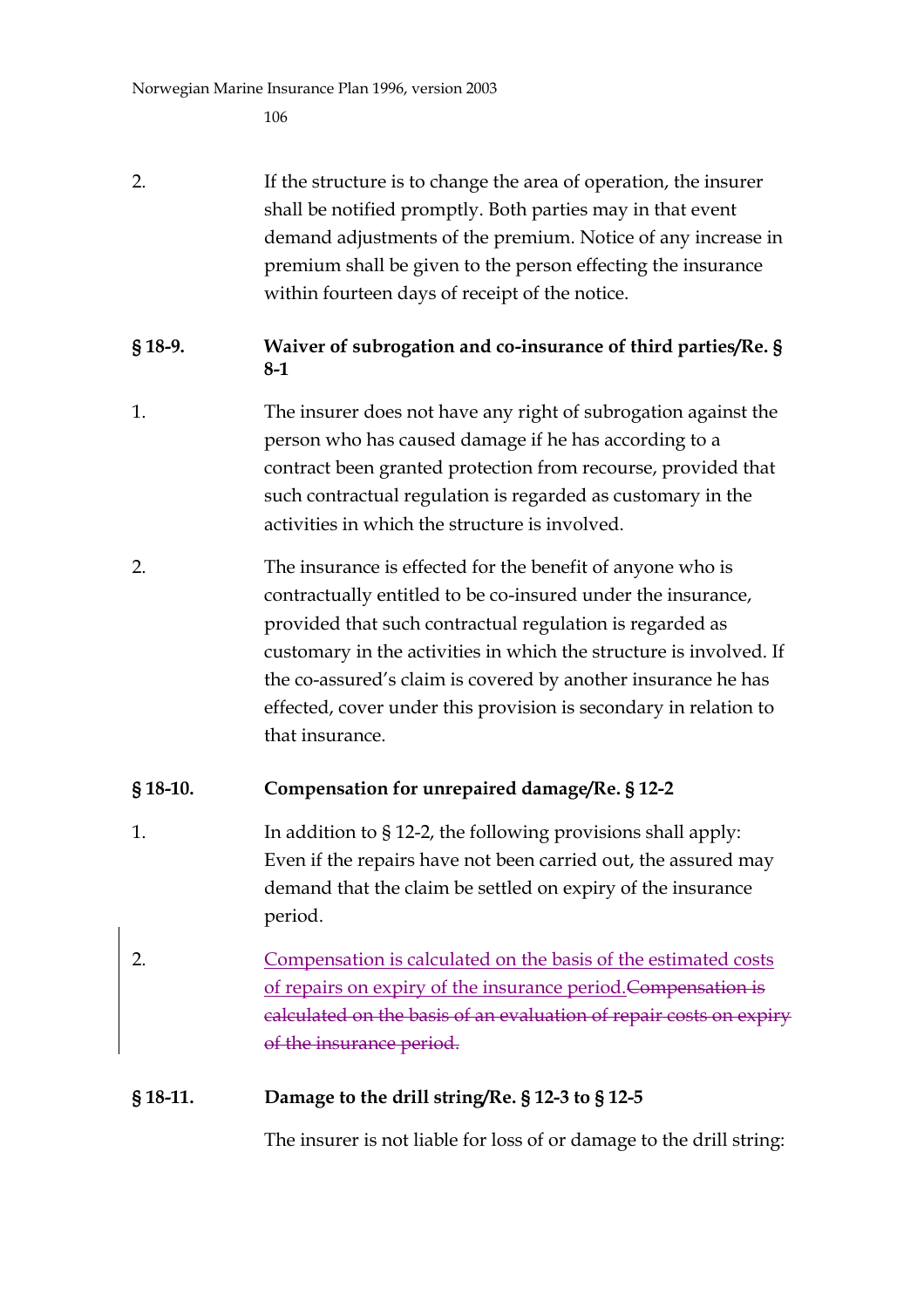- (a) whilst in the subsea bed or in the water, unless the loss or damage is a result of external circumstances, for which the drilling contractor is liable under contractual conditions, which are regarded as customary within the area concerned, or
- (b) when it has been left in the drilling hole/well for purposes other than drilling.

## **§ 18-12. Loss/damage/Re. § 12-5**

Notwithstanding the rule in § 12-5 (a) the following shall apply: The insurer covers maintenance and wages for crew who are engaged in repairs at sea.

## **§ 18-13. Deductible/Re. § 12-18, subparagraph 2**

Instead of § 12-18, subparagraph 2, the following provision shall apply:

Damage caused by heavy weather occurring as a result of the same atmospheric disturbance shall be regarded as one casualty.

## **§ 18-14. Collision liability/Re. § 13-1**

The insurer's liability for the assured's collision liability according to § 13-1 does not cover liability for damage to or loss of fixed installations on the Continental Shelf.

## **Section 2. Separate insurances against total loss**

## **§ 18-15. Applicable rules**

If it has been agreed that the insurance covers separate insurances against total loss, the rules in chapter 14 shall apply. The rules in chapter 18, section 1, shall apply correspondingly.

## **Section 3. War risks insurance**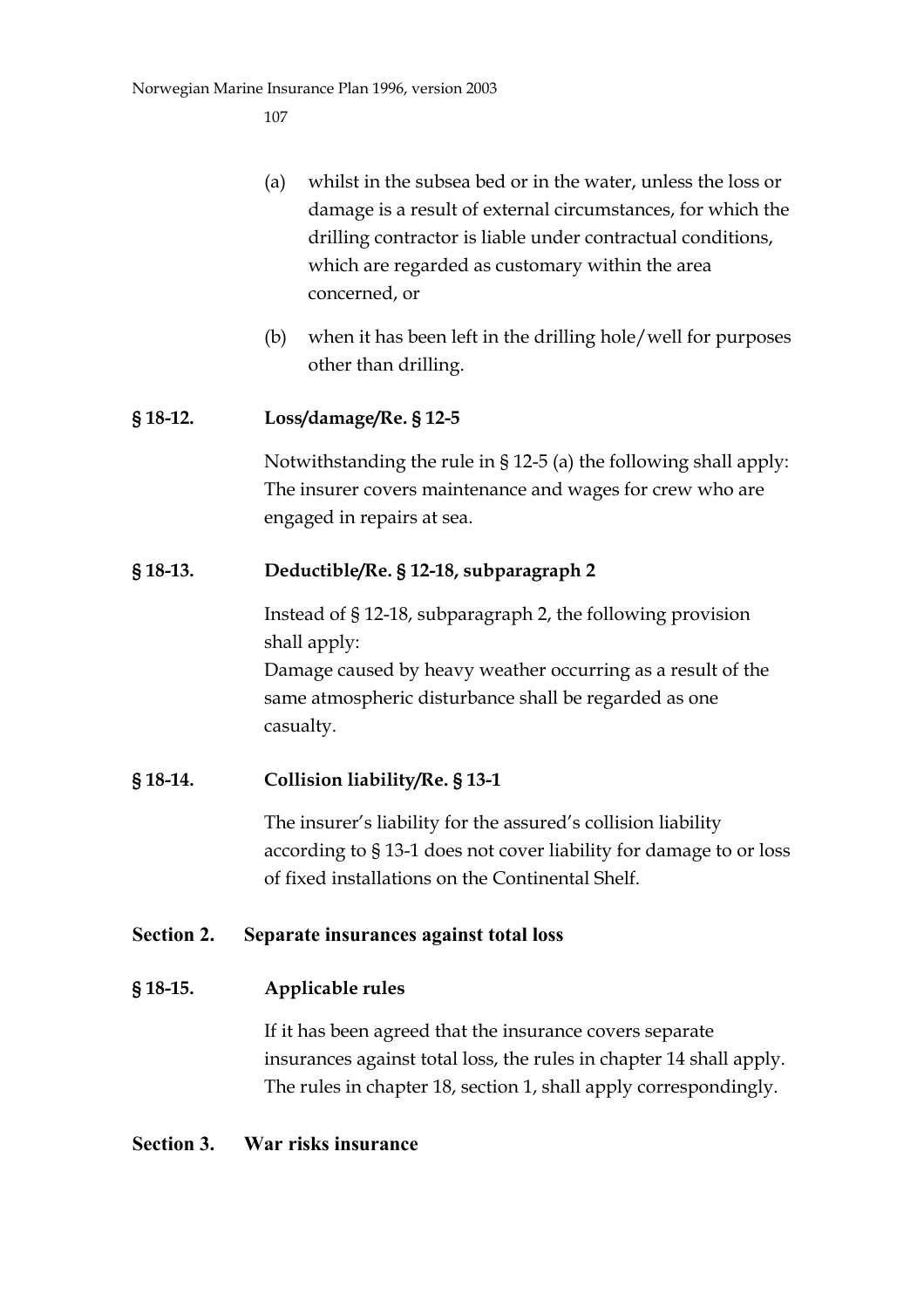108

## **§ 18-16. Applicable rules**

If it has been agreed that the insurance covers war perils, the rules in chapter 15 shall apply. The rules in chapter 18, section 1, shall apply correspondingly.

# **Chapter 19.**

# **Builders' risks insurance**

## **Section 1. Common provisions**

**§ 19-1. Perils covered/Re. § 2-8 cf. § 2-10**

The insurance covers marine perils, cf. § 2-8, and strikes and lock-outs.

## **§ 19-2. Insurance period/Re. § 1-5**

- 1. The insurance remains in effect until the takeover date stipulated in the building contract. If takeover is later than that date, the insurance will automatically be extended against an additional premium as agreed in the policy until the newbuilding is in actual fact taken over by the buyer.
- 2. If the newbuilding is not taken over by the buyer, the insurance is automatically extended against an additional premium as agreed in the policy until the newbuilding is in actual fact taken over by another buyer.
- 3. Extension of the insurance according to subparagraphs 1 and 2 does not apply beyond 9 months from the takeover date stipulated in the building contract.

#### **§ 19-3. Co-insurance/Re. § 8-1**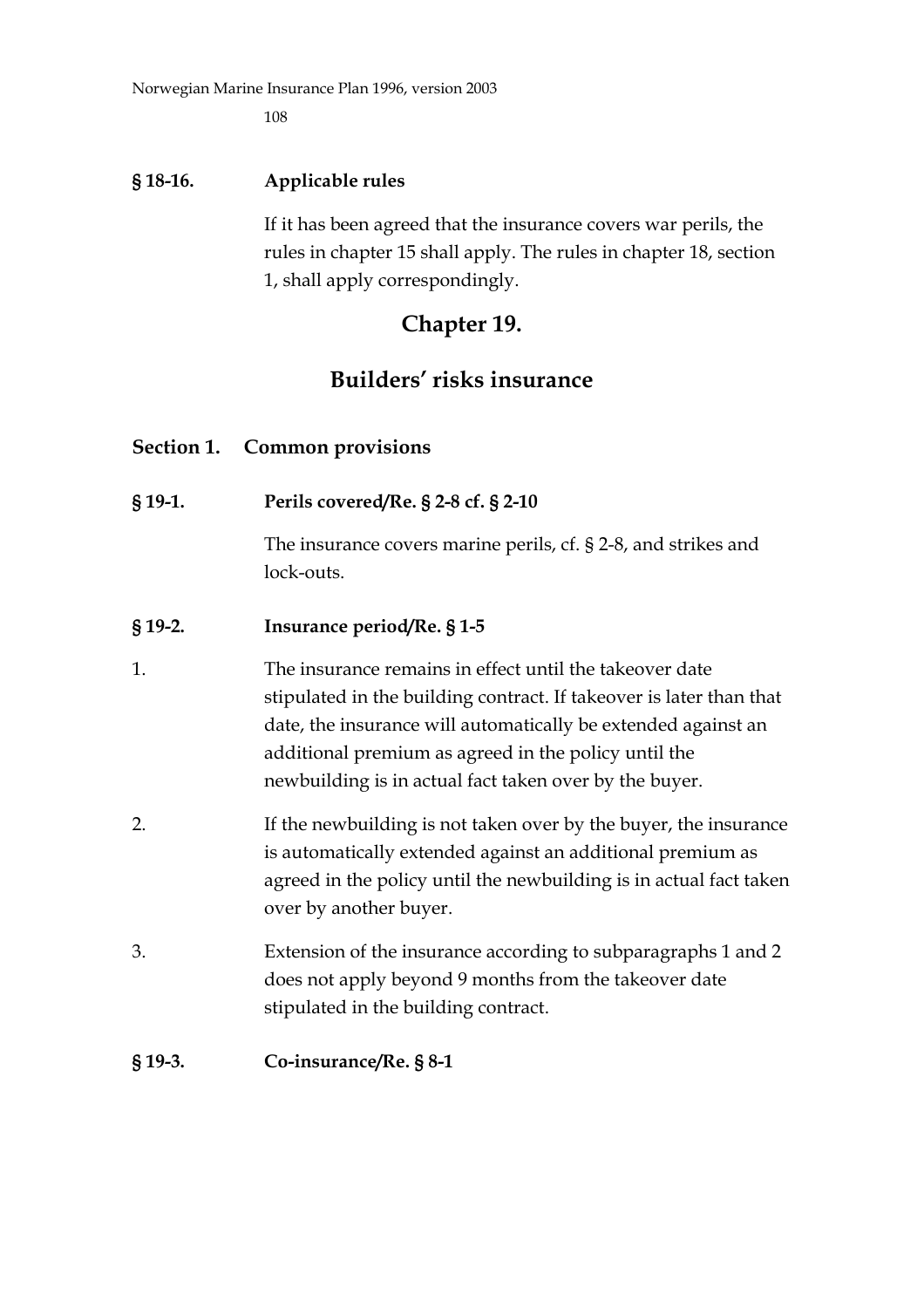- 1. Unless otherwise agreed, the buyer is co-insured under § 8-1. However, this does not apply to the expense and liability cover according to sections 3 and 4.
- 2. If liability as mentioned in section 4 is covered by another insurance which the co-insured has taken out, the co-insured's cover under section 4 is subsidiary in relation to that insurance

### **§ 19-4. Transfer of the building contract/Re. § 3-21**

If the building contract is transferred to a new shipyard, the insurance terminates as from the date of the transfer.

### **§ 19-5. Place of insurance**

The insurance is in effect:

- (a) while in the builder's yard or other premises in the port where the builder's yard is situated and whilst in transit between these areas,
- (b) during trial runs within the area allowed by the newbuilding's provisional certificates.

If specifically agreed, the insurance also covers manufacture or transport outside the yard areas in the building port, insofar as this is set out in the policy.

## **§ 19-6. Removal plan/Re. § 3-24 and § 3-25**

If it has been agreed that the insurance shall also be in effect outside the yard areas in the building port, cf. § 19-5, subparagraph 2, and the newbuilding is to be removed outside the areas stipulated in § 19-5, subparagraph 1 (a), a separate removal plan shall be drawn up. The removal plan shall be submitted to the insurer for approval. If this is not done, or if the removal plan has not been adhered to during the removal, § 3-25, subparagraph 1, shall apply correspondingly.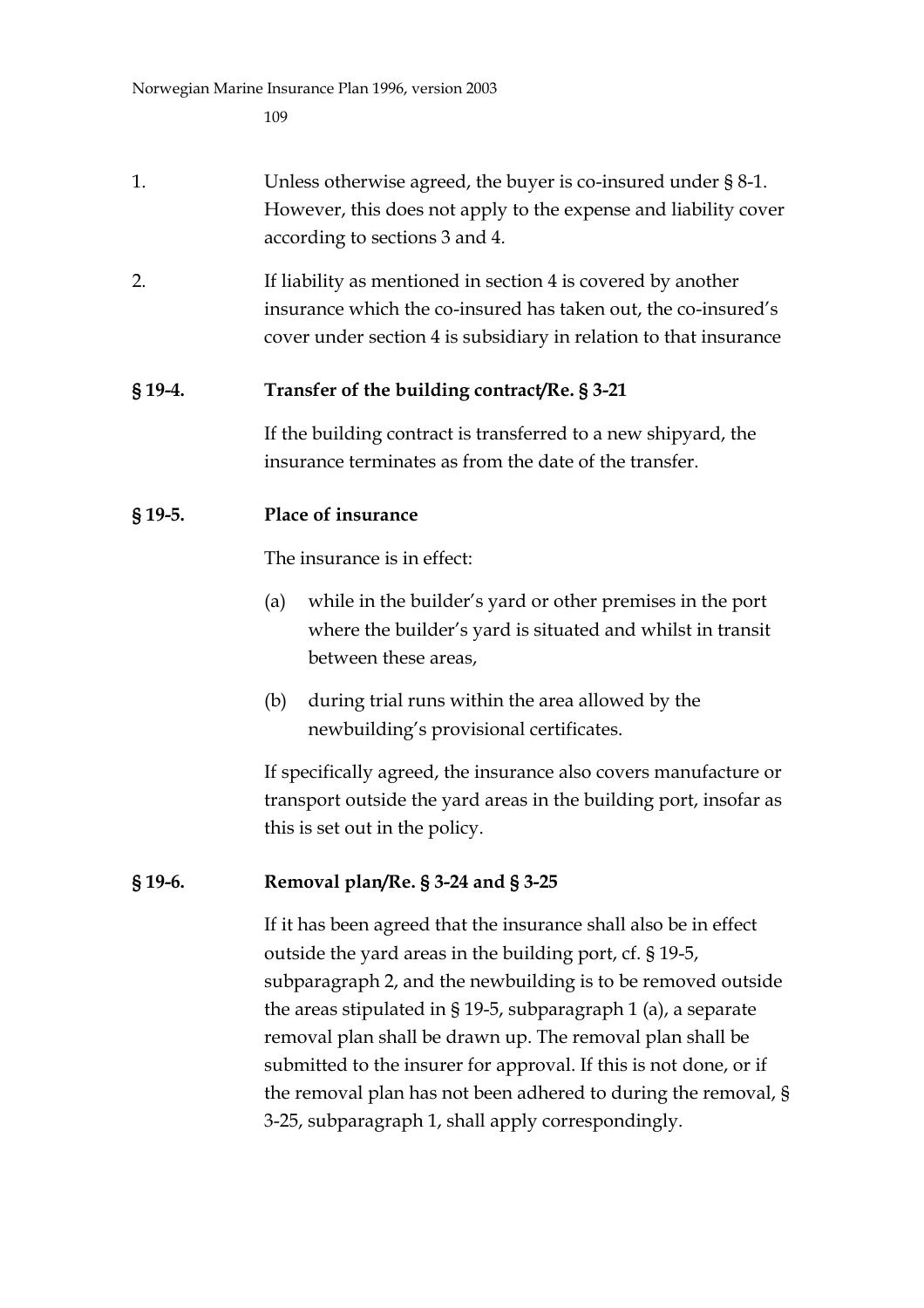110

### **§ 19-7. The sum insured as the limit of the liability of the insurer/Re. § 4-18 and § 4-19**

In addition to the sum insured as mentioned in § 4-18, subparagraph 1, the insurer is separately liable up to an amount corresponding to the sum insured for damage, expenses and liability under section 3 and section 4 caused by any one casualty.

## **§ 19-8. Deductible**

For any one casualty the deductible stated in the policy shall apply. If the same casualty entitles the assured to compensation according to sections 2, 3 and/or 4, only one deductible shall apply.

Total loss, cf. § 19-10 and § 19-11, costs in connection with the settlement of claims, cf. § 4-5, and loss in connection with measures to avert or minimize a loss, cf. § 4-7 to § 4-12, are recoverable without deductible.

## **Section 2. Loss of or damage to the newbuilding**

## **§ 19-9. Objects insured/Re. § 10-1**

- 1. The insurance covers:
	- (a) the newbuilding,
	- (b) components, equipment and materials manufactured or procured for the newbuilding. Components, equipment and materials supplied by the buyer are, however, only covered if this is set out in the policy, or transpires from conditions in general,
	- (c) the yard's costs in connection with drawings and other planning of the newbuilding, and
	- (d) bunkers and lubricating oil on board.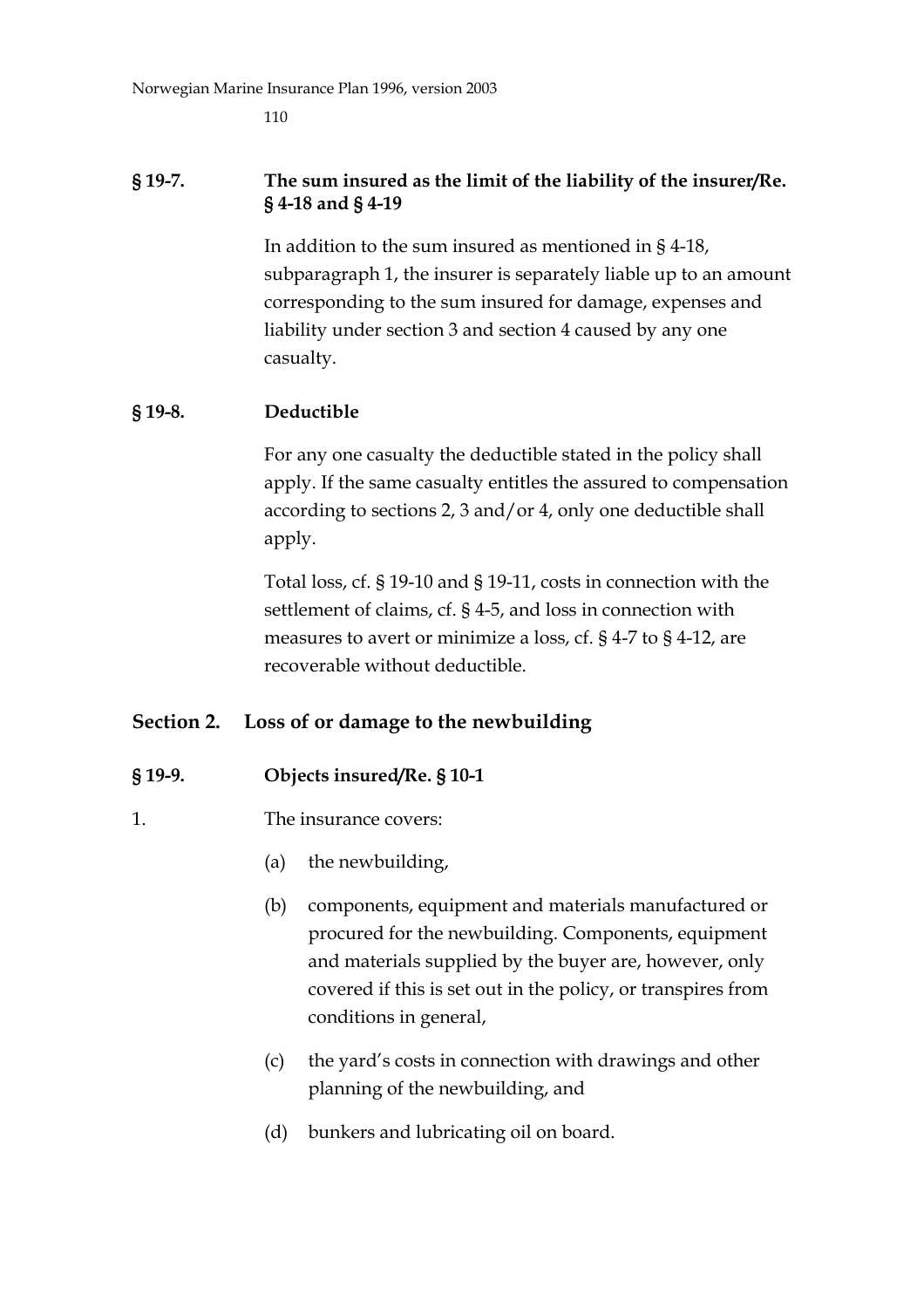| $\mathcal{L}$ . |  |  |  | § 10-1, subparagraph 2, shall apply correspondingly. |
|-----------------|--|--|--|------------------------------------------------------|
|-----------------|--|--|--|------------------------------------------------------|

#### **§ 19-10. Insurable value**

- 1. The insurable value when the newbuilding is ready for delivery constitutes:
	- (a) the original contractual building price plus later agreed deductions,
	- (b) later agreed additional amounts mentioned in the policy,
	- (c) the value of the buyer's deliveries which are comprised by the insurance, and
	- (d) subsidies, contributions, etc., provided that this transpires from the policy or circumstances in general.
- 2. Before the newbuilding is ready for delivery, the insurable value constitutes the value under subparagraph 1 with deductions for:
	- (a) the value of the work not performed,
	- (b) the value of components and materials not manufactured or procured, and
	- (c) the proportional share of the subsidies which applies to the deductions under letters (a) and (b).

#### **§ 19-11. Total loss in the event of condemnation.**

The assured may claim compensation for a total loss if the damage to the newbuilding is so extensive that the costs of repairs constitutes more than 100% of the sum insured.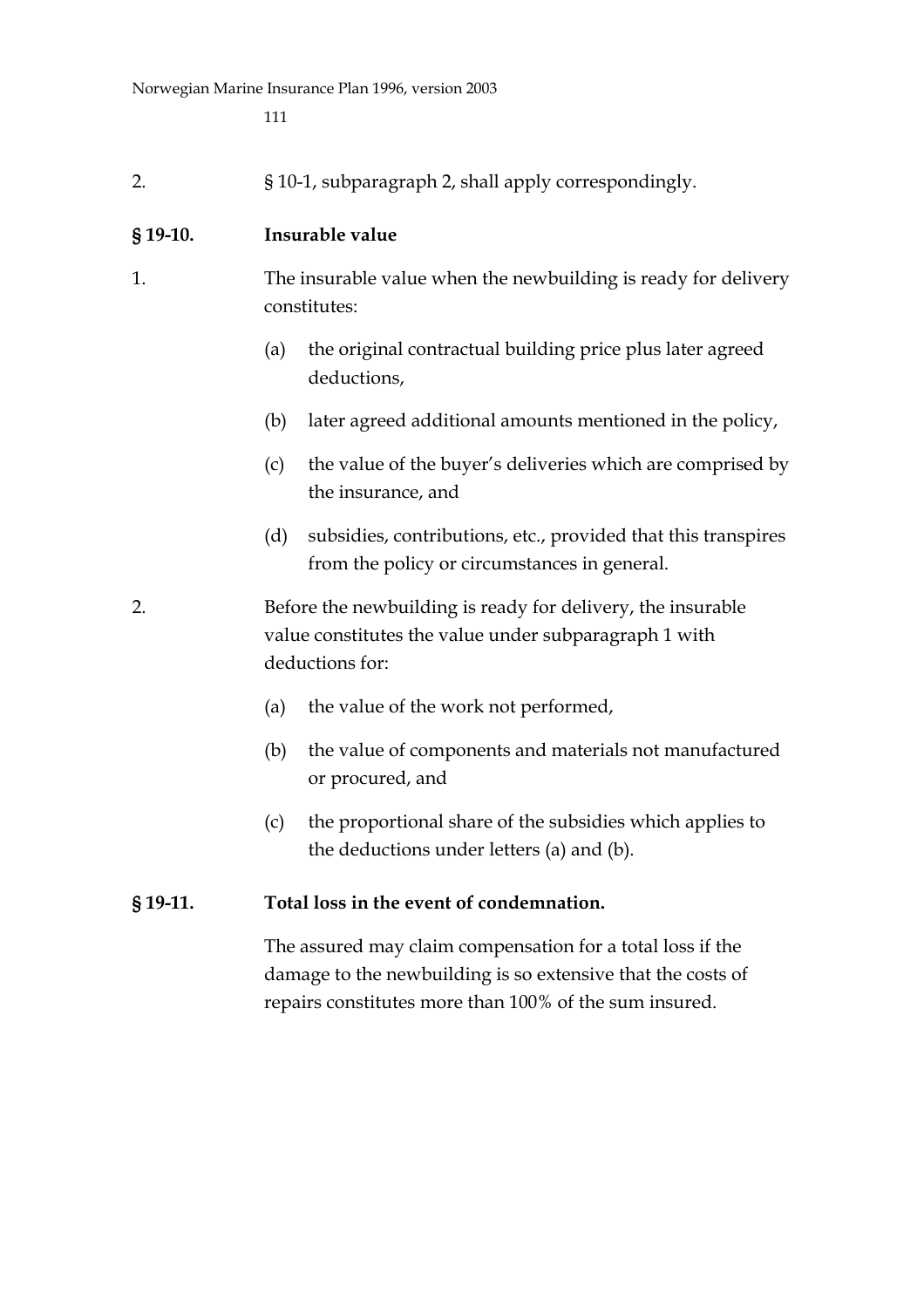112

## **§ 19-12. Total loss where the yard's obligation to deliver not longer applies.**

- 1. The assured may claim compensation for a total loss where the yard's obligation to deliver no longer applies as a result of:
	- (a) damage to or loss of the newbuilding or parts of it,
	- (b) damage to the yard, or
	- (c) damage to a subcontractor's yard, provided the work there is covered by the insurance in accordance with § 19- 5, subparagraph 2.

## **§ 19-13. Compensation in the event of a total loss/Re. § 4-1**

- 1. In the event of a total loss where the newbuilding is ready for delivery, the insurer covers the sum insured, however, not beyond the insurable value.
- 2. In the event of a total loss before the newbuilding is ready for delivery, the insurer covers the proportion of the sum insured that is equivalent to the insurable value calculated according to § 19-10, subparagraph 2.

## **§ 19-14. Damage/Re. chapter 12**

If the newbuilding or components etc. have been damaged without § 19-11 or § 19-12 being applicable, the rules in chapter 12 shall apply, with the exception of § 12-3, § 12-4, § 12-5 (d), (e) and (f), § 12-6 and § 12-15 to § 12-18.

## **§ 19-15. Limitation of the insurer's liability/Re. § 12-1**

If the damage is a result of faulty construction, faulty workmanship or faulty material, the insurer is not liable for the costs of renewing or repairing the part or parts of the hull, machinery or equipment which were not in a proper condition.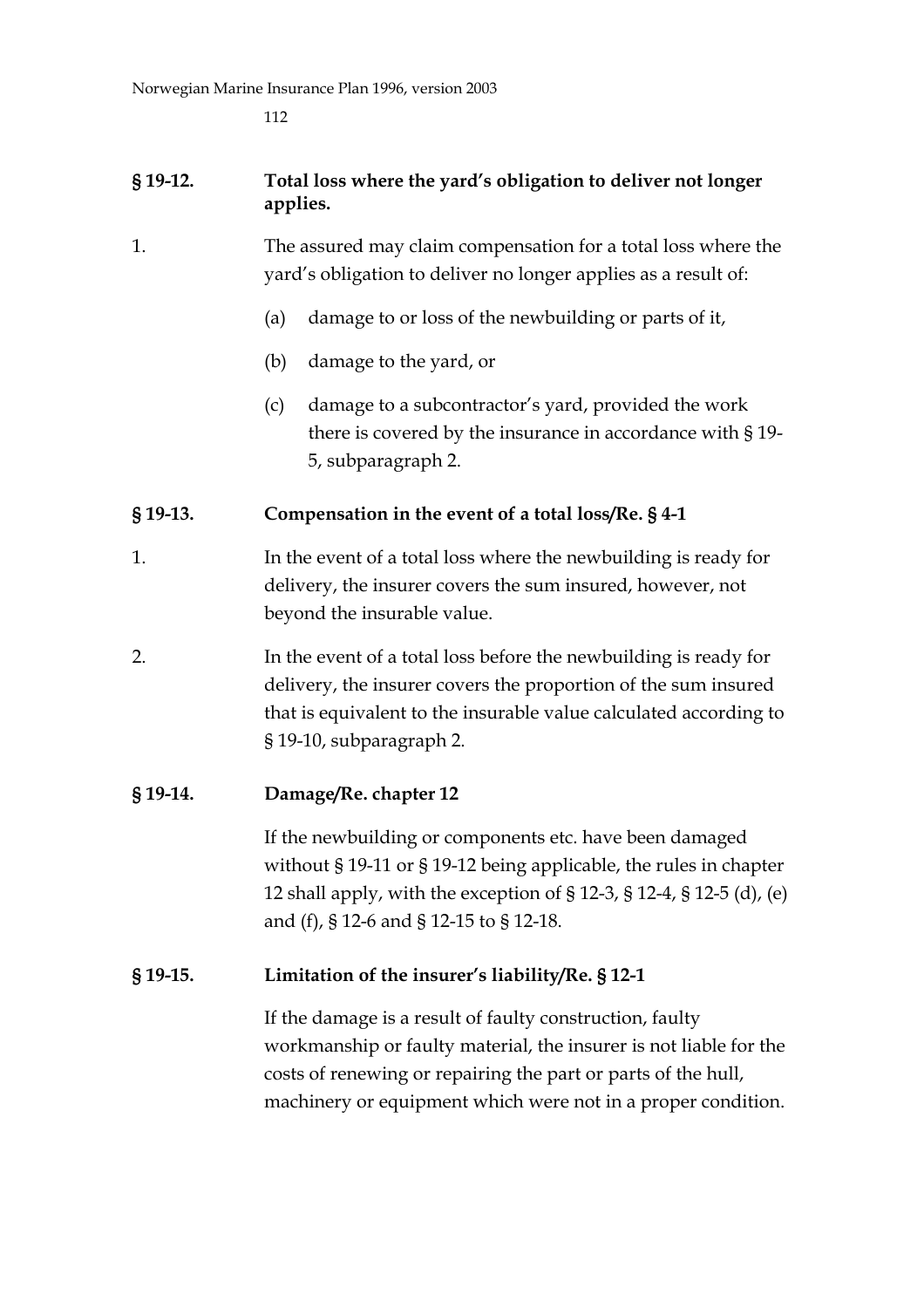113

| $§$ 19-16. | Compensation for unrepaired damage/Re. § 12-2                                                                                                                                                                                               |  |  |
|------------|---------------------------------------------------------------------------------------------------------------------------------------------------------------------------------------------------------------------------------------------|--|--|
| 1.         | Even if repairs have not been carried out, both parties may<br>claim compensation for the damage at the expiry of the<br>insurance period, cf. § 19-3.                                                                                      |  |  |
| 2.         | Compensation is calculated on the basis of a discretionary<br>estimate of the costs of repairs on term expiry of the insurance<br>period, but is limited to the price reduction attributable to the<br>damage.                              |  |  |
| § 19-17.   | Costs incurred in order to save time/Re. § 12-7, § 12-11 and §<br>$12 - 12$                                                                                                                                                                 |  |  |
|            | The insurer is not liable for costs incurred in connection with:                                                                                                                                                                            |  |  |
|            | temporary repairs according to § 12-7, subparagraph 2,<br>(a)<br>beyond the amount he saves through the postponement of<br>the permanent repairs,                                                                                           |  |  |
|            | repairs and removal according to § 12-12, subparagraph 2,<br>(b)<br>beyond the amount that would have been recoverable if<br>the lowest adjusted tender had been accepted,<br>or for the loss of time according to § 12-11, subparagraph 2. |  |  |
| Section 3. | Indemnification of additional costs incurred in an<br>unsuccessful launching and costs of wreck removal                                                                                                                                     |  |  |
| § 19-18.   | Additional costs incurred in unsuccessful launching                                                                                                                                                                                         |  |  |

In the event of an unsuccessful launching, the insurer covers the assured's additional costs in carrying out the launching.

## **§ 19-19. Costs of wreck removal**

The insurer covers the assured's costs of necessary removal of wrecks from places owned by or at the disposal of the yard.

# **Section 4. Liability insurance**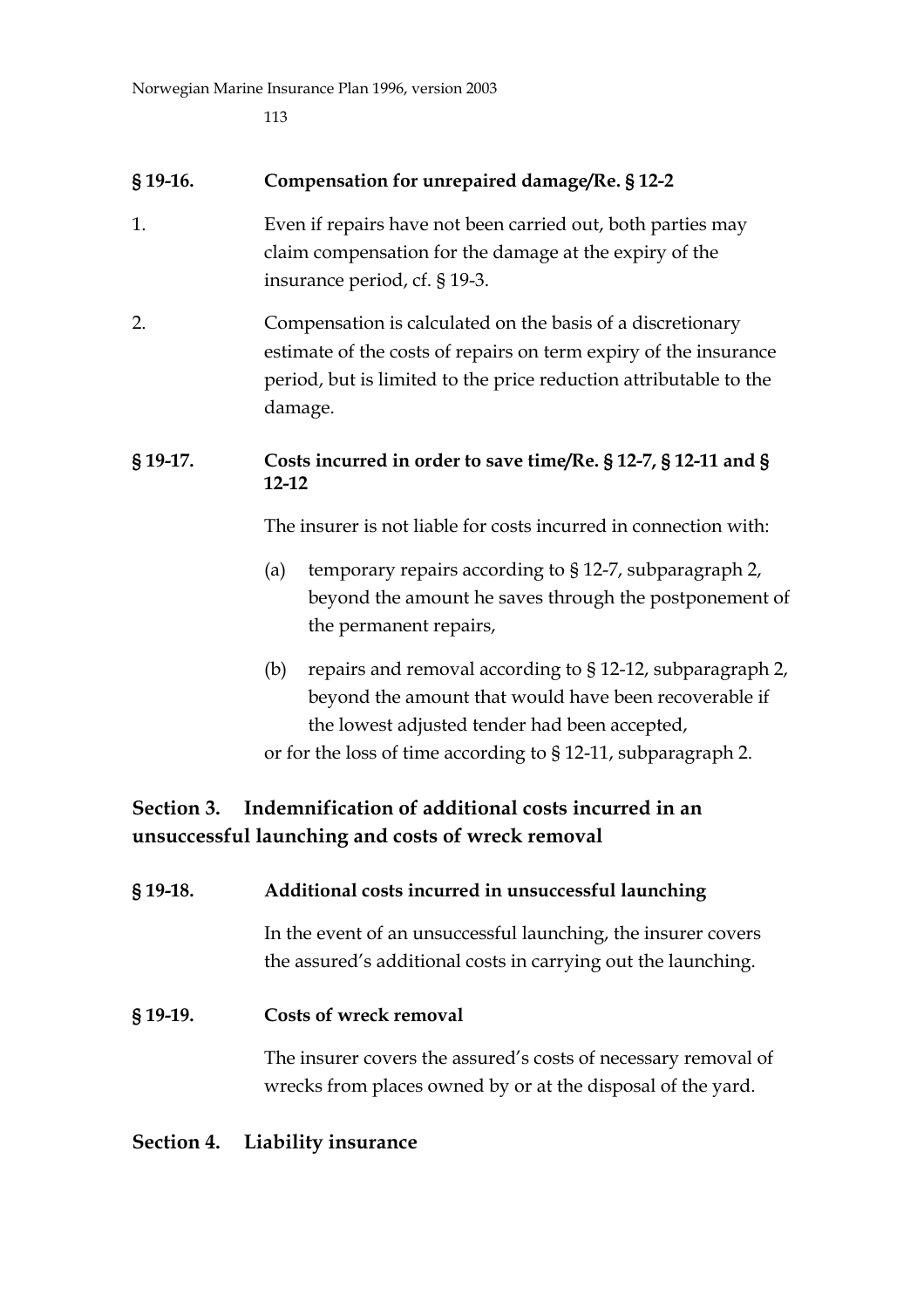114

### **§ 19-20. Scope of the liability insurance.**

- 1. The insurer covers the assured's liability resulting from personal injury or loss of life, loss of or damage to an object belonging to a third party, and liability for the removal of wrecks imposed by the authorities if the loss arose in direct connection with the performance of the building contract.
- 2. § 4-16 shall apply similarly after the newbuilding has been launched, provided that the damage to or loss of the object concerned is attributable to collision or striking.

### **§ 19-21. Limitations on the liability insurance**

- 1. The insurer does not cover:
	- (a) liability for personal injury or loss of life of the assured's employees,
	- (b) liability for loss of or damage to objects belonging to the assured's employees,
	- (c) loss which according to its nature is insurable under the rules in chapter 19, sections 1, 2 and 5,
	- (d) loss covered by another liability insurance effected by the assured, and
	- (e) loss which is exclusively based on a contract.
- 2. In the event of liability for personal injury, the insurer does not cover:
	- (a) loss recoverable through social benefits or benefits from pension schemes in connection with work or profession,
	- (b) loss which according to its nature is covered by insurance benefits required under a collective agreement and which is financed by the liable employer, and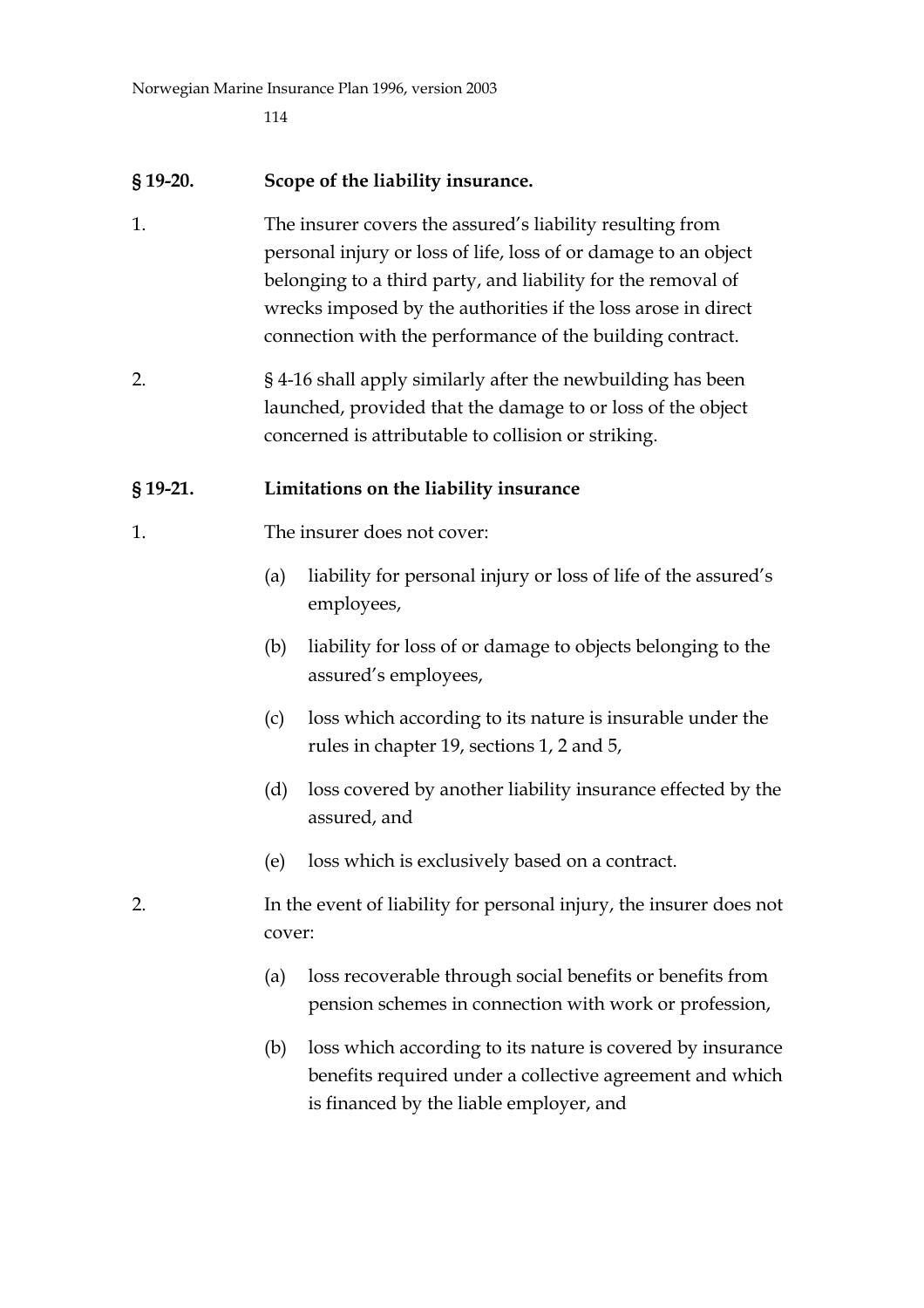(c) loss which is covered according to the Norwegian Occupational Injury Insurance Act of 16 June 1989 no. 65, or corresponding rules in the country where the repair yard is located.

## **Section 5. Supplementary covers.**

#### **§ 19-22. Applicable rules.**

If additional cover has been agreed according to § 19-23, § 19-24 and § 19-25, the rules in chapter 19, sections 1 to 4, shall apply insofar as they have not been departed from in section 5.

#### **§ 19-23. Insurance of additional costs in connection with rebuilding.**

The insurance covers the difference between compensation paid under the builders' risks insurance, cf. sections 1 and 2, and the costs of rebuilding.

## **§ 19-24. Insurance of the yard's liability for the buyer's interest claim for instalments paid.**

The insurance covers the yard's liability for the buyer's interest claim under the building contract in the event that the obligation to deliver ceases to apply due to loss or damage which is recoverable according to § 19-12. Interest is calculated from the time of payment of the individual instalment up to the time of the total loss.

## **§ 19-25. Insurance of the yard's loss of interest and daily penalties in the event of late delivery.**

1. The insurance covers the yard's loss of interest and daily penalties resulting from late delivery due to damage which is recoverable under the builders' risks insurance, cf. sections 1 and 2.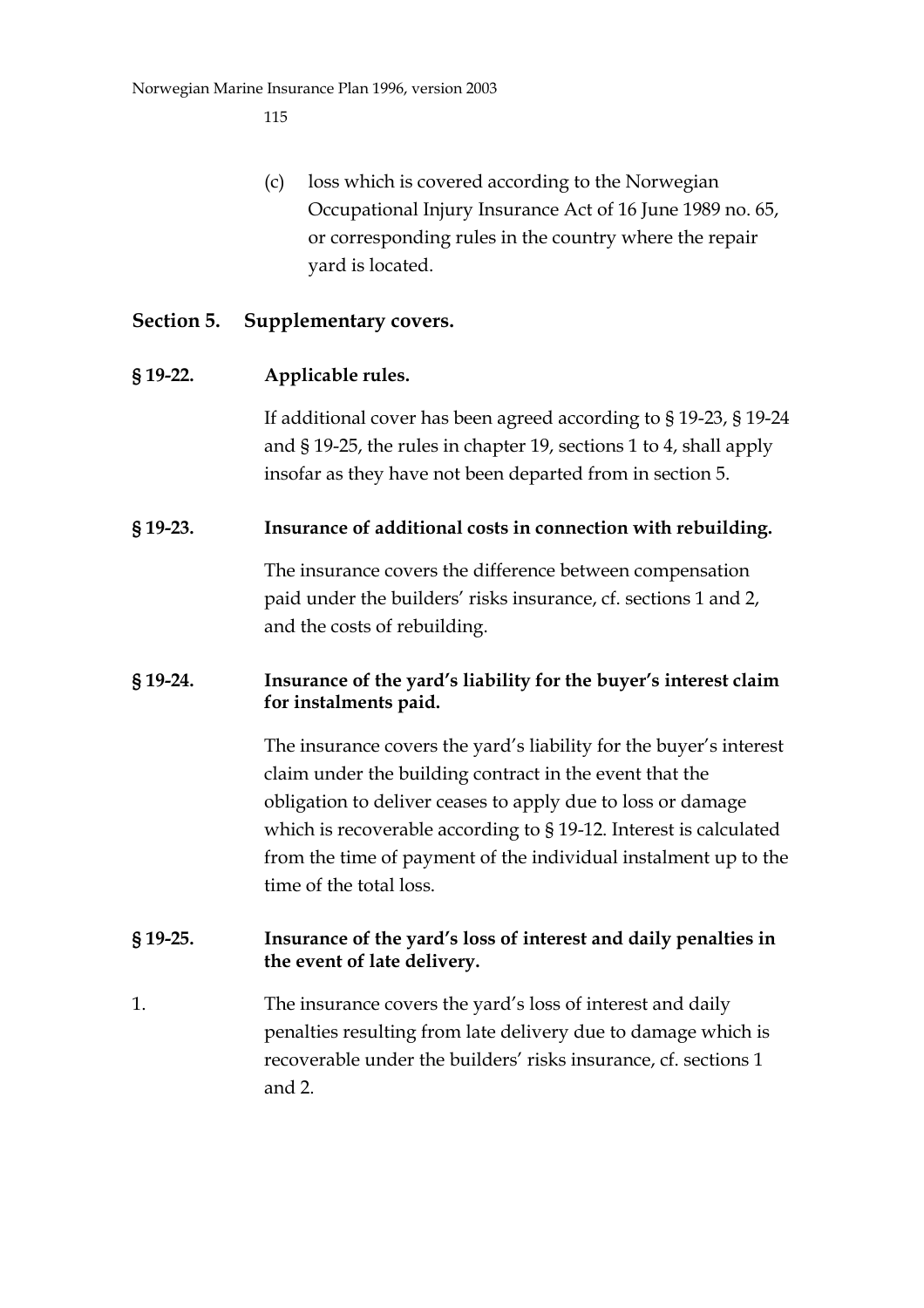- 2. For each individual casualty a deductible period shall be determined which is calculated from the start of the casualty and lasts until the delay resulting from the casualty has reached the deductible period stated in the policy. Loss of interest and daily penalties during the deductible period are not recoverable.
- 3. The insurer's liability resulting from any one casualty is limited to the sum insured per day multiplied by the number of compensation days per casualty stated in the policy.
- 4. If the assured and the buyer agree to postpone the takeover date due to circumstances which do not provide any basis for compensation under this supplementary cover, the insurance is automatically extended against a supplementary premium as agreed in the policy until the newbuilding is in actual fact taken over by the buyer. § 19-2, subparagraph 3, shall apply correspondingly.
- 5. If a late delivery is caused by a combination of several different perils and one ore more of these perils are not covered by the insurance, the insurer shall cover a proportional share of the loss of interest and the daily penalties. The calculation shall be based on the delay which each of the perils would have entailed in excess of the deductible period if they had occurred separately.

## **Section 6. Supplementary cover for war risks**

#### **§ 19-26. Perils insured.**

The insurance covers war perils, cf. § 2-9, with the exception of strikes and lock-outs.

#### **§ 19-27. Insurance period**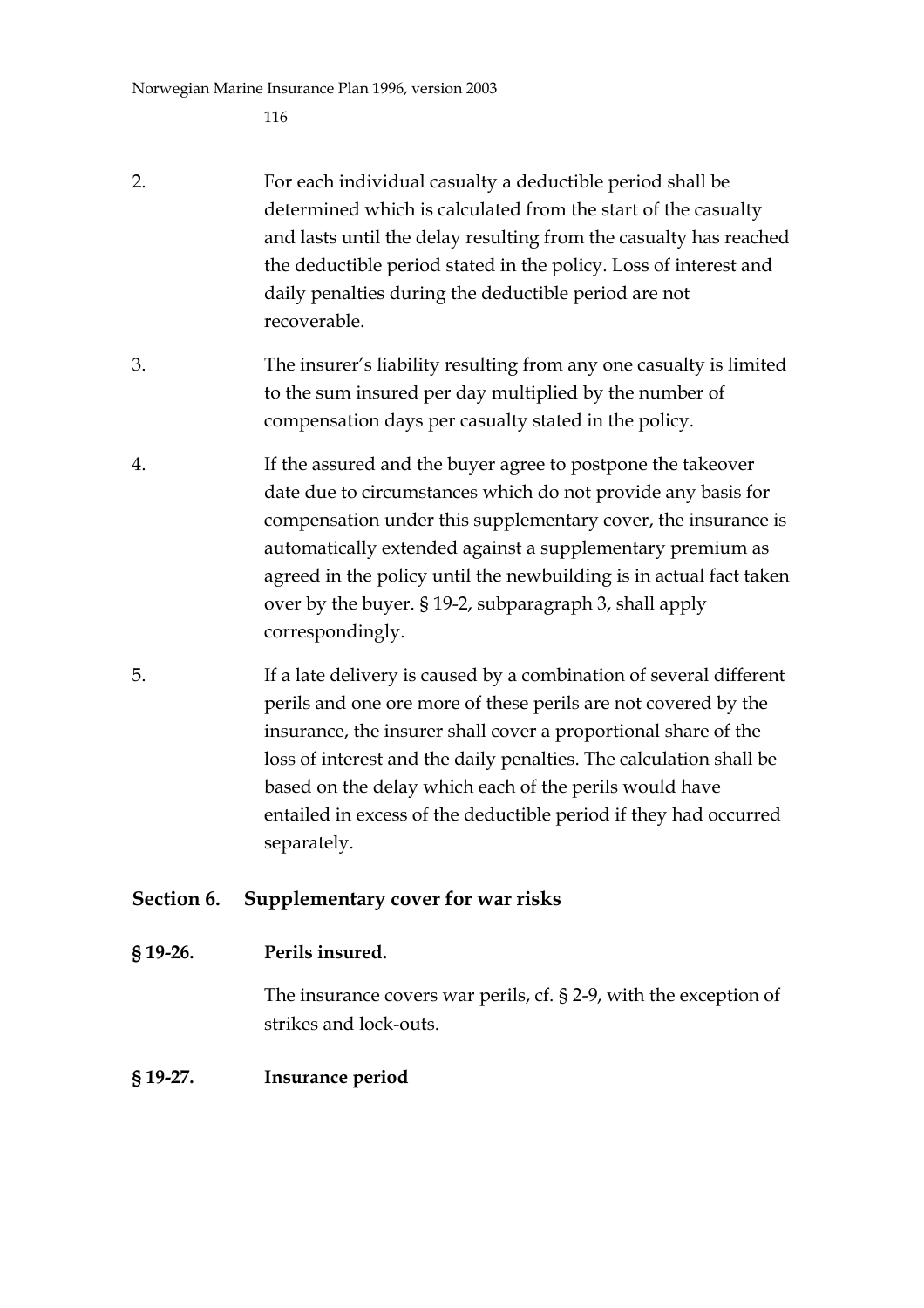- 1. The insurer's liability attaches when the newbuilding has been launched.
- 2. However, for machinery, components and materials liability does not attach until they have been placed on board the launched newbuilding.

# **§ 19-28. Other applicable provisions**

- 1. The rules in chapter 19, sections 1 to 3, shall apply correspondingly to this insurance.
- 2. The insurance is also subject to § 15-5, § 15-6 and § 15-8.

# **Appendix to § 3-15 and § 17-3 of the Plan - Trading Limits**

**I. Excluded trading areas, cf. § 3-15, subparagraph 3 (Map No. 1)**

# **1. The northern hemisphere**

## **1.1 European-Arctic waters**

The waters north of the 72nd parallel, the area extending 100 nautical miles from the baseline of East Greenland and the area extending 50 nautical miles from the baseline of Jan Mayen. However, the limitation does not apply to voyages made directly to Longyearbyen and Sveagruven on Svalbard when the ship passes the 72nd parallel no earlier than 15 May, and departs from these places no later than 31 October. Ships making such voyages shall pass no closer than 20 nautical miles and no further than 100 nautical miles west of Bjørnøya.

## **1.2 Euro-Asian Arctic waters**

The waters north of the Euro-Asian continent east of 35 degrees east longitude.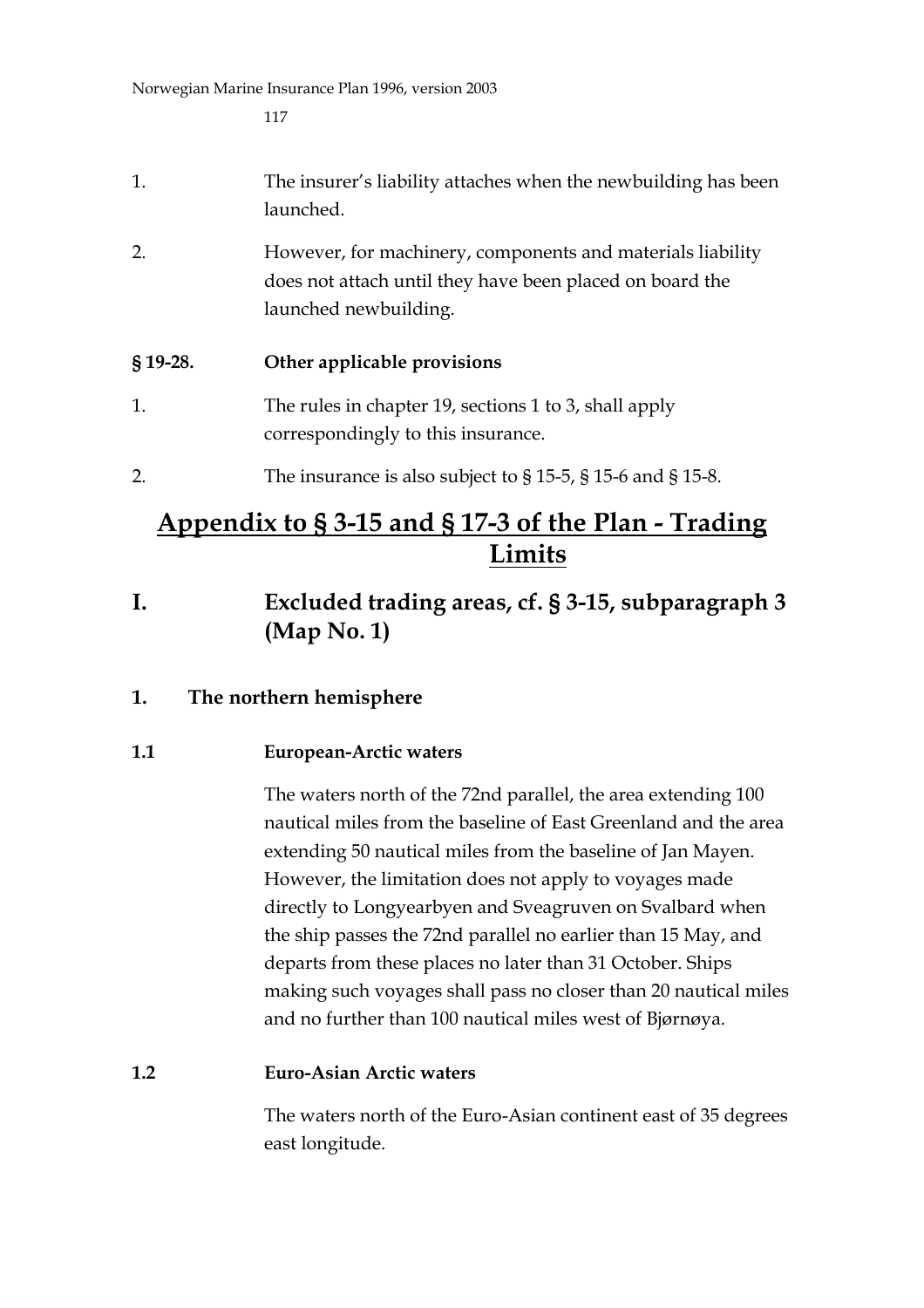118

#### **1.3 East-Asian waters and the Bering Sea**

East-Asian waters north of the 46th parallel to 170 degrees east longitude and the Bering Sea, including voyages to the Aleutian Islands.

However, the limitations do not apply to ships passing through these waters on voyages between places within the ordinary trading areas. In respect of the Bering Sea, the limitations do not apply to passages through Unimak Pass and west of Buldir Island, provided that the ship is equipped with up-to-date navigation equipment for these waters.

## **1.4 North and North-eastern American waters and the waters off West Greenland**

The waters north of the 60th parallel and waters which can only be reached by crossing this line. The St. Lawrence Seaway and the North American Great Lakes during the periods of time when the authorities do not allow sailing in the canals.

## **2. The southern hemisphere**

The waters south of the 50th parallel and the areas extending to 50 nautical miles from the baselines of Kerguelen, Crozet Islands and Prince Edward Islands. However, the limitation does not apply to voyages to Patagonia, Chile and the Falkland Islands, nor to passages through the waters south of the 50th parallel on voyages between places north of this latitude. Such voyages shall not be made more than 50 nautical miles south of the baselines of Chile, Patagonia and the Falkland Islands.

# **II. Conditional trading areas, cf. § 3-15, subparagraph 2**

## **1. The Baltic Sea (Map No. 2)**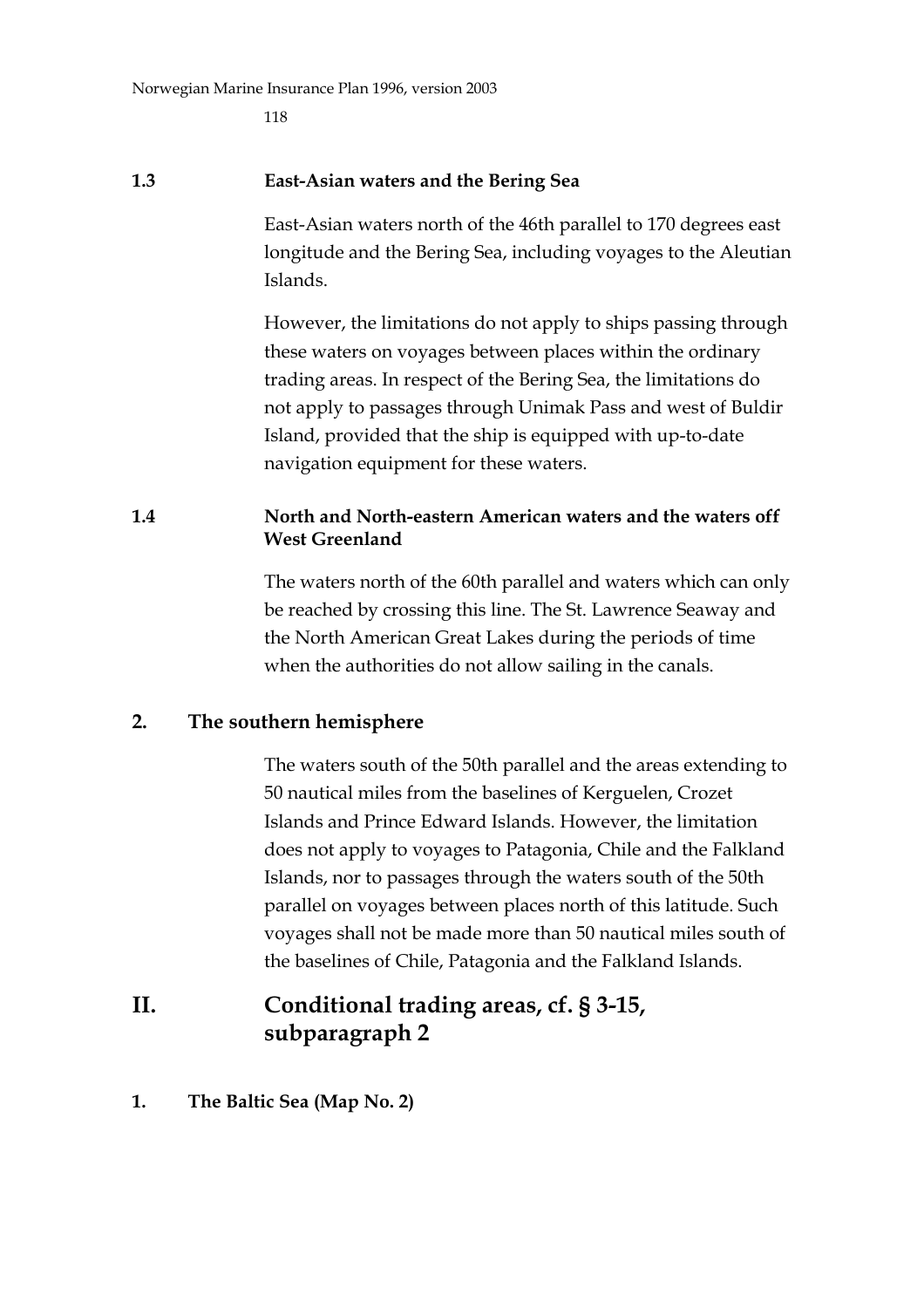| a) | The Gulf of Bothnia north of the line Umeå - Vasa during the |
|----|--------------------------------------------------------------|
|    | period 15 December - 15 April.                               |

- b) The Gulf of Finland east of 25 degrees 45 minutes east longitude during the period 8 January - 15 April.
- c) The waters east of the line Dagerort Lyserort during the period 1 January - 31 March.

## **2. Labrador (Map No. 3)**

The waters from Cape St. Charles to the 60th parallel, all year.

## **3. Gulf of St. Lawrence and St. Lawrence River (Map No. 3)**

- a) The waters within lines drawn between Port Mulgrave Port Hastings (Strait of Canso), Cape North - Cape Ray (Cabot Strait), Cape Bauld - Cape St. Charles (Strait of Belle Isle) and Baie Comeau - Matane (St. Lawrence River) during the period 21 December - 4 April.
- b) The waters from the line Baie Comeau Matane up to and including the port of Montreal during the period 6 December - 15 January. 16 January - 15 March. 16 March - 4 April.

## **4. St. Lawrence Seaway and the North American Great Lakes (Map No. 3)**

The area above Montreal from the opening of the canals until 30 November.

The area of Montreal and below after 30 November.

## **Map No. 1**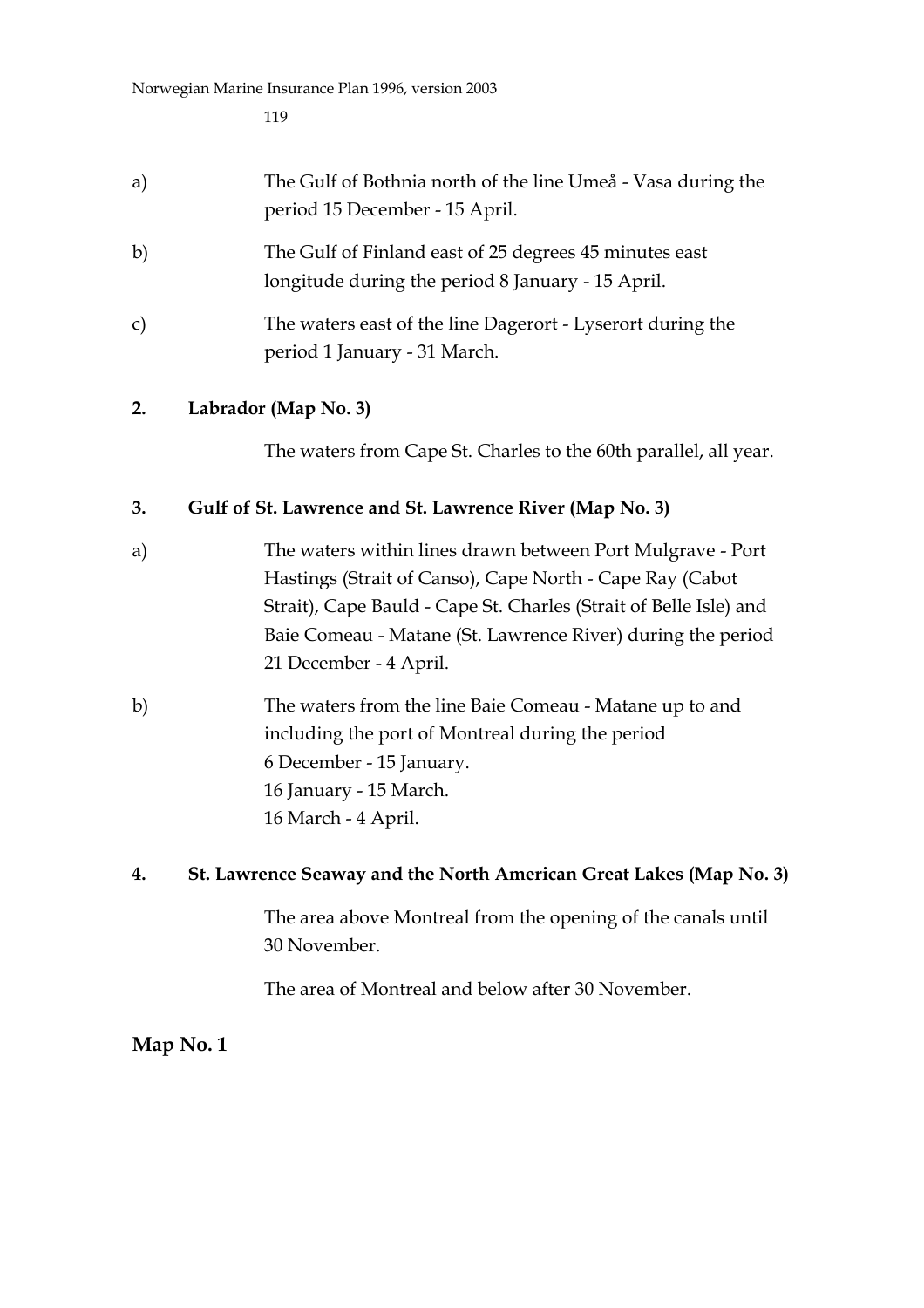120

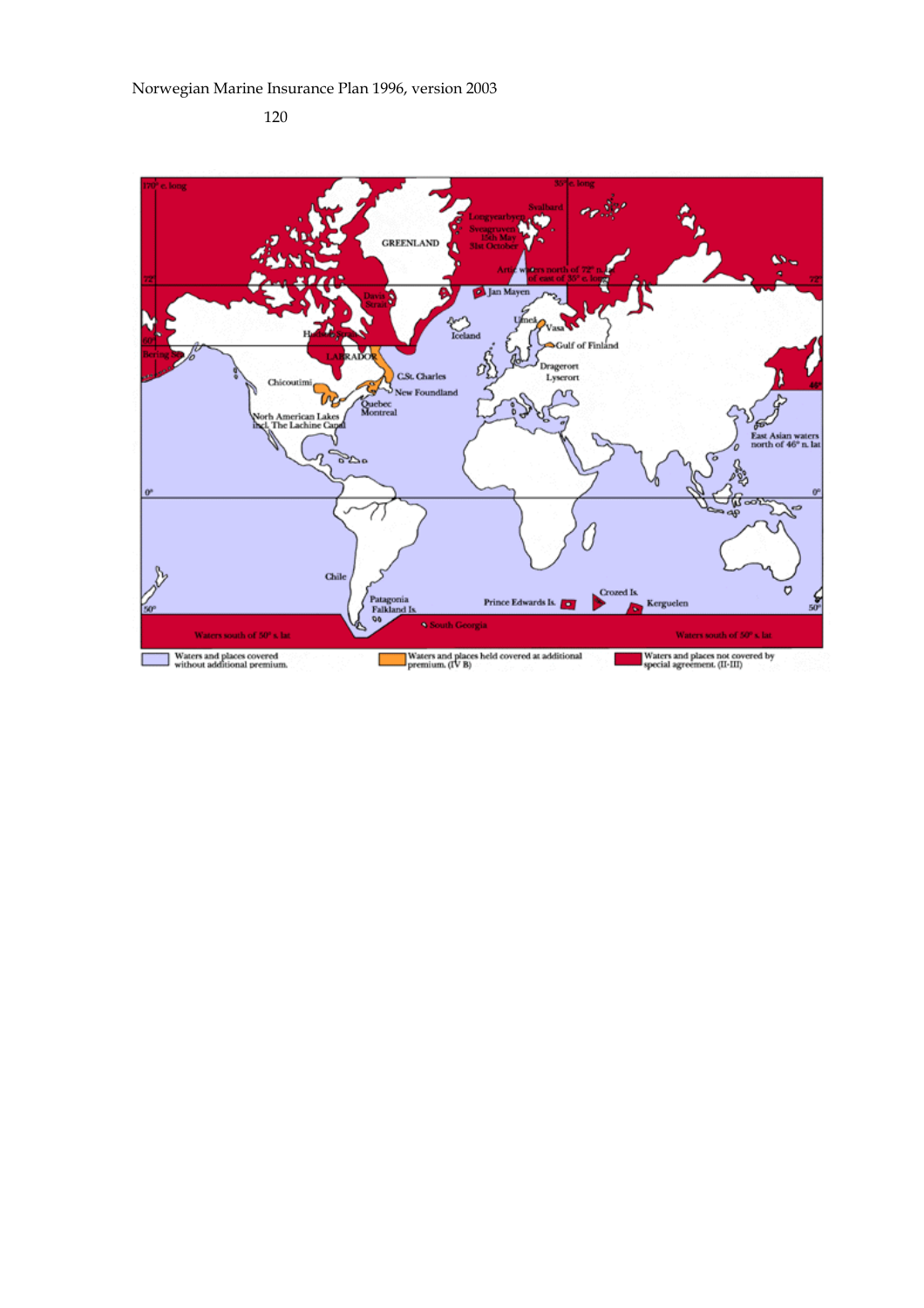

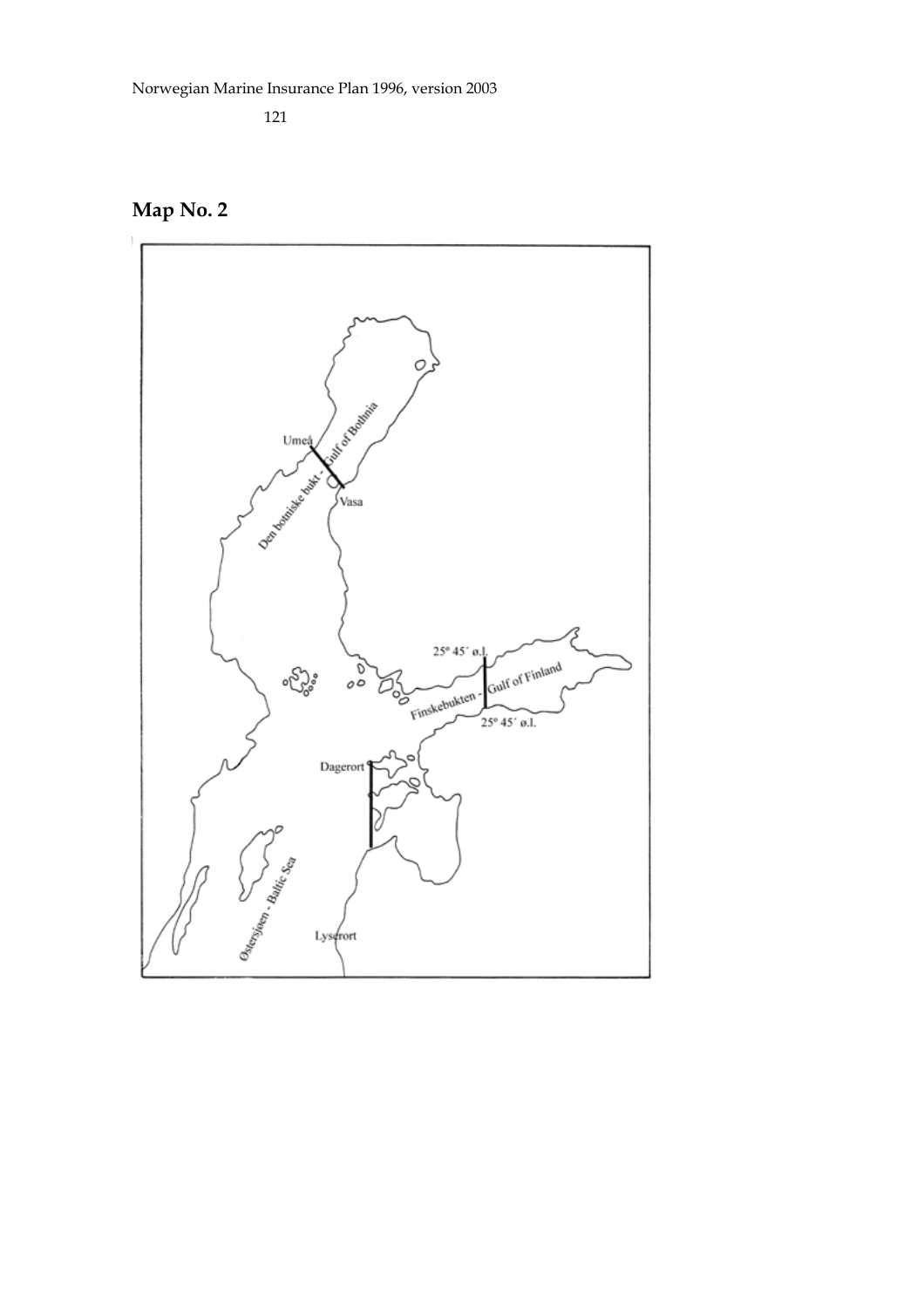122

#### **Map No.3**



# **III. Excluded trading areas applicable to the insurance of fishing vessels pursuant to Chapter 17, cf. § 17-3 (Maps No. 4, 5 and 6)**

Waters south of the 40th northern parallel.

Waters east of 55 degrees east longitude south of Novaya Zemlya and 65 degrees east longitude north of Novaya Zemlya.

Waters west of 65 degrees west longitude north of Saint John and 75 degrees west longitude south of Saint John.

Waters with open/scattered drift ice concentration (4/10-6/10) or higher as shown on current ice charts issued by DNMI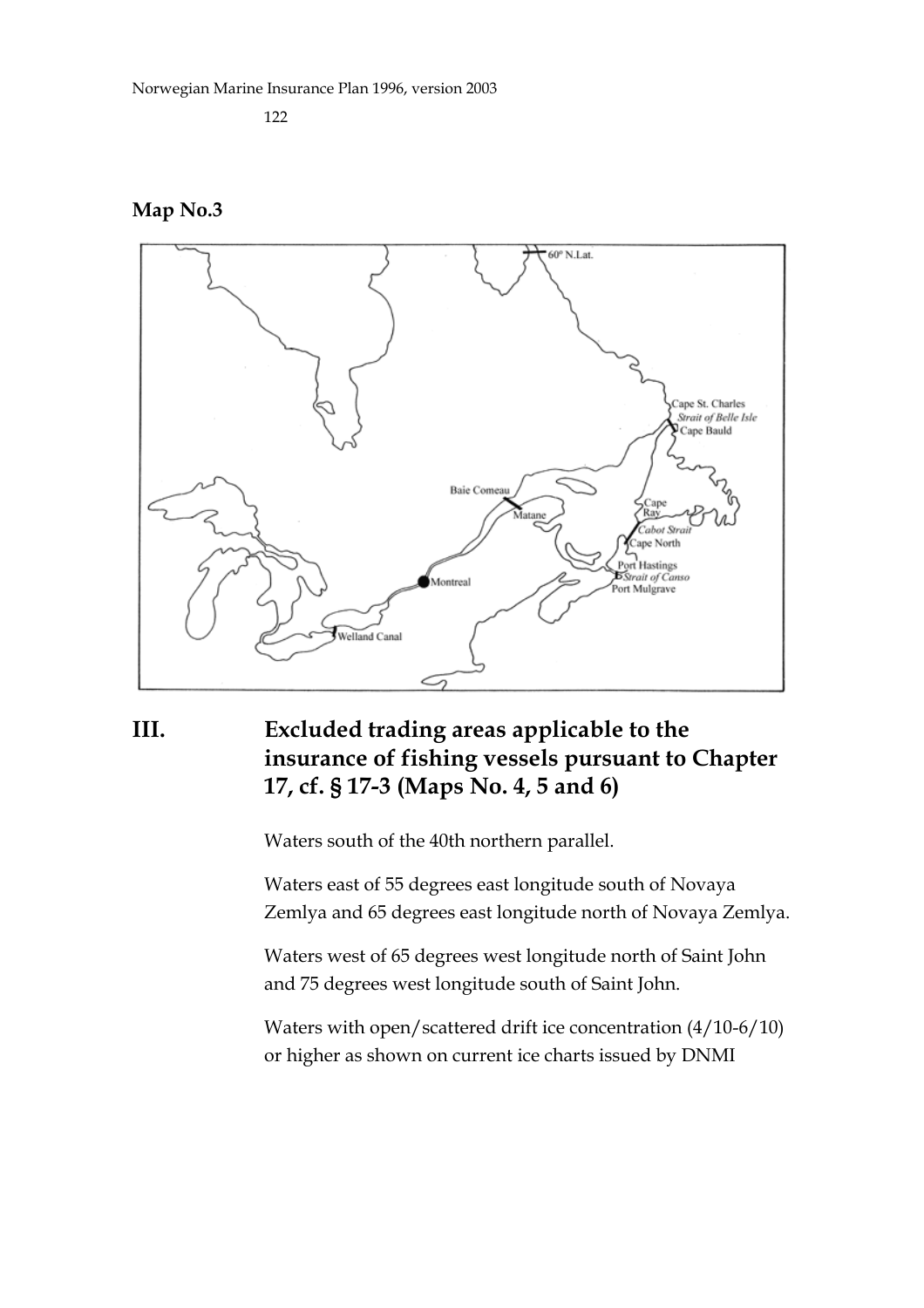123

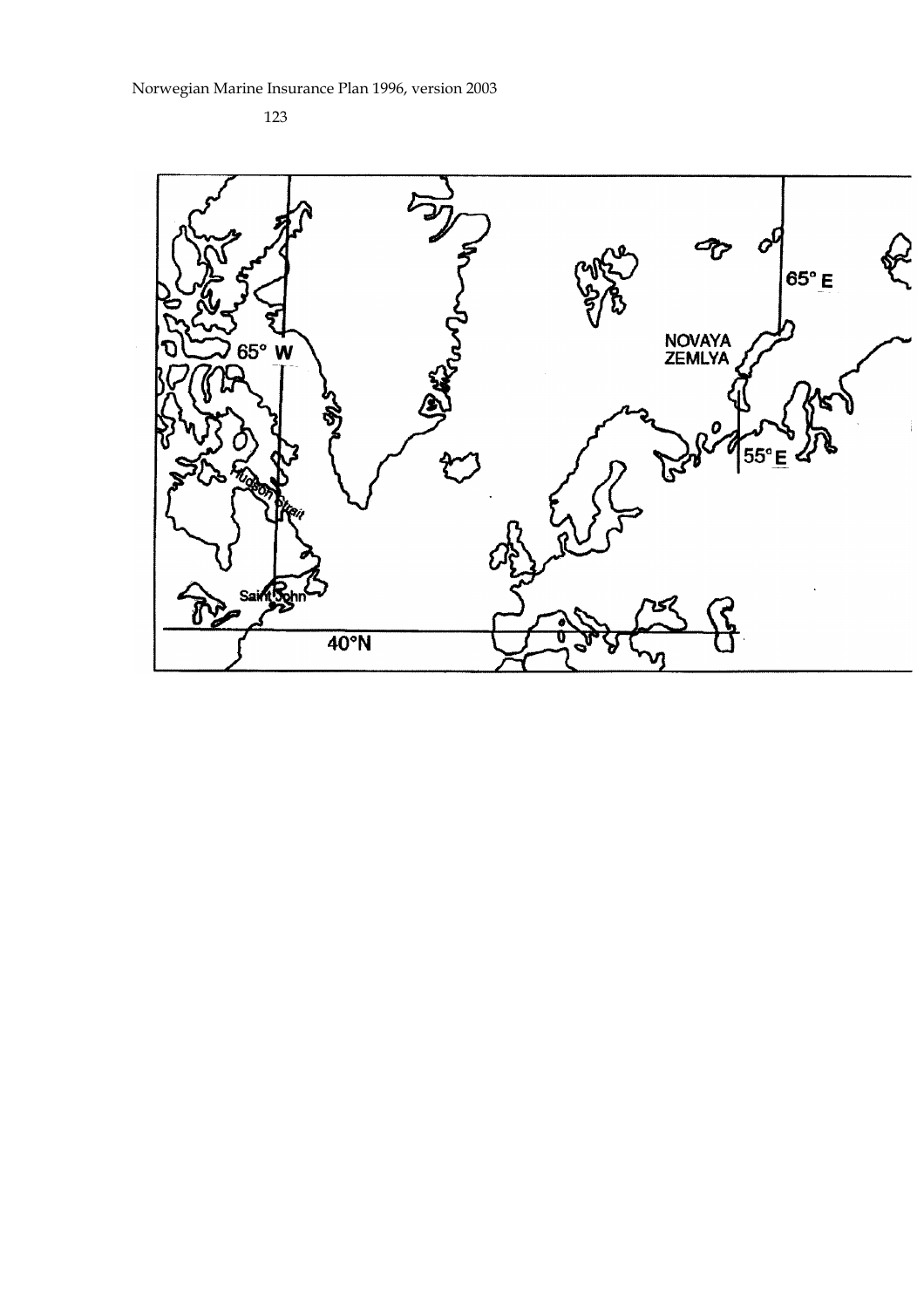

# **§ 17-3 Trading Limits for Fishing Vessels - Eastern Limit – Map No. 5**